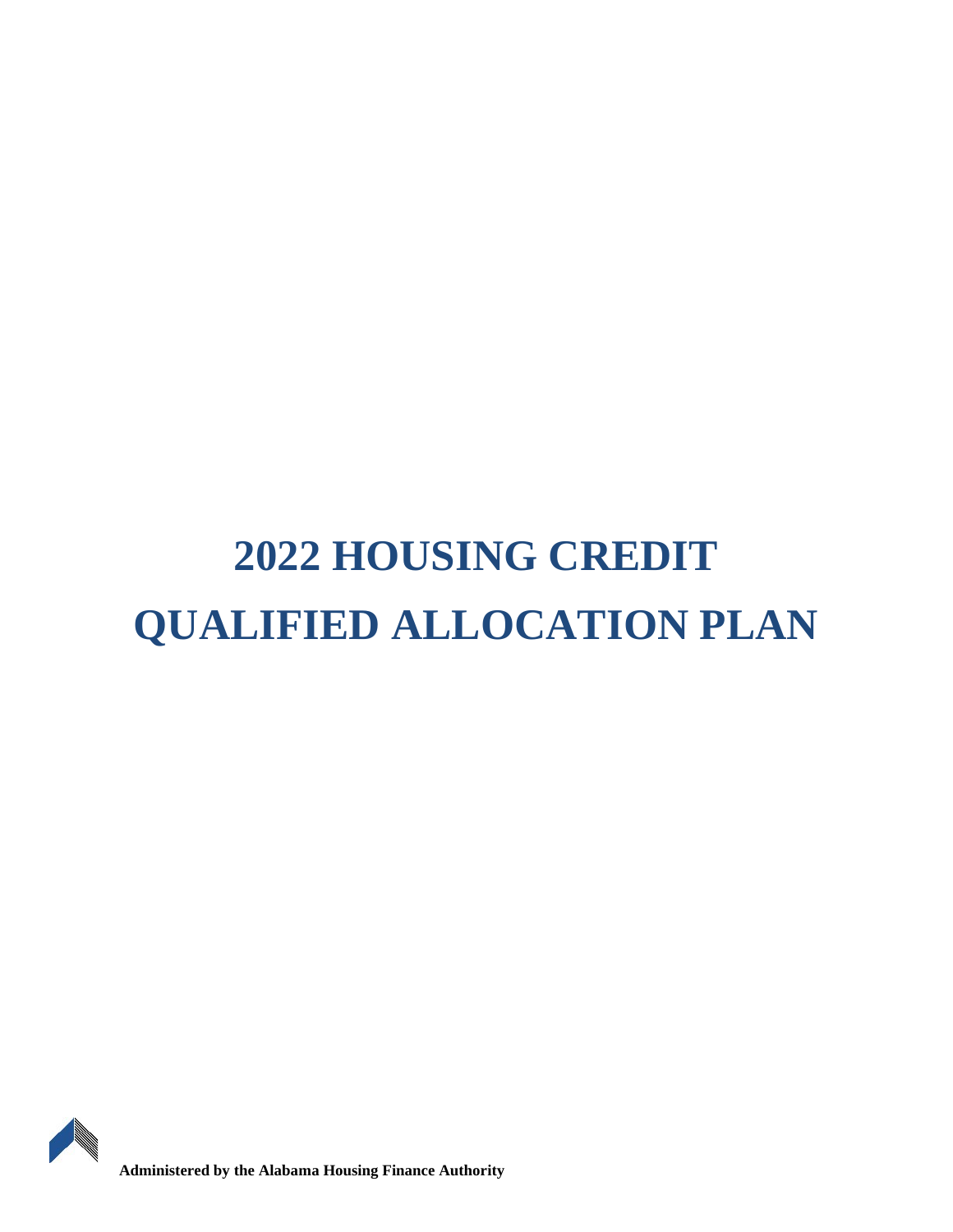## **Alabama Housing Finance Authority 2022 Housing Credit Qualified Allocation Plan TABLE OF CONTENTS**

| I.  |                |                                                                                    |  |  |  |  |
|-----|----------------|------------------------------------------------------------------------------------|--|--|--|--|
|     | A.             |                                                                                    |  |  |  |  |
|     | $\mathbf{B}$ . |                                                                                    |  |  |  |  |
|     | C.             |                                                                                    |  |  |  |  |
|     | D.             |                                                                                    |  |  |  |  |
|     | E.             |                                                                                    |  |  |  |  |
|     | F.             |                                                                                    |  |  |  |  |
|     | G.             |                                                                                    |  |  |  |  |
|     | H.             |                                                                                    |  |  |  |  |
|     | L.             |                                                                                    |  |  |  |  |
| II. |                |                                                                                    |  |  |  |  |
|     | A.             |                                                                                    |  |  |  |  |
|     | <b>B.</b>      |                                                                                    |  |  |  |  |
|     | C.             |                                                                                    |  |  |  |  |
|     | D.             |                                                                                    |  |  |  |  |
|     | E.             |                                                                                    |  |  |  |  |
|     | F.             |                                                                                    |  |  |  |  |
|     | G.             |                                                                                    |  |  |  |  |
|     | H.             |                                                                                    |  |  |  |  |
|     | L              |                                                                                    |  |  |  |  |
|     | J.             | Negative Action after Notification of Approval Until Receipt of IRS Form 8609s  25 |  |  |  |  |
|     | K.             |                                                                                    |  |  |  |  |
|     | L.             |                                                                                    |  |  |  |  |
|     | M.             |                                                                                    |  |  |  |  |
| Ш.  |                |                                                                                    |  |  |  |  |
|     | <b>DREID</b> 1 |                                                                                    |  |  |  |  |

## **ADDENDA**

| Addendum A | $\overline{\phantom{a}}$ | Alabama Housing Finance Authority's<br>2022 Point Scoring System                                           |
|------------|--------------------------|------------------------------------------------------------------------------------------------------------|
| Addendum B | $\overline{\phantom{a}}$ | Alabama Housing Finance Authority's<br><b>Environmental Policy Requirements</b>                            |
| Addendum C | $\overline{\phantom{a}}$ | Alabama Housing Finance Authority's<br>Design Quality Standards and Construction Manual                    |
| Addendum D | $\overline{\phantom{a}}$ | Alabama Housing Finance Authority's<br>Compliance Monitoring Procedures, Requirements and Penalty Criteria |
| Addendum E | -                        | Alabama Housing Finance Authority's<br>COVID 19 Pandemic Response                                          |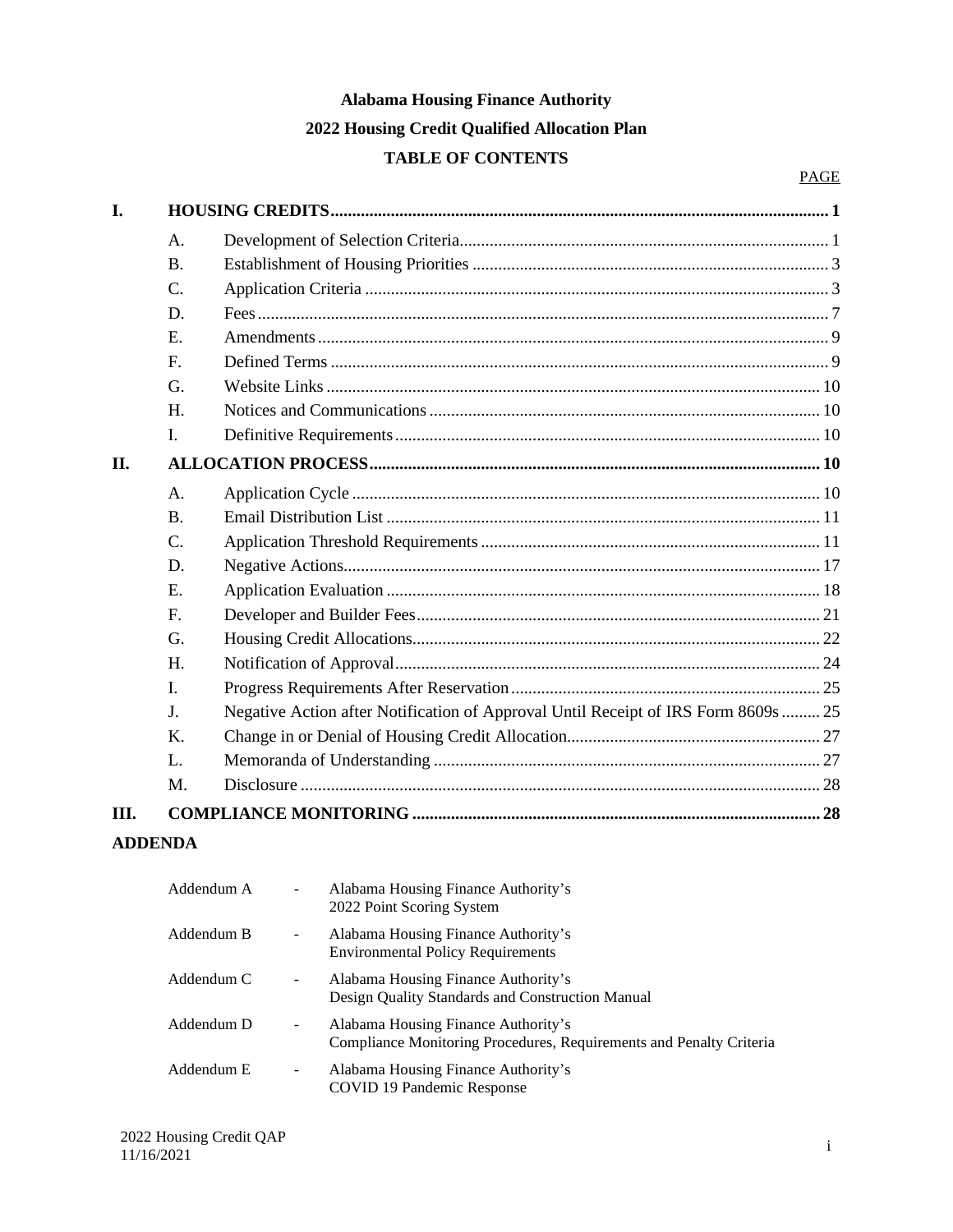## **I. HOUSING CREDITS**

The Housing Credit program encourages and promotes investment in affordable rental housing for lowincome households. Through these investments, the number of housing units is increased, and the quality of existing housing units is significantly upgraded. The primary benefit to Investor Owners is a dollar-fordollar reduction in federal tax liability.

To receive Housing Credits, a project must qualify under federal rules contained in Section 42 of the Internal Revenue Code of 1986 (Section 42).

The Alabama Housing Finance Authority (AHFA), as the designated administrator of the Housing Credit program since 1987, has developed and implemented this Qualified Allocation Plan (QAP or Plan) for the State of Alabama in compliance with the rules set forth in Section 42. AHFA is required by Section 42 to:

- Develop selection criteria to be used in determining housing priorities for the State. The selection criteria include ranking each Project in accordance with its location, housing needs characteristics, fulfillment of housing needs, project and applicant (or sponsor) characteristics, public housing waiting lists, tenant populations with Special Needs or individuals with children, public housing waiting lists, projects intended for eventual tenant ownership, energy efficiency and historic nature.
- Develop an evaluation process whereby preference is given to projects that serve: (1) the lowest income tenants, (2) qualified tenants for the longest period(s) and (3) projects which are located in Qualified Census Tracts and contribute to a concerted community revitalization plan.
- Develop compliance monitoring procedures to test for compliance with the provisions of Section 42 and for notifying the Internal Revenue Service (IRS) of non-compliance.

#### **A. Development of Selection Criteria**

AHFA has been responsible for preparing a housing needs assessment and strategy for the State of Alabama since the HOME Investment Partnerships Program (HOME) was created. In 1992, AHFA prepared the first Comprehensive Housing Affordability Strategy (CHAS) as a prerequisite for Alabama to receive federal dollars for affordable housing. Prior to submitting the CHAS to the U. S. Department of Housing and Urban Development (HUD), AHFA prepared an extensive list of interested relevant stakeholders from which to gather information, and mailed letters of inquiry, questionnaires and surveys to various state agencies, service providers, housing directors and individuals. Based on the information gathered, along with data from the relatively new 1990 U.S. Census, AHFA then compiled a blueprint document for creating affordable housing across the State.

Beginning in 1995, HUD abandoned the CHAS and created the Consolidated Plan process in an effort to blend its four Community Planning and Development (CPD) programs - Community Development Block Grant (CDBG), Home Investment Partnerships (HOME), Emergency Shelter Grants (ESG), and Housing Opportunities for Persons with AIDS (HOPWA) - into a single submission process. AHFA, as administrator of the HOME Program, was deemed responsible for writing the housing portion of the new document. The State Consolidated Plan provided a detailed overview of how the State planned to utilize its annual Community Planning and Development funding to meet economic development objectives, provide affordable housing, and address other Special Needs. As a contributor, AHFA offered a detailed analysis of the current status of housing in Alabama with special attention devoted to the condition of housing and housing affordability.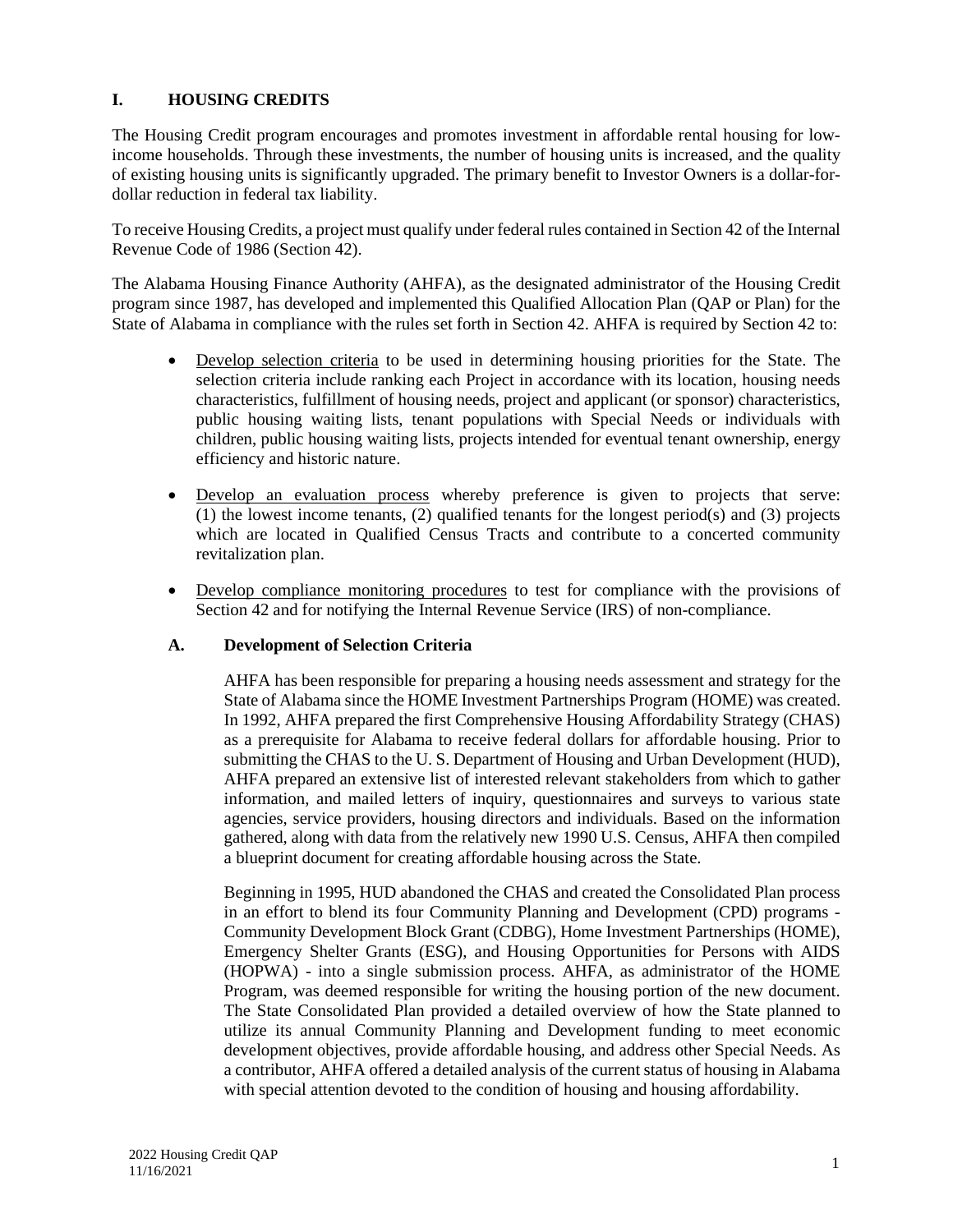The early State Consolidated Plan submissions relied on figures from the 2000 U.S. Census. Once the 2010 U.S. Census became available, the State relied upon the newer figures. While Alabama, like all states, has experienced fluctuations in population, income, and other critical Census-tracked data between 1990 and 2000 and between 2000 and 2010, one realization has not been altered – many in our State are still poor (our state's 17% poverty rate ranks 47th among the 50 states), and thousands of Alabama families and households need a decent, safe and affordable place to live. A great many unmet needs still exist, and AHFA will use the limited resources available to address as many unmet needs as feasible across the State.

The State Consolidated Plan, in addition to providing an overall assessment of housing needs for the State, identifies housing needs for groups with Special Needs.

A demographic analysis performed for the first State Consolidated Plan (and still true today) concluded "that a significant number of individuals in all parts of the state are in need of housing assistance. Those with the greatest needs are, predictably, concentrated at the lowest levels of the income hierarchy, wherein the housing cost burden is also the most severe. The largest numbers relative to housing needs are found in the State's most populous urban and metropolitan counties, but the greatest concentration of need is observed in the rural counties located in the southern portion of the State, the Black Belt in particular."

A component of the State Consolidated Plan, the Analysis of Impediments to Fair Housing Choice, was updated in 2014 and submitted for HUD's review and approval with the Consolidated Plan in 2015. Currently, ADECA is requesting proposals for conducting the State of Alabama's PY 2020-2024 Analysis of Impediments to Fair Housing Choice, which will be prepared pursuant to HUD's guidelines and will be included with the PY 2020- 2024 Five Year Consolidated Plan for CDBG, ESG, HOME, HOPWA, and the HTF programs.

The purpose of developing the Analysis of Impediments to Fair Housing Choice is to identify impediments to fair housing choice existing within Alabama's non-entitlement communities so as to determine courses of action designed to address those impediments. The Analysis of Impediments to Fair Housing Choice identified 10 primary areas of impediment to fair housing. Outreach and education were the recommended courses of corrective action, either in part or in total, for 8 of the identified impediments. To that end, AHFA will encourage and offer Fair Housing training in efforts to measurably overcome the identified impediments. Alabama's Consolidated Plan and the Analysis of Impediments to Fair Housing are available at www.adeca.alabama.gov.

Additionally, the State's Consolidated Plan continues to be updated with historical AHFA data, including a list of HOME and Housing Credit projects Placed in Service and/or committed by AHFA since those programs began. The new Census data did not dramatically alter the State's affordable housing priorities. While State HOME Funds provide hundreds of traditional affordable housing units across Alabama each year, the primary beneficiaries have been families and the elderly. Meeting those needs is consistent with the Consolidated Plan findings, and the need for additional family units and elderly units remains strong.

Annually, subject to the availability of Housing Credits, AHFA will provide a draft of the QAP for public comment. AHFA will begin the annual process by providing public notice that the draft QAP is available for review at www.ahfa.com. This public notice will be published in major statewide newspapers, will be posted online at www.ahfa.com, and will be delivered by email to all who have registered with AHFA to receive its email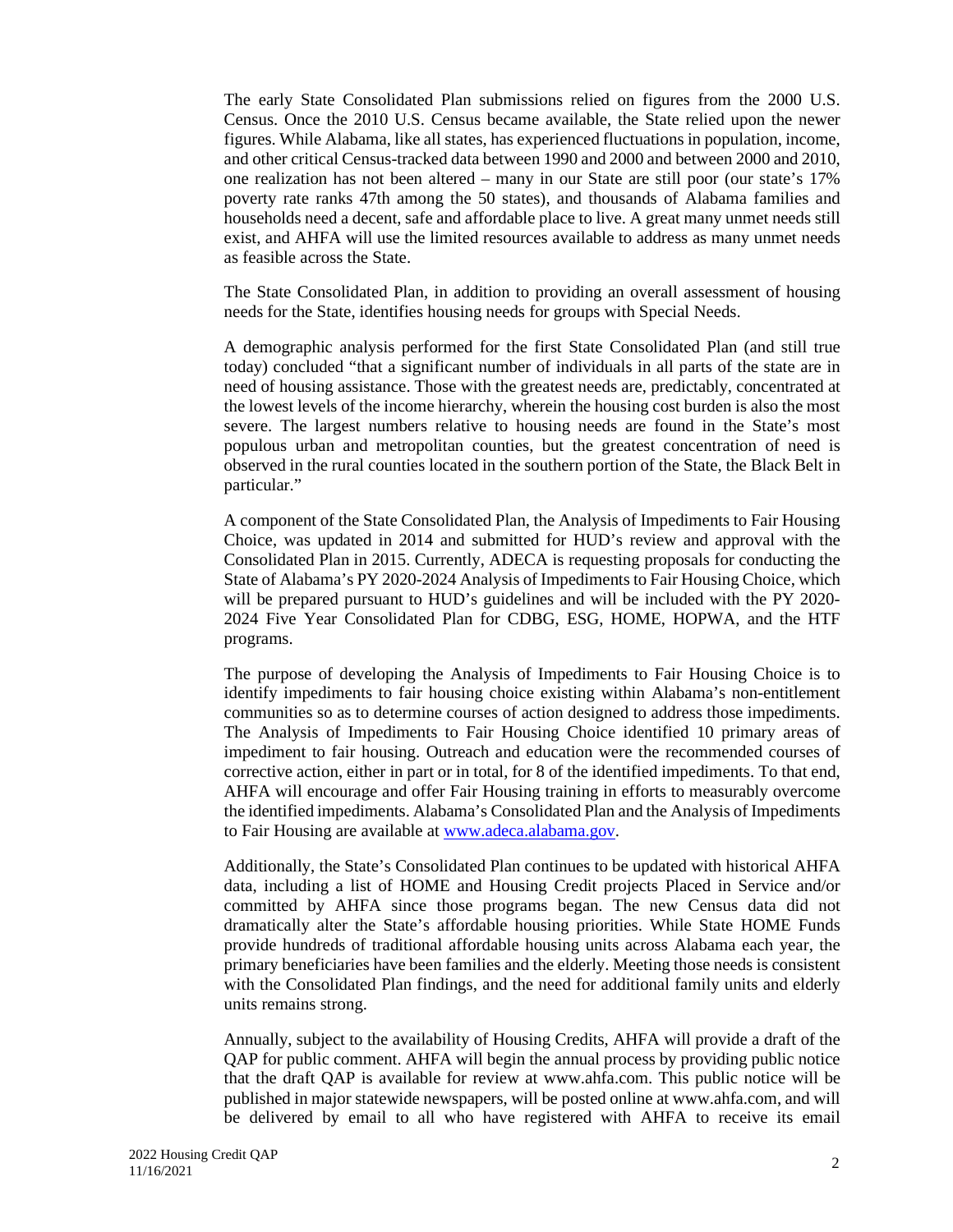notifications. AHFA will also provide a public notice, which notice may be included in the initial notice or circulated separately by all the same means, of the date and time of a public hearing at which AHFA will present a brief description of the draft QAP and accept comments from the public, both orally and in writing. AHFA will provide a number of copies of the draft QAP for those in attendance. For a period of 30 days following the public hearing, AHFA will continue to accept written comments from all interested parties regarding the draft QAP. After providing the public notices, conducting the public hearing, completing the 30-day public comment period, and giving due consideration to all comments received, AHFA will publish a final version of the QAP at www.ahfa.com that will be accompanied by a summary of the Citizen Participation Process and Proposed Changes and all public comments received. To finalize the QAP for each year, AHFA must present the final QAP for approval by the applicable state and federal authorities.

### **B. Establishment of Housing Priorities**

This QAP seeks to ensure that, where economically feasible, every county in Alabama, regardless of population size and other factors, will have an opportunity to compete for funding to address its unmet housing needs, with the understanding that respective county stakeholders should proactively engage to a) provide additional funding sources and incentives as available, b) help to remove regulatory and discriminatory barriers, and c) seek experienced Housing Credit and HOME development partners to assist in creating affordable housing solutions for their respective communities. AHFA has established certain housing priorities that affect the distribution of Housing Credits. In the current application cycle, AHFA seeks to promote the following housing priorities (not in order of preference):

- Projects that add to or significantly upgrade the existing affordable housing stock
- Projects that, without Housing Credits, would not likely set aside units for lower income tenants, inclusive of tenants with disabilities and/or those who are homeless
- Projects that use additional assistance through federal, state, or local subsidies
- Projects that promote healthy living and tenant quality of life by providing tenant services such as blood pressure screening, CPR and first aid training, promoting nutrition and healthy eating, budget counseling and various other quality of life services
- Balanced distribution of the Housing Credits throughout the State in terms of geographical regions, counties, urban, and rural areas

## **C. Application Criteria**

#### **All determinations, calculations, judgments, assessments or other decisions made by AHFA under this QAP, including without limitation its Addenda and related Application Instructions and forms, shall be made in AHFA's sole and absolute discretion.**

In accordance with Section  $42(m)(1)(A)(ii)$  of the Internal Revenue Code, AHFA is required to notify the chief executive officer (or equivalent) of the local jurisdiction within which an applicant has submitted an application request for funding under the Housing Credit program. AHFA is required to provide such officer a reasonable opportunity to comment on the proposed project. Providing notice of the opportunity to comment satisfies AHFA's legal obligations. Comments received are informational only and are subject to AHFA's Open Records Policy.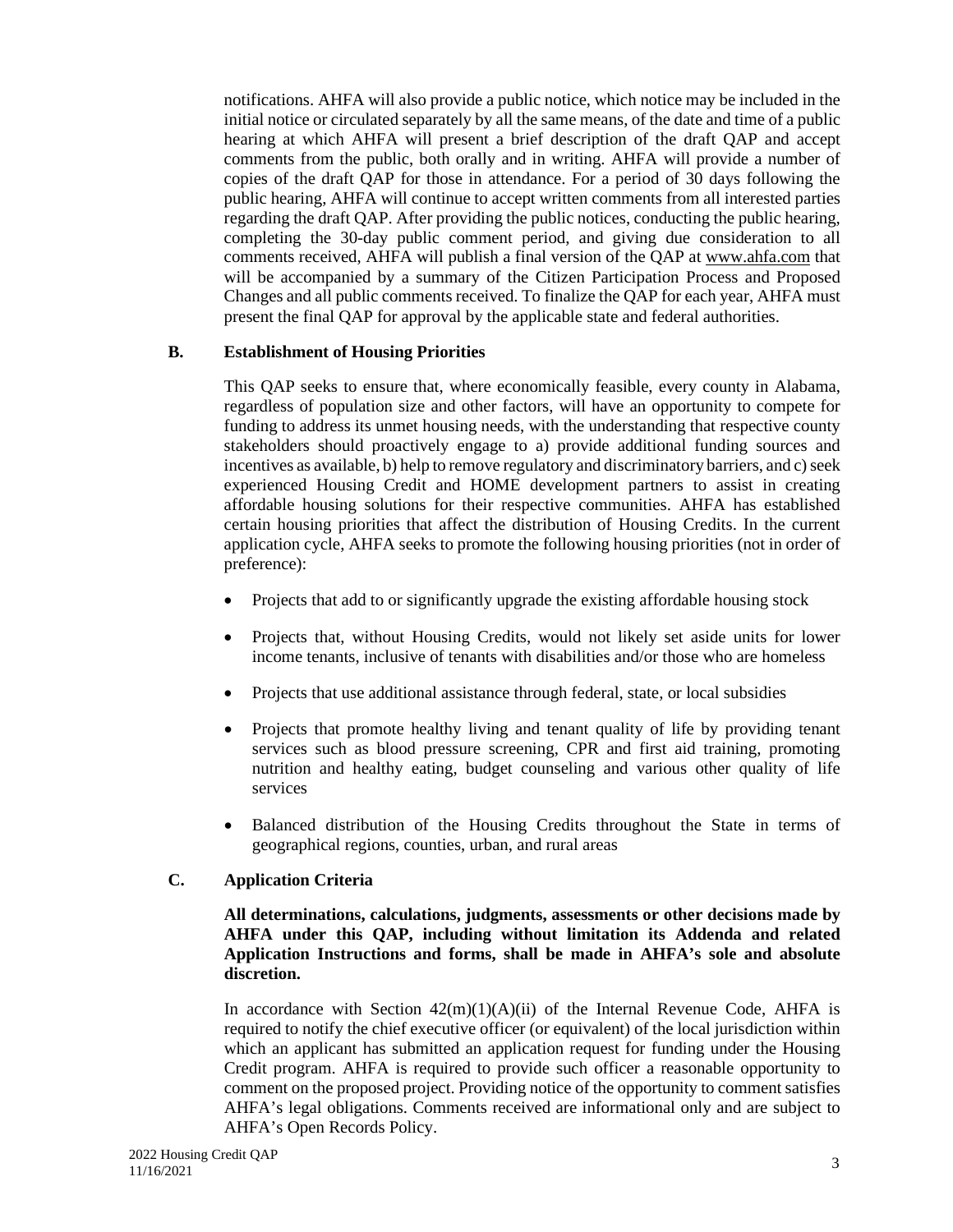While a lack of expressed support does not mean that the project is necessarily opposed by the chief executive officer (or equivalent), AHFA recognizes that obtaining community support may mitigate the negative connotations that sometimes accompany an affordable housing project. Accordingly, applicants should make reasonable efforts to assess and solicit the support from all applicable parties and verify that the proposed project meet's local zoning requirements before submitting an application to AHFA.

AHFA is required to evaluate each application to determine which projects should receive Housing Credits. To facilitate the evaluation process, all applicants must complete the following basic steps:

- 1) Submit a complete application to AHFA. All or portions of the application may be required to be submitted online. After application submittal, AHFA will conduct a completeness review. The application will be deemed complete if the Application Package contains, at a minimum, the following:
	- All required AHFA-provided forms for current year application. The application forms will be posted at www.AHFA.com prior to the beginning of the application cycle. AHFA will post these forms as they become available, and applicants should check www.AHFA.com regularly in order to begin work on the required forms as soon as possible. All AHFA-provided forms should be completed pursuant to instructions, legible and with all applicable spaces fully completed.
	- The AHFA DMS Authority Online Application must be completed and submitted by the Application Cycle deadline. Failure to submit the AHFA DMS Authority Online Application by the Application Cycle deadline will result in termination of the application.
	- All required third-party documents in form and content acceptable to AHFA. Refer to the application checklist and the current Application Package and Application Instructions for the complete list of required documents as provided at www.AHFA.com.
	- All required AHFA-provided and third-party forms and documentation must be in numerical order behind blue index pages. The Application Package should be provided in a format per AHFA written instructions.

After the completeness review, if an applicant has failed to submit and/or complete the items described in this Section I.C.(1) (inclusive of items requiring clarifications), AHFA will contact the applicant via email regarding any missing and/or incomplete items.

If an applicant during a Competitive Application Cycle receives an email from AHFA identifying missing and/or incomplete items or documents, the applicant must submit all missing and/or incomplete items or documents in form satisfactory to AHFA (along with the required fee for each such item or document as specified in Section I.D.(2)) within 10 business days after receipt of the email from AHFA. If the applicant fails to submit the missing and/or incomplete items when required or fails to pay the required fees or if the applicant's fee payment is rejected for insufficient funds, the application will be terminated and will receive no further consideration.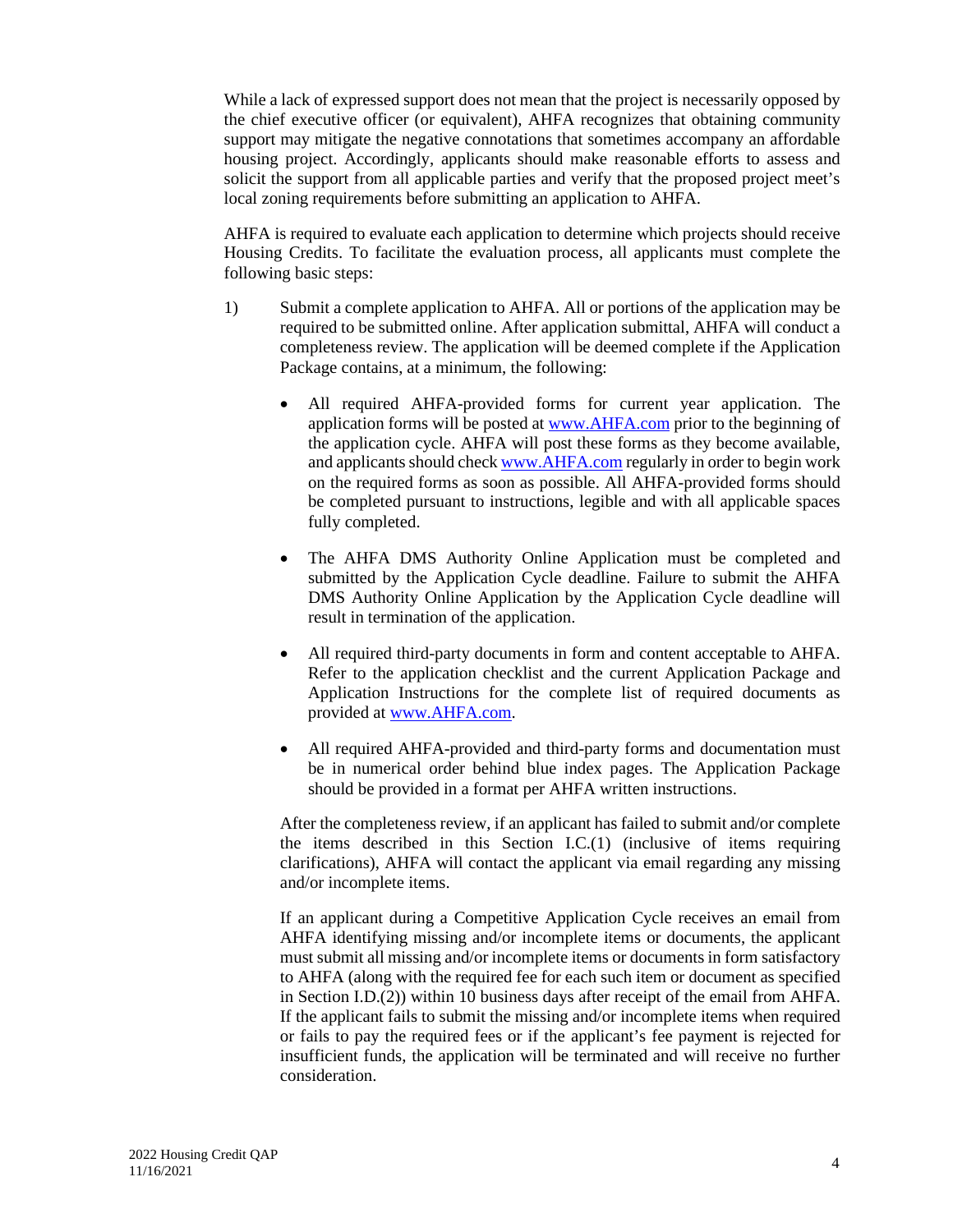If an applicant that has submitted a Non-Competitive Application receives an email from AHFA identifying missing and/or incomplete items or documents, the applicant must submit all missing and/or incomplete items or documents in form satisfactory to AHFA (along with the required fee for each such item or document as specified in Section I.D.(2)) within 30 business days after receiving the email from AHFA.

If AHFA determines during the completeness check that any application has an aggregate total of 8 or more missing and/or incomplete items, the application will be terminated automatically by AHFA, and AHFA will notify the applicant by email of this termination.

AHFA shall deliver notices of missing and/or incomplete items to each applicant at the primary and secondary email addresses provided by the applicant in its application, and all deadlines for response shall be calculated from the date such email notice is sent. Each applicant is solely responsible for providing correct and valid email addresses (primary and secondary) in its application, for ensuring that both email addresses remain active on an ongoing basis, and for monitoring both email addresses for notices from AHFA.

**AHFA performs the completeness check solely in order to determine whether any materials required under this Section I.C.(1) or under the threshold items described in Section II.C are missing and/or incomplete. The completeness check does not include a review of any point scoring items, any material environmental items (except to the limited extent described in Addendum B) or any other item not specifically described in this paragraph.**

2) Provide evidence that the project is a Qualified Affordable Housing Project for multifamily rental housing that meets the basic occupancy and rent restrictions required by Section 42.

When Housing Credits are combined with HOME Funds, the project must meet the occupancy and rent restrictions required for both in Section 42 and the HOME regulations and adhere to the regulations that are more restrictive.

Multifamily rental housing projects must be on a single site or contiguous sites. Sites may be considered contiguous if separated only by one neighborhood street.

Under this QAP, the following projects do not qualify for Housing Credits:

- Mobile home developments
- Intermediate care facilities
- Group homes
- Congregate care facilities

In addition, any multifamily rental housing unit that is part of a hospital, nursing home, sanitarium, life care facility, or intermediate care facility for the mentally and/or physically handicapped that is not for use by the general public is not eligible for Housing Credits under Section 42.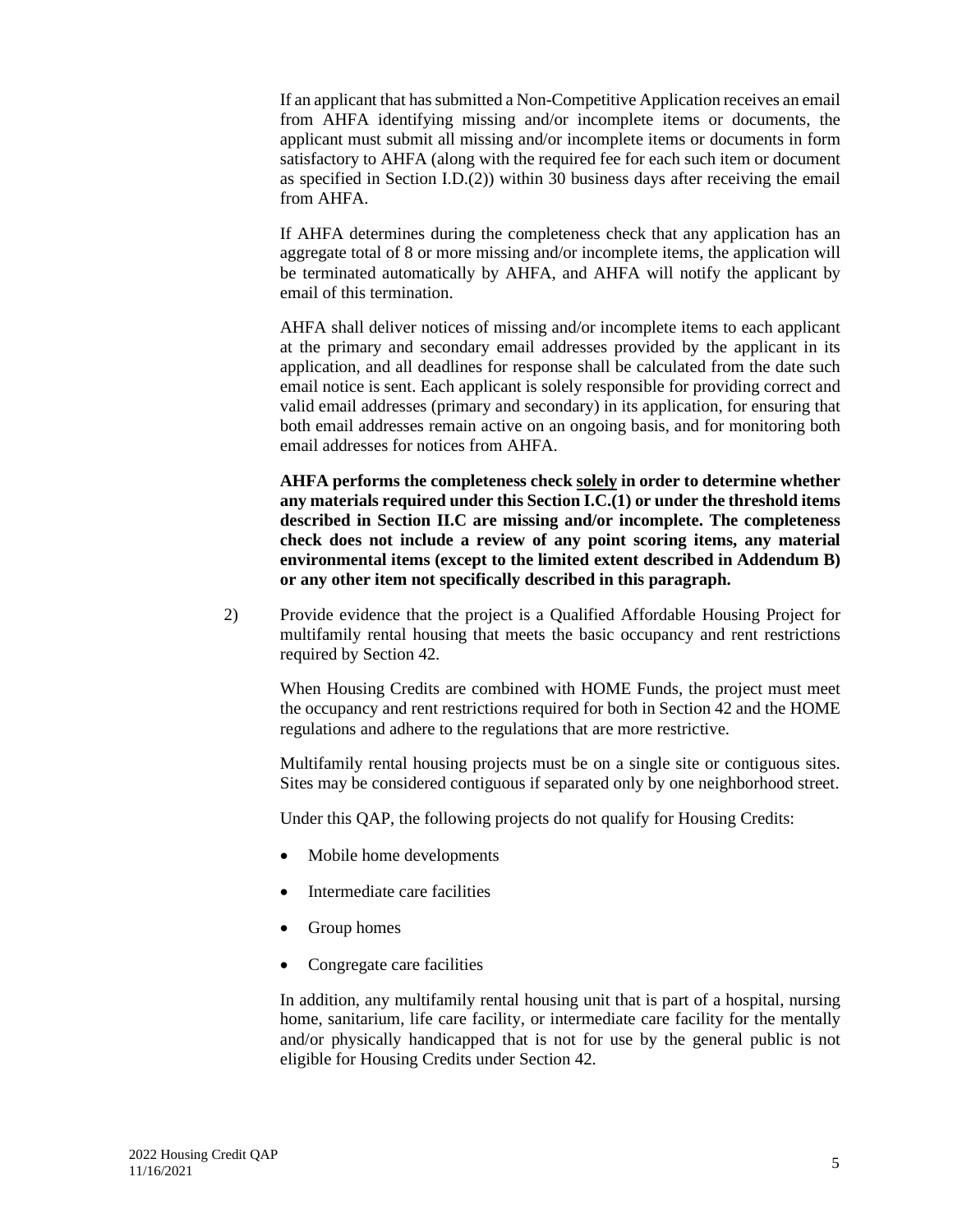A prior-funded Housing Credit-only AHFA project must have completed, on or before the date of application submittal, the entire 15-Year Compliance Period in order to be eligible to submit a current year application for Housing Credits.

A prior-funded Housing Credit combined with AHFA HOME funds Project must have completed, by the date of application submittal, the entire 20-Year Affordability Period and closed a 15-year extension of the project's original HOME Loan (or have re-paid in full the outstanding principal amount of the HOME Loan, including all accrued interest) to be eligible to submit a current year application for Housing Credits.

Applications for proposed projects applying for Housing Credits must contain a minimum of 12 units. Applications for proposed projects applying for Housing Credits combined with HOME Funds must contain a minimum of 12 units up to a maximum of 56 units. Applications for Multifamily Housing Revenue Bonds must contain a minimum of 12 units.

All residential rental units must be under common ownership, deed (or long-term lease), financing and property management.

Applicants cannot submit an application for more than one phase of the same proposed project in the same application cycle.

- 3) Provide evidence acceptable to AHFA that the proposed project meets the current AHFA Market Study Certification requirements and related Application Instructions. The market study must be conducted by an independent third- party market analyst that has conducted a market study for a prior application submitted to AHFA for Housing Credits, HOME Funds, or Multifamily Housing Revenue Bonds or has received prior written approval from AHFA to submit a market study for the current application cycle. A current list of market analysts who have conducted market studies for prior applications is available at www.AHFA.com. The market study must also meet AHFA's market feasibility and analysis requirements, which include, at minimum, the following criteria:
	- (i) The project's market area must be clearly defined and supported;
	- (ii) The supply analysis of comparable subsidized or non-subsidized developments must include, but not be limited to, vacancies, amenities and rental rates;
	- (iii) The demand analysis must convincingly demonstrate a need for the proposed type of housing;
	- (iv) The market feasibility of the proposed rent structure must demonstrate that there is a rent advantage over non-subsidized housing in the defined market area;
	- (v) The analysis of the relationship between supply and demand must demonstrate an acceptable absorption rate; and
	- (vi) The summary of important facts and conclusions as provided in the market study must include a statement from the market analyst clearly stating, in the analyst's professional opinion, whether the project as proposed will be successful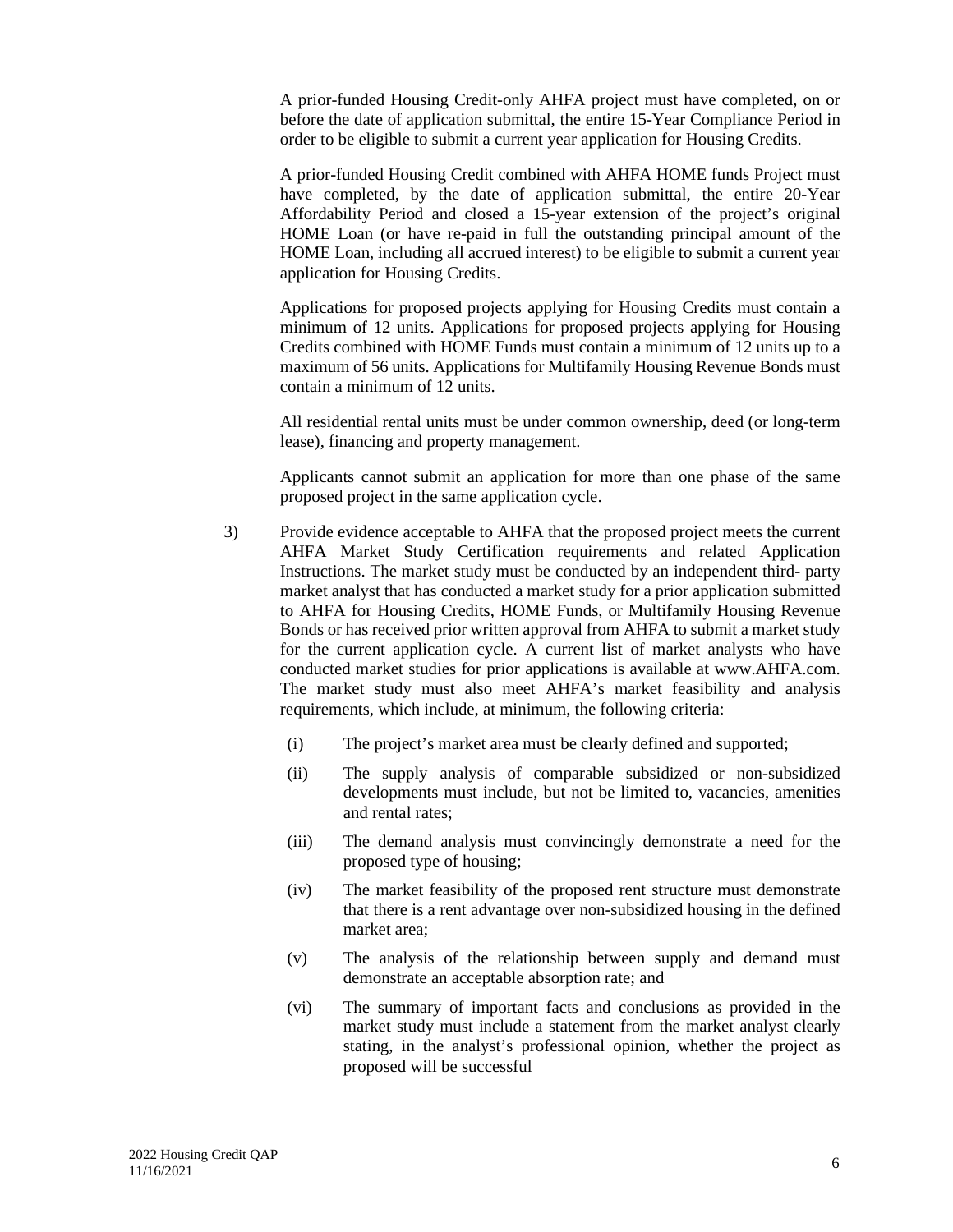The market study must demonstrate an adequate market for the proposed units and that the proposed project would not adversely impact any existing AHFA projects or create excessive concentration of multifamily units.

AHFA will review the market study submitted, in-house documentation collected by AHFA from onsite compliance audits, market information submitted by Rural Development, audited financial statements, and applicant-submitted project budgets in order to determine if there is an adequate need for the proposed project.

AHFA will terminate an application based on any one of the following market criteria:

- (i) The proposed project's capture rate is above 35%
- (ii) All Active AHFA Projects in the defined market area have an overall average stabilized vacancy rate of 15% or above.
- (iii) A determination by AHFA that the proposed project's market will not support the proposed project and/or the proposed project will have a clear long-term negative impact on an existing AHFA-funded development(s) in the same market.
- (iv) The market study contains Misleading Information.
- 4) Demonstrate that the project is financially feasible. The project must meet certain financial feasibility requirements as defined in Section II.E.(1)(iii) of this QAP.
- 5) Demonstrate adequate infrastructure capacity evidenced by the proposed project's utility documentation provided in the Application.
- 6) Demonstrate the likelihood of sustained 30-year compliance with Section 42 based on the following criteria: (a) the market study demonstrates a need for the project as proposed, (b) the application demonstrates that the project is financially feasible as defined in Section II.E. $(1)(iii)$  at the time of application and  $(c)$  the Ownership Entity and Management Company demonstrate their respective financial capacity and experience consistent with Section 42 requirements related to development and compliance guidelines.

#### **D. Fees**

The following fees, as applicable, must be paid with a business check or certified funds and made payable to Alabama Housing Finance Authority. Cash or personal checks will not be accepted:

- 1) Application Fees:
	- (i) A *non-refundable fee* must accompany the Application Package at the time of application submission.
		- a) For applicants with up to eight Responsible Owners applying in a single application:
			- A. \$10,000 if (x) each Responsible Owner has **fewer than 3** Placed in Service projects funded with Housing Credits and/or HOME Funds awarded by AHFA and (y) any Responsible Owner has one or more multi-family rental projects financed from non-AHFA sources.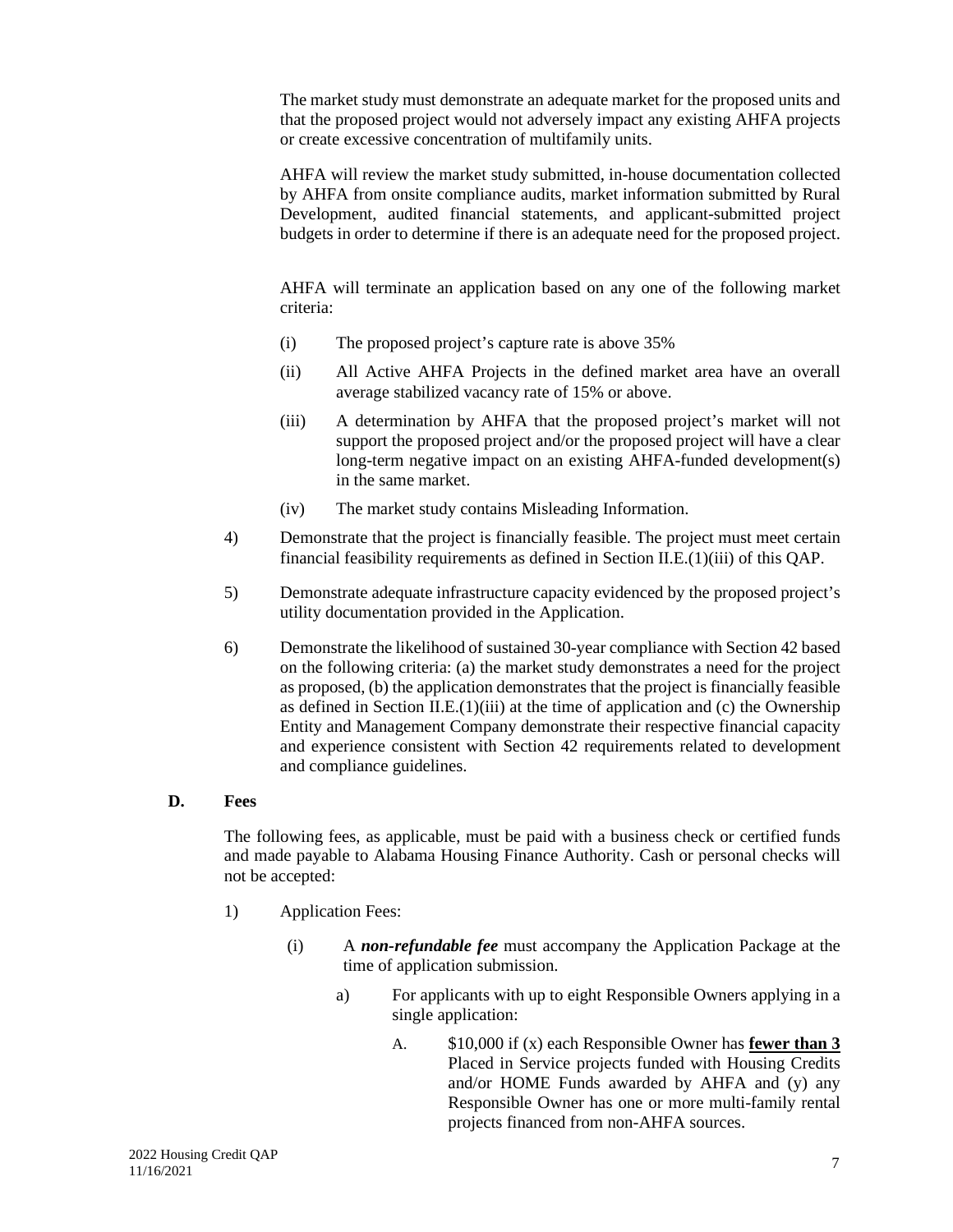- B. \$7,500 if each Responsible Owner has **3 or more** Placed in Service projects funded with Housing Credits and/or HOME Funds awarded by AHFA, regardless of whether any Responsible Owner has other multi-family rental projects financed from non-AHFA sources.
- C. \$7,500 if (x) each Responsible Owner has **fewer than 3** Placed in Service projects funded with Housing Credits and/or HOME Funds awarded by AHFA and (y) no Responsible Owner has any multi-family rental projects financed from non-AHFA sources.
- (ii) \$2,000 for all AHFA-Approved CHDO applicants applying for HOME Funds regardless of the number of Placed in Service projects allocated by AHFA.
- (iii) Multifamily Housing Revenue Bond Application a \$7,500 *nonrefundable fee* must accompany the Application Package submitted for consideration for a Declaration of Official Intent.
- (iv) An additional application fee will be due at the time of application submission for application(s) that have Ownership Entities exceeding 8 Responsible Owners. The amount of the fee will be \$1,000 per each Responsible Owner (individual/entity) exceeding 8. This fee does not apply to the Investor Owner.

## **All application fees are non-refundable. If an application fee is returned due to insufficient funds, the application will terminate.**

In addition to the non-refundable application fee(s), AHFA may require the applicant to provide additional funds in amounts sufficient to cover all third- party costs that AHFA reasonably anticipates having to pay or to reimburse AHFA for any third-party costs incurred during the application review and analysis process. Third-party fees include without limitation, legal fees, architect and engineers' fees, consultant (construction, environmental or otherwise) fees, and any other third-party report (construction, environmental or otherwise) fees related to the review of any third-party report(s) submitted by the applicant. These amounts must be paid by applicant within 5 business days of the invoice date.

Any unused portion of the additional funds collected will be returned to applicant without interest once all third-party invoices have been submitted and refund amount is determined.

2) Missing and/or Incomplete Items (Excludes Threshold Requirements and Material Environmental Findings): Applicants are required to submit their final and complete Application Packages by the submission deadline. If an applicant receives an email from AHFA regarding missing and/or incomplete items identified during AHFA's completeness check under Section  $I(C)(1)$ , and the applicant elects to submit, complete or clarify these items within the time required by Section  $I(C)(1)$ , the applicant's delivery of the missing and/or incomplete items or clarifying information must be accompanied by payment in full of a fee calculated based on the following schedule: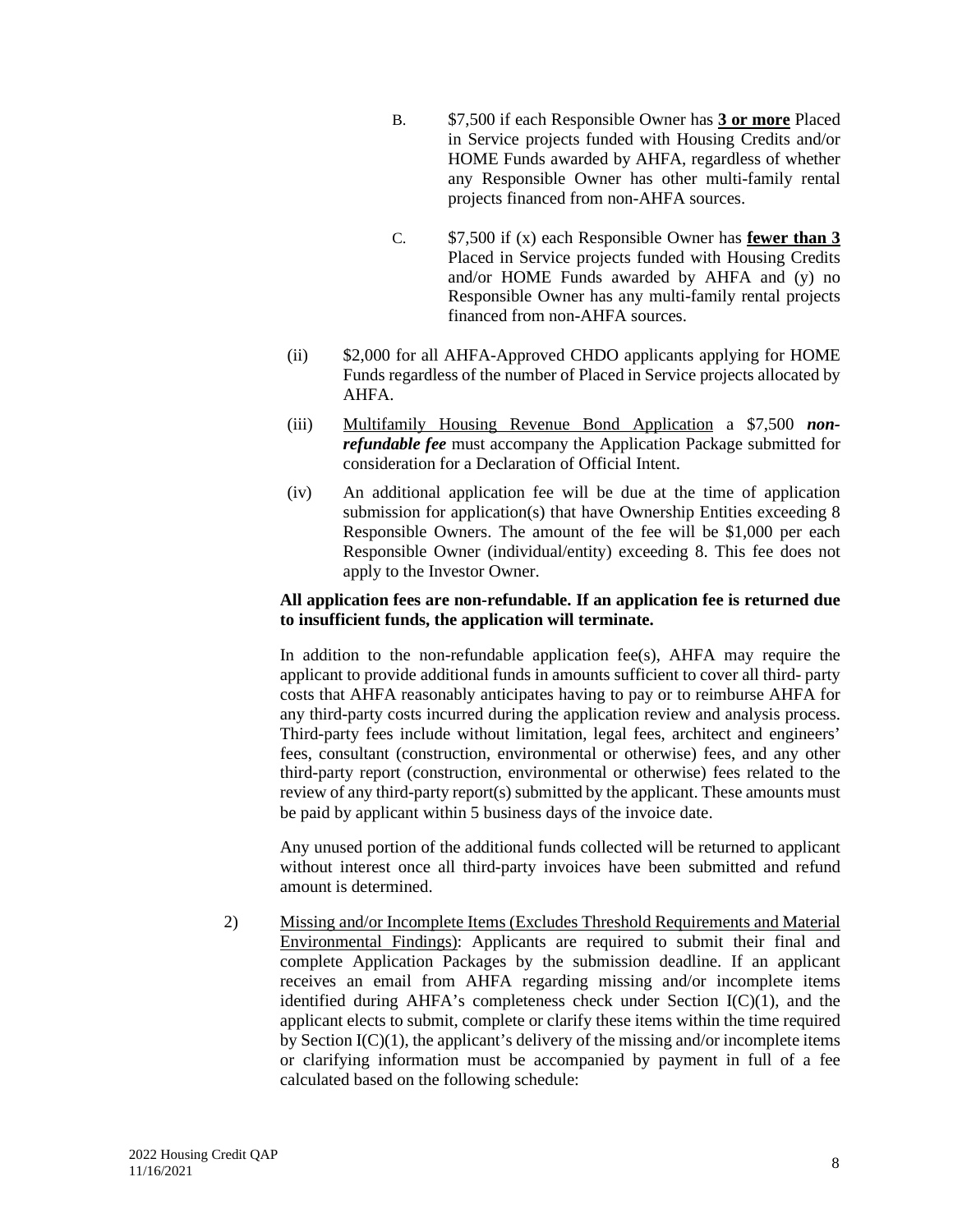| <b>Missing and/or Incomplete Documents</b>                                                    | <b>Required</b><br>Fee                  | <b>Missing Item</b><br><b>Occurrence</b>                                                            |
|-----------------------------------------------------------------------------------------------|-----------------------------------------|-----------------------------------------------------------------------------------------------------|
| Missing and/ or incomplete<br>application document(s)                                         | \$2,000 per<br>document                 | 1 occurrence per document                                                                           |
| Incomplete third-party report <sup>1</sup>                                                    | \$2,000 per<br>report                   | 1 occurrence per document                                                                           |
| Requests for additional information or<br>clarification of third-party report(s) <sup>1</sup> | $$2,000$ for<br>5 or more<br>per report | 1 occurrence for 5 or more<br>clarifications (or requests for<br>additional information) per report |

If the applicant fails to pay the full amount of the required fee upon delivery of these items or information or if the applicant's fee payment is rejected for insufficient funds, the application will be terminated and will receive no further consideration.

Any application with an aggregate total of 8 or more missing item occurrences will result in the automatic termination of the application by AHFA and the applicant will be notified by AHFA via email.

*An applicant may pay the above-referenced fee(s) in order to cure missing and/or incomplete items only to the extent that they are identified by AHFA in connection with the completeness check under Section I.C.(1). If an application has missing and/or incomplete items that are not included in the items reviewed by AHFA during the completeness check, the missing and/or incomplete items cannot be cured after the application is submitted and will have an adverse impact on the application, including without limitation a loss of points under the Point Scoring System or termination of the application without opportunity to cure.*

**A complete list of AHFA's fees (from notification of approval of allocations through the Extended Use Period) is located at www.AHFA.com.** 

#### **E. Amendments**

AHFA is entitled to amend this QAP as required by the promulgation or amendment of Section 42, HOME Rules and Regulations, or both, from time to time or to implement new features or provisions of Section 42, the HOME Rules or their applicable regulations. Such amendment(s) are expressly permitted and the making of such amendment(s) will require a public notice.

## **F. Defined Terms**

Capitalized terms used in this QAP and not otherwise defined herein shall have the meanings assigned in the AHFA Defined Terms – Multifamily Funding Programs available at www.AHFA.com or as regulations or other context require. Singular terms include the plural as well as the singular, and vice versa. Certain defined terms used in this QAP are located at www.AHFA.com. Such defined terms may be amended at any time with public notice.

<span id="page-10-0"></span><sup>1</sup> Applicant can supply missing and/or incomplete items with respect to environmental reports only to the extent permitted by Addendum B, and this table applies only to such items.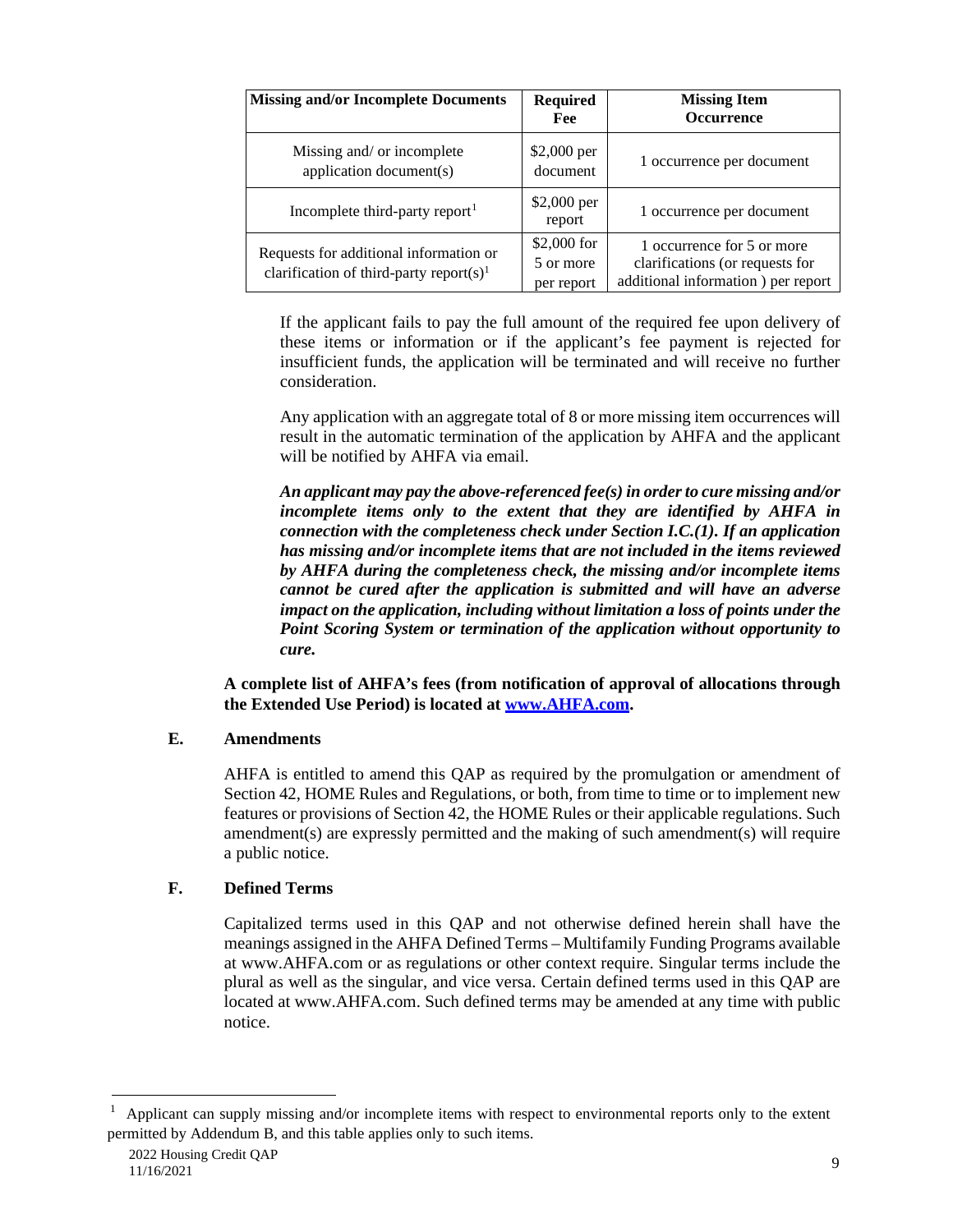### **G. Website Links**

ALL WEBSITE LINKS IN THIS QAP ARE PROVIDED SOLELY FOR CONVENIENCE. IT IS THE RESPONSIBILITY OF THE APPLICANT OR ITS ENVIRONMENTAL PROFESSIONAL (EP) TO VERIFY THAT THE CORRECT WEBSITE HAS BEEN ACCESSED AND THAT THE CURRENT VERSION OF ALL APPLICABLE INFORMATION HAS BEEN IDENTIFIED, REVIEWED AND COMPLIED WITH.

### **H. Notices and Communications**

From the date of application submission through the end of the Extended Use Period, AHFA will deliver all notices or other communications under the Housing Credit program to the owner contact or contact email, as applicable, designated in the Application Instructions. All notices or communications sent to the contact information designated in the Applicant Instructions will be considered validly delivered for all purposes of the Housing Credit program, including without limitation the calculation of applicable deadlines. Each applicant or recipient is solely responsible for designating correct contact information in the Application Instructions and for updating that designation as needed. In no event will AHFA be deemed to receive constructive notice of a change in contact information by any means or communication outside of the Application Instructions as updated in accordance with this paragraph. For the avoidance of doubt, this paragraph governs all notices and communications under the Housing Credit program to all applicants or recipients of Housing Credits, regardless of the specific term used to describe them in a particular Housing Credit program document, which may include applicant, owner, project owner, Ownership Entity or any term or phrase of equivalent meaning.

## **I. Definitive Requirements**

The version of this QAP that is approved by the AHFA Board of Directors, approved by the Governor of the State of Alabama and posted on www.ahfa.com as the qualified allocation plan for a particular application cycle, together with all related materials posted on www.ahfa.com, shall contain the final and definitive requirements for the Housing Credit program for that application cycle. Information from prior application cycles, including comments at public hearings and feedback on applications, is not applicable to subsequent application cycles. It is the responsibility of the applicant or its EP to identify and review the final, definitive requirements for each application cycle in order to ensure that they have been reviewed and complied with. This QAP is in effect until repealed or replaced.

## **II. ALLOCATION PROCESS**

#### **A. Application Cycle**

The dates of the application cycle (or cycles, if more than one) will be determined by AHFA on an annual basis. All individuals who have requested to be on the email distribution list as described in Section II.B. will receive notification of the cycle via Constant Contacts. Notice of the cycle will also appear at www.AHFA.com and in no less than 4 newspapers throughout Alabama. Prospective applicants are encouraged to visit the website regularly for updates in addition to the email notification process.

To apply for Housing Credits, an applicant must complete the applicable AHFA multifamily funding application, which is available online at www.AHFA.com.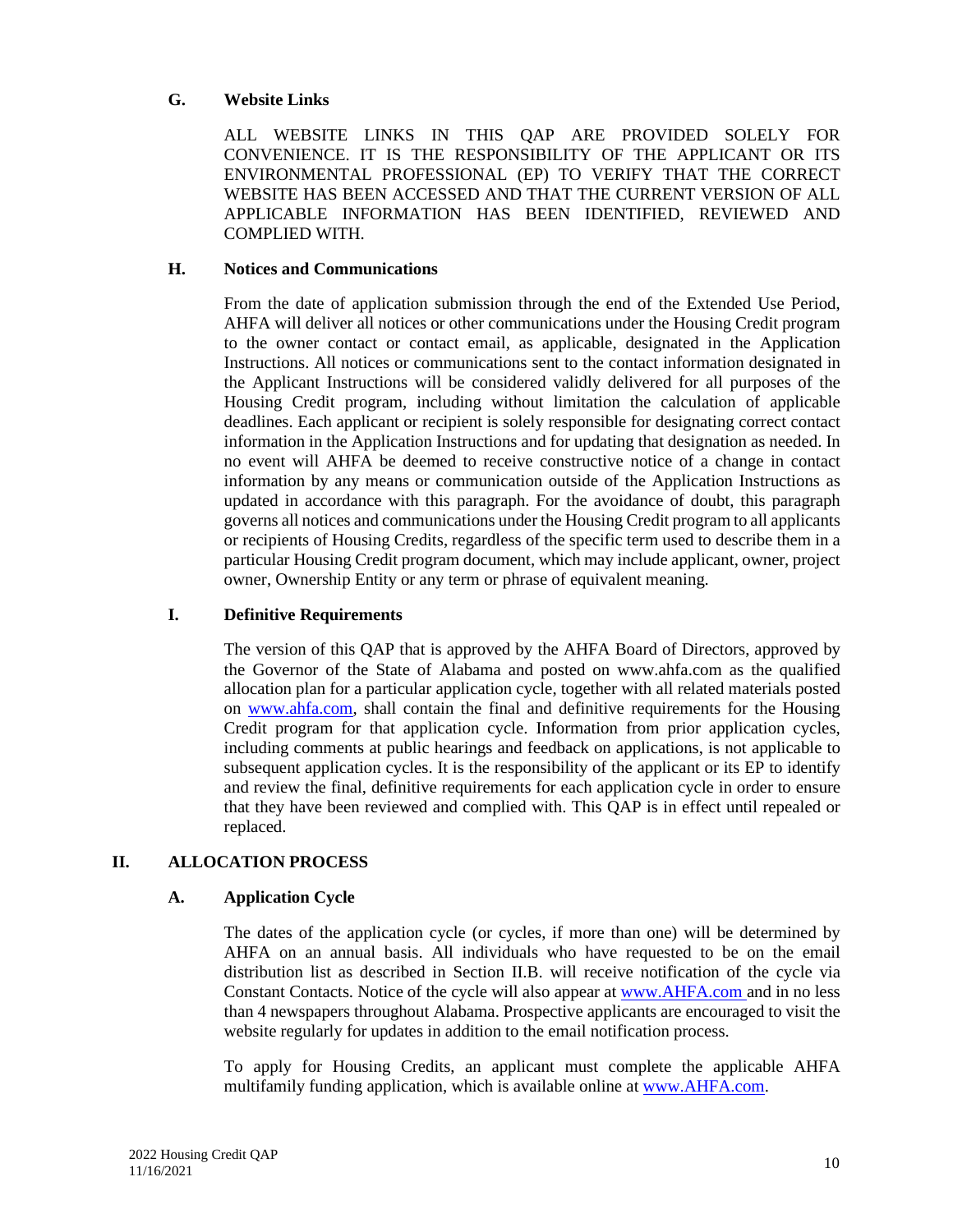All correspondence and inquiries regarding the application are to be directed to the following:

| <b>Alabama Housing Finance Authority</b> |                              |  |  |  |  |  |
|------------------------------------------|------------------------------|--|--|--|--|--|
| <b>Attn: Multifamily Division</b>        | Phone Number: (334) 244-9200 |  |  |  |  |  |
| P. O. Box 242967                         | Fax Number: (334) 279-6957   |  |  |  |  |  |
| Montgomery, Alabama 36124-2967           |                              |  |  |  |  |  |
| www.AHFA.com                             |                              |  |  |  |  |  |
| ahfa.mf.application@ahfa.com             |                              |  |  |  |  |  |

Applications received during a Competitive Application Cycle will be evaluated on a competitive basis.

AHFA may allocate Housing Credits without the use of a Competitive Application Cycle or the Point Scoring System to:

- Any project(s) financed using Multifamily Housing Revenue Bonds as a single or pooled transaction.
- Any project Placed in Service that has already received a Housing Credit allocation, has an Actual Cost Certification as described herein that indicates the need for an additional allocation, and has been approved for additional Housing Credits by AHFA.
- Any project eligible for Housing Credits pursuant to any waiver, exception, program or other special action by the Internal Revenue Service.
- Any project that must be funded to meet the nonprofit set aside requirement as specified in Section  $42(h)(5)$  of Internal Revenue Code or the CHDO set aside as specified in the Final HOME Rule.
- Any prior-funded AHFA project that is eligible for additional Housing Credits provided by Congress or the promulgation or amendment of Section 42.

However, Ownership Entities for the projects listed above may be required to submit a complete Application Package and be subject to AHFA's threshold items, underwriting and cost requirements, in order to be considered for a Housing Credit allocation or additional allocation.

#### **B. Email Distribution List**

AHFA maintains an email distribution list for those interested in receiving notifications of application cycles and other AHFA Multifamily program activities. Visit www.AHFA.com to be added to the email list or you may submit a written request to the address specified in Section II.A. Changes or updates to contact information are the responsibility of each applicant or interested party who wishes to remain (or be placed) on AHFA's email distribution list.

## **C. Application Threshold Requirements**

Although it is recognized that each application is different, certain standard requirements must be met by all applicants before the application can be considered for full evaluation. The threshold requirements are critical to efficient and timely administration of the State of Alabama's funding for affordable housing. The threshold requirements ensure that projects are ready to proceed, have sufficient sources of funds, meet construction quality requirements, can be constructed and leased up on a timely basis, and will be located on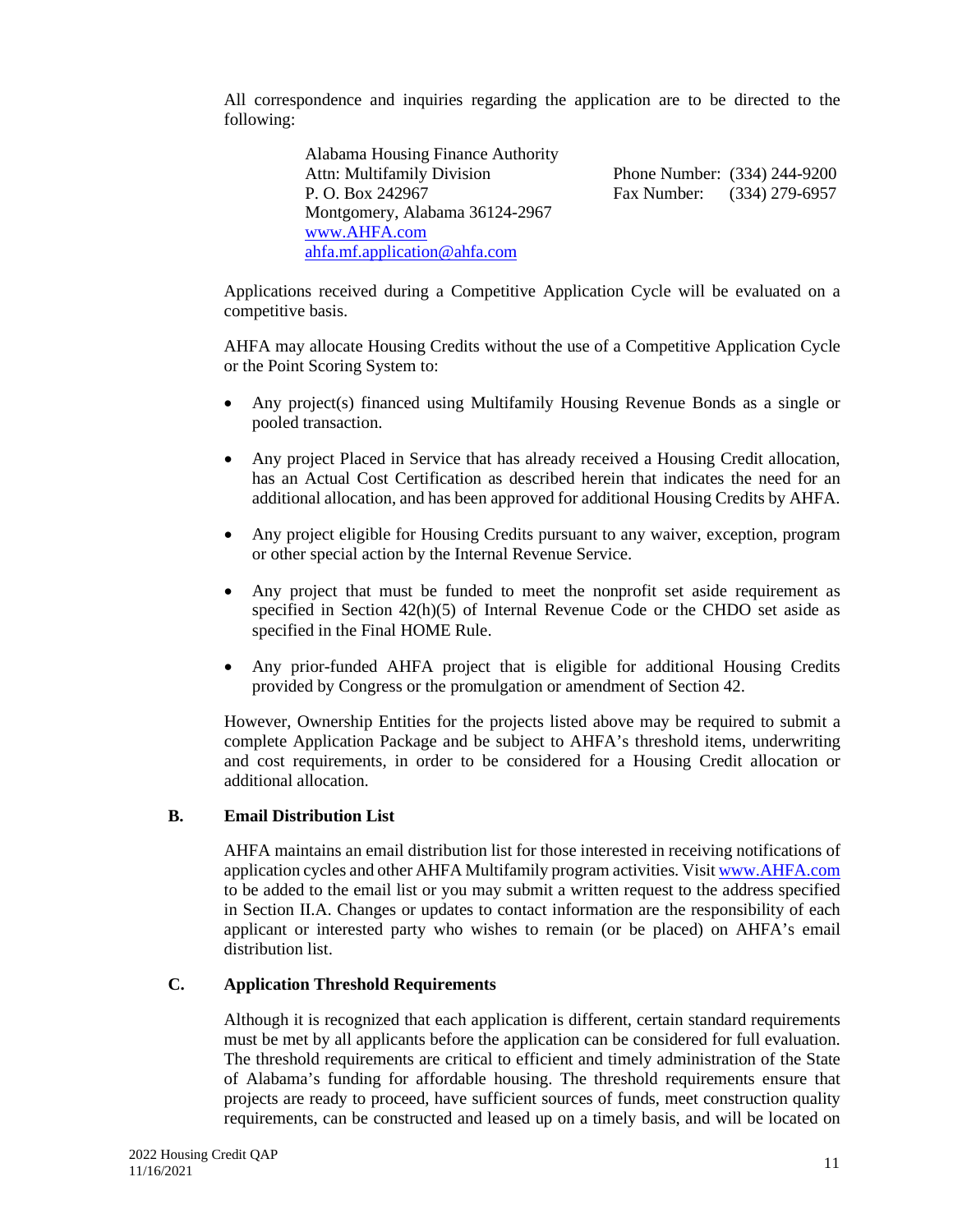the most environmentally safe sites for tenants. Evaluation of the threshold requirements is essential to a project's prospects for success, because AHFA does not provide funding for construction overruns, lease-up delays, operating shortfalls or environmental remediation. Upon application submittal, if AHFA determines that any threshold requirement is missing or fails to materially adhere to AHFA defined standards during the completeness review, the application will be terminated. A list of all threshold requirements and explanations is provided below:

- 1) Fee(s). If any fee(s) described in Section I.D. is not paid in full when due or is returned due to insufficient funds, the application will terminate.
- 2) Complete Application. The applicant must submit to AHFA a complete application as defined in Section I.C.(1) of this QAP. An application with 8 or more missing and/or incomplete documents will be terminated.
- 3) Existing Project Inspection. Applications with one or more Responsible Owners applying on a single application where each Responsible Owner has **fewer than** 3 Placed in Service projects funded with Housing Credits and/or HOME Funds allocated by AHFA, AHFA will perform an on-site inspection. The applicant must provide, at the time of the application submission, a complete AHFA Schedule of Real Estate Owned for each Responsible Owner.

Each such Responsible Owner must consent to an on-site inspection by AHFA (or by AHFA's designated consultant) of any of such Responsible Owner's existing projects, including physical inspections of buildings and units as deemed necessary by AHFA (or the AHFA designated consultant). AHFA will select 1 Non-AHFA Project for inspection based on the AHFA Schedule of Real Estate Owned submitted by the applicant. For applicants with Non-AHFA Projects in the State and/or out-of-State, the project selected for inspection may be in Alabama or in another state. All applicant Ownership Entities will be subject to the same AHFA requirements defined in attached Addendum D during the current application cycle.

For applicants with one or more Responsible Owners applying on a single application where each Responsible Owner has 3 **or more** Placed in Service projects funded with Housing Credits and/or HOME Funds allocated by AHFA, AHFA may schedule an on-site inspection if AHFA has not performed an on-site inspection in the current year. However, if AHFA determines there are sufficient and satisfactory on-site inspections for each Responsible Owner's current projects that were performed within 3 years prior to the date of Responsible Owner's application in the current application cycle and show that such projects were in compliance with AHFA requirements defined in attached Addendum D, AHFA reserves the right to waive the on-site inspection for any Responsible Owner listed in an application.

4) Site Control. If the applicant does not already own the property for which funds are requested at the time of application, the applicant must have Site Control. If the applicant is applying for Housing Credits only, Site Control may be evidenced by a sales contract, purchase option, or long-term leasehold. Because of regulations that impact the varying lengths of the approval process for each property and the significant risks to the applicant for failing to do so, AHFA requires, at or before application submittal: (i) that the applicant secure, at a minimum, (a) a sales contract with a closing date 6 months from the date of application submittal, with an option to extend the closing date an additional 6 months; (b) a 6 month purchase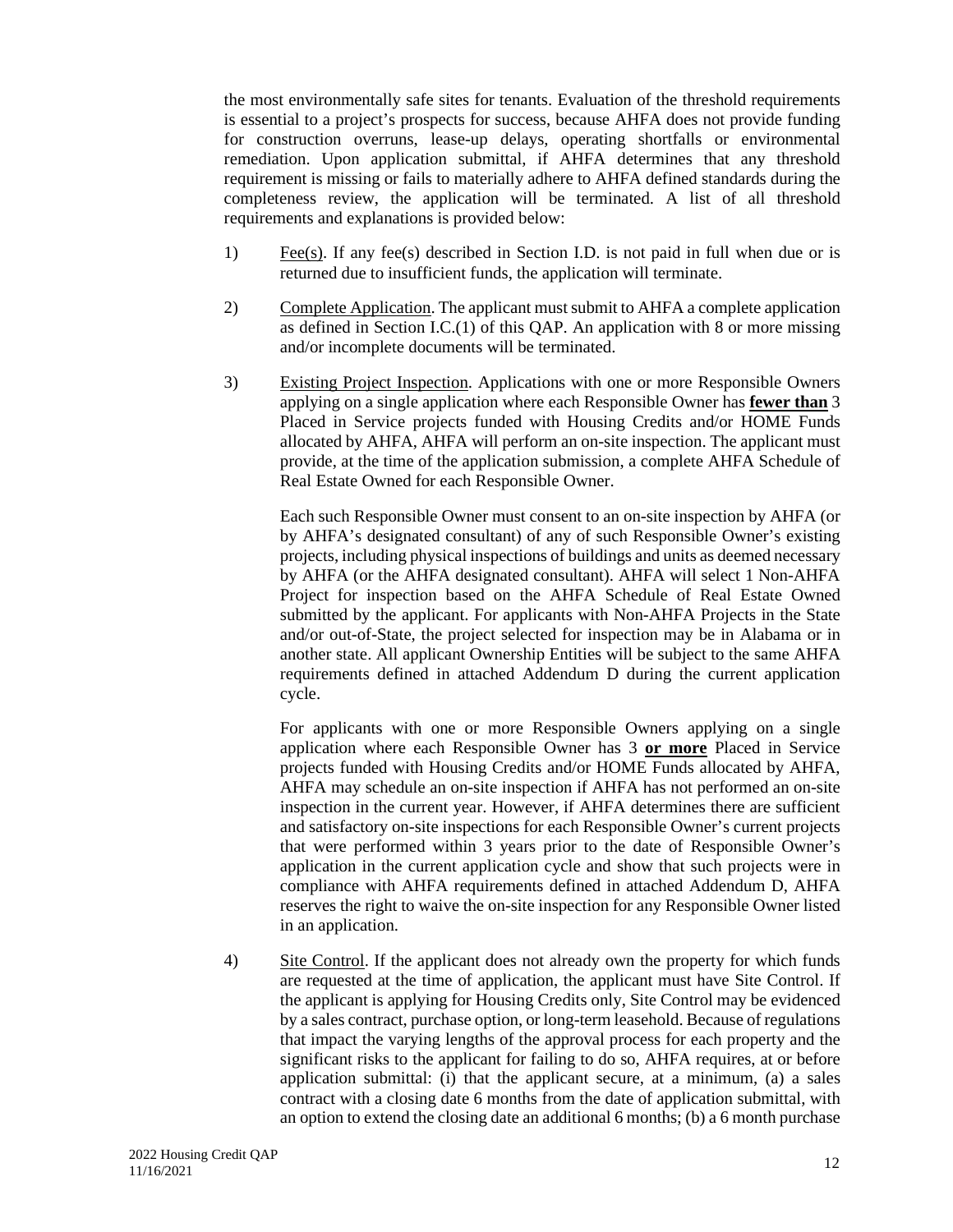option with an option to renew for an additional 6 months; or (c) a long-term lease with a duration of at least thirty-five (35) years, and the selected form of agreement must comply with applicable Application Instructions; and (ii) if the proposed site is subject to any restrictions that allow any other person or entity, such as a homeowner's association or neighborhood design review board, to approve any aspect of the proposed Project (excluding construction-related approvals from local government that become necessary only if AHFA awards funding to the proposed project, e.g. building permit, traffic engineering approval, storm water drainage permit, architectural endorsement…), that the applicant disclose any such restrictions in its sales contract, purchase option or long-term lease and deliver evidence satisfactory to AHFA that all such approvals have been obtained. **If the applicant is applying for HOME funds in conjunction with Housing Credits, Site Control must be evidenced by a purchase option (not a sales contract or long-term lease), and the option must comply with the Site Control requirements set forth in the 2022 HOME Action Plan.**

- 5) Evidence of Zoning based on Intended Use (Proper Zoning). The applicant must provide evidence that the property owned (or to be owned) is properly zoned and consistent with the proposed project's use. AHFA does not consider the property zoned if final Zoning (but not including plans and specifications for issuance of building permits) is contingent upon further city meetings, approvals and/or advertisement. Evidence must be in the form of a signed statement from the local jurisdiction where the property is located.
- 6) Market Study. The applicant must provide a market study at the time of the application submission (except for Multifamily Housing Revenue Bonds, which will require a market study prior to execution of the commitment). All market studies must be less than 6 months old. If the market study does not meet AHFA requirements at the time of application, the application will terminate as described in Section I.C.(3).
- 7) Environmental Site Assessment. The applicant must provide an Environmental Site Assessment at the time of application submission (except for Multifamily Housing Revenue Bonds, which will require an Environmental Site Assessment prior to execution of the commitment). The Environmental Site Assessment must meet at a minimum AHFA's Environmental Policy Requirements (Addendum B) for the Housing Credit and HOME Program requirements. If the Environmental Site Assessment does not meet AHFA's requirements with respect to material completeness at the time of application, the application will be terminated.
- 8) The Certification of Consistency with Consolidated Plan (Certification of Consistency). The Certification of Consistency should be submitted for Housing Credit applications that have a commitment for local HOME Funds from a Participating Jurisdiction. The Certification of Consistency should not be submitted for applicants applying for HOME Funds (except for an AHFA-Approved CHDO applying in a Participating Jurisdiction) or Housing Credits only. If the proposed project is in an area that is covered by a local Consolidated Plan, the applicant must have the Certification of Consistency completed by an authorized official of the Participating Jurisdiction. If the area is not covered by a local Consolidated Plan, the project will be governed by the State of Alabama's Consolidated Plan, and this Certification of Consistency is not required. In the event that the Certification of Consistency is signed by someone other than the designated person(s) listed at 2022 Consolidated Plan Coordinators found at www.AHFA.com, it is the responsibility of the Applicant to provide AHFA with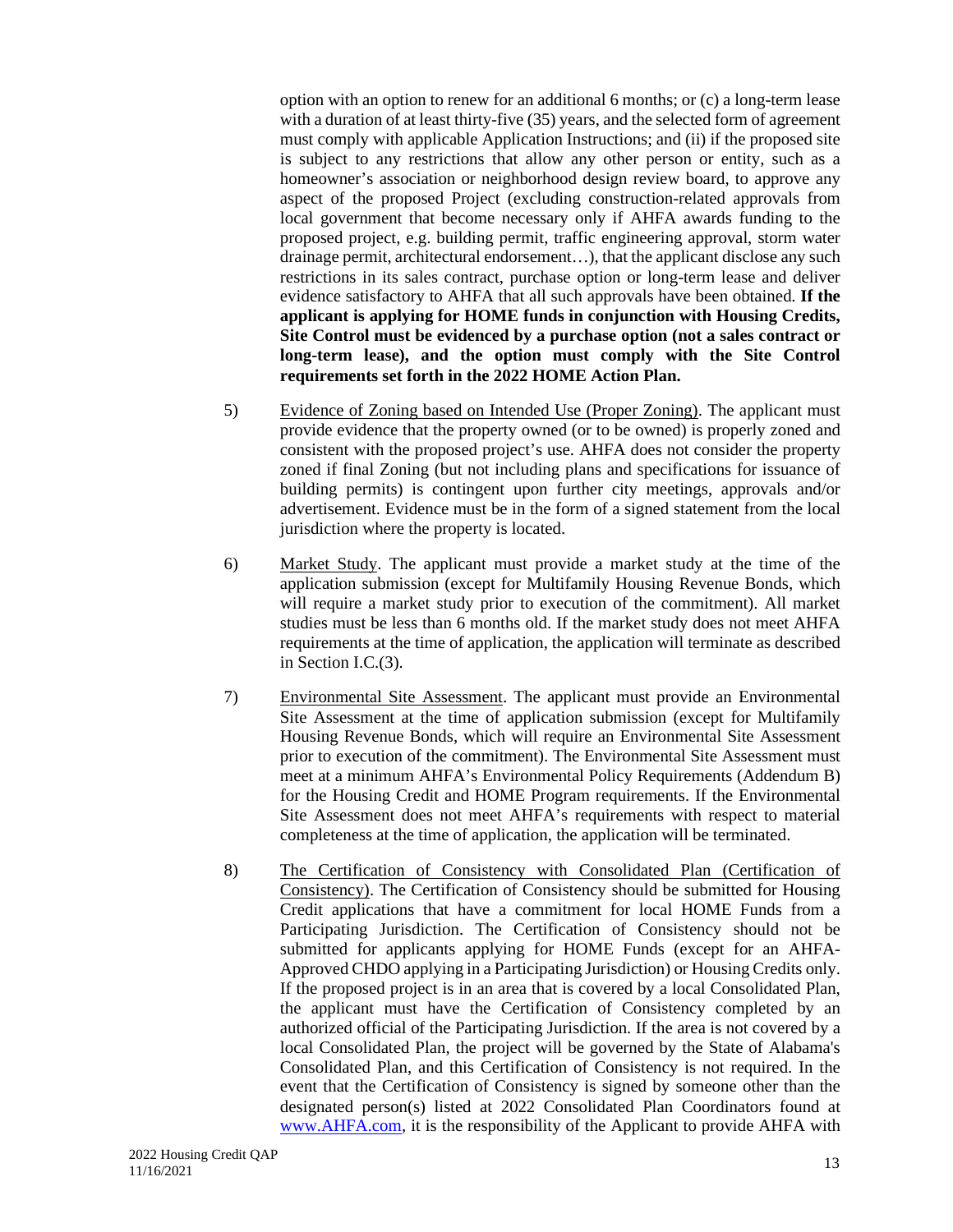evidence at the time of application that the signer is duly authorized to execute this Certification of Consistency.

- 9) Design Quality Standards and Construction Manual. All projects are required to meet AHFA's Design Quality Standards and Construction Manual for construction and rehabilitation of rental units (Addendum C). These are minimum standards and AHFA permits applicants to exceed these project standards. Any deviations from these standards must have the prior written approval of AHFA prior to submitting an Application Package for funding. A request for approval of a deviation, with all supporting documentation, must be submitted to AHFA at least thirty (30) days before the related application is submitted to AHFA.
- 10) Architect's Certification of Project Progress. For each Project (New Construction or Rehabilitation) that received a Reservation Letter or Binding Commitment-Future-Year's Credit Authority for Housing Credits and/or HOME Written Agreement in 2017 (or any prior year) that has not closed an AHFA HOME loan, submitted an Actual Cost Certification to AHFA, or been issued an 8609 by AHFA, the Project architect must certify as follows:
	- (i) New Construction: The Project's architect must certify that all building foundation slabs, or crawl spaces, are in place.
	- (ii) Rehabilitation: The Project's architect must certify that 90% of the units are Habitable or ready for immediate occupancy.
- 11) Minimum Rehabilitation Cost per Unit. The minimum rehabilitation threshold is (a) \$20,000 of hard construction cost per qualified Housing Credit unit for projects not previously funded by AHFA or (b) \$12,500 of hard construction cost per qualified Housing Credit unit for projects allocated previously by AHFA. The hard construction cost must be certified by a Capital Needs Assessment, which must be provided at the time of application submission for all applications for rehabilitation of an existing building(s). AHFA requirements for Capital Needs Assessments are located at www.AHFA.com. AHFA reserves the right to engage a third-party construction consultant at the applicant's expense to verify the proposed scope of work and related cost(s) as outlined by the proposed project's Capital Needs Assessment.
- 12) Flood Certification. The applicant must provide a Certified Boundary Survey including the flood certification indicating the map and panel number of the Flood Insurance Rate Map and the Flood Zone designation in form and in content as specified by AHFA.

Applicants applying only for Housing Credits. The Certified Boundary Survey and flood certification must indicate that no buildings (residential or any other use) on the site are located within the 100-year flood plain. Other portions of the site may be located in a flood plain but not in an area designated as a wetland (or stream, lake, or other water body), including any portions not considered part of the site but necessary for ingress and egress to the site. AHFA will allow the acquisition/rehabilitation of an existing building already located in a flood plain if acceptable evidence of flood insurance is provided at the time of application.

Applicants applying for Housing Credits combined with HOME Funds. The Certified Boundary Survey and Certification must indicate that no portion of the site (including areas necessary for ingress or egress) is located within the 100-year flood plain.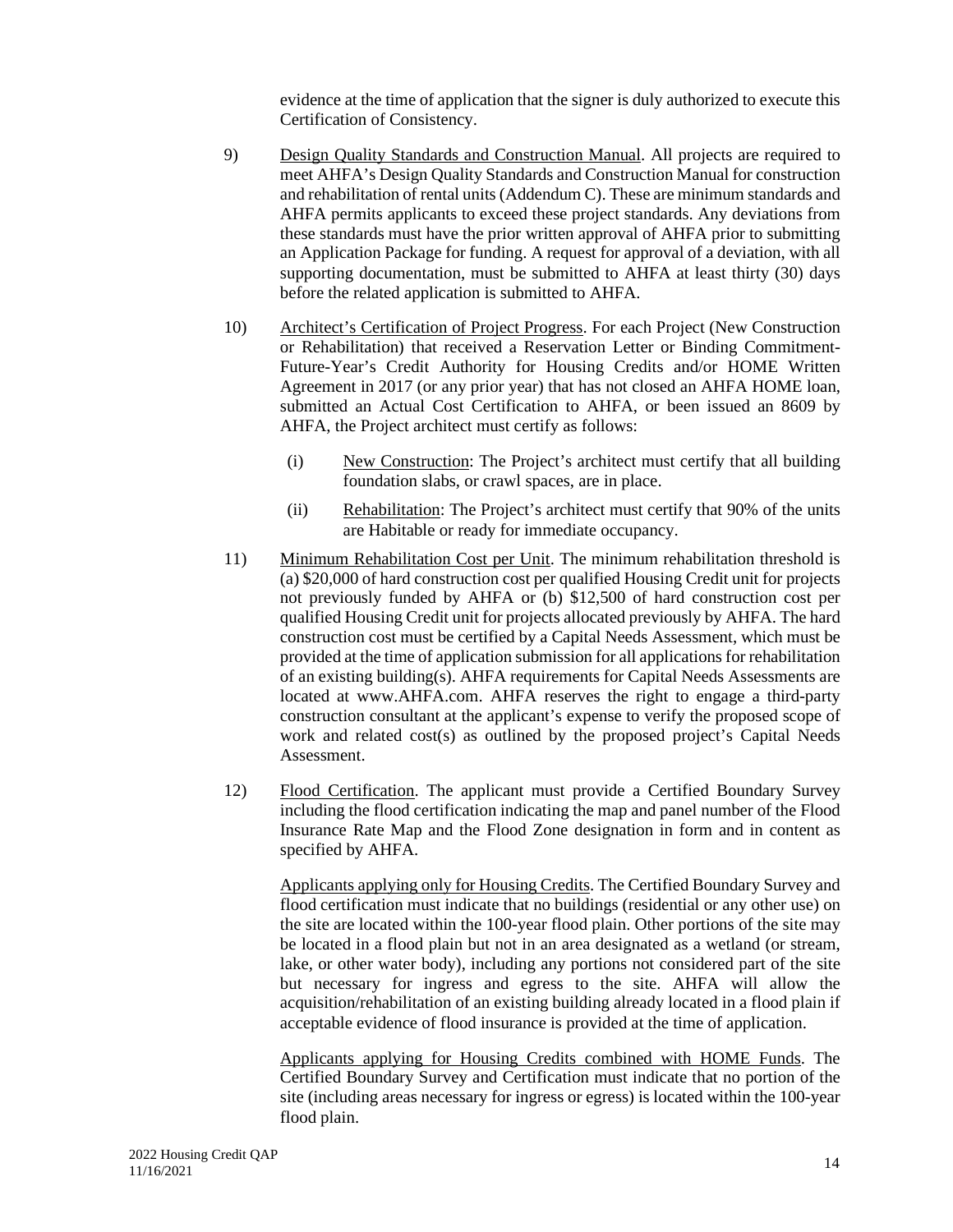13) Site Location. AHFA will not consider any application (for a new construction Project or rehabilitation Project that is less than 50% Occupied) if the proposed Project is located within a radius of 2 miles (2-Mile Radius Requirement), as hereinafter defined, of any other Project approved by AHFA for funding in a prior year's cycle that has not been Placed in Service and/or is not 90% or more Occupied at the time of application for all Active AHFA Projects, excluding HOME only and/or HTF only funded AHFA Projects.

*The radius must be determined by using a starting point at the centroid (geometric center) of the proposed Project's site and measured using Geographic Information System (GIS) maps. The 2-Mile Radius Requirement for each proposed Project must be clearly defined and depicted in the Market Study.* 

The following are exceptions to the 2-Mile Radius Requirement:

- (i) Applications for the rehabilitation of existing multifamily residential rental housing which is at least 50% or more Occupied at the time of application submittal.
- (ii) Applications that contain financing through HUD's Choice Neighborhoods, HUD Replacement Housing Factor Funds, Capital Fund Program funds or Promise Neighborhoods.
- (iii) Applications for the rehabilitation of an existing building(s) listed on the National Register of Historical Places.
- (iv) Applications to issue Multifamily Housing Revenue Bonds to finance the substantial replacement of previously existing multifamily housing that has been demolished and cleared within the last 5 years or will be demolished and cleared for the construction of new replacement housing on the site.
- (v) Applications to issue Multifamily Housing Revenue Bonds to acquire and rehabilitate a pool of three or more existing multifamily housing projects.
- (vi) Applications for Multifamily Housing Revenue Bonds submitted during the same Competitive Application Cycle as a competitive application that has the same Responsible Owners and relates to a site located within  $\frac{1}{4}$ mile of the site in the Multifamily Housing Revenue Bond application. This exception does not apply to an application for Multifamily Housing Revenue Bonds whose related competitive application is unsuccessful.

Upon request, AHFA will provide reasonable assistance in determining the occupancy of applicable Projects solely for purposes of applying the 2-Mile Radius Requirement. All information provided to applicants by AHFA may be based upon third-party information provided to AHFA.

AHFA determination of occupancy is final and binding on all applicants. AHFA is not responsible for errors or omissions in occupancy reported.

*Note: If a Project has been allocated AHFA funds but has returned the Housing Credits before the start of the current application cycle, that Project will not be considered in determining the 2-Mile Radius Requirement.*

14) Extended Use Period. All Projects must commit in writing to extend the Extended Use Period an additional 5 years for a total Extended Use Period of 35 years. Accordingly, projects will not be allowed to apply for a Qualified Contract until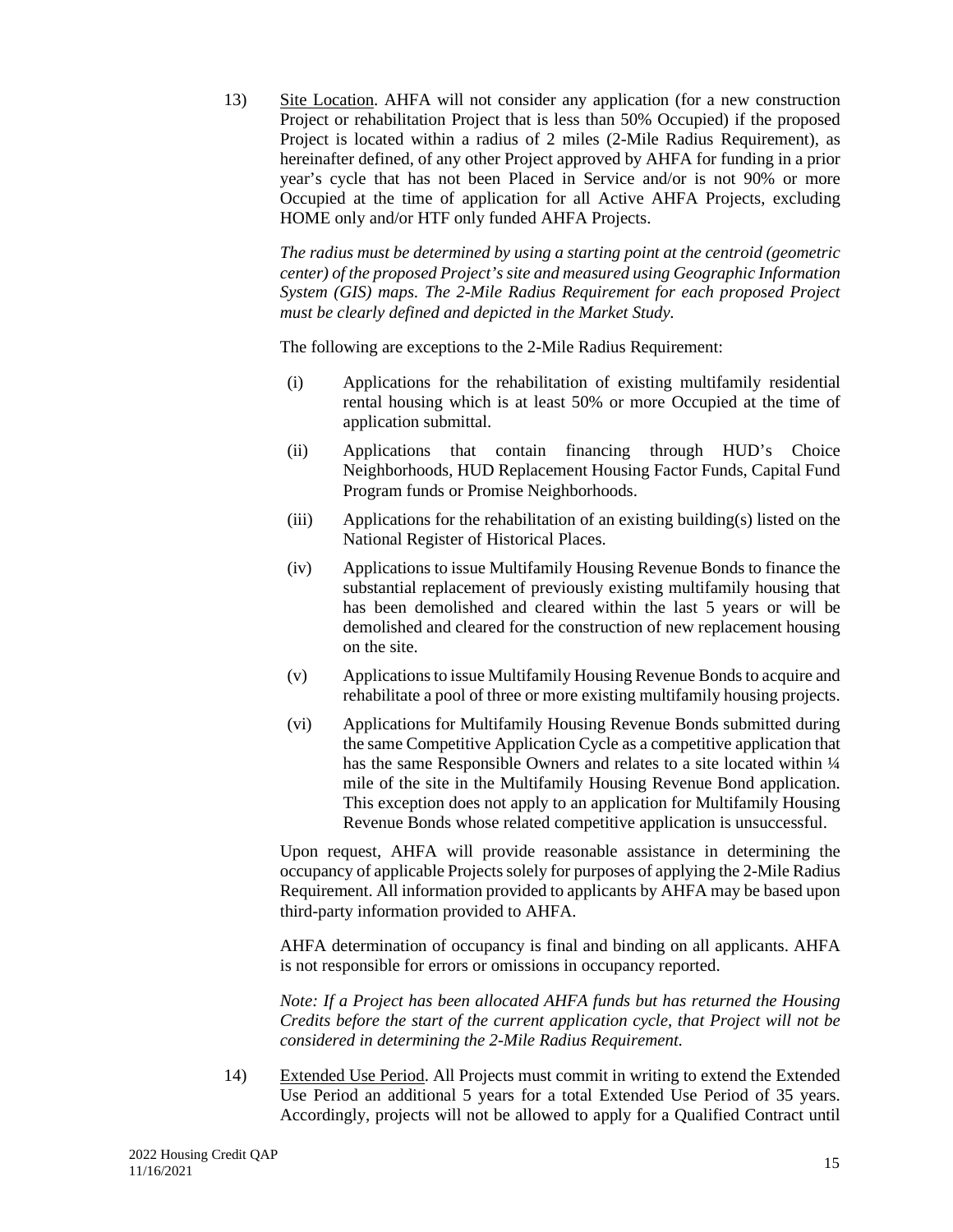after the  $19<sup>th</sup>$  year of the Extended Use Period, which is 4 years after the 15-year compliance period.

- 15) Owner-Provided Tenant Services. The owner must provide at least 3 of the AHFAapproved tenant services throughout the Extended Use Period. A list of AHFAapproved tenant services is available at www.ahfa.com.
- 16) Multifamily Housing Revenue Bonds. Any applicant applying for Housing Credits for a Project financed through the AHFA Multifamily Housing Revenue Bond program will be exempt from the extended low-income use requirement and the Point Scoring Process. However, the application must meet all of the QAP threshold requirements.

The Market Study and Environmental Assessment reports must be submitted within the time required by the AHFA Multifamily Housing Revenue Bond Policy requirements for application submission.

For rehabilitation of Projects previously funded by AHFA, AHFA will require a minimum rehabilitation expenditure of \$12,500 of hard construction costs per qualified Housing Credit unit. In no event may the minimum rehabilitation expenditure be less than the greater of (a) the amount required by Section 42 of the Internal Revenue Code or other applicable law, and (b) \$12,500 per qualified lowincome unit. AHFA underwriting and cost requirements outlined in Section II.E.(1) of this QAP will also apply.

For rehabilitation of Projects not previously funded by AHFA, AHFA will require a minimum rehabilitation expenditure of \$20,000 of hard construction costs per qualified Housing Credit unit and will require that all such expenditures be supported by a Capital Needs Assessment satisfactory to AHFA. AHFA requirements for Capital Needs Assessment are located at www.AHFA.com.

An application for Multifamily Housing Revenue Bonds and a competitive application may be submitted during the same Competitive Application Cycle if they have the same Responsible Owners and the sites are located within onequarter  $(½)$  mile of each other. If the competitive application is not successful, the application for Multifamily Housing Revenue Bonds may nonetheless be approved if (a) it meets all applicable requirements, and (b) the proposed site is not located within a 2-mile radius of a project funded during the same Competitive Application Cycle.

For any applicant having a single (first time AHFA funded) Multifamily Housing Revenue Bond Project, the applicant may not submit a first-time competitive application unless, at the time of application, (i) that Project is complete (that is, the construction/rehabilitation is 100% complete per the Quarterly Status Report effective as of the date of application), (ii) that Project has provided satisfactory documentation to AHFA that it has reached 90% occupancy, and (iii) the AHFAengaged third-party construction consultant has performed the on-site inspection and cleared any findings. Projects funded with HUD Replacement Housing Factor Funds and Capital Fund Program funds are exempt from this requirement.

Once AHFA has executed and delivered a written Declaration of Official Intent as specified in the Multifamily Housing Revenue Bond policy, AHFA will engage a third-party construction consultant to review and assess all rehabilitation applications. Applicants for Multifamily Housing Revenue Bond must pay the third-party fee required by Section I.D.(iii) at the time of the application. The third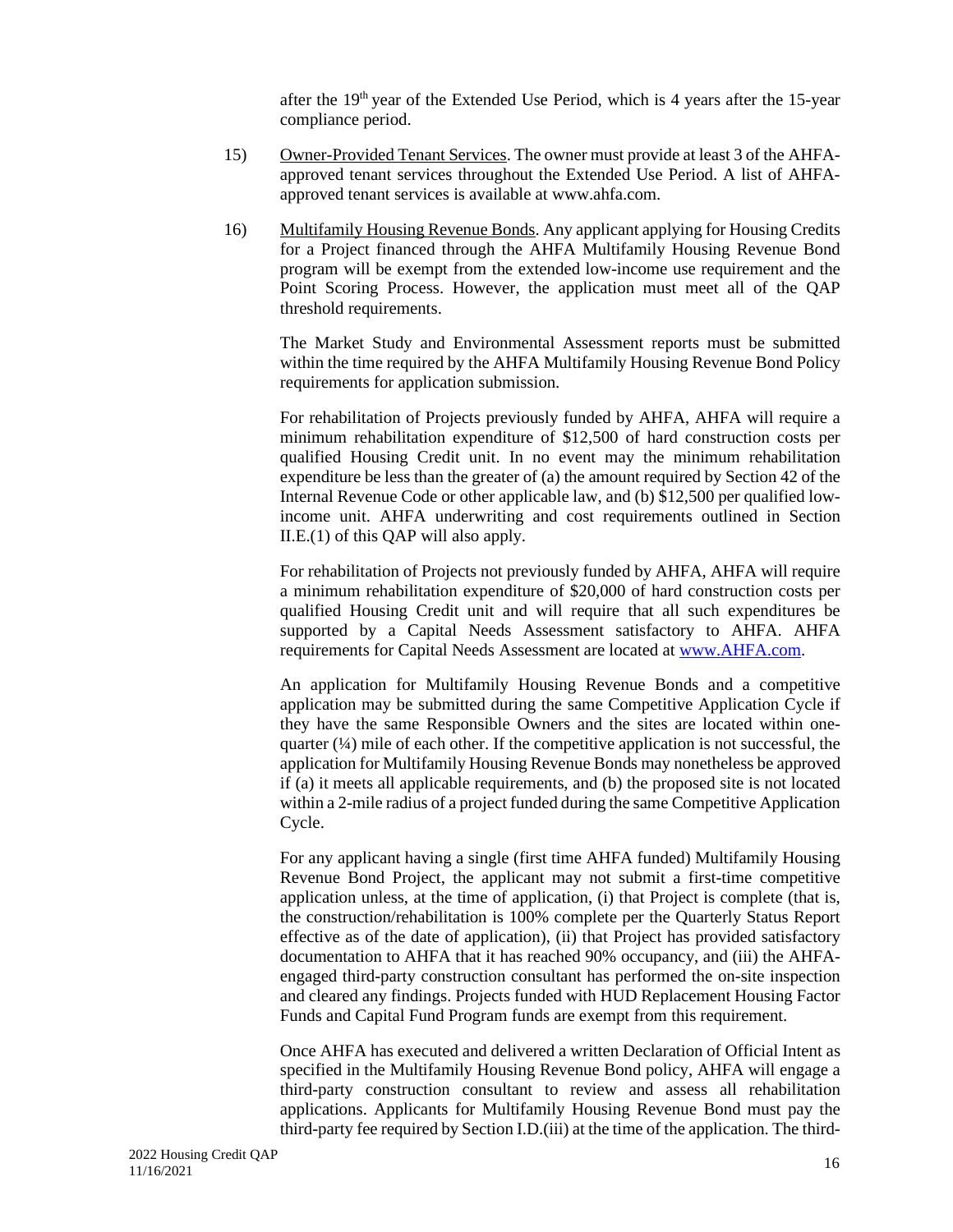party construction consultant will perform an on-site inspection of the proposed Project to determine the accuracy of the scope of work and related costs detailed in the Capital Needs Assessment submitted with the application. If any material findings and/or discrepancies documented by AHFA's consultant are not resolved to AHFA's satisfaction, the application will be terminated.

#### **D. Negative Actions**

Should any of the following actions occur after the application has been submitted and prior to approval by AHFA, consideration of the application will terminate unless otherwise provided below:

- 1) Site change or alteration of any kind or change of property ownership.
- 2) Change in ownership of the Ownership Entity (e.g., addition of a new general partner**/**member or removal of an existing general partner**/**member).
- 3) Change in syndication structure, including without limitation a change in the role of the syndicator or in the distribution of allocated funds to others through syndication as stated in the application without prior written consent of AHFA.
- 4) Change in unit design, square footage, unit mix, number of units, number of buildings, etc. (unless changes are required by a local regulatory authority and/or codes).
- 5) Change in the general contractor.
- 6) Change in the Management Company.
- 7) Change in the architect.
- 8) If AHFA receives a determination from a federal, state or local regulatory authority or agency of significant or uncorrected non-compliance on applicant's Non-AHFA Projects, AHFA may terminate the application.
- 9) Any Development Team Member (listed in the application) who has instances of excessive, flagrant or uncorrected non-compliance within the timeframe provided by AHFA, Housing Credit, HOME, TCAP/Exchange, National Housing Trust Fund or Multifamily Housing Revenue Bond regulations on existing projects.
- 10) Any Development Team Member listed in the application is presently debarred, suspended, proposed for debarment or suspension, declared ineligible or voluntarily excluded from any transactions or construction projects involving the use of federal funds or Housing Credits.
- 11) Applicant has a project that goes into foreclosure or has been foreclosed within the last 10 years.
- 12) Any material adverse change relating to the Project or Responsible Owner. AHFA will determine whether the change(s) is material and/or adverse in its sole discretion and further reserves the right to terminate an application.
- 13) Applicant (including all Development Team Members listed in the application) has any outstanding fee(s) due to AHFA on other projects.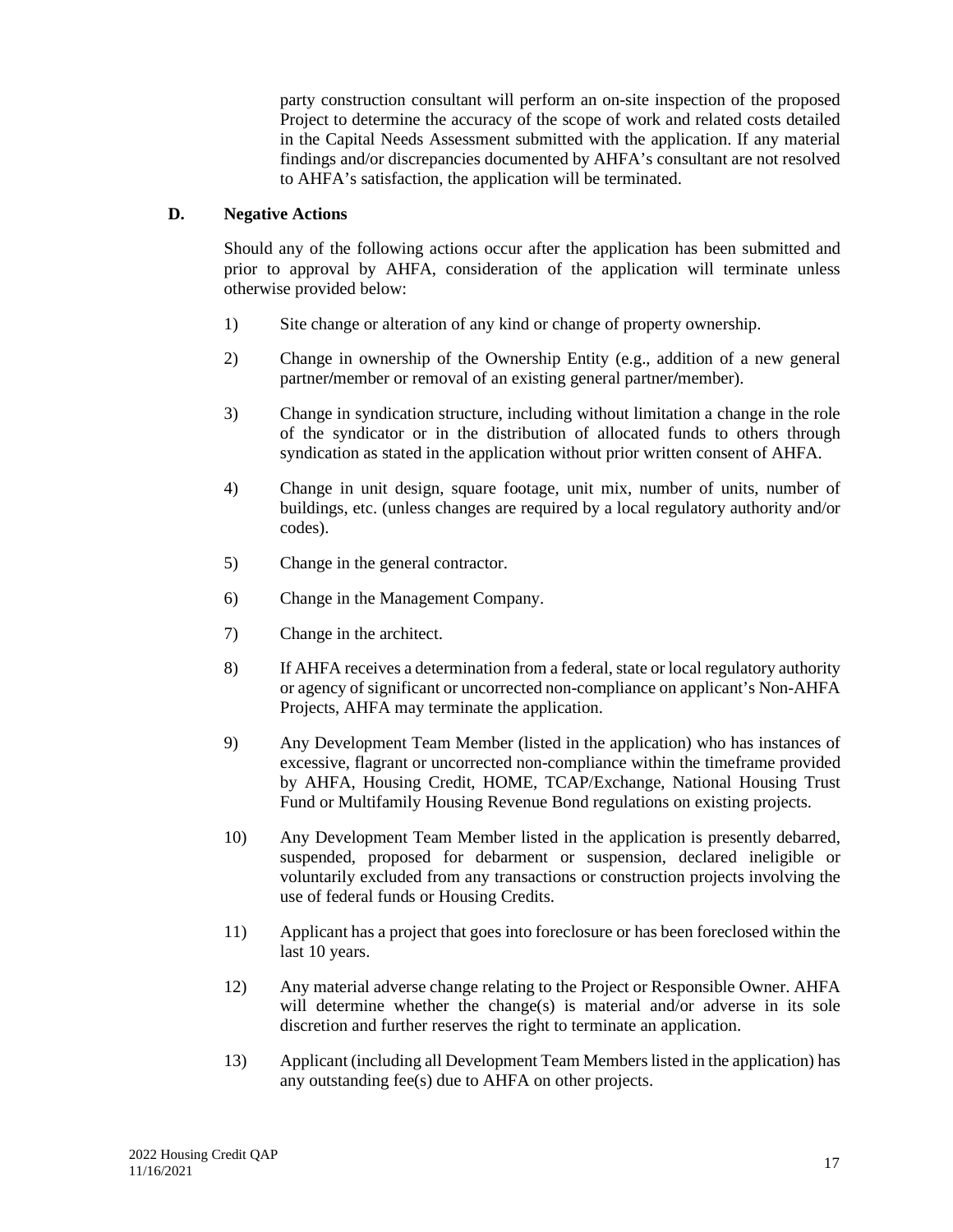- 14) If AHFA determines that the applicant failed to materially adhere to AHFA's defined environmental standards as set forth in Addendum B, including without limitation, the failure by the applicant to identify any unsatisfactory environmental condition that the applicant (or any Responsible Owner of applicant) knew or should have known about or failed to investigate fully prior to application submission.
- 15) For any applicant having a single (first time AHFA funded) Project which received a Reservation Letter for Housing Credits and/or a HOME Written Agreement or other AHFA Program Funding in a current or prior application cycle, the Project must, at the time of application, (i) be complete (that is, the construction/rehabilitation is 100% complete per the Quarterly Status Report effective as of the date of application), and (ii) have provided satisfactory documentation to AHFA that it has reached 90% occupancy. Projects funded with HUD Replacement Housing Factor Funds and Capital Fund Program funds are exempt from this requirement.

The above list of negative actions is not all-inclusive. The Application Package itself will list other necessary requirements via forms, related instructions and other items. AHFA will terminate consideration of an application if it determines that the application contains Misleading Information.

## **E. Application Evaluation**

Section 42 requires AHFA to determine that the Housing Credit dollar amount allocated to a Project shall not exceed the amount necessary for the financial feasibility of the Project and its viability as a Qualified Affordable Housing Project throughout the Credit Period.

AHFA will make this determination 3 times: (a) at the time of application (b) upon review of the 10% Test and (c) at Actual Cost Certification.

AHFA follows a competitive process by which all applicants are objectively scored according to criteria specified in the QAP. AHFA strictly adheres to the policy and procedures of the QAP. Efforts to influence the outcome of the application process through lobbying efforts either directly (by the applicant) or indirectly (via the efforts of third parties on the applicant's behalf), will be futile, considered as a violation of the QAP and may result in the termination of the application. In addition, the applicant could be subject to civil or criminal liability. Each application must stand on its own merits.

- 1) Process of Evaluation. Provided each applicant has met the threshold requirements in Section II.C., each application will be subject to the following evaluation process:
	- (i) Completeness. The applicant must submit a complete application (see Section I.C.(1)) to AHFA.
	- (ii) Point Scoring. The application will be evaluated using the Point Scoring System included in Addendum A. The applicant will not receive points if the item(s) or document(s) required to qualify for points are missing and/or incomplete or fail to be submitted in the format as required per AHFA instructions.
	- (iii) Determination of Financial Feasibility. The Project will be evaluated to determine its financial feasibility as hereinafter defined, including its financial viability as a qualified Housing Credit project throughout the Credit Period.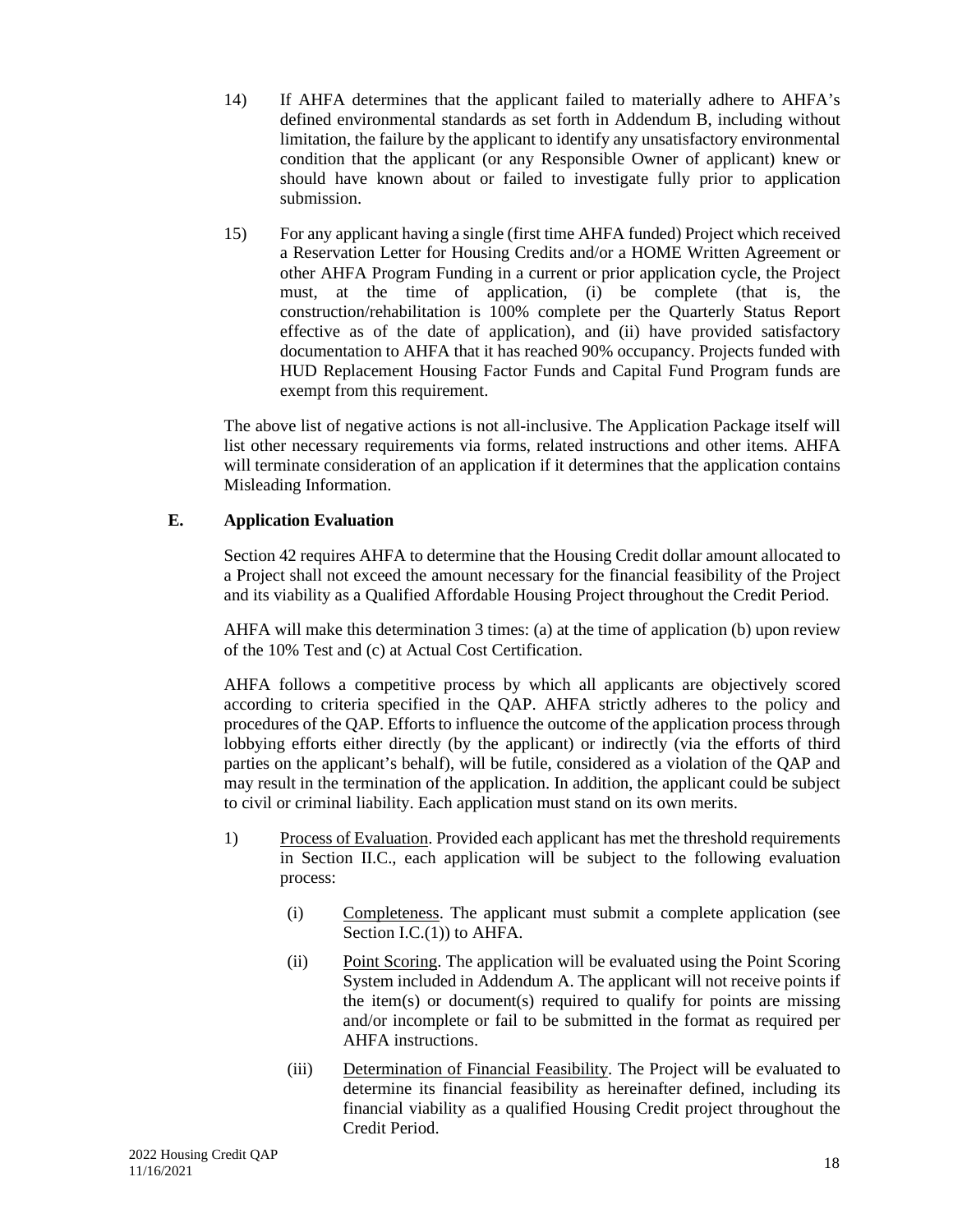At minimum, AHFA will evaluate a proposed project's financial feasibility based on the following criteria:

- a) the extent to which the project's sources of funds equals the project's uses of funds.
- b) the extent to which the proposed developer fee deferral can be paid within the time frame allowed by the Internal Revenue Service.
- c) the reasonableness of total project costs, taking into account AHFA's hard and soft cost standards and AHFA's minimum Design Quality Standards and Construction Manual.
- d) the proposed repayment terms (including interest rate, total debt and loan term) for all proposed debt (hard and soft) in connection with the proposed project.

AHFA will determine the financial feasibility of the project based on an amount of Housing Credits equal to the lesser of the amount requested by applicant or the amount that is determined by AHFA. Because AHFA is permitted to allocate only the resources necessary to make a project financially feasible, AHFA cannot and should not be expected to fund the full amount requested by an applicant, especially in those cases where an applicant proposes to complete a higher than normal cost development which far exceeds AHFA minimum Design Quality Standards and Construction Manual. Therefore, AHFA will allocate Housing Credits based on the lesser of the amount requested by applicant or the Housing Credit amount that is determined by AHFA to be necessary to make a project financially feasible and will evaluate financial feasibility on this basis.

AHFA's determination of the appropriate amount of Housing Credits is not a representation or warranty as to the financial feasibility of any project and may not be relied upon as such by the applicant, Responsible Owner, developer, Investor Owner, lender or any other person. The amount of Equity contributed by Investor Owners to a project partnership shall not be less than the amount generally contributed by Investor Owners to similar projects based on current market conditions. In the event that the Ownership Entity receives less Equity proceeds than the amount which should be reasonably obtained based on prevailing market rates, AHFA will underwrite each project's projected Equity proceeds based on the prevailing market rate. Any equity deficits will become the responsibility of the Ownership Entity to contribute. In the event of a surplus in Equity, AHFA may reduce the amount of Housing Credits allocated to the Project at the time of Actual Cost Certification as described herein to avoid over subsidizing the Project.

Special purpose or high cost housing applications that exceed construction and soft costs of other applications received must be supported with other subsidy sources, especially in those cases where proposed costs significantly exceed those of other projects that meet AHFA's minimum Design Quality Standards and Construction Manual. AHFA fully expects that any proposed application submitted will include sufficient other subsidy sources needed to leverage AHFA's limited Housing Credit and HOME Funds.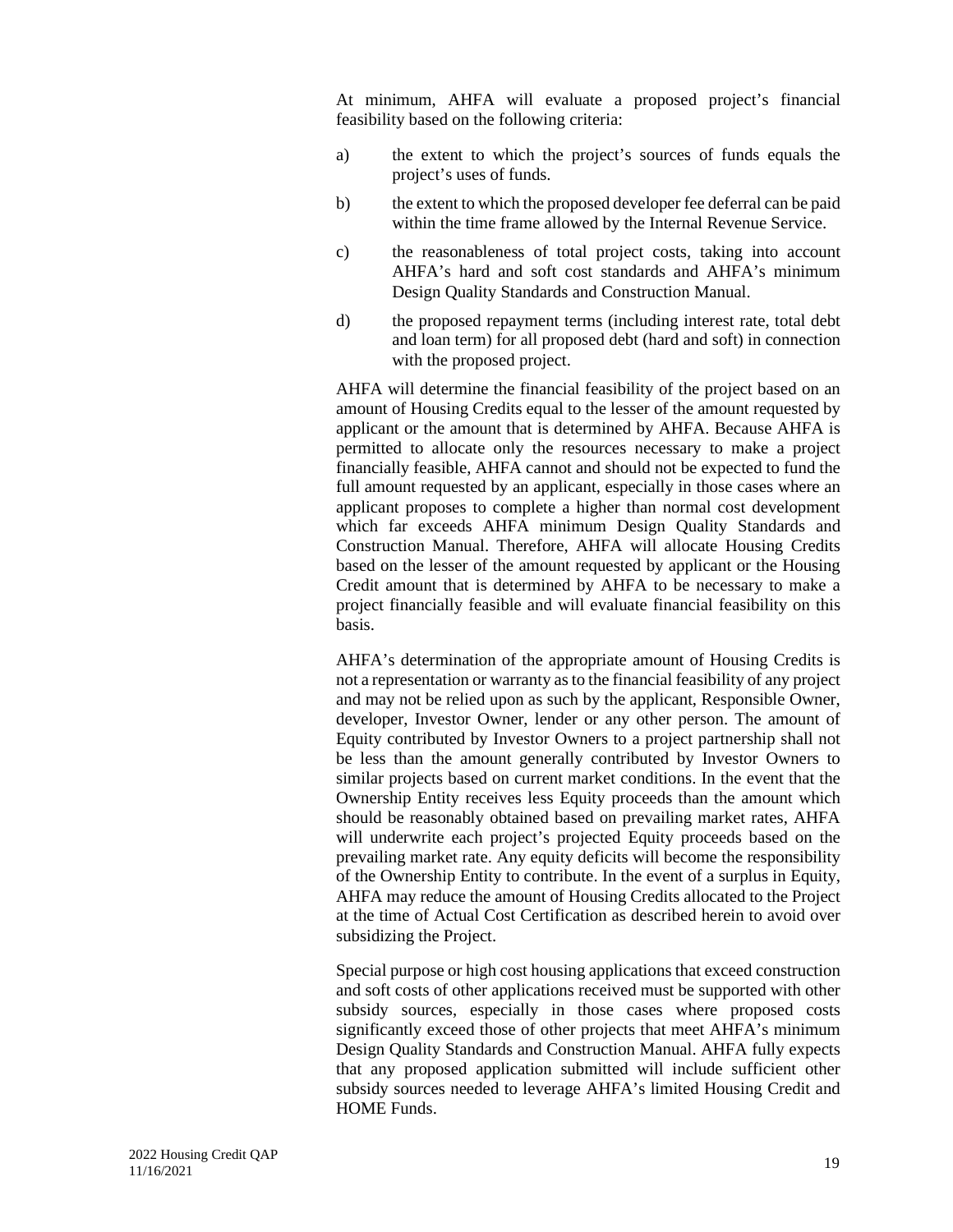AHFA will require a minimum Debt Service Coverage ratio of 1.20:1 (1.05:1 for projects financed with Rural Development funds or with any non-AHFA HUD funds) for Housing Credit development debt financing that would foreseeably result in foreclosure if not repaid. AHFA will determine the allowable operating expense based on historic and current Housing Credit properties' financial statements.

AHFA will require the Project to establish and maintain throughout the Extended Use Period a minimum operating reserve. The operating reserve will be an amount equal to four months of the projected first year operating expenses (including replacement reserve payments) plus two months of debt service.

AHFA will require the Project to establish and maintain throughout the Extended Use Period a minimum replacement reserve account of (a) \$250 per unit annually for new construction projects for the elderly, and (b) \$300 per unit annually for all other projects. AHFA will consider the existing reserve balances for Rural Development projects that will remain in the project and controlled by Rural Development. AHFA will make the final determination of the amount of reserves accepted when the project submits an Actual Cost Certification.

Additional underwriting criteria and assumptions that are market-driven, such as interest rates, Housing Credit pricing, and project operating expenses will be available at www.AHFA.com prior to the application cycle.

Applicants seeking Housing Credits in a Competitive Application Cycle will be underwritten using the same criteria, regardless of project type or location unless project is located in a Qualified Census Tract or Difficult Development Area.

Projects being financed through AHFA's issuance of Multifamily Housing Revenue Bonds combined with Rural Development 515 funds and projects previously funded with HOME Funds or Rural Development 515 funds combined with Housing Credits will be underwritten for financial feasibility on a project-by-project basis.

- (iv) Credit Worthiness. AHFA will perform credit examinations of the individual(s) and review trade reports for all businesses comprising the proposed development team involved in the development and operation of the Project. The application must contain sufficient documentation to obtain all applicable credit and trade reports. If these reports prove to be less than satisfactory, including but not limited to the finding of federal tax liens, bankruptcies, judgements, etc., the application will be terminated.
- (v) Reasonableness of Project Costs.
	- a) Any line item costs, square footage costs or total unit costs exceeding a range of reasonableness may be disallowed at the determination of AHFA. Additional information and documentation (verified by AHFA and/or an AHFA third-party consultant) may be required to substantiate the reasonableness of the cost, including without limitation information regarding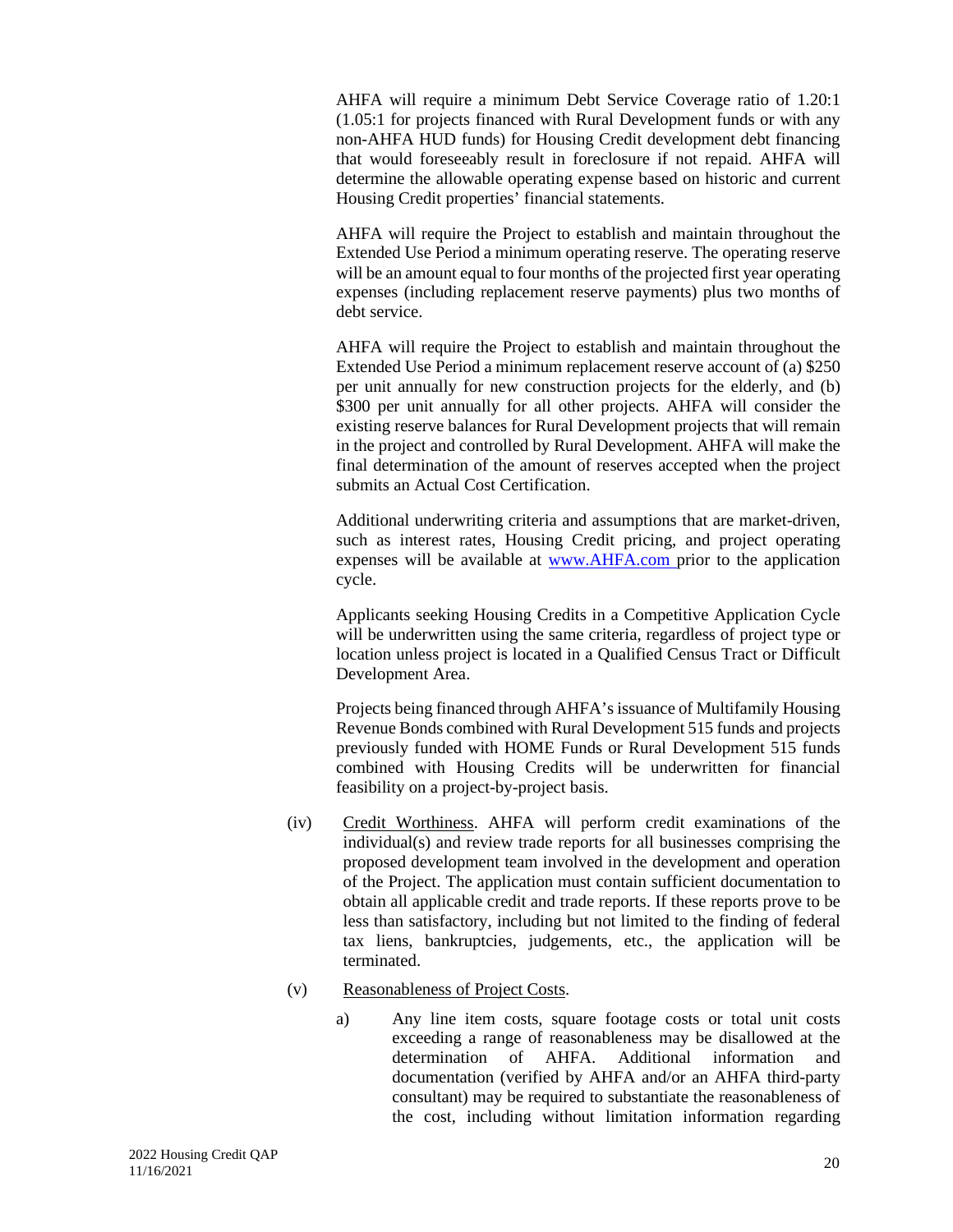proposed costs which significantly exceed AHFA minimum Design Quality Standards and Construction Manual. Any allocation of Housing Credits, regardless of funding type or project type, will be determined using AHFA's assessment of cost and overall application feasibility.

- b) AHFA determines reasonableness of project costs by comparing aggregate cost data based on all applications received, historical cost certification, cost data of completed projects, and current cost data provided by AHFA third-party construction consultant reports. After evaluating all the data, reasonable standard project hard construction costs and soft costs are established for each application cycle.
- c) AHFA reserves the right to request certification or verification in a form acceptable to AHFA of any line item cost at any time between the application cycle and Actual Cost Certification.
- 2) Carryover Allocation Agreement Test. For purposes of the 10% Test, AHFA requires that a Carryover Certificate be provided to verify that each project has met the requirement that 10% of the reasonably expected basis has been expended in the manner required by the Carryover Allocation Agreement for Housing Credits. AHFA reserves the right to request certification or verification in form and content satisfactory to AHFA of any line item cost included in the expected basis to satisfy the 10% Test.
- 3) Actual Cost Certification. When the Project is Placed in Service, AHFA requires that the Actual Cost Certification be prepared by an independent Certified Public Accountant. AHFA will evaluate the financial feasibility and confirm the completion of construction or rehabilitation of the Project when the Ownership Entity submits the Project's Actual Cost Certification package for issuance of the IRS Form 8609 (available at www.AHFA.com). AHFA will review the Actual Cost Certification package and perform an on-site inspection prior to issuing the IRS Form 8609. AHFA reserves the right to engage a third-party professional for services (accounting, legal, environmental, architectural, construction and/or any other professional deemed necessary) to review the Actual Cost Certification package and/or perform an on-site property inspection prior to issuing the IRS Form 8609. AHFA will not issue the IRS Form 8609 until all issues regarding the Actual Cost Certification package are resolved to AHFA's satisfaction. The Ownership Entity will pay or reimburse AHFA for any third-party costs incurred during the Actual Cost Certification review and analysis process.

In addition, AHFA may require the applicant to provide advance or additional deposits, and to increase or replenish such deposits, in amounts sufficient to cover all third-party costs that AHFA reasonably anticipates incurring under this paragraph. These amounts must be paid by applicant within 10 business days of the invoice date.

## **F. Developer and Builder Fees**

1) Developer Fee (New Construction and Rehabilitation). The developer fee, which includes the developer's overhead and profit plus consultant fees and the Ownership Entity's profit, cannot exceed 15% of the total project costs (excluding the developer fee).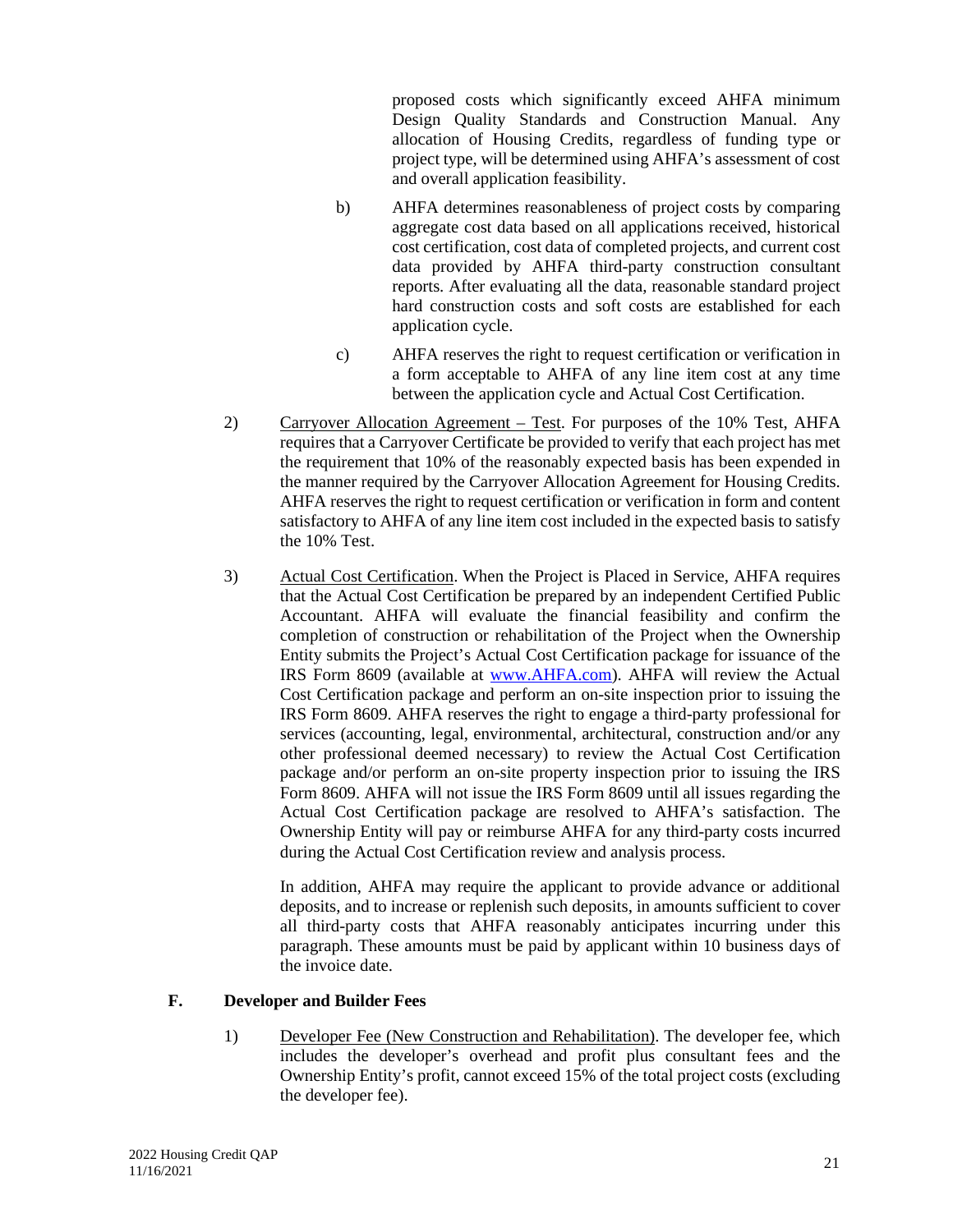- 2) Developer Fee (Acquisition). The developer fee cannot exceed 15% of the total acquisition cost of the property. The developer fee on Rural Development projects will be capped at 8% of the total acquisition cost of the property.
- 3) Builder Fee. The builder fee, which includes builder profit and overhead, should not exceed 8% of the construction costs, excluding the fee. General requirements must be cost-certified and, as a general rule, should not exceed 6% of the total construction costs. Items included in general requirements will be consistent with HUD and USDA Rural Development regulations.

## **G. Housing Credit Allocations**

All AHFA commitment(s) of Housing Credits to approved projects is contingent upon AHFA's receipt of a Housing Credit allocation from the Treasury Department and Internal Revenue Service and is subject to any change in applicable laws or regulations. Each approved commitment may be reduced or terminated if AHFA does not have available the expected amount of Housing Credits or if there is a change in applicable laws or regulations. AHFA shall have no liability whatsoever to any Ownership Entity if AHFA's allocation of Housing Credits to such Ownership Entity is impacted by a change in AHFA's QAP or in applicable laws or regulations.

AHFA reserves the right to issue commitments for future-year Housing Credit allocations on current year projects only. Any election by AHFA to future advance Housing Credits in any given year does not imply or guarantee that AHFA will future allocate Housing Credit in any subsequent year(s).

Any Housing Credit allocation allocated will be calculated first by using AHFA's determined Eligible Basis as defined in Section 42 of the Internal Revenue Code.

1) Four-Percent Credit. AHFA will calculate the Housing Credit allocation at a maximum of 4% of AHFA's determined Eligible Basis if the Project is financed with Multifamily Housing Revenue Bonds or constitutes a qualifying acquisition.

For projects not located in a Qualified Census Tract and/or Difficult Development Area, AHFA will underwrite all applications using a 4% Housing Credit rate. For projects located in a Qualified Census Tract and/or Difficult Development Area, AHFA will underwrite the applications using a 3-month average of the applicable credit percentage. If legislation is enacted that allows the Housing Credit rate(s) to be fixed rate(s), the applicable fixed rate(s) will be used.

2) Nine-Percent Credit. AHFA will calculate the Housing Credit allocation at a maximum of 9% of AHFA's determined Eligible Basis for any new building or substantial rehabilitation of an existing building.

Under Section  $42(d)(5)(B)(v)$ , AHFA may designate one or more buildings in a project to receive an increase in Eligible Basis in order for the building(s) to be financially feasible as part of a Qualified Affordable Housing Project and shall be treated as located in a Difficult Development Area. AHFA will consider designating a building(s) in an application as being located in a Difficult Development Area and the designated buildings(s) may receive an increase in Eligible Basis if AHFA determines that the project requires an additional increase in Eligible Basis to be financially feasible and the project meets 1 of the following criteria: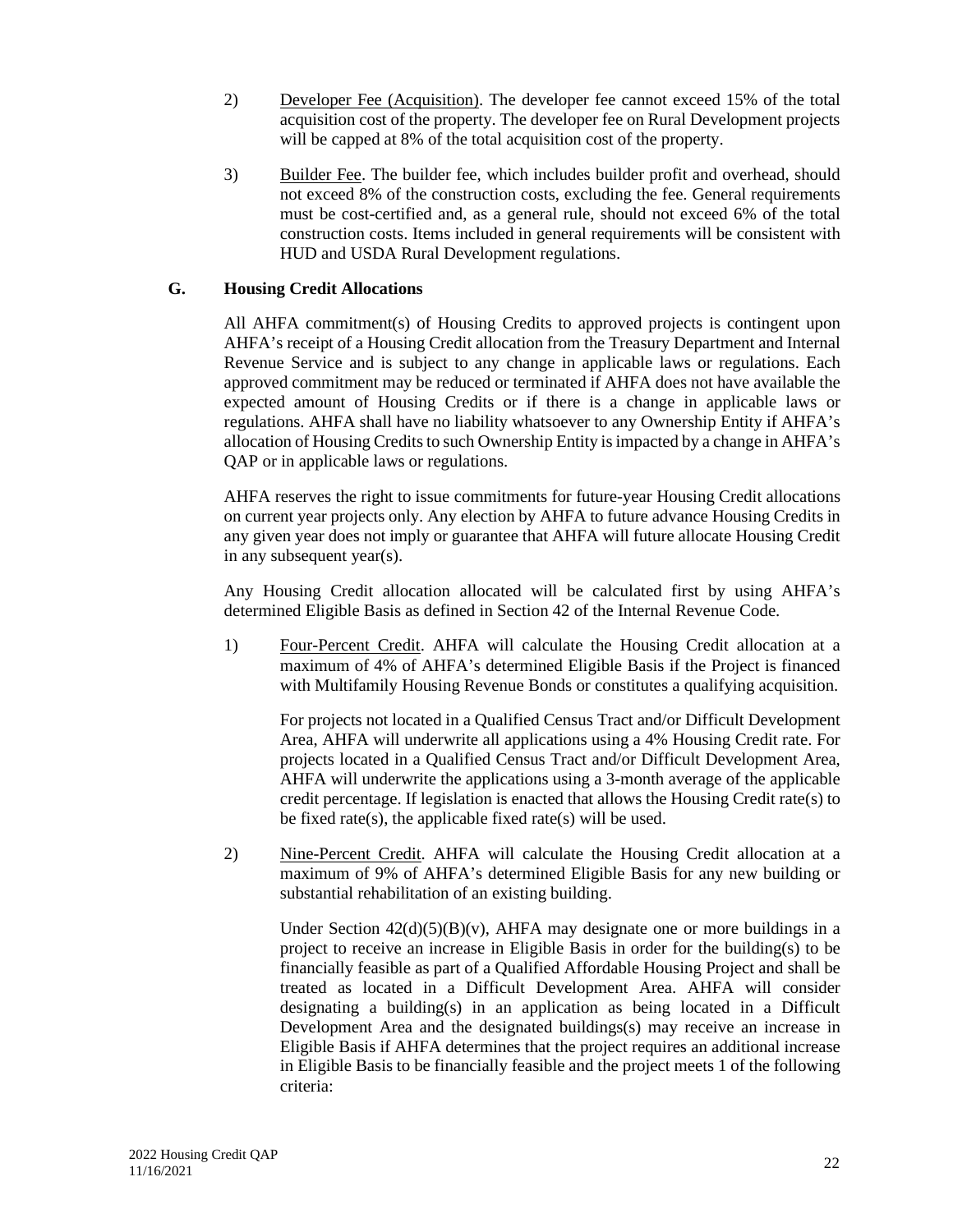- (i) The applicant is applying for HOME Funds, and AHFA is providing both the first and second mortgage loans; or
- (ii) The proposed Project has closed a 15-year extension of the project's original AHFA HOME loan.
- 3) Ownership Entity & Project Housing Credit Cap. AHFA will establish a maximum amount of Housing Credits (Housing Credit Cap) an applicant and a project will be allocated. The intent of the Housing Credit Cap is to promote fair and objective administration of the Housing Credit program by ensuring that no Ownership Entity or Responsible Owner (including their Related Parties) and no individual Project can receive an excessive share of the available Housing Credits in any application cycle.

No single project will be allocated Housing Credits in excess of 12% of the State's current Housing Credit Ceiling, as defined in Section  $42(h)(3)(c)$  of the Internal Revenue Code and no Ownership Entity, Responsible Owner or any of their Related Parties shall be allocated Housing Credits in excess of 12% of the Housing Credit Ceiling. Regardless of each Responsible Owner's percentage of ownership in a Project, 100% of the Project's Housing Credit allocation will count towards the Housing Credit Cap for all Responsible Owners.

The Housing Credit Cap will be determined by the amount of Housing Credits the Project is eligible to receive using AHFA's determined Eligible Basis, including any permitted increase in Eligible Basis. In all circumstances, all Housing Credits received in the current Competitive Application Cycle will count toward each Responsible Owner's Housing Credit Cap.

When Housing Credits are combined with HOME Funds, no Ownership Entity, Responsible Owner or their Related Parties shall be allocated HOME Funds in excess of 20% of the State's current HOME Fund allocation. Regardless of the percentage of ownership in a project, 100% of the project's HOME Fund allocation will count towards the Housing Credit Cap.

4) Identity of Interest. AHFA requires that the applicant identify the existence of an Identity of Interest with any other party to the project including the sale of real estate.

Parties that have an Identity of Interest are presumed to be sufficiently related for them to be treated as a single applicant for purposes of the Housing Credit Cap. As described below, AHFA may in its discretion, identify other parties whose relationship is sufficiently close to cause them to be treated as a single applicant for purposes of the Housing Credit Cap. A significant factor in the evaluation will be whether, based on the facts and circumstances, a primary purpose of a party's involvement in a project appears to be avoidance of the Housing Credit Cap.

The following relationships constitute an Identity of Interest for purposes of identifying Related Parties in order to apply the Housing Credit Cap:

(i) Individual persons are considered related to each other (a) if they have any of the following direct relationships: parent, child, spouse, son-inlaw, daughter-in-law, father-in-law, and mother-in-law, including any such direct relationship created by marriage, remarriage, adoption, or any other legally recognized status, or (b) if one individual is an employer, by common law or otherwise, of the other.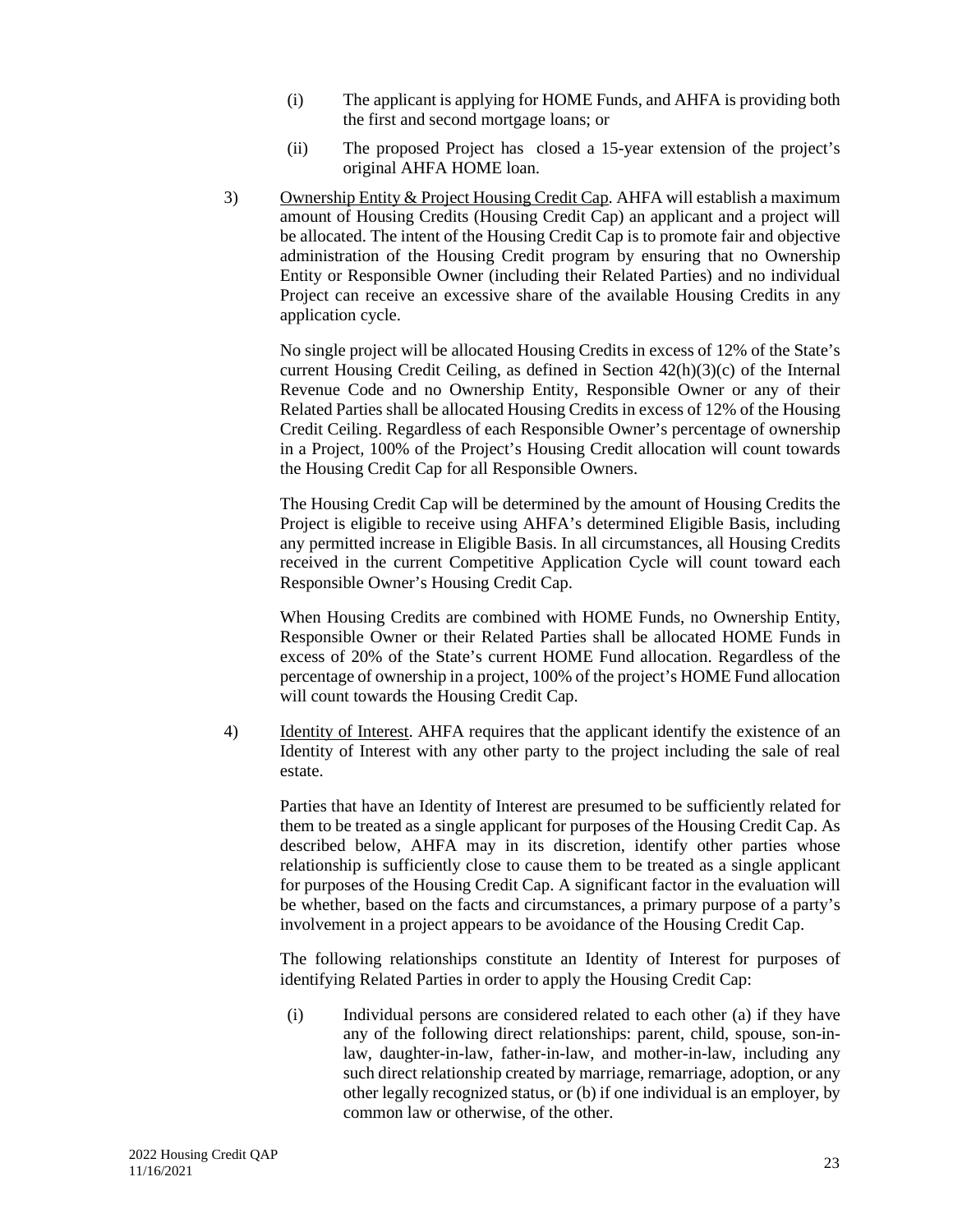- (ii) Entities are considered related to each other (a) if any director, shareholder, partner, member or any other type of Responsible Owner of any Ownership Entity would be considered a related individual (under item (a) above) to any director, shareholder, partner, member or any other type of Responsible Owner of another Ownership Entity, (b) if the Ownership Entity has the ability to control another Ownership Entity, or (c) if the Ownership Entity owns a material interest in another Ownership Entity. An Ownership Entity will be presumed to control another Ownership Entity if it has a percentage of ownership in the other Ownership Entity or the ability to appoint a percentage of the members of the other Ownership Entity's governing body (i.e., board of directors, board of trustees, partners, managers, etc.) that would permit it to control the other Ownership Entity either by operation of law or by agreement. A material interest means any ownership interest in excess of 20% of the stock, partnership interests, membership interests or other forms of ownership of any Ownership Entity; provided, however, that ownership interests held by Housing Credit investors, Housing Credit syndicators or special administrative partners or members shall be disregarded for purposes of 20% test.
- (iii) Without limiting the above, a trust will be considered related to any individual or Ownership Entity if any trustee, trustor, grantor, settlor, beneficiary, permissible distributee, any person or entity serving a role similar to the foregoing, or any person holding power of appointment (general or limited) over trust property would be considered related to the individual or entity under items (a) or (b) above.
- (iv) Any other relationship which, while not specifically listed above, is determined to constitute an Identity of Interest because it is a relationship at least as close as an Identity of Interest described above or because it would permit an allocation that violates the intent of the Housing Credit Cap. For example, the facts and circumstances relating to relationships involving a former employer and employee or longstanding business partners could be determined to constitute an Identity of Interest.

## **H. Notification of Approval**

Applicants may be notified of the allocation decisions via email notification, by a letter of non-selection, or an approval letter. In addition, allocation recipients will be listed at www.AHFA.com. Applicants approved for allocations will be issued a Reservation Letter. After notification and prior to the issuance of the Reservation Package, applicants selected for allocations will have 30 days to submit a Certificate of Existence from the Secretary of State and IRS Form #SS-4 Assignment of Employer Identification Number. The Reservation Letter will outline the requirements that must be met in order for an Ownership Entity to receive Housing Credits. Failure to accept the Reservation Letter on a timely basis or to comply with its terms will cause the reservation to be automatically terminated.

Any applicants that are not selected for funding may schedule a conference call or meeting with AHFA staff to discuss the reasons their application was not selected for funding. The call or meeting must be scheduled and held within 4 weeks of the date of the notification letter from AHFA. Once the call or meeting has concluded, AHFA will not have any further discussion regarding the application.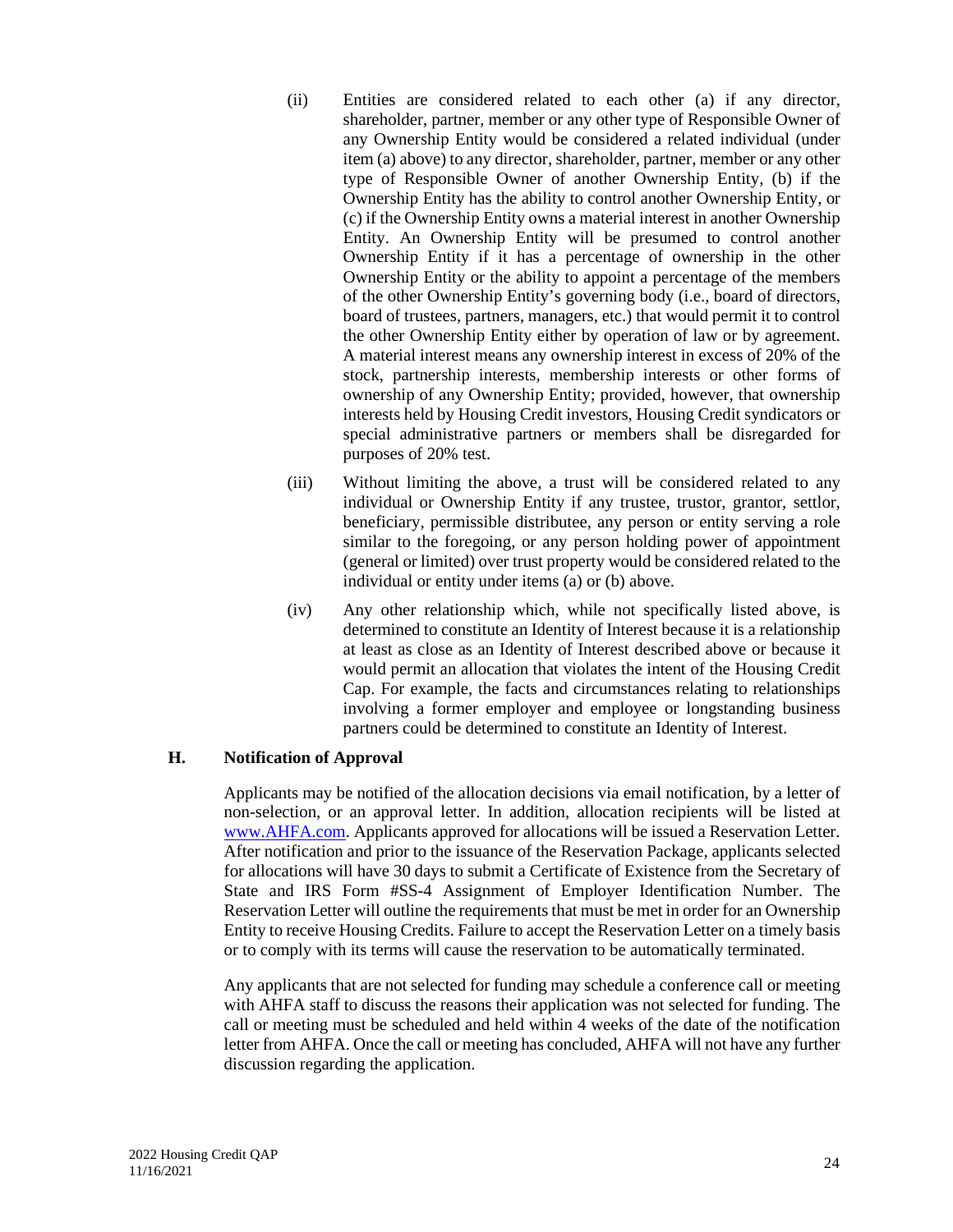## **I. Progress Requirements After Reservation**

The Reservation Letter outlines actions and time constraints that must be met by the Ownership Entity to receive the Housing Credits. The Ownership Entity must deliver each item listed in the Reservation Letter on or before the deadline specified for that item. The deadlines outlined in the Reservation Letter will be enforced. A list of the required items is provided at www.AHFA.com. Requests for extensions must be submitted on the AHFAprovided forms with the required fees, which are found at www.AHFA.com. Failure to comply with any one of the deadlines (in whole or in part) and/or providing incomplete or unacceptable content of the requirement document(s) will cause the Reservation Package to be automatically terminated.

- 1) The Ownership Entity must incur more than 10% of the reasonably expected basis in the project by the deadline outlined in the Carryover Allocation Agreement.
- 2) The Ownership Entity must submit AHFA's HOME/Low-Income Housing Tax Credit Status Report as required.
- 3) The Ownership Entity must place the project in service by December 31, 2023, or request an extension of the Placed in Service Date, if eligible, under IRS Revenue Ruling 2007-54, by December 1, 2023.
- 4) Within 180 days after the Placed in Service Date, the applicant must provide:
	- (i) The Actual Cost Certification package (available at www.AHFA.com).
	- (ii) Cost Certification Fee.
	- (iii) Compliance Fee.
- 5) The Ownership Entity must close its permanent financing and receive IRS Form 8609 from AHFA no later than the end of the first year of the Credit Period.
- 6) If any unforeseen or unusual environmental condition(s) not otherwise identified after completing AHFA's environmental requirements is discovered with respect to a project that received an award of HOME Funds, Housing Credits, or both under this plan or the plan for any prior year, and such unforeseen environmental condition(s) results in the inability of the project to Place-in-Service by the deadline established under Section 42, AHFA may elect to exchange the Housing Credits allocated to the project for a current or future year allocation of Housing Credits, subject to the Ownership Entity's payment of the environmental extension penalty specified at www.AHFA.com and the Ownership Entity's compliance with Addendum B and with all other conditions specified by AHFA based on the specific nature of circumstances of the project.

AHFA is under no obligation to issue 8609s for any year if the Actual Cost Certification package is received after December 1st of such year.

## **J. Negative Action after Notification of Approval Until Receipt of IRS Form 8609s**

Should any of the following actions occur after the notification of approval of Housing Credits, the allocation will be terminated unless otherwise provided below:

1) Site change--a change from the original site location or a change in property ownership will not be allowed under any circumstances. Any change in the site configuration or size from what was originally proposed in the application must have prior written consent from AHFA;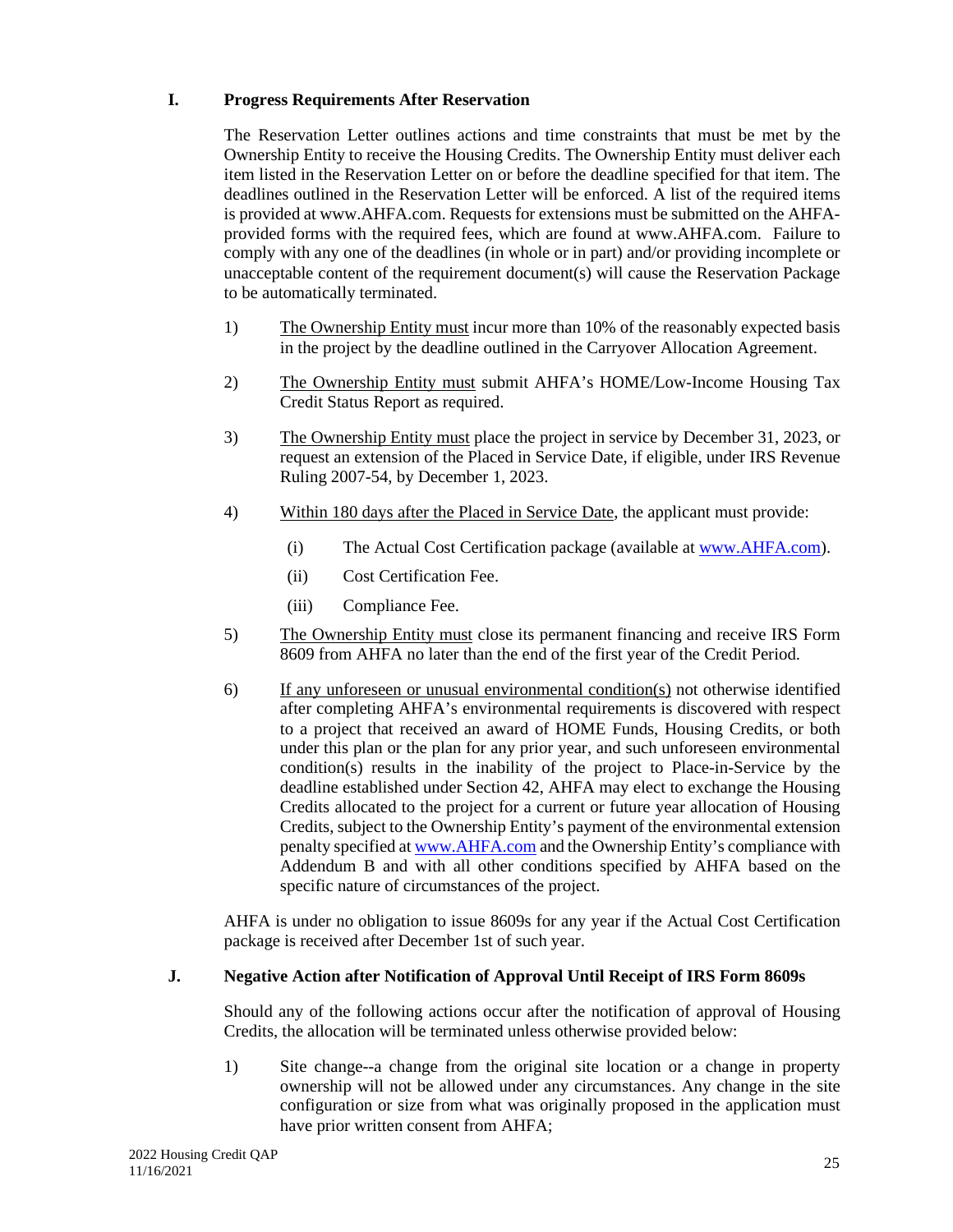- 2) Change in ownership--a change in the parties involved in the Ownership Entity (e.g., addition of a new general partner**/**member or removal of an existing general partner**/**member) without prior written consent of AHFA. Examples of situations in which consideration may be given for a change in Ownership Entity include, but are not limited to: death or bankruptcy. Even if an exceptional circumstance occurs in which AHFA will consider the removal of a Responsible Owner from an Ownership Entity, including death or bankruptcy, that change in ownership will not be approved if the project would have received a lower score in the application process if the Responsible Owner proposed to be removed had not been included in the application at the time of submission. This test is applied without taking into account any persons or entities nominated to be substituted in place of the Responsible Owner being removed. Any person or entity, including syndicators, that attempts to circumvent this requirement, may be subject to debarment from all AHFA programs;
- 3) Change in syndication structure--a change in the role of the syndicator or in the distribution of funds/allocation to others through syndication as stated in the application without prior written consent of AHFA;
- 4) Change in unit design, square footage, unit mix, number of units, number of buildings, etc. (unless changes are required by a local regulatory authority and/or regulatory codes);
- 5) Change in the general contractor without prior written consent of AHFA;
- 6) Change in the Management Company without prior written consent of AHFA;
- 7) Change in the architect without prior written consent of AHFA;
- 8) If AHFA receives a determination from a federal, state or local regulatory authority or agency of significant or uncorrected non-compliance on applicant's existing Non-AHFA Projects, AHFA may terminate the application;
- 9) Any Development Team Member listed in the application who has instances of excessive, willful neglect or uncorrected (within the time required by AHFA) noncompliance with AHFA, Housing Credit, HOME, TCAP/Exchange or Multifamily Housing Revenue Bond regulations on existing projects;
- 10) Any Development Team Member listed in the application who is presently debarred, suspended, proposed for debarment or suspension, declared ineligible or voluntarily excluded from any transactions or construction projects involving the use of federal funds or Housing Credits;
- 11) Applicant has a project that is in foreclosure or has been foreclosed in the past 10 years;
- 12) Any material adverse change relating to the Project or Ownership Entity. AHFA will determine whether the change(s) is material and/or adverse and further reserves the right to terminate the allocation based on the effect of said change(s) in comparison to original application approved by AHFA;
- 13) Applicant (including all Development Team Members listed in the approved application) has outstanding fees due to AHFA; and/or
- 14) If Housing Credits are combined with HOME Funds and the Environmental Site Assessment review by AHFA (or AHFA's consultant) identifies any unsatisfactory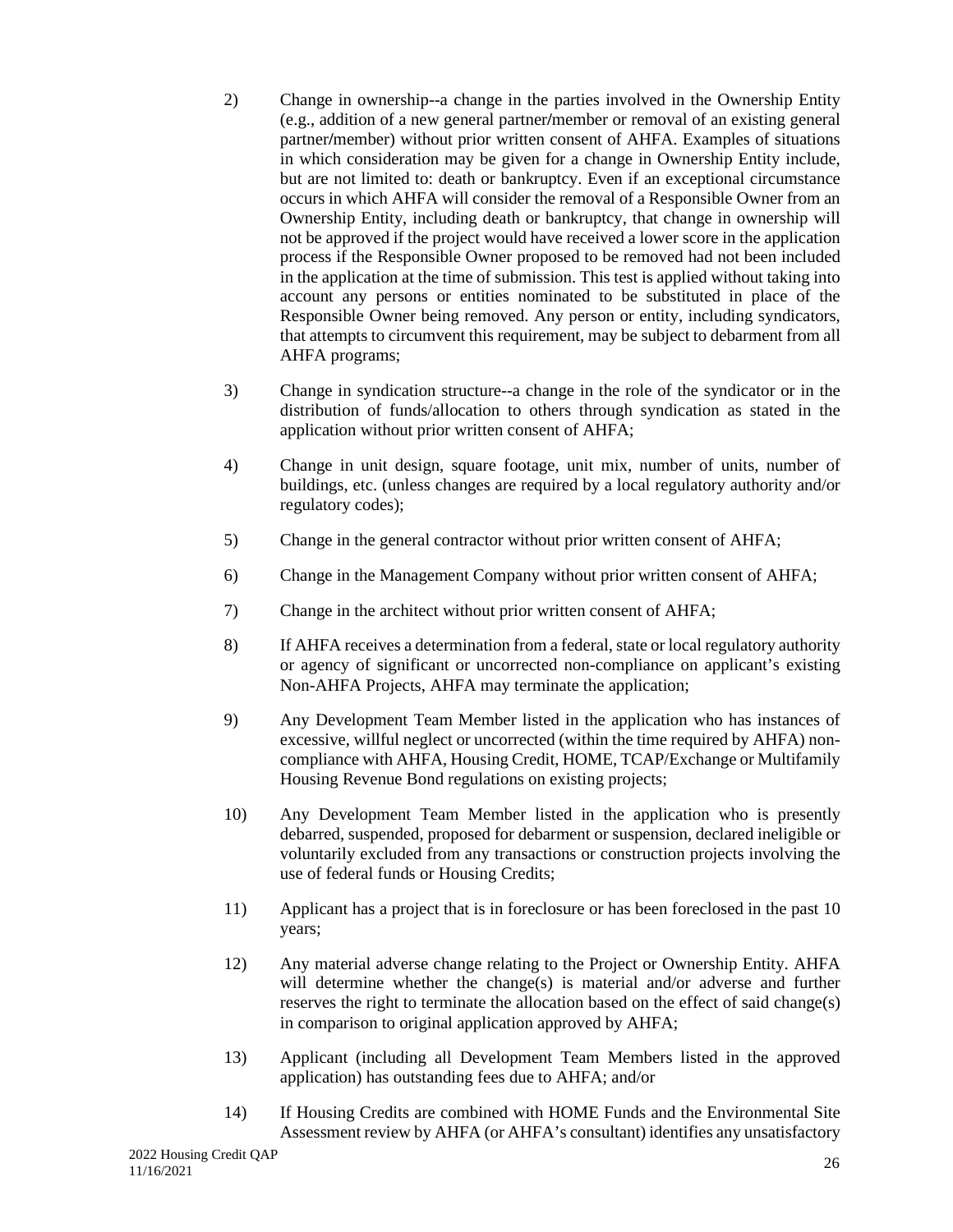environmental condition that the applicant (or any Responsible Owner of applicant) knew or should have known about or failed to investigate fully prior to application submission.

The above list of negative actions prior to or after reservation is not all-inclusive. The Reservation Letter itself will list other necessary requirements. AHFA will terminate a reservation if it determines that any Misleading Information was supplied to AHFA in connection with the project.

If an applicant requests or receives a reservation of Housing Credits combined with a commitment of HOME Funds, the more restrictive requirements (Housing Credit or HOME, as applicable) will apply to the applicant, the application and the project. For example, if a project has requested or received a reservation of Housing Credits combined with a commitment of HOME Funds and the project fails to satisfy requirements for either the Housing Credits or the HOME Funds, then both the reservation of Housing Credits and the commitment of HOME Funds may be terminated. Under no circumstance can an application or reservation for combined Housing Credits and HOME Funds be decoupled in order to circumvent the more restrictive requirement(s) as determined by AHFA.

### **K. Change in or Denial of Housing Credit Allocation**

The application evaluation described in Section II.E. of the QAP may result in a possible change in the amount of Housing Credits allocated to a project or denial of the total allocation altogether due to, but not limited to, one of the following reasons:

- 1) AHFA determines that the application contains Misleading Information.
- 2) Conditions in the Reservation Letter are not met
- 3) Changes in the actual cost of the project
- 4) Obtains additional subsidies or financing other than those disclosed in the application
- 5) Additional syndication proceeds other than those disclosed in the application
- 6) Appraised value of the Project is not equal to or higher than the purchase price based on the sales contract provided at the time of application
- 7) Subsequent regulations issued by Treasury Department or the IRS pertaining to Section 42
- 8) Applicant's failure to notify AHFA promptly of any material or adverse changes in the original application. Material or adverse changes include, but are not limited to, applicant's loss of Site Control, rights of way, ingress and egress, environmental issues, adverse change in the financial condition of the applicant, and applicant's inability to perform tasks proposed in the application by the deadline set by the applicant and further set or agreed to by AHFA

## **L. Memoranda of Understanding**

The United States Department of Agriculture Memorandum of Understanding (USDA MOU), executed August 14, 1997, between AHFA and USDA Rural Development, will apply to applicants seeking both Housing Credits and Rural Development loan assistance. USDA Rural Development will provide a copy of the USDA MOU to applicants for their guidance when combining assistance provided by both agencies.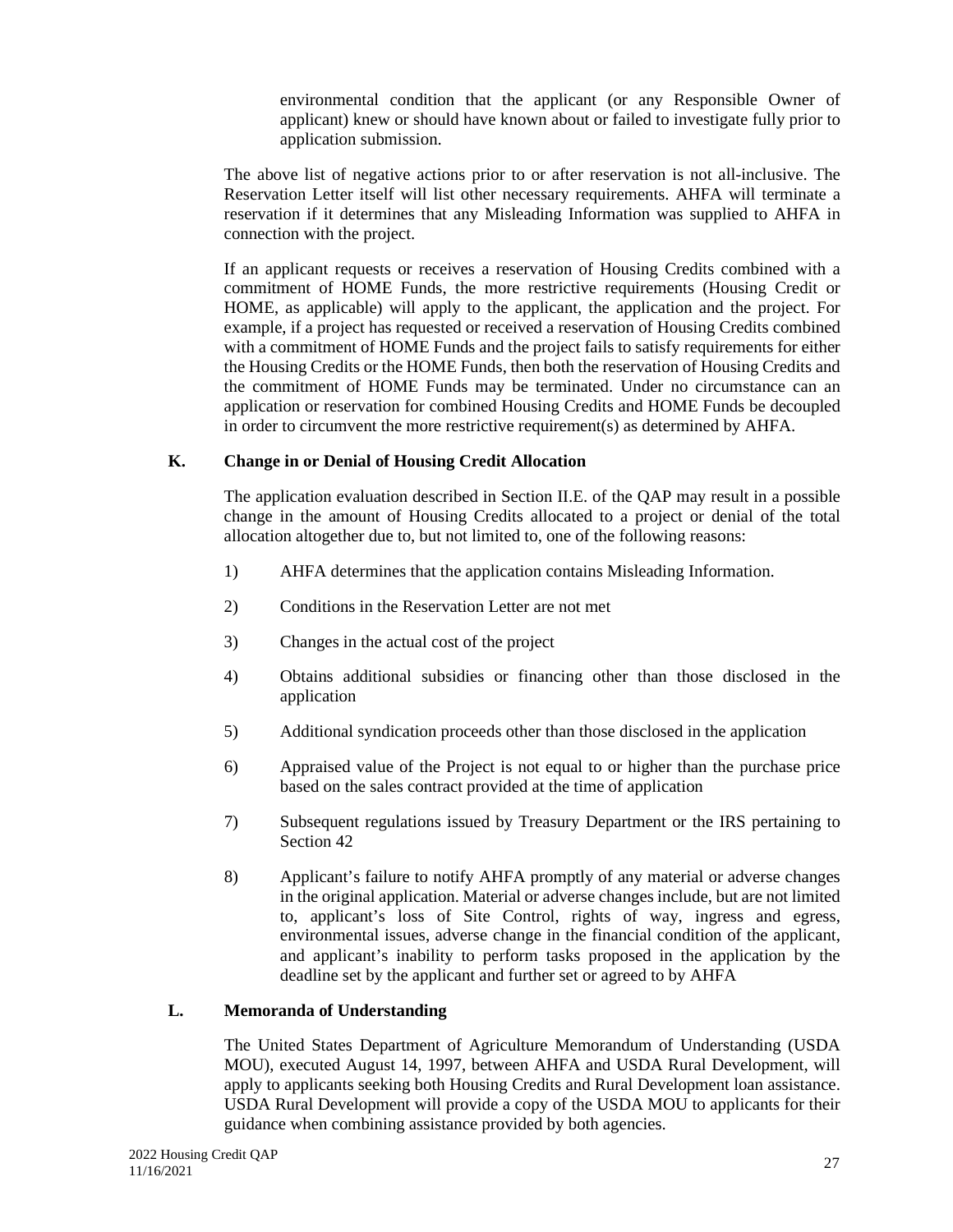The HUD Memorandum of Understanding (HUD MOU), executed August 30, 2000, between AHFA and HUD, will apply to applicants seeking both Housing Credits and HUD loan assistance. The HUD MOU gives AHFA the authority to conduct the subsidy layering review to determine if excess federal funds are being used in the project.

## **M. Disclosure**

AHFA will attempt to request all information necessary to make informed decisions regarding Housing Credit allocations. Therefore, it is in the best interest of all parties involved with the process to disclose completely and accurately all information regarding each proposed project. AHFA acknowledges that errors and misjudgment sometimes occur and simply requests that the applicant notify AHFA of any errors that may occur upon discovery.

### **III. COMPLIANCE MONITORING**

Section 11407 (b)(10) of the Omnibus Budget Reconciliation Act of 1990 provides an effective date of January 1, 1992, for qualified allocation plans to contain compliance monitoring procedures required by Section  $42 \text{ (m)}(1)(B)$ (iii). These compliance monitoring procedures apply to all buildings Placed in Service in Alabama that have received allocations of Housing Credits as determined by Section 42 and related Treasury Regulations. An outline of AHFA's Compliance Requirements is located in the AHFA Compliance Manual available at www.AHFA.com. A description of AHFA's basic compliance monitoring procedures and requirements are described per the attached Addendum D.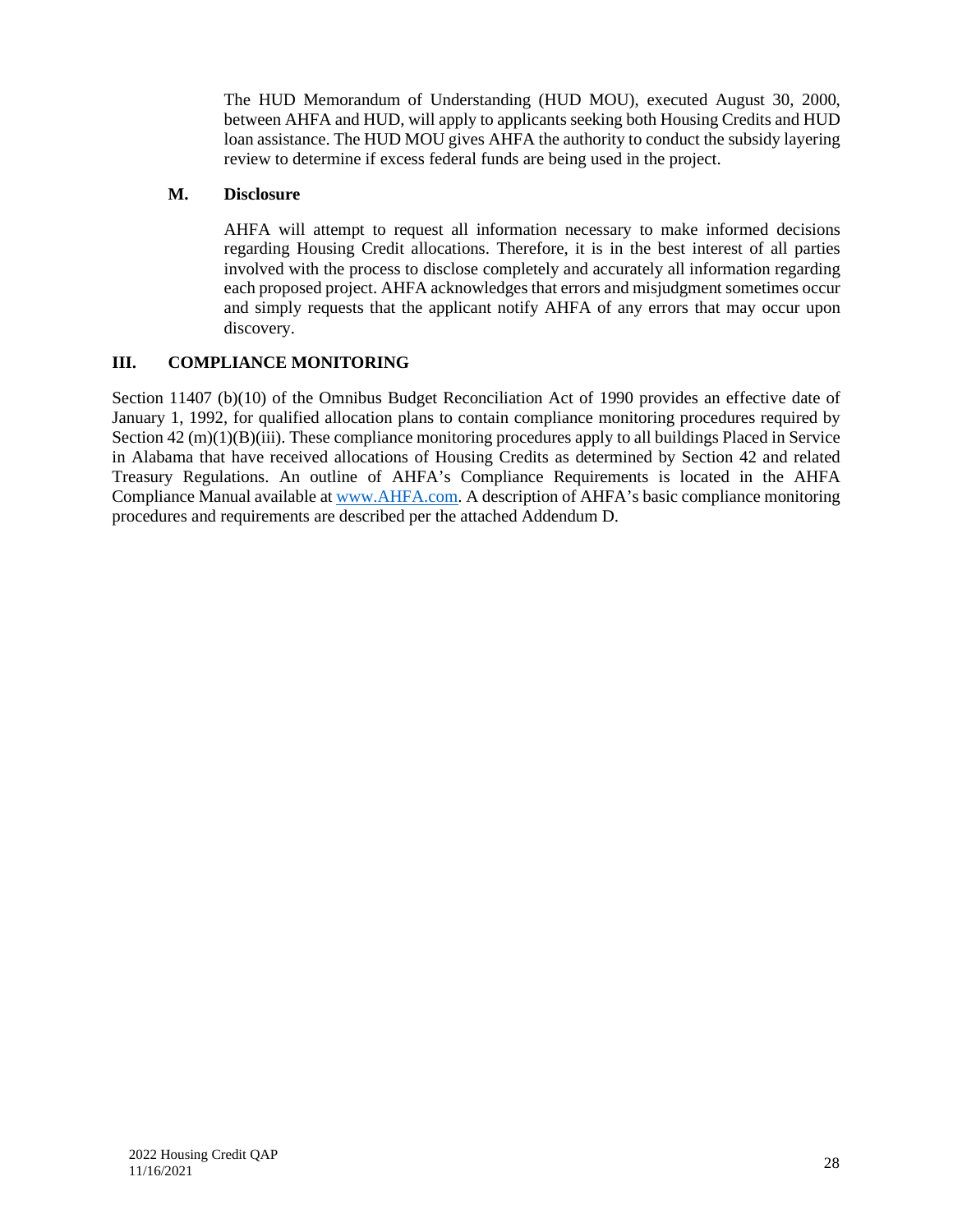#### **Addendum A**

#### **Alabama Housing Finance Authority's**

#### **2022 QAP Point Scoring System**

WITHOUT LIMITING ANY OTHER PROVISION OF THIS QAP, ALL DETERMINATIONS, CALCULATIONS, JUDGMENTS, ASSESSMENTS OR OTHER DECISIONS MADE BY AHFA UNDER THIS ADDENDUM, INCLUDING WITHOUT LIMITATION RELATED APPLICATION INSTRUCTIONS, AHFA FORMS AND THE QAP ITSELF, SHALL BE MADE IN AHFA'S SOLE AND ABSOLUTE DISCRETION.

The point scoring system described in this Addendum A and related provisions of the QAP (Point Scoring System) will allow AHFA to award points to projects that best meet the identified housing priorities for the State of Alabama. The Point Scoring System will rank each project in two sections (Points Gained and Points Lost). The ranking of each project will be determined by taking the Points Gained section and deducting the Points Lost section to get an overall project score. The Point Scoring System will largely determine which projects should be allocated. Applicants will be required to score their applications using the current year HOME/Housing Credit Point Scoring form provided by AHFA. This point scoring form must be submitted to AHFA as part of the Application Package.

Any points gained category referenced herein or in other sections of the current QAP or the current HOME Action Plan are specific to the current program year and may not be carried (or brought) forward to (or from) any future (or past) program year by any entity, individual or application.

AHFA has established a housing priority in order to achieve a balanced distribution of Housing Credits and HOME Funds throughout the State in terms of geographical regions, counties, urban, and rural areas. AHFA will achieve this priority by allocating Housing Credits and HOME Funds generally to only one project per county. This allocation methodology, used over time, has helped to ensure that counties and cities across the State have received a share of AHFA allocation of funds proportionate to their respective populations.

Please note that applicants may apply for Housing Credits combined with HOME Funds only for new construction projects, which are not eligible for the rehabilitation points described in this Point Scoring System.

Project Selection Procedures:

Allocation Selection:

- 1. The highest scoring project per county with ownership by an AHFA-Approved CHDO will be funded until the regulatory 15% CHDO set-aside has been met.
- 2. The highest scoring Housing Credit project and/or HOME project combined with Housing Credits will be allocated per county until all available 2022 Housing Credits and HOME Funds have been allocated, subject to the following exception. **AHFA will allocate Housing Credits to 2 projects in the same county or city only if both projects score high enough to be funded, are otherwise eligible to be funded under this QAP, and one of the projects being considered has all of the following attributes at the time of application: (i) has received a HOME Loan from AHFA, (ii) has at least 85% occupancy, and (iii) has either (a) repaid the HOME Loan in full, or (b) has closed a 15-year extension of the debt evidenced by the outstanding HOME loan.**
- 3. If all available 2022 Housing Credits have been allocated and there still remains available HOME Funds, the highest scoring HOME project combined with Housing Credits may be allocated per county, subject to a future-year Housing Credit allocation.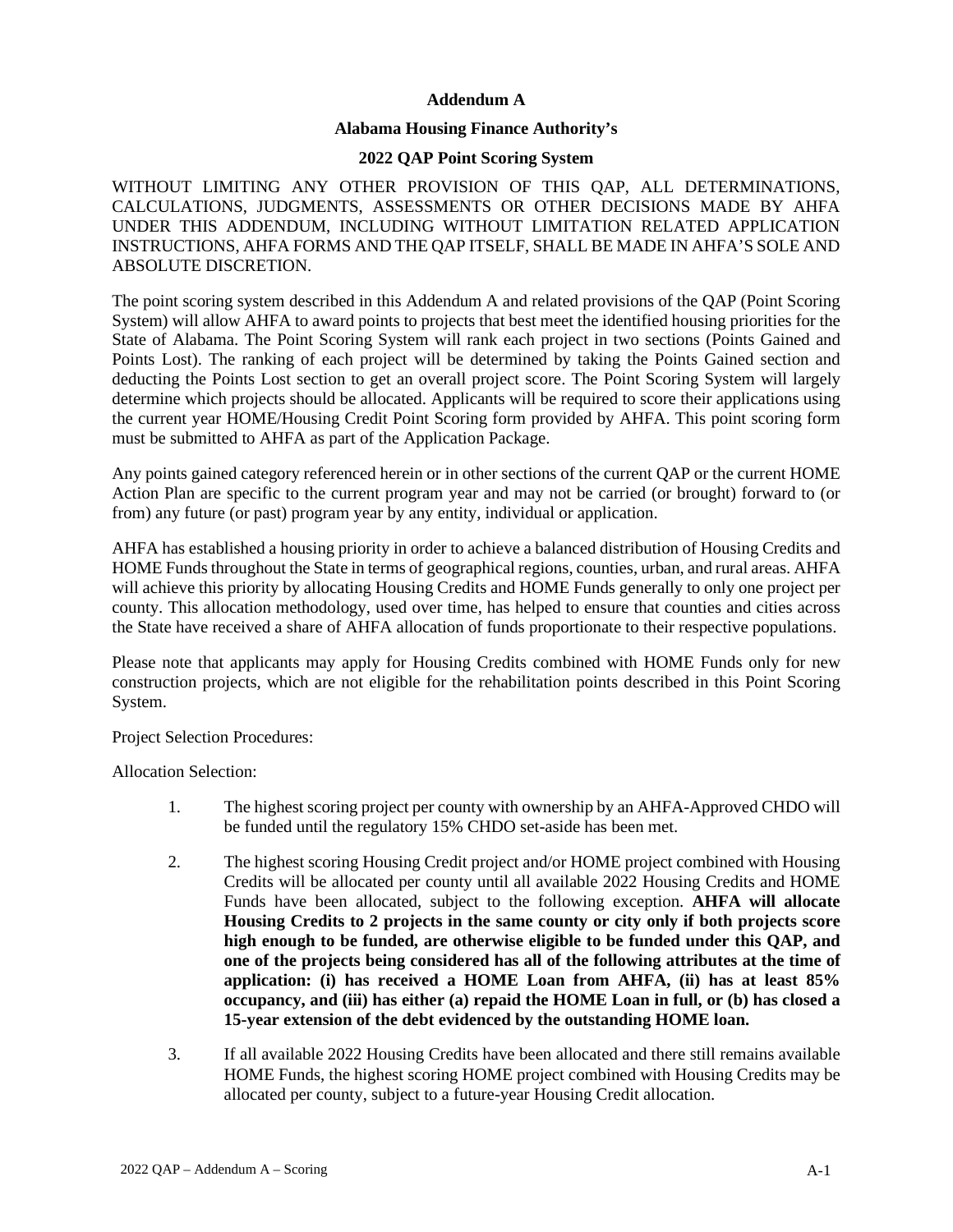Projects with a net score of less than 70 points (Points Gained less Points Lost) will not be considered for allocation.

In the event of a tie between two or more applications, the projects will be ranked in the following order to determine which application will receive priority:

- 1. In the event there is a tie in scoring among two or more applications, then a recommendation will be made for the application that has a Related Owner that registered, by October 15, 2021, and is participating in the Emergency Rental Assistance Alabama Streamlined Application Processing Pilot Program for AHFA-Funded Projects.
- 2. In the event there is a tie in scoring among two or more applications, then a recommendation will be made for the application submitted by a Responsible Owner that did not exchange or received an additional allocation of Housing Credits or HOME funds on a prior-funded 2018, 2019, or 2020 AHFA Project.
- 3. In the event there is a tie in scoring among two or more applications, then a recommendation will be made for the application that has the least amount of aggregate participation by any one Responsible Owner. Aggregate participation is defined as the total of all Housing Credit and HOME/Housing Credit applications recommended for allocation in the current application cycle.
- 4. If a tie(s) still remains, priority will be given to the application that has applied for HOME Funds.
- 5. If a tie(s) still remains, priority will be given to the application located in a county with the least total number of units in (a) Active AHFA Projects, and (b) projects that have received Housing Credit allocations from AHFA but have not Placed in Service.
- 6. If a tie(s) still remains, priority will be given to the Responsible Owner who has not been required to schedule an additional on-site compliance inspection at a project, at any time prior to the project's standard inspection cycle, as the result of a material finding of noncompliance, a failure to maintain or provide complete records, a failure to provide on-site access to compliance staff, or unresponsiveness to AHFA's compliance program.
- 7. If a tie(s) still remains, priority will be given to the project that is located in a Qualified Census Tract and is supported by a revitalization plan approved by the governing body of the local jurisdiction within 5 years before application submittal. To be eligible for this priority, the application must include copies of the relevant excerpted pages from the revitalization plan, including referenced defined terms, with specific references highlighted (no more than 10 pages).
- 8. If a tie(s) still remains, priority will be given to the application for a project that is intended for eventual tenant ownership. The project must consist of single-family homes, duplexes, townhomes or a combination thereof to be eligible. To be eligible for this priority, the applicant must complete the AHFA-provided Homeownership Conversion Proposal and provide a plot plan and counseling agreement in form and content acceptable to AHFA.
- 9. In the event there is a tie in scoring among two or more non-profit Responsible Owner applications, then a recommendation will be made for the application that has the least amount of aggregate participation by any one Developer. Aggregate participation is defined as the total of all Housing Credit and HOME/Housing Credit applications recommended for allocation in the current application cycle.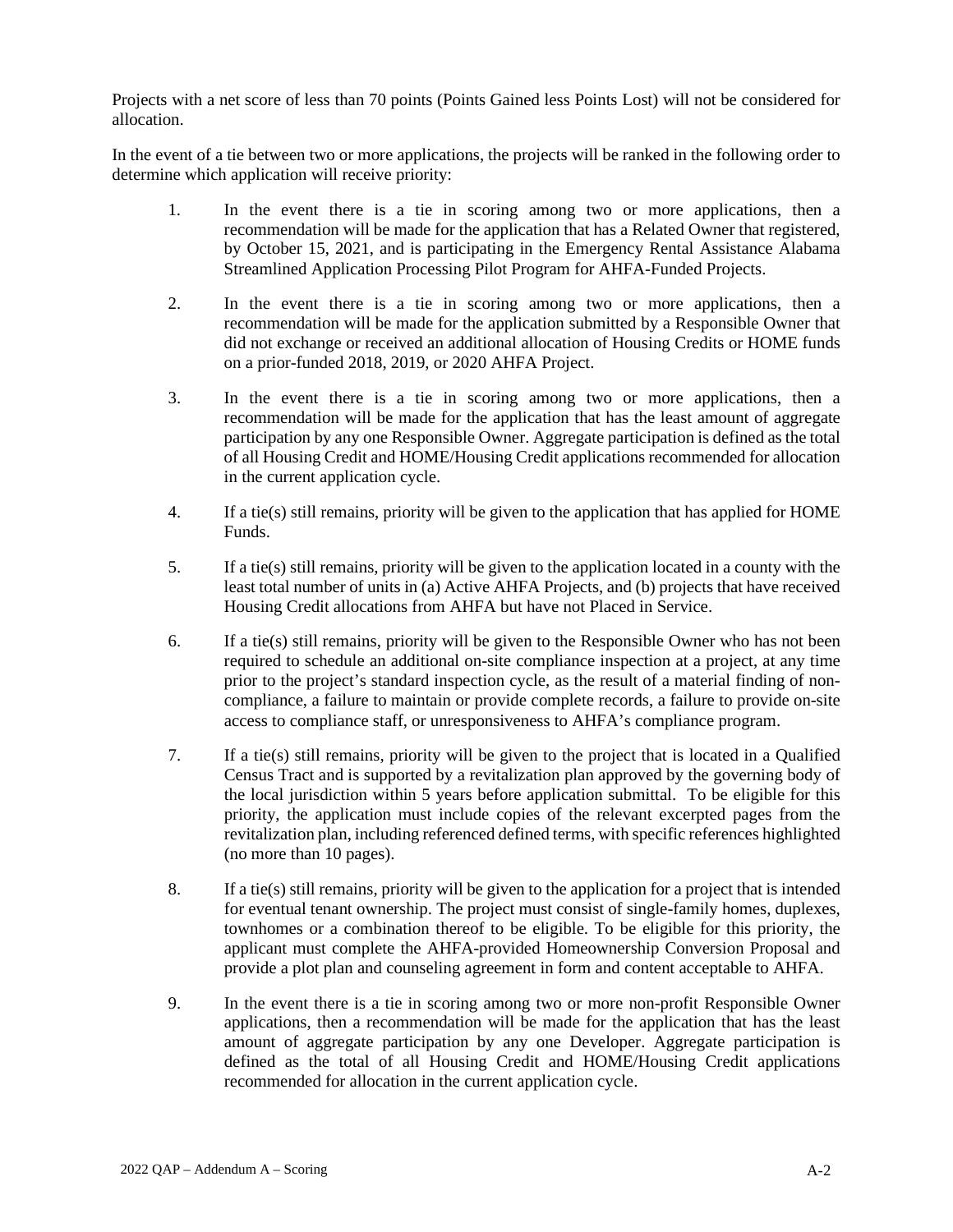10. If a tie(s) still remains, priority will be given in accordance with a drawing that will be held the next business day after the applications are submitted. The drawing will be held in AHFA's boardroom to determine the order of awards in the event of a tie. An impartial person will be selected to draw. The drawing will be open to the public and the results will be posted on AHFA's website at the conclusion of the drawing.

AHFA reserves the right to deny a Housing Credit allocation to any applicant or project, regardless of that applicant's point ranking if, in AHFA's determination, the applicant's proposed project is not financially feasible or viable. Additionally, AHFA may recommend that a Housing Credit allocation be made irrespective of the ranking order established by the Point Scoring System, based on the amount of Housing Credit allocation needed relative to the amount of allocation available for the project to be financially feasible.

Regardless of strict numerical ranking, the Point Scoring System does not operate to vest in an applicant or project any right to a reservation or allocation of Housing Credits in any amount. AHFA will in all instances reserve and allocate Housing Credits consistent with sound and reasonable judgment, prudent business practices and the exercise of its inherent discretion.

## **A. POINTS GAINED**

### **1.) Project Characteristics (Maximum 83 Points)**

- (i.) **Type of Construction** (Maximum 33 Points)
	- (a.) A maximum of 25 points in aggregate will be given to projects that provide extra unit/project amenities. Refer to the application and its instructions for the distinction between an extra amenity and a required amenity. Only the extra amenities listed below will be eligible for points. If a project receives an allocation of Housing Credits and fails to provide any extra amenity in the manner represented in the Application Package, the project and its Responsible Owners will be subject to point penalties and other sanctions in accordance with this QAP.

#### 4 Points will be given for each of the following extra amenities:

- Clubhouse/Community Building/Community Room *(Must have at a minimum a kitchen (with refrigerator/freezer, cabinets and a sink with counter space), community meeting room (with seating and activity areas commensurate to total number of units), restrooms, community TV with cable, satellite or streaming services with a minimum of 42 inch screen TV, and wireless internet service. A community laundry must be provided if not providing a washer/dryer in each unit and the community laundry must contain at least 1 washer and 1 dryer for every 25 units proposed in the project.)*
- Washer/Dryer provided in each unit *(3-7 cu. ft. capacity. Washer must be Energy Star rated.)*
- Exterior Security Package *The Exterior Security Package for the Project must include, at a minimum, the following:*
	- Alarm (sound and/or third-party monitored) system at the clubhouse/ community building, resident manager's office and laundry.
	- Camera/Video monitoring system to provide visibility of all pedestrian and vehicular traffic of all main Project entry and exit points, parking lot and Project amenities.
	- Lighting of all project amenities, parking lot(s), and all Project entry and exit points.
- Unit Security Package *(Each unit must have an alarm on all entry doors and*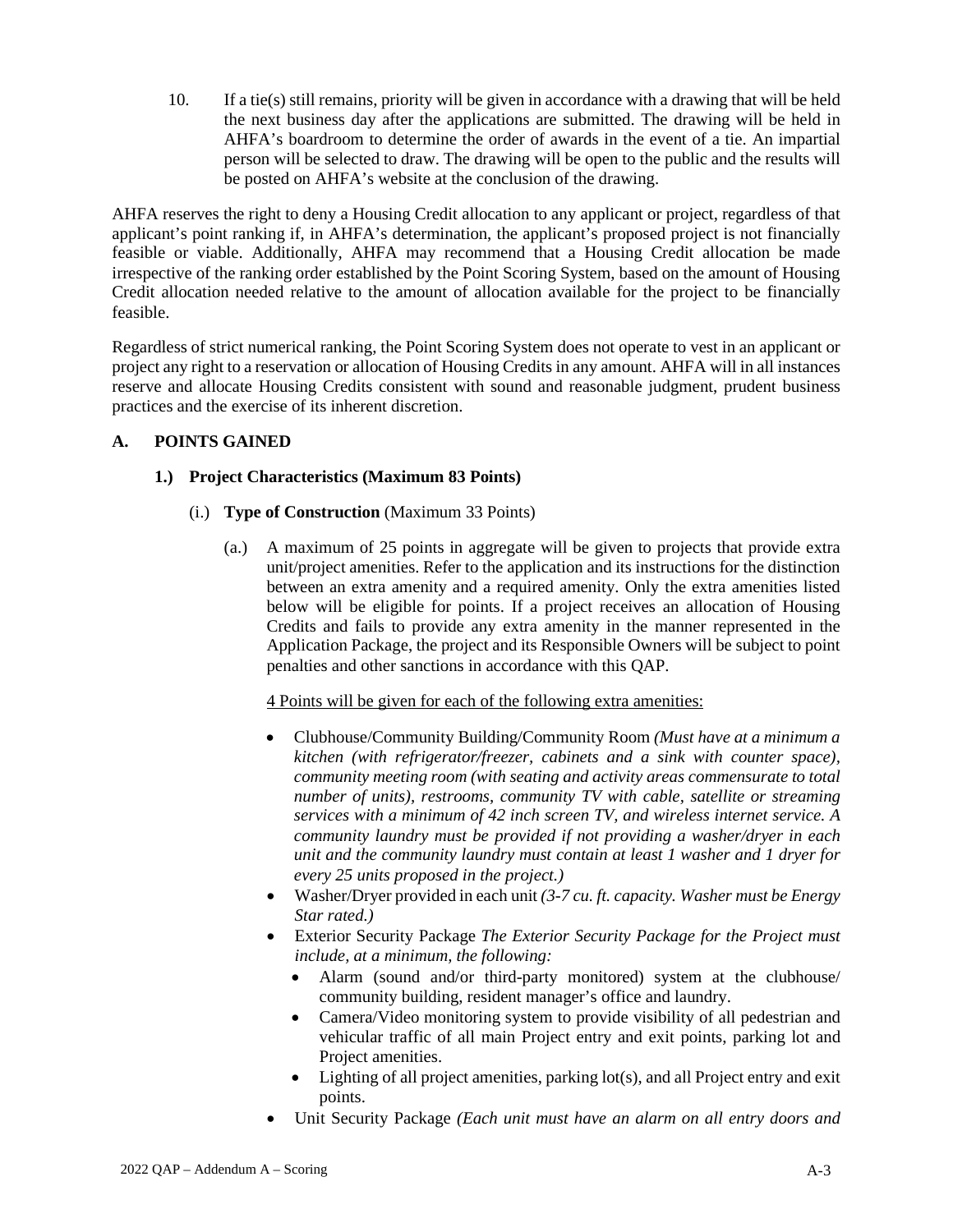*windows)*

- Storm Shelter *(Must meet the International Code Council National Storm Shelter Association Standard for the Design and Construction of Storm Shelters (ICC-500 August 2008) Standards)*
- Playground *(Must provide commercial grade playground equipment with a minimum of 3 play activities)*
- Outdoor Fitness Activity Area *(Must provide 3 separate types of commercial grade outdoor fitness equipment with a minimum of 3 exercise activities. An instructional sign on the usage of fitness equipment must be placed by each type of fitness equipment)*
- Covered Picnic Pavilion *(Minimum of 2 tables with attached bench seating and 2 grills with a permanent cover)*

#### 3 Points will be given for each of the following extra amenities:

- Computer center *(two or more computers with printer and internet access)*
- Splash Center *(at least 500 square feet) which includes at a minimum a spray zone and pad and 3 above ground water features.*
- Exercise/Fitness room with equipment *(Room must be no less than 144 square feet and provide a minimum of 3 separate types of commercial grade exercise/fitness equipment)*
- Covered bus stop shelter (minimum 6' wide by 12' long) with 2 fixed bench seating underneath same cover *(Must be separate/independent of the mail kiosk unless location allows for proper access of bus to pick-up and drop off)*
- Access Gate *(Must be on all entry points of project if more than one)*
- Walking Trail with Benches *(5 feet wide concrete and minimum of ¼ of mile long) (Must be separate from required sidewalks)*

#### 2 Points will be given for each of the following extra amenities:

- Basketball court *(Must have break-away rim and shatter-proof backboard)*
- Picnic area (minimum of 168 square feet of concrete slab for each picnic table) with grills *(1 grill (permanently fixed) 1 picnic table with attached bench seating for every 14 units proposed in the project). Rooftop area with 1 picnic table with attached bench seating for every 14 units proposed in the project.*
- Storm doors (Must be aluminum construction)
- Emergency Pull Cord/Call Button *(Minimum of 1 in each unit)*
- Attached bike rack *(1 per building including the community building) (Rack must be permanently installed on concrete in such a way that sidewalk traffic is not impeded)*
- Gazebo (Minimum 16' x 16') *(Minimum of 1 picnic table with attached bench seating)*

#### **New Construction Projects Only** (Maximum of 8 Points)

- (b.) 4 points will be given for storm windows; thermal break insulated windows or extruded vinyl windows and insulated exterior doors. Windows must be Energy Star Rated.
- (c.) 4 points for full brick/cementitious siding, stucco, cultured stone or concrete masonry unit (CMU) products (No Exterior Insulation Finishing System is acceptable).

**Multifamily units** *(two or more units in a building)*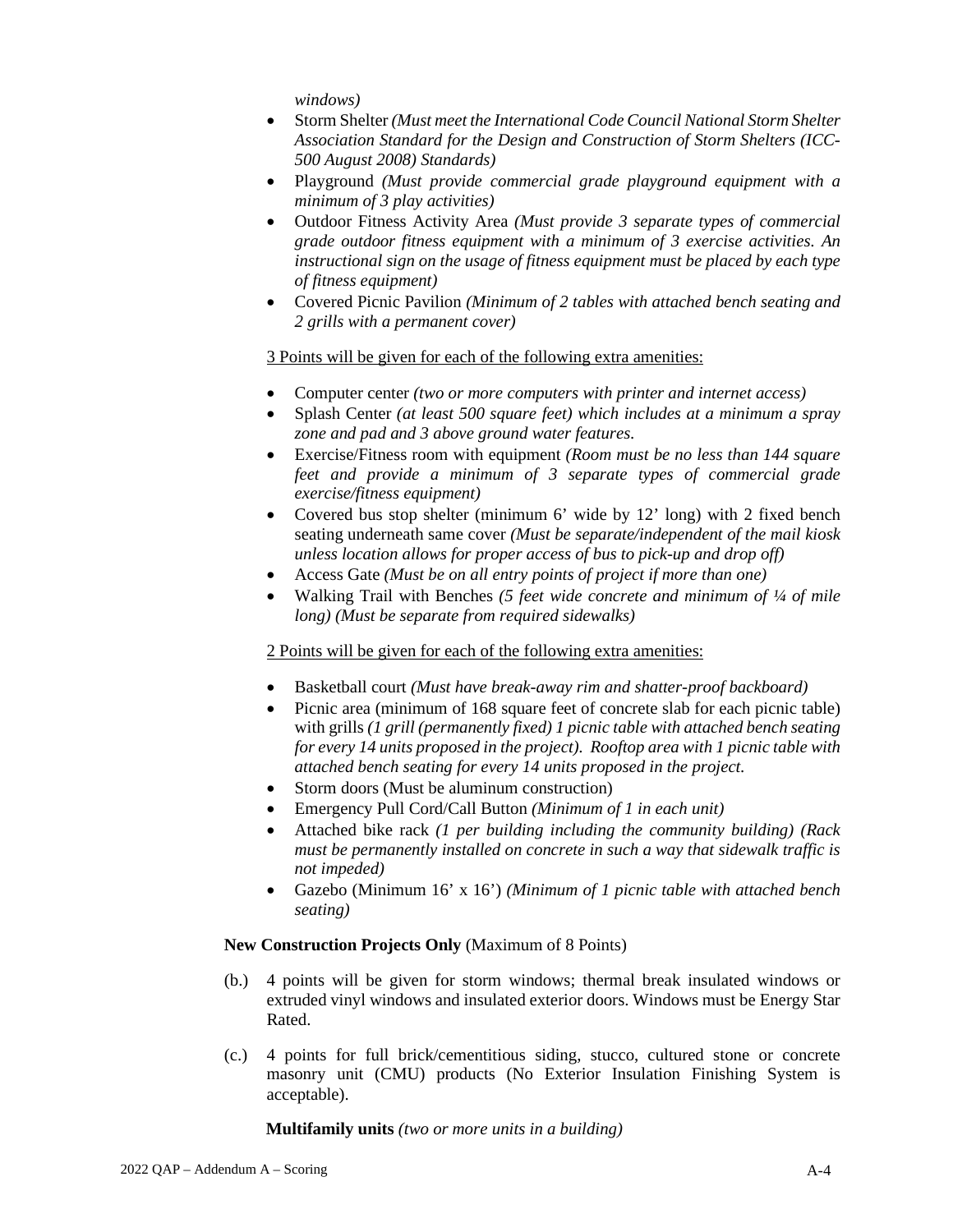A minimum of 40% of each building, defined as the exterior façade from finished grade elevation to eave line, shall be brick. The remaining 60% can be cementitious siding, stucco, or CMU products. The CMU products must be decorative, textured, patterned, color core, or painted.

All entry areas into the apartment (including covered breezeways, porches, balconies, and patios) must have brick, cementitious siding, stucco, cultured stone or CMU to be considered full brick.

#### **Single-family units** *(single unit/detached building)*

A minimum of 50% of the building, defined as the exterior façade from finished grade elevation to eave line, shall be brick. Each exterior wall must contain brick up to the bottom of the first floor windows on a two-story unit or the window sill of a one-story unit. The remaining 50% can be cementitious siding, stucco, cultured stone or CMU products. The CMU products must be decorative, textured, patterned, color core, or painted.

#### **Rehabilitation Projects Only** (Maximum of 8 Points)

- (a.) 2 points will be given for replacing all entry doors with insulated exterior doors and replacing all windows with thermal break insulated windows or extruded vinyl windows. Windows must be Energy Star rated.
- (b.) 2 points will be given for replacing all kitchen cabinets and countertops.
- (c.) 2 points will be given for replacing all plumbing fixtures.
- (d.) 2 points will be given for replacing all HVAC equipment

All points for rehabilitation construction items will be verified by the Capital Needs Assessment and Architect's Certification submitted. Both documents must be certified by the project Architect.

#### (ii.) **Energy/Water Conservation and Healthy Living Environment** (Maximum of 8 Points in Aggregate)

3 points will be given for each of the following:

- HVAC of 15 SEER (HSPF 9.0) or above.
- Energy Star rated "cool roof" shingles or metal roof with a fifty (50) year warranty.

2 points will be given for each of the following:

- Kitchen range hood ventilation to be vented to the exterior and equipped with a damper.
- EPA's Partnership Program "WaterSense" labeled water closet, bathroom faucets and showerheads.

1 point will be given for each of the following:

- Low Volatile Organic Compounds (VOC) wall finishes (maximum VOC levels of 50 grams/liter).
- Low VOC flooring finishes (maximum VOC levels of 100 grams/liter).
- Energy Star rated LED lighting in the kitchen.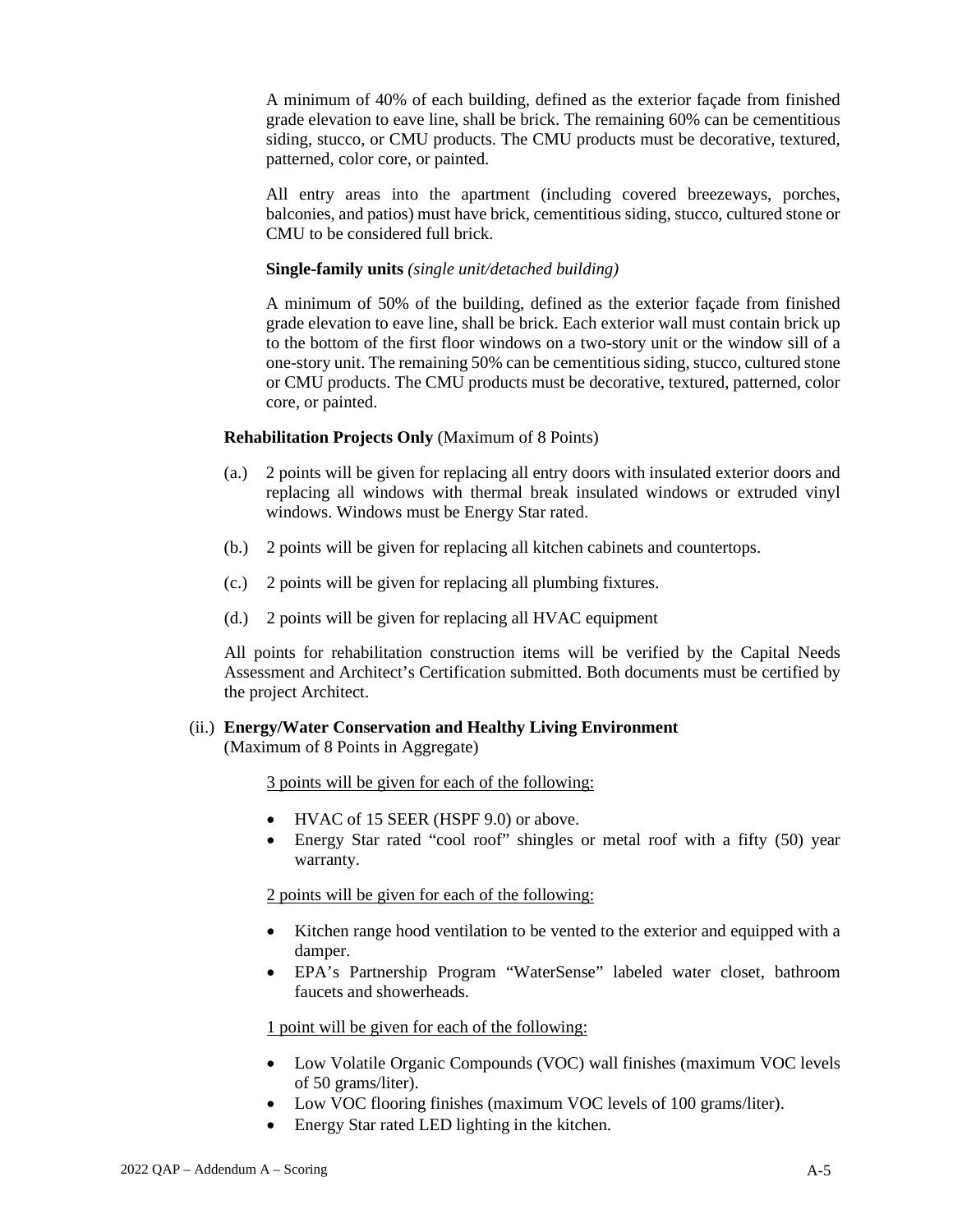- (iii.) **Rent Affordability** (Maximum 10 Points)
	- (a.) **New Funds**. A maximum of 5 points in aggregate will be given to projects which have a commitment for the AHFA approved sources of new funds listed below. Regardless if the funds are loaned (required repayment) or granted to the project, 100% of the total amount of funds committed for points must be a permanent source of funds. Existing funds that are assumed and/or term(s) extended do not qualify for points under these criteria. To qualify for these points, the application must include a fully executed firm commitment from the entity that will be loaning or granting the funds to project.
		- (1.) A maximum of 5 points will be given to projects that have a commitment for AHFA-approved sources of new funds from the following list: Federal Home Loan Bank for Affordable Housing Program (AHP) funds (AHP funds must be in the form of a grant), HOME Funds (not awarded by AHFA), USDA Rural Development 515 funds, CDBG (Entitlement, State, Mitigation and Disaster Recovery Programs), CHOICE Neighborhood funds and/or NeighborhoodWorks Capital Grant.

 $5$  points  $-$  \$16,001+ per unit

4 points – \$12,001 - 16,000 per unit

3 points – \$8,001 - 12,000 per unit

2 points – \$4,000 - 8,000 per unit

(2.) A maximum of 3 points will be given to projects that have a commitment for AHFA-approved sources of new funds from the following list: Capital Fund Program, Public Housing Sales Proceeds and HUD Replacement Housing Factor Funds.

3 points – \$30,001+ per unit

2 points – \$16,000 - 30,000 per unit

(b.) **Existing Funds**. A maximum of 3 points will be given to projects that have a letter from USDA stating that the applicant applied for the transfer/assumption of an existing USDA Rural Development 515 loan. Letter may further state that further processing and final underwriting must be completed in accordance with USDA Rural Development requirements.

 $3$  points –  $$30,001 + per$  unit

2 points – \$10,000 - 30,000 per unit

- (c.) **Rental/Operating Subsidies**. A maximum of 2 points will be given to projects that have a commitment for rental/operating subsidies from USDA Rural Development, HUD or a Public Housing Authority (PHA) based on a written agreement providing additional rental/operating subsidies.
	- USDA Rural Development commitment must be for at least 25% of the total proposed units to receive the points.
	- HUD (HUD through PHA) commitment must be for at least 25% of the total proposed units to receive the points.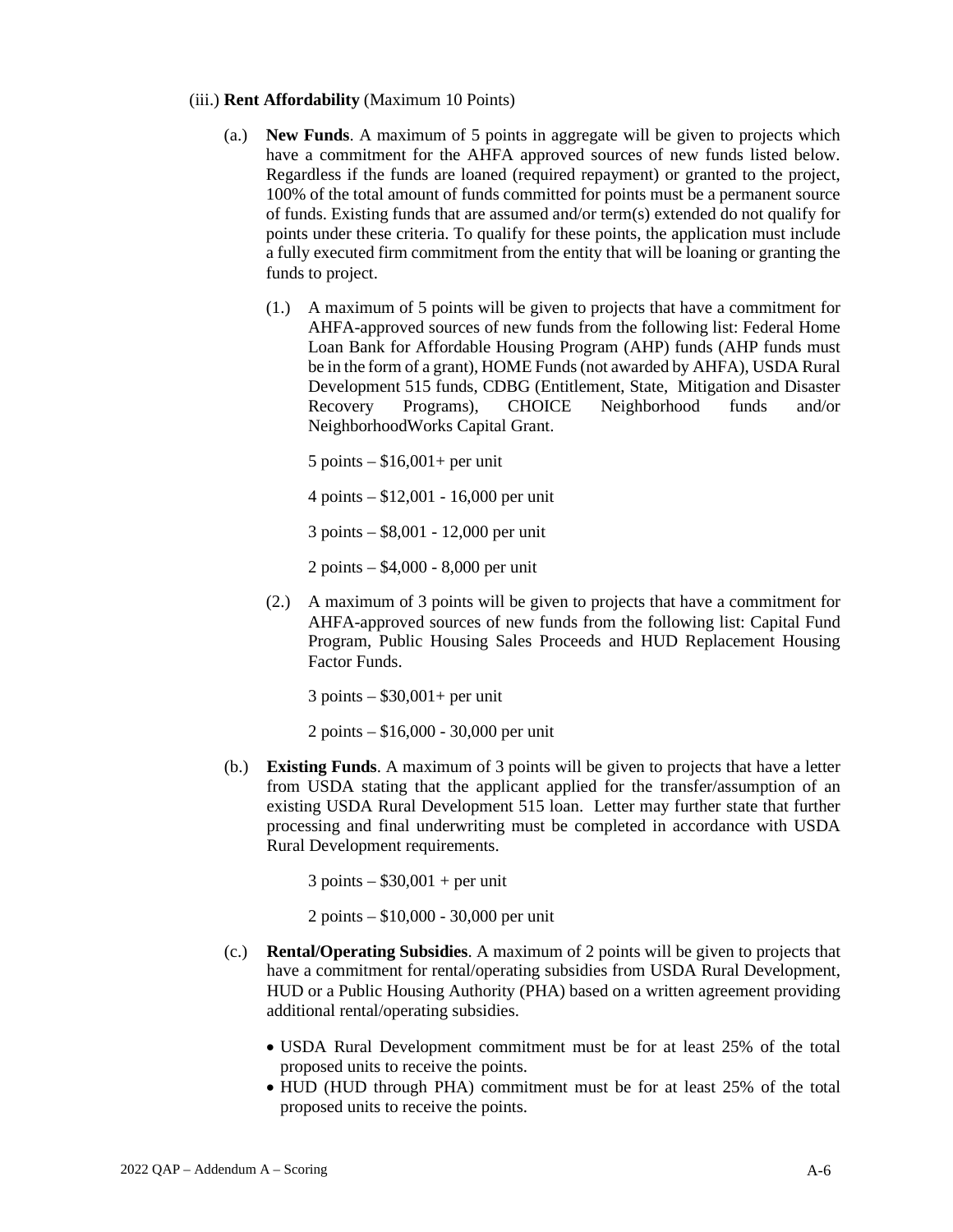#### (iv.) **Tenant Needs** (Maximum 6 Points)

- (a.) 1 point will be given to projects with 100% of the units in the project designed, equipped and set-aside for the elderly. (For elderly definition, see the AHFA Compliance Manual available at www.AHFA.com)
- (b.) 1 point will be given to projects targeting low-income families (individuals with children) with a minimum of 15% of the low-income units having three or more bedrooms. If an applicant chooses 100% elderly, the applicant will not receive additional points for three or more bedrooms. Rehabilitation of existing multifamily rental units must already have the required three or more bedrooms to receive the points.
- (c.) 2 points will be given to projects that set-aside a minimum of 7% of the total proposed units for tenants with disabilities or homeless populations. The units must be actively marketed and rented to households with at least one tenant with a disability or a tenant transitioning from being homeless (to include persons fleeing domestic violence; aging out of the foster care system, nursing homes or other institutions, etc.). A marketing and preference plan and an executed Memorandum of Understanding will be required if the Project is approved for funding.
- (d.) 1 point will be given to projects that have committed in writing to target households on the public housing waiting lists.
- (e.) 1 point will be given to projects that provide at a minimum 5% of the dwelling units be designed and constructed to be readily accessible to individuals with mobility impairments. An additional 2% of the dwelling units must be accessible to individuals with sensory impairments (i.e. hearing or vision impairments).
- (f.) 1 point will be given to projects that waive their right to a Qualified Contract for the duration of the Extended Use Period.
- (v.) **Project Type** (Maximum 12 Points)
	- (a.) A maximum of 8 points will be given for the rehabilitation of a project with an existing AHFA HOME loan that matures prior to or within the year covered by the applicable QAP. In order to be eligible for these points, the project must meet one of the following criteria:

10 points – If the proposed project has re-paid 100% of the AHFA HOME loan (principal and interest).

8 points – If the proposed project has closed with AHFA a 15-year extension of the project's original AHFA HOME loan.

- (b.) 4 points will be given for rehabilitation of existing buildings if application provides sufficient evidence that the project qualifies for the Alabama Historic Rehabilitation Tax Credit or Federal Historic Tax Credit.
- (c.) 2 points will be given for rehabilitation of existing multifamily residential rental housing, replacement of multifamily housing or replacement of previously existing multifamily housing. Previously existing multifamily housing is defined as multifamily housing that has been demolished and cleared within the last 5 years or will be demolished and cleared for the construction of new replacement housing on the same site, except for replacement of existing multifamily housing owned by public housing authorities, which may be constructed on the same site or a new site.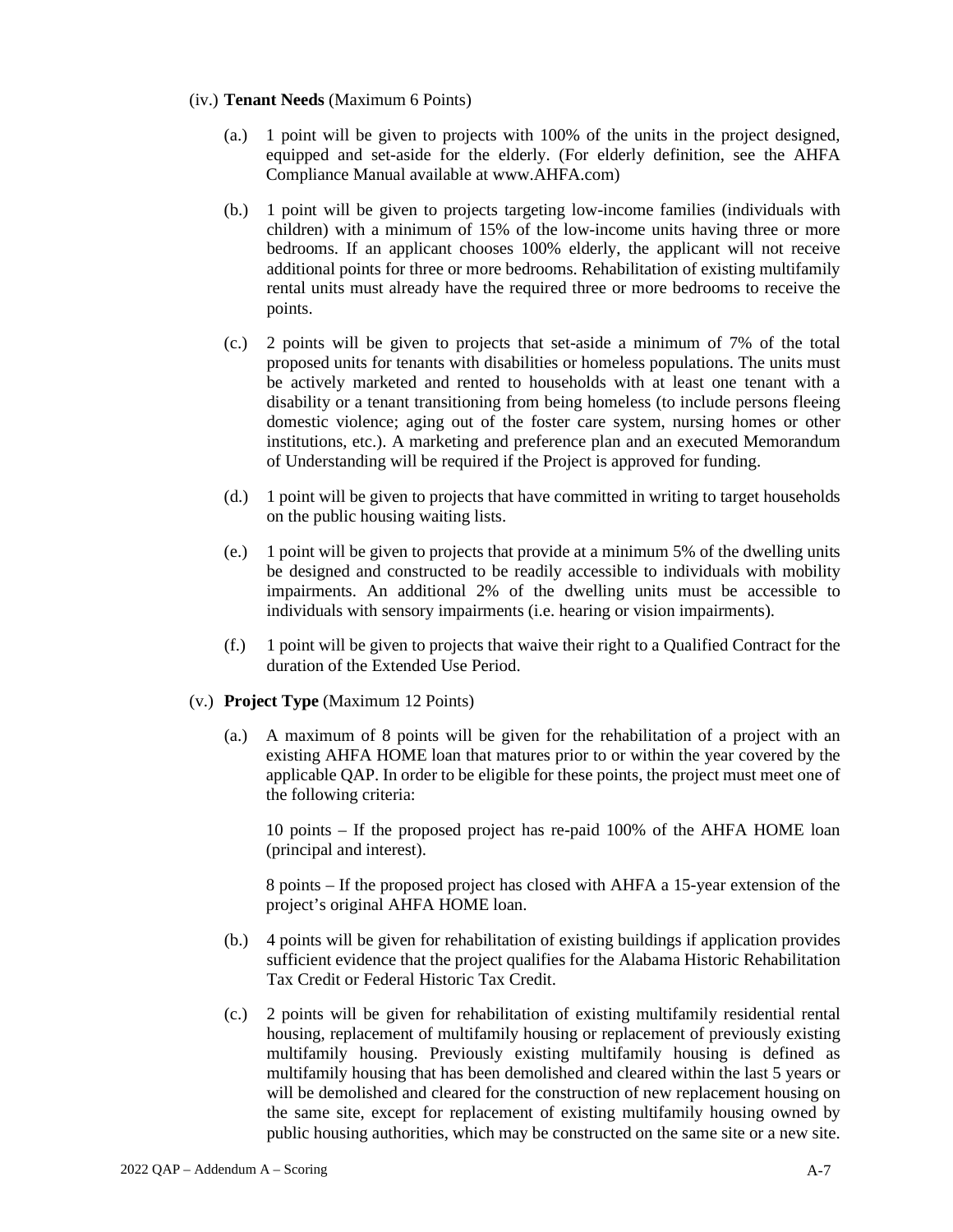#### (vi.) **Location** (Maximum 14 Points)

- (a.) Points Gained for Site Selection
	- (1.) Neighborhood Services (Maximum 10 Points)

2 points will be given for each of the following neighborhood services located within .3 miles of the site. Distance will be measured by odometer from the automobile entrance of the proposed project site to the closest automobile entrance to the parking lot of the applicable neighborhood service. Projects located in a federally declared disaster county may receive points for neighborhood services, if the neighborhood service is currently under construction and funded in whole or part by Federal or State disaster funds. Existing multifamily projects, located in rural areas, may submit the best option available for the grocery store (i.e., Dollar General, convenience store, etc.). The applicant must provide sufficient evidence of both requirements. Duplicate neighborhood services will not be eligible for additional points. Points will only be given for the neighborhood services listed below. If AHFA cannot locate a service due to incorrect directions, 1 point will be deducted for each service where incorrect directions are provided. (Refer to the Application Site/Project Information Form for instructions on providing directions from site, and a general definition of services eligible for points).

| <b>Grocery Store</b> | <b>Pharmacy or Drug Store</b> |
|----------------------|-------------------------------|
| Convenience Store    | <b>Bank or Credit Union</b>   |

Hospital or Doctor Office

(2.) Census Tract Location (Maximum 4 points)

A maximum of 4 points will be given to a project located in a Census Tract where the 2020 Estimate Tract Median Family Income from the Federal Financial Institutions Examination Council (FFIEC) Census and Demographic Data is equal to or higher than the following percentages (rounded down) of the county's 2021 Median Family Income published by HUD:

- 1 point 70% to less than 80%
- 2 points 80% to less than 90%
- 3 points 90% to less than 100%
- $4$  points  $-100\%$  or more
- (b.) Points Deducted for Site Selection
	- (3.) Negative Neighborhood Services (No Maximum)

There is not a limit on the amount of points that can be deducted for negative neighborhood services.

The following deductions will be taken:

• 2 points will be deducted for applications involving the acquisition and rehabilitation of an AHFA prior-funded project that is at least 85% occupied at the time of application and is adjacent to any incompatible use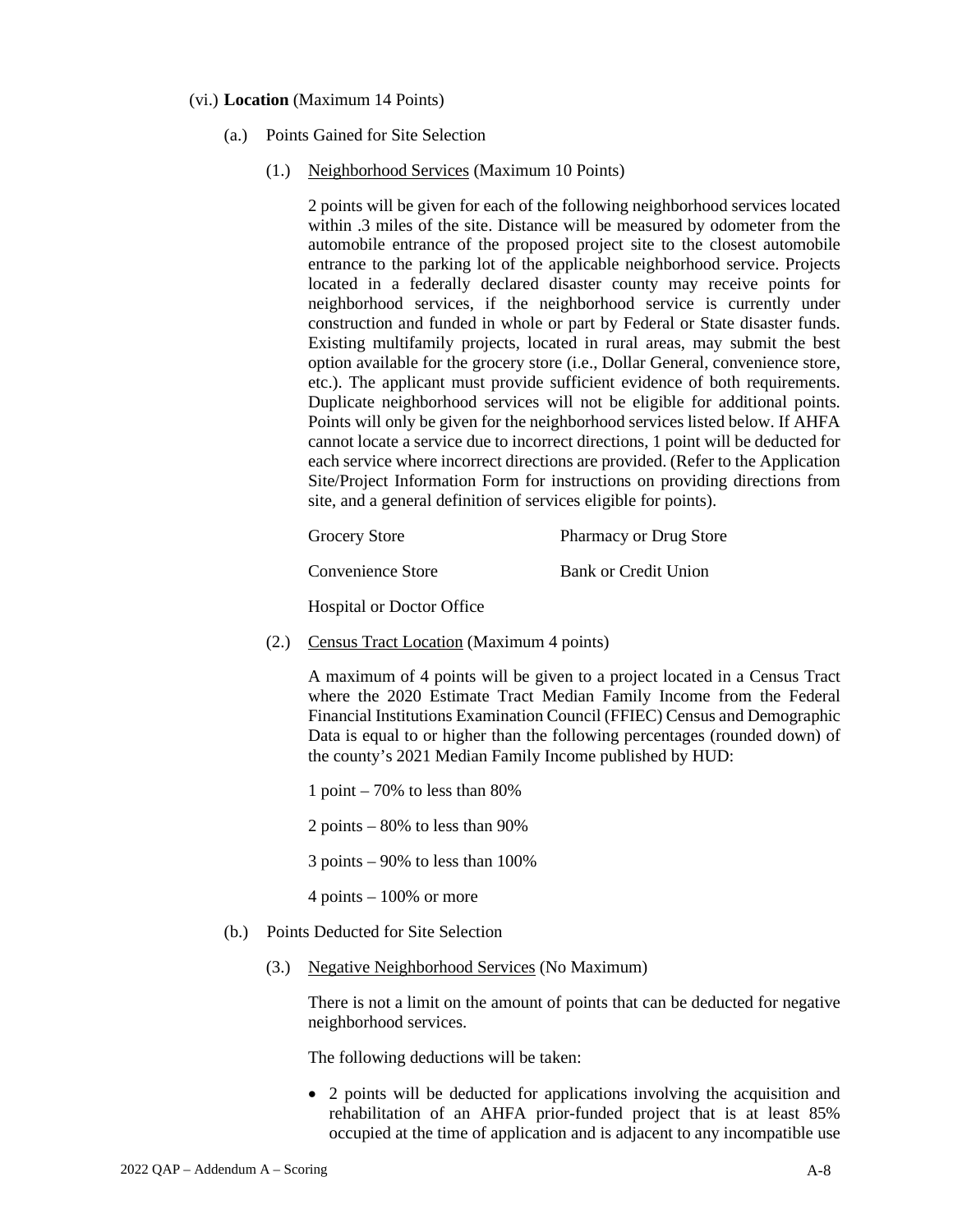listed below.

• 5 points will be deducted for applications involving any other project that is adjacent to any incompatible use listed below.

Adjacent is defined as nearby, but not necessarily touching. The following list of incompatible uses is not all inclusive. (Refer to Negative Neighborhood Services as defined in the Application Instructions)

| Junk yard or dump                    | Pig or chicken farm  |
|--------------------------------------|----------------------|
| Salvage yard                         | Processing plant     |
| Wastewater treatment facility        | Industrial           |
| Distribution facility                | Airport              |
| <b>Electrical utility Substation</b> | Prison or Jail       |
| Railroad                             | Solid waste disposal |

Adult video/theater/live entertainment

\*Please note: Points will not be deducted for properties located adjacent to a railroad, if the noise levels are acceptable (outside noise level  $< 65$  dB; interior noise level < 45 dB). AHFA will rely on the noise level assessment required in the environmental report submitted with the application.

If a project is not adjacent to one of the above incompatible uses, the following deductions will be taken:

- 1 point will be deducted for applications involving the acquisition and rehabilitation of an AHFA prior-funded project that is at least 85% occupied at the time of application and is within .3 miles of any incompatible use listed below.
- 2 points will be deducted for applications involving any other project that is within .3 miles of any incompatible use listed below.

The list is not all inclusive.

| Junk yard or dump             | Pig or chicken farm  |
|-------------------------------|----------------------|
| Salvage yard                  | Processing plant     |
| Wastewater treatment facility | Airport              |
| Prison or Jail                | Solid waste disposal |

Points will not be deducted for a prison, jail, or detainment facility if it is colocated with a police station or similar law enforcement office.

(4.) Accessibility (Maximum 2 points Deducted**)** 

2 points will be deducted if the condition of the streets and sidewalks are unsatisfactory. The width of the streets and the difficulty of access to the proposed site will be taken into consideration.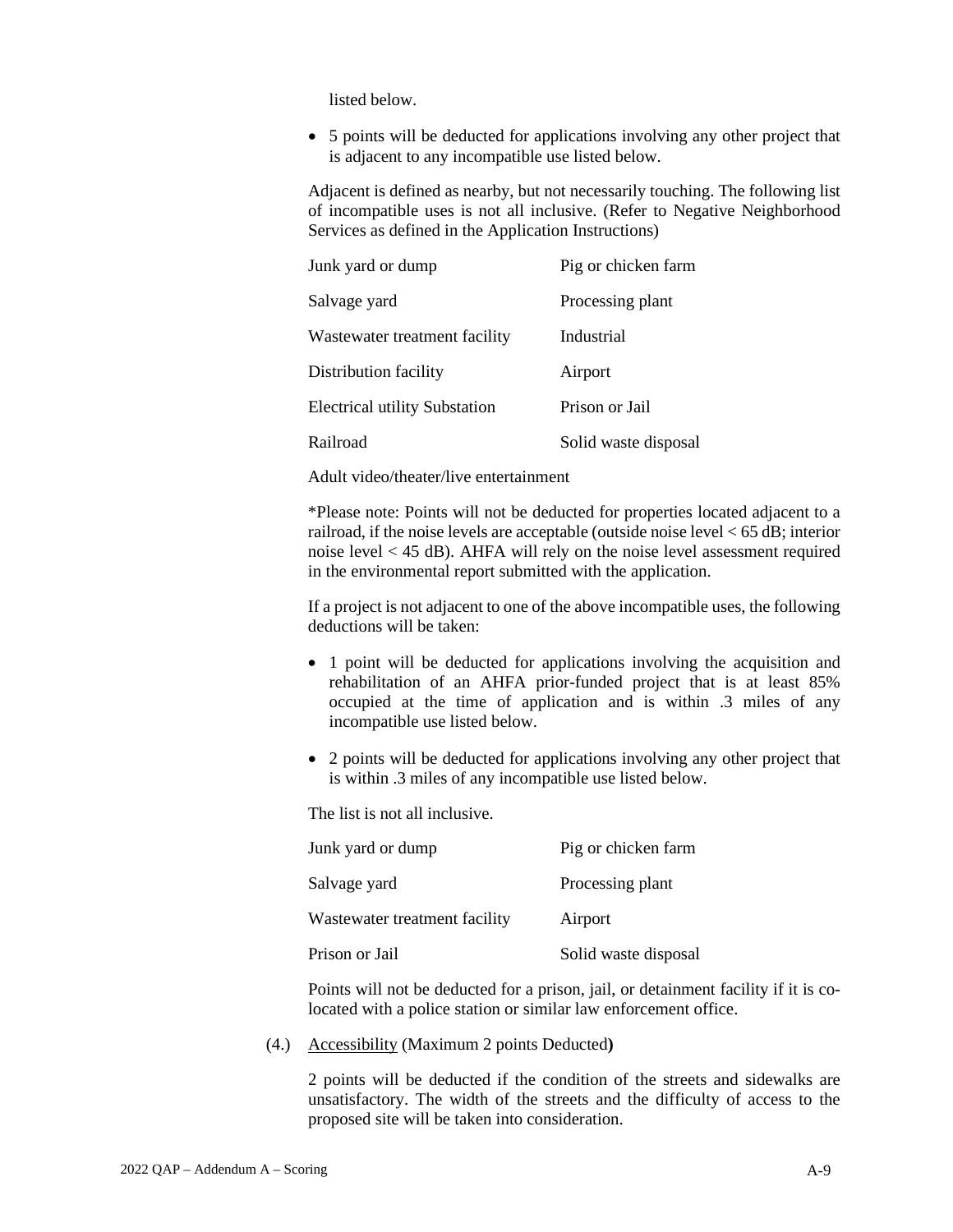#### **2.) Applicant Characteristics (Maximum 20 Points)**

- (i.) 5 points will be given to applicants with participation of minorities or women. To qualify for the points for participation of minorities or women, the application must meet one of the following requirements:
	- Minorities or women have ownership in the Ownership Entity or any Responsible Owner;
	- Applicant guarantees at least 10% of the total building cost is awarded to minority- or women-owned businesses.

In all cases, the minority or female individual(s) must serve as the general partner, manager or managing member of the Ownership Entity or Responsible Owner, must have at least a 50% ownership interest in the Ownership Entity or Responsible Owner, or must have at least 50% ownership interest in the participating business to qualify for the points. These businesses include, but are not limited to, real estate firms, construction firms, appraisal firms, management firms, financial institutions, investment banking firms, underwriters, accountants, and providers of legal services. The name and address of the company and the anticipated contract amount must be listed at the time of application on the form provided by AHFA in the Application Package in order to receive the points.

(ii.) 5 points will be given to Ownership Entities with a Responsible Owner that currently owns and has previous successful experience in the development of Active AHFA Projects that received a Housing Credit Reservation Letter or HOME Written Agreement in 2000 or later.

These 5 points will also be given (without duplication) to Ownership Entities with one or more Responsible Owners that have listed Non-AHFA Projects that were Placed in Service in 2006 or later. The Ownership Entity must list each Non-AHFA Project on the Responsible Owner's AHFA Schedule of Real Estate Owned included in the application.

**Special limited partners do not qualify for these points**. Mobile home developments, hospitals, sanitariums, life care facilities, or intermediate care facilities are not considered multifamily housing for purposes of qualifying for points. The Responsible Owner may include experience gained as a Responsible Owner in another firm, but not as an employee of another firm. Applicants must currently own the properties listed for development points.

5 points  $= (500+$  units or 5+ projects)

(iii.) 10 points will be given to applicants with sound, experienced managing agents of lowincome multifamily housing. This experience is defined by the highest number of units or projects (with at least 20% of the units being considered low- income) currently managed. Only those units in projects that are considered low- income units will be counted in this total.

10 points  $= (1000 + \text{units or } 10 + \text{projects})$ 

All points relating to Applicant Characteristics will be awarded to the Ownership Entity identified in the application based on the characteristics of (a) for a for-profit Ownership Entity, its Responsible Owners who are individuals, and (b) for non-profit Ownership Entities, the Ownership Entity itself.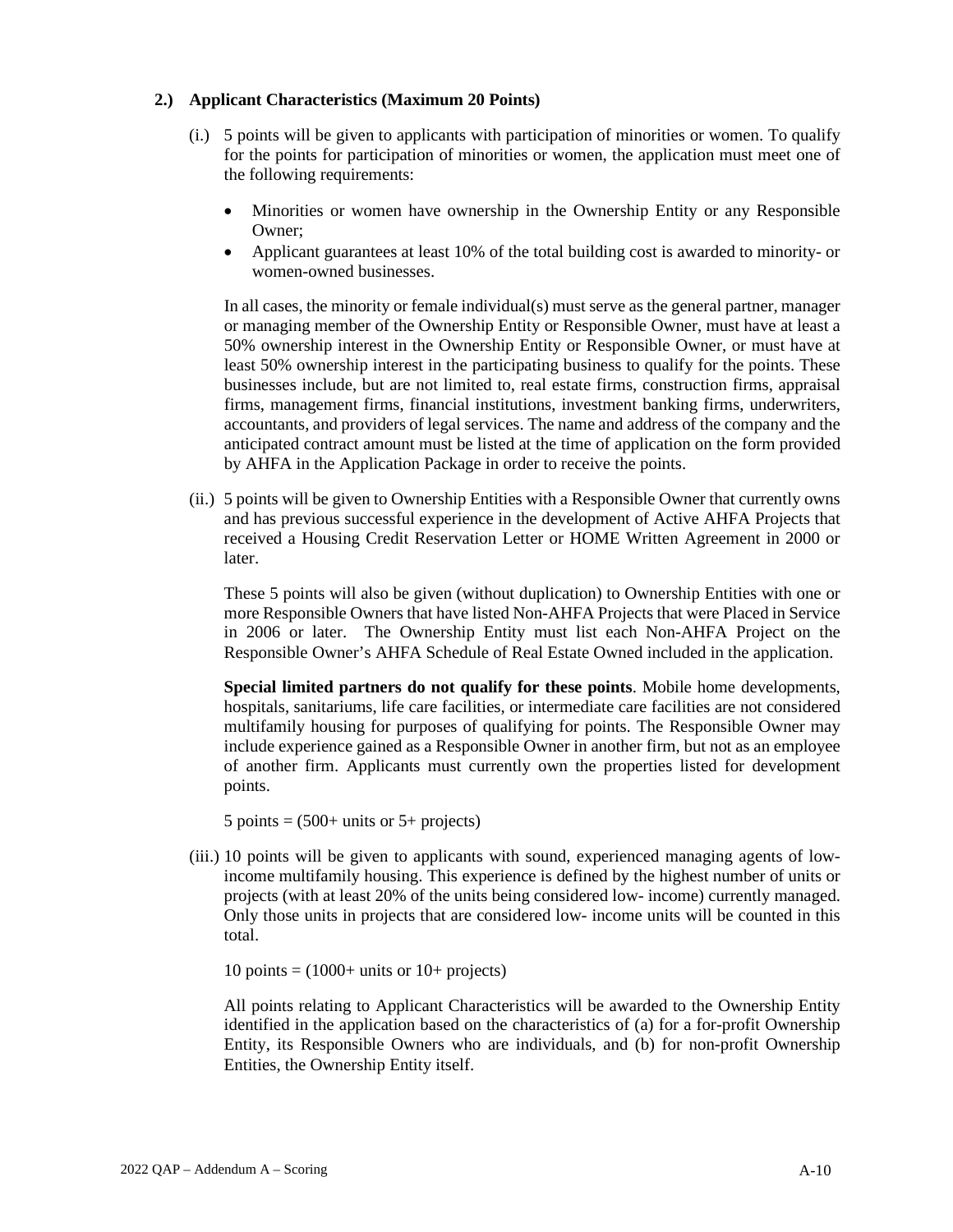## **B. POINTS LOST**

In addition to the points gained, each application submitted by an Ownership Entity may be subject to point deductions. Point deductions resulting from each existing AHFA-Project (approved and/or Placed in Service) will be based on AHFA's QAP and HOME Action Plan for the applicable year and will cover all non-compliance with AHFA documents, executed agreements, audits and inspections that is identified during the period from January  $1<sup>st</sup>$  through December  $31<sup>st</sup>$  of the year immediately preceding the current QAP or HOME Action Plan Year. Point deductions for non-compliance identified between January 1st and December 31<sup>st</sup> of each year will take into account whether or not the Ownership Entity or other Responsible Owner completes corrective actions, follow up inspections or other verification of compliance within the deadline required by AHFA, even if the deadline falls after December  $31<sup>st</sup>$  of such year. Points lost will be assessed based on the following criteria:

# **1.) Existing AHFA- Project(s) Approved and/or Placed-In-Service (No Maximum)**

- (i.) 5 points (for each occurrence) will be deducted from an application if any Responsible Owner of the Ownership Entity altered an approved project in any manner different from the approved project's original application without prior written consent from AHFA.
- (ii.) 5 points (for each occurrence) will be deducted from an application if any Responsible Owner of the Ownership Entity or the Management Company identified in the application is not in compliance with and/or has any uncured failure to meet a requirement specifically listed in any AHFA document(s), the AHFA HOME Loan Restructuring Policy or any applicable agreement(s) without prior written consent from AHFA.
- (iii.) 2 points (for each occurrence) will be deducted from an application if any Responsible Owner of the Ownership Entity or the Management Company identified in the application for any of the following with respect to Davis Bacon requirements on any AHFA-Project (approved and/or Placed in Service):
	- No response on outstanding issues for over 6 months
	- The general contractor is unable to submit payrolls, causing an escrow account to be established
	- Outstanding issues remain over 2 years from the date of the notice to proceed
	- Failure to provide AHFA the Section 3 report on the required date
	- Failure to provide AHFA the HUD 2516 report on the required date

## **2.) Non-Compliance after the Initial On-Site Inspection (No Maximum)**

Applications are subject to point deductions for failure to comply with the Compliance Requirements as outlined in (Addendum D) Compliance Monitoring Procedures, Requirements and Penalty Criteria.

Applications with Responsible Owners that have Non-AHFA Projects, whether in the State and/or out-of-State, will be subject to the same AHFA requirements defined in attached Addendum D (Health and Safety, Unit, Site, Exterior and Common Area Deficiencies). The 4 point threshold in Addendum D does not apply to Non-AHFA Project(s).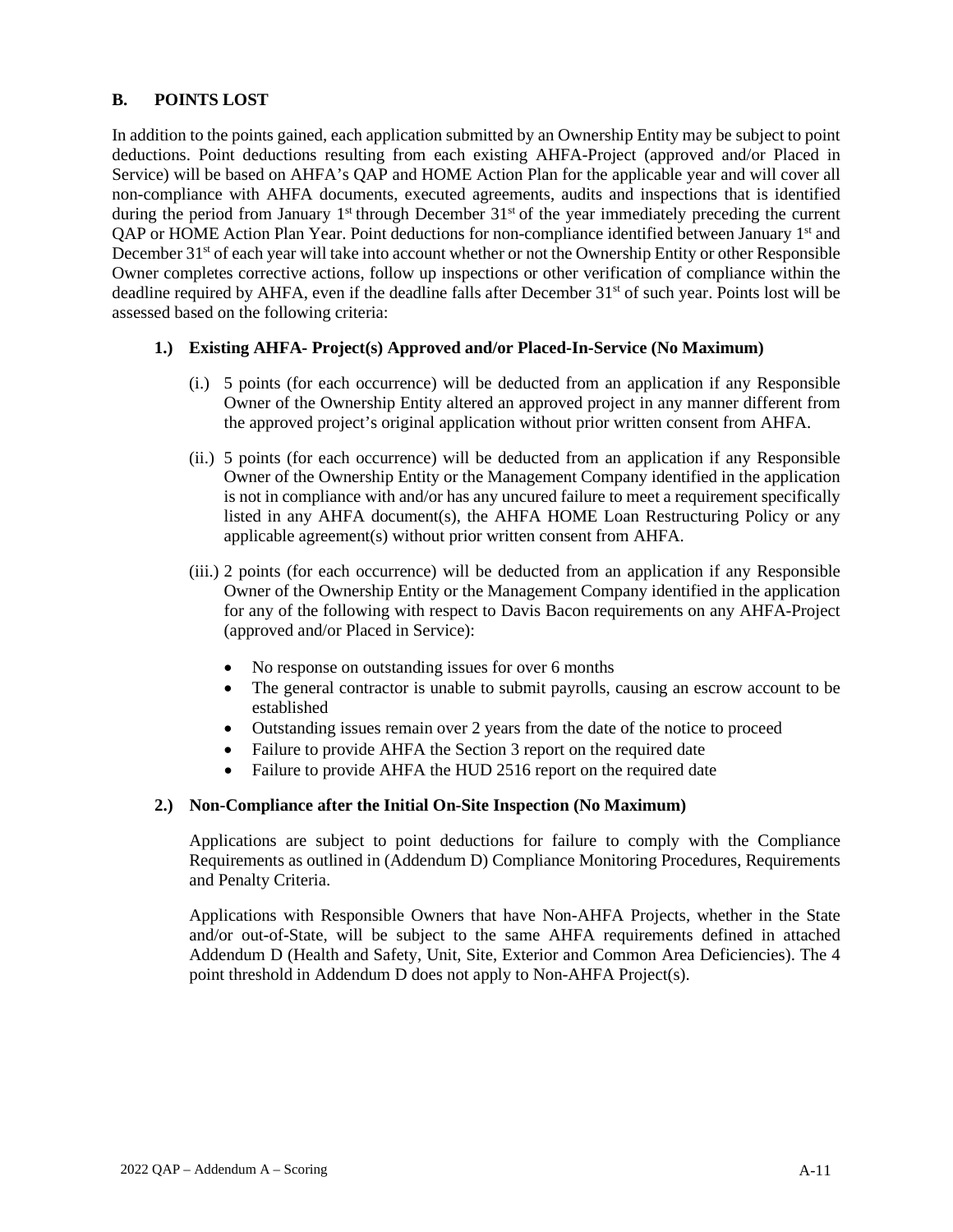#### **Addendum B**

## **Alabama Housing Finance Authority's Environmental Policy Requirements**

**WITHOUT LIMITING ANY OTHER PROVISION OF THE HOUSING CREDIT QUALIFIED ALLOCATION PLAN (QAP); HOME ACTION PLAN; OR MULTIFAMILY HOUSING REVENUE BOND POLICY, ALL DETERMINATIONS, CALCULATIONS, JUDGMENTS, ASSESSMENTS OR OTHER DECISIONS MADE BY AHFA UNDER THIS ADDENDUM, INCLUDING WITHOUT LIMITATION RELATED APPLICATION INSTRUCTIONS, AHFA FORMS AND THE QAP, HOME ACTION PLAN, OR MULTIFAMILY HOUSING REVENUE BOND POLICY, SHALL BE MADE IN AHFA'S SOLE AND ABSOLUTE DISCRETION.**

Alabama Housing Finance Authority ("AHFA") requires that a project-specific Phase I Environmental Site Assessment ("ESA") Report be submitted for each application. The Phase I ESA Report must be prepared by a qualified third-party Environmental Professional ("EP") as defined by 40 C.F.R. § 312.10(b) and adhere to the guidelines, requirements and format described herein.

#### **For All Applications made to AHFA:**

A Phase I ESA must be completed by an EP and include all of the components described in Addendum B-1, including without limitation, many components that are in addition to what is required by the current American Society for Testing and Materials ("ASTM") Standard for Phase I ESAs. Failure to fully comply with and include in the Phase I ESA all of the AHFA-required elements will result in delays in processing or termination of the Application Package. AHFA requires that the applicant engage the EP in accordance with the terms set forth in the engagement letter in Addendum B-2, a copy of which must be included as Appendix I of the Phase I ESA. Because many of the required elements of the Phase I ESA take time to complete, AHFA strongly recommends that applicants engage an EP and begin preparing the Phase I ESA as early as possible in the process of preparing an application.

If a Phase I ESA for a project either (a) identifies a Recognized Environmental Condition (which includes, but is not limited to, controlled recognized environmental conditions and historical recognized environmental conditions (hereinafter collectively referred to as ("RECs")), and/or (b) recommends additional testing, investigation or a Phase II ESA Report be conducted, any and all Phase II ESA Reports and Addenda or additional testing reports that are prepared by the EP to address the RECs identified must be included at the time the Phase I ESA is submitted to AHFA. All Phase II ESA Reports must fully address all RECs identified in the Phase I ESA; must be completed in accordance with the most current versions of ASTM E1903-19, Alabama Environmental Investigation and Remediation Guidance ("AEIRG"), and the Alabama Risk Based Corrective Action Guidance Manual ("ARBCA"); and must sufficiently demonstrate that all environmental conditions associated with the project are appropriate for **unrestricted** residential use as defined by the Alabama Department of Environmental Management ("ADEM") under Alabama Administrative Code regulation 335-15-1.02(ddd). The requirement that all projects be appropriate for unrestricted residential use is subject to the following sole exceptions: (a) AHFA will permit the use of an institutional control prohibiting the use of groundwater for potable or irrigation purposes in instances where the water is supplied by a utility; and (b) for Housing Credit projects only, AHFA will permit the use of a permanent passive vapor mitigation system as part of a Voluntary Cleanup Plan approved prior to submission of the application, in writing by ADEM under Alabama Administrative Code regulation 335-15-4-.04, where the source(s) of potential vapor intrusion is (are) located entirely off-site and the ADEM approval of the Voluntary Cleanup Plan states that no future compliance monitoring will be required. If a Phase I ESA identifies an environmental condition that is ruled out as a REC, the Phase I ESA must provide sufficient explanation and all supporting data to demonstrate that the environmental condition is not a REC. AHFA reserves the right to terminate any application if it determines that the EP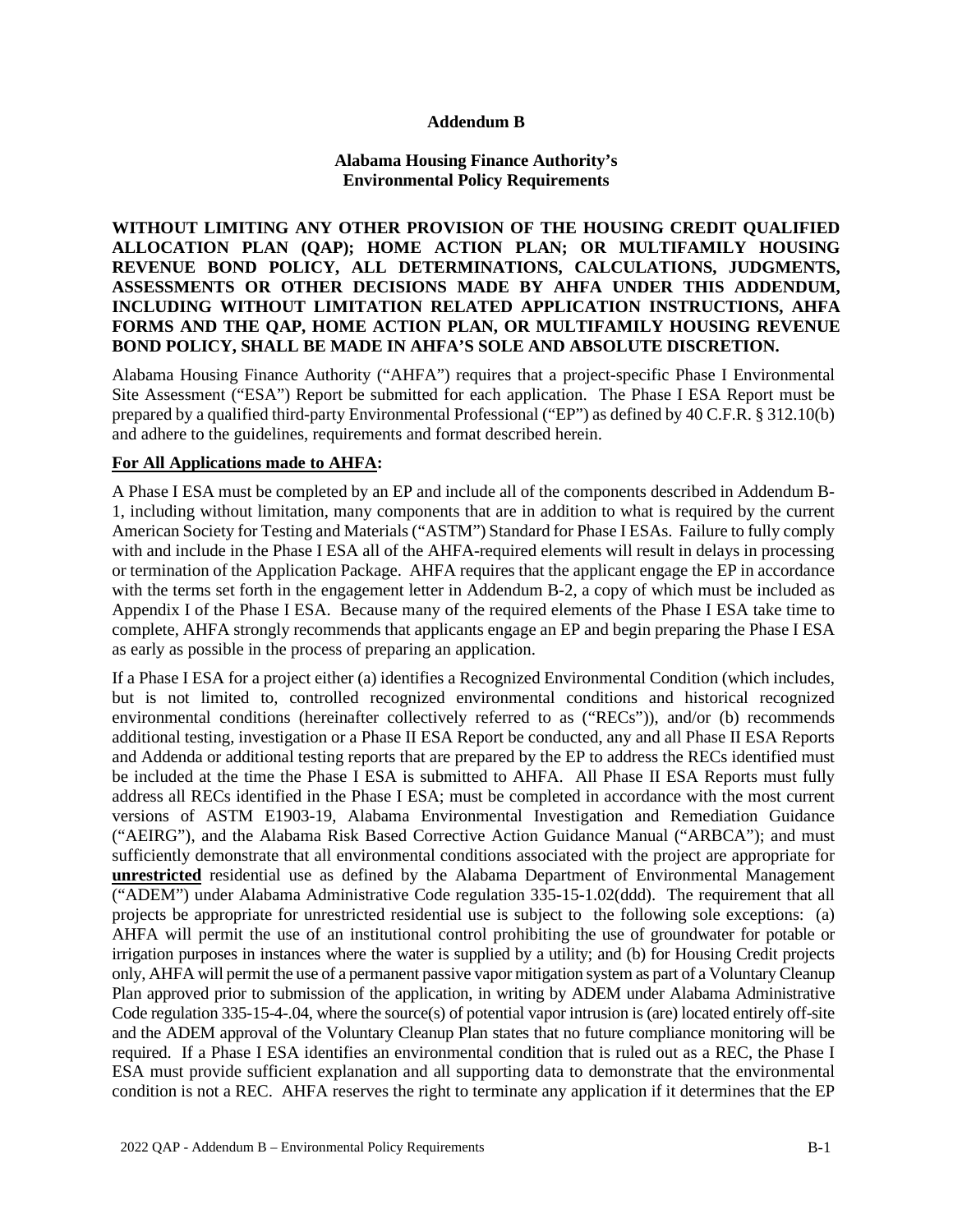failed to identify environmental conditions as RECs and addressed, where appropriate, in a Phase II ESA. AHFA further reserves the right to terminate any application if it determines that the EP failed to sufficiently demonstrate that a project is appropriate for **unrestricted** residential use in compliance with the most current versions of ASTM E1903-19, AEIRG, or ARBCA. AHFA will not consider any sites for funding that are listed on or proposed to the National Priority List ("NPL") or State equivalent State Hazardous Waste Site ("SHWS") (Superfund sites).

Two versions of all reports must be submitted as follows: a complete bound (3 ring binder) color hard copy (with each appendix separately tabbed) and an **exact, complete, color copy** in digital form, the text of which shall be in a searchable format. At the time of application submittal, the applicant must pay a non-refundable application fee as specified in the QAP, HOME Action Plan, and/or Multifamily Housing Revenue Bond Policy. Pursuant to those plans/policy, AHFA may select and engage third-parties (e.g., an EP, legal counsel, and/or designated consultant) to review and comment on the Phase I ESA or the Phase II ESA Report submitted by the applicant. In addition to the non-refundable application fee(s), AHFA may require the applicant to provide additional funds in amounts sufficient to cover all third-party costs that AHFA reasonably anticipates to pay or reimburse AHFA for any third-party costs incurred during the application review and analysis process. AHFA will submit an invoice to the applicant which shall be paid by the applicant within 7 business days of the invoice date. Any unused portion of any additional payments made by applicant related to third-party review, shall be returned to applicant without interest once all third-party invoices have been submitted and a refund amount is determined. During the course of the AHFA environmental review process, AHFA will notify the applicant if the Phase I ESA Report must be updated in order to satisfy the All Appropriate Inquiry ("AAI") 40 CFR 312 and ASTM Section 4.6 requirements (requiring certain components of the Phase I ESA to be conducted or updated within 180 days). To the extent that an updated Phase I ESA Report is required, the applicant will be solely responsible for these costs, fees, and related expenses. During the AHFA review process, any report(s) submitted for which AHFA (or AHFA's designated consultant) determines materially fails to comply with AHFA Environmental Policy Requirements, current ASTM standards, or applicable environmental regulatory requirements will result in the termination of the related application.

## **Application Completeness Requirements:**

Upon submittal of the Phase I ESA Report, AHFA will conduct a completeness review to determine whether or not the report is complete and complies with the Environmental Policy Requirements.

If during its completeness review AHFA determines that an application in a Competitive Application Cycle for HOME Funds and/or Housing Credits is missing any materials required by the Environmental Policy Requirements or that the materials included in the report fail to materially adhere to AHFA's defined standards, the application will terminate and will not be considered for funding during that scoring cycle. If during the completeness review AHFA determines that all documentation required by the Environmental Policy Requirements has been provided and that the application materially adheres to AHFA's defined standards but that additional information or clarification is required in order for AHFA to complete its full evaluation of the Environmental Policy Requirements, AHFA will contact the applicant via email. When contacted, the applicant must submit requested items within 7 business days or the application will terminate and will not be considered for funding during that scoring cycle.

If in response to a request from AHFA for additional information or clarification, the applicant provides materially different or new information or documentation that was required by this Environmental Policy to have been submitted at the time of application submission, AHFA reserves the right to terminate the application. For clarity, the following are considered Material Environmental Items that must be submitted at the time of application and will not be accepted after the application submission deadline: (1) all environmental testing data collected for a proposed project, including without limitation, testing of soil, groundwater, sediment, soil gas, ambient air, asbestos, and lead-based paint; (2) any required wetland delineation studies or assessment reports; (3) any required Jurisdictional Determination from the U.S.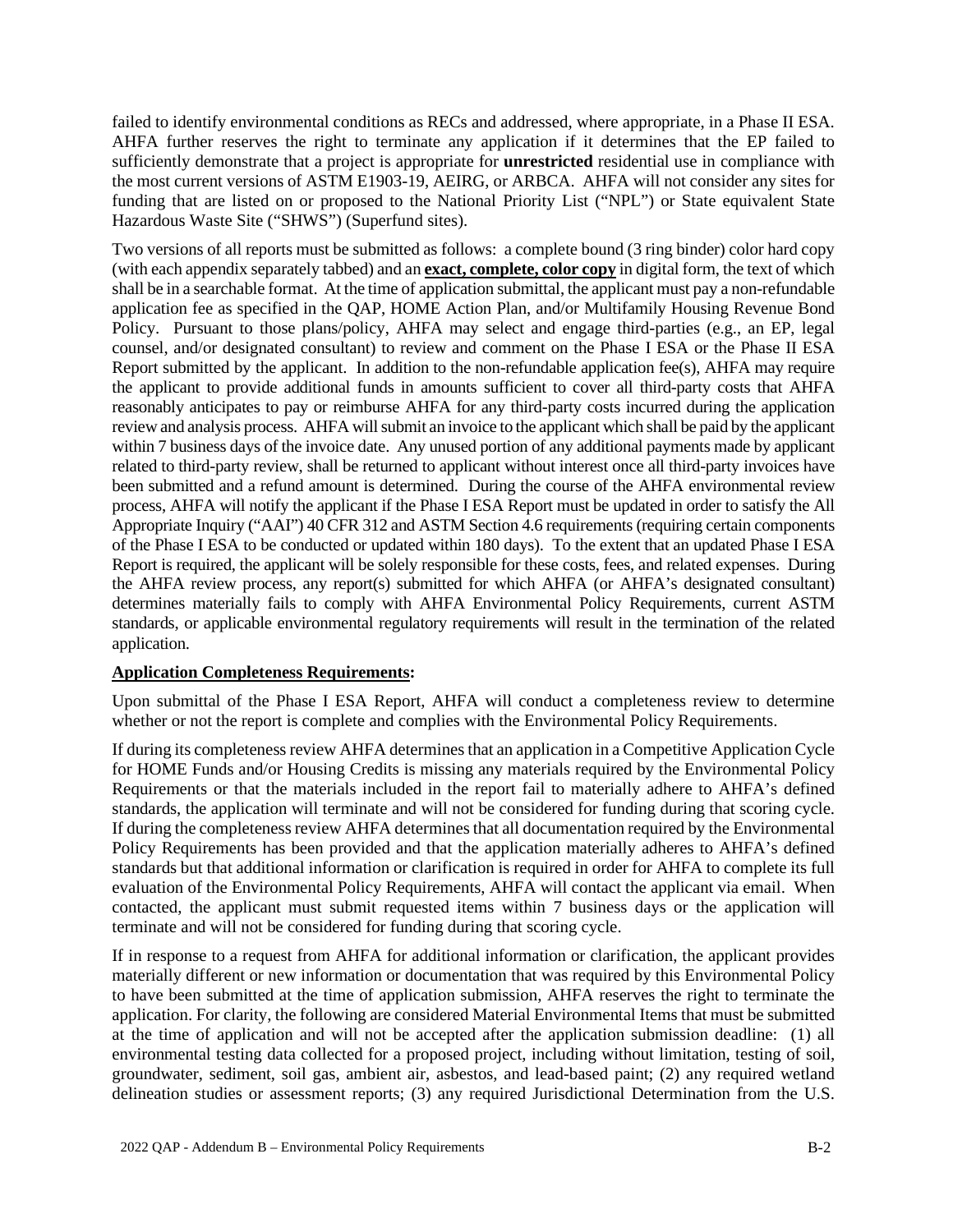Army Corps of Engineers; and (4) all remediation or mitigation plans to address any environmental issues identified (or that should have been identified) in the Phase I ESA and Phase II ESA reports. Furthermore, if an applicant wishes to provide information from any local, state, or federal agency pursuant to any item submitted to AHFA by the applicant pursuant to these Environmental Policy Requirements, all such information must be provided at the time of application and be in the form of a formal written communication from the agency to the applicant or its counsel or EP. If the agency information references or expresses approval of any methods, processes or other information, all information that is referenced or purportedly approved, including exhibits or addenda and related correspondence, must be provided at the time of application. After the date of initial application, AHFA will not consider or review any communications to the applicant related to these Environmental Policy Requirements from any local, state, or federal agency regardless of when or in what form it was received.

If during its completeness review AHFA determines that an application for tax-exempt volume cap (whether or not the applicant requests Housing Credits awarded without a Competitive Application Cycle) is missing any materials required by the Environmental Policy Requirements or that the materials included in the application fail to materially adhere to AHFA's defined standards, the applicant will have up to 30 days after notification from AHFA to resolve any outstanding issues. A Commitment Agreement for Multifamily Housing Revenue Bonds will not be issued until all defined environmental requirements are met to AHFA's complete satisfaction.

All environmental issues identified (or that AHFA determines should have been identified) in the Phase I ESA and Phase II ESA reports must have been fully abated or mitigated (or include with the application a written remediation plan approved in writing by ADEM) in a manner that is compatible with **unrestricted** residential use other than the sole exceptions described on page B-1 of this Addendum.

Excepting only plans for radon resistant new construction, all remediation or mitigation plans to resolve **any** environmental issues identified in a Phase I ESA or Phase II ESA must be submitted to AHFA in writing upon submittal of the application and include: (a) details regarding the specific remediation plan; (b) all applicable final regulatory authority approvals required for the implementation of the remediation plan; (c) a detailed line item summary of estimated costs with supporting quotes; (d) information regarding the expected source of funding for conducting the remediation activities; (e) a projected schedule for approved remediation activities; and (f) a copy of any proposed environmental covenants documenting any planned institutional or engineering controls.. To the extent there are conflicting or inconsistent guidelines or methods between regulatory agencies concerning the environmental matter at issue, the EP shall follow the most stringent standard and certify that this standard has been satisfied.

All information provided by the applicant must be satisfactory to AHFA and may be subject to the fees as outlined in the applicable QAP, HOME Action Plan, Multifamily Housing Revenue Bond Policy and/or at www.AHFA.com.

#### **After the Reservation, HOME Written Agreement, and/or Declaration of Official Intent:**

If any unforeseen environmental condition(s) is discovered with respect to a project that has already received an award of HOME Funds, Housing Credits, and/or Multifamily Housing Revenue Bonds, and such environmental condition(s) would have caused the project to fail to meet the Environmental Policy Requirements if discovered prior to award, then (a) if AHFA determines that the environmental condition(s) should have been discovered by the applicant or its Responsible Owners during the application process, AHFA will terminate the award and require all HOME Funds or Housing Credits to be returned to AHFA, or (b) if AHFA determines that the environmental condition(s) arose through no fault of the applicant and could not reasonably have been discovered during the application process, AHFA may allow the Ownership Entity for the project to remediate the environmental condition(s) at the Ownership Entity's sole cost and expense, including without limitation the fees and expenses of any EP and/or attorney engaged by AHFA in connection with the project, as necessary in order for the applicant to comply with the Environmental Policy Requirements and all other conditions specified by AHFA based on the specific nature of circumstances of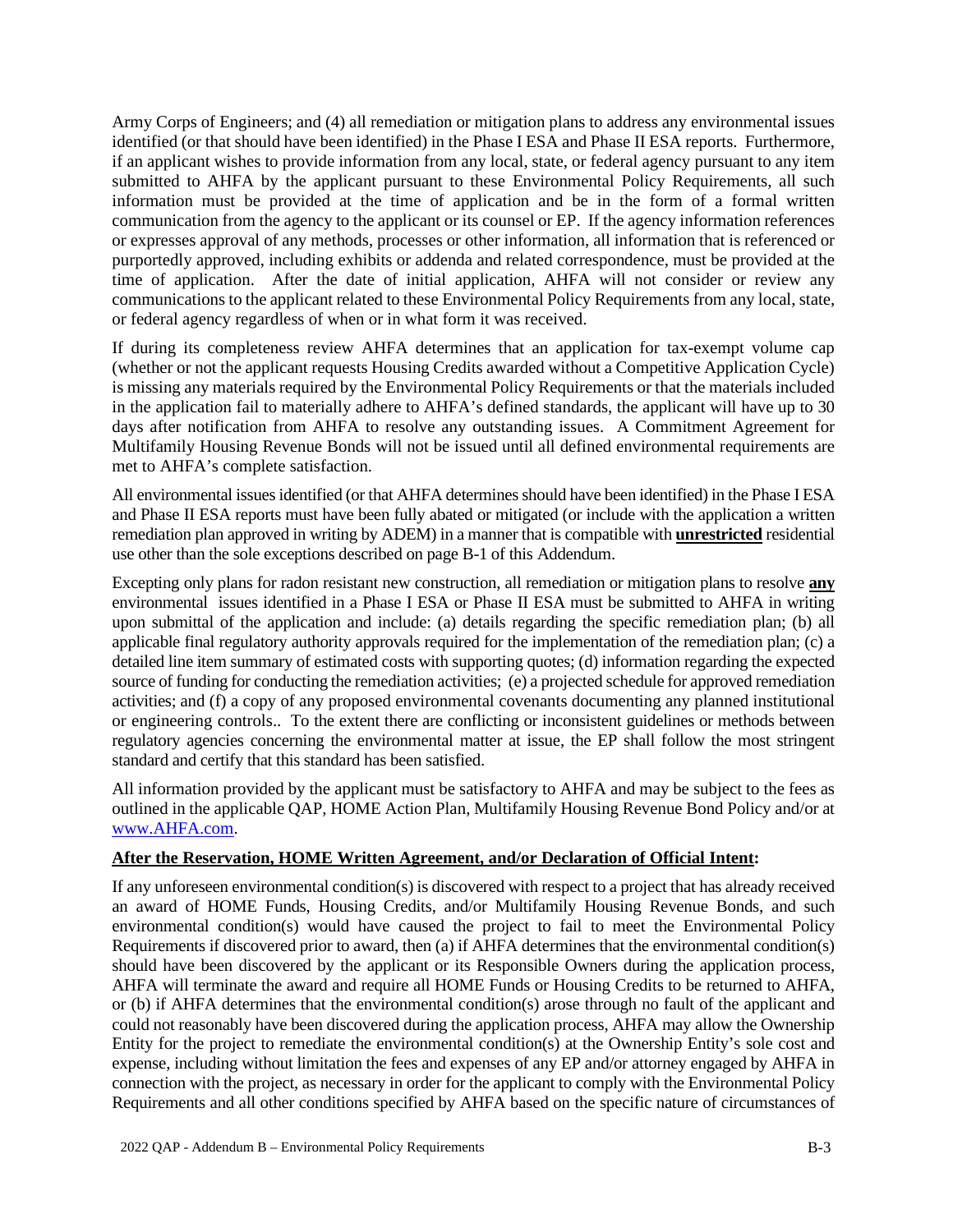the project. If AHFA determines under the foregoing standards that an applicant is eligible to take remedial actions with respect to any unforeseen environmental condition(s), the applicant will be permitted to do so only if the applicant provides the following items to AHFA within 30 days, in compliance with the following requirements (the "Remedial Action Requirements"):

- 1. Estimate of total remediation costs (including itemized quotes from any third party contractors) and schedule for completion of remediation from a qualified environmental professional;
- 2. Evidence that the project will remain financially feasible and capable of being completed within the time required by the type of funding received; provided, however, that if AHFA permits the Ownership Entity to remediate an unforeseen environmental condition(s) and the time required for such remediation results in the inability of the project to Place-in-Service by the deadline established under Section 42 and AHFA, AHFA may elect to exchange the Housing Credits awarded to the project for a current or future year allocation of Housing Credits, subject to the applicant's payment of the environmental extension penalty specified at www.AHFA.com; and
- 3. Evidence that the applicant has sufficient financial resources to complete the remediation and the project by the required deadline. AHFA will require an applicant to provide a deposit in order to ensure that AHFA's expenses in connection with any remediation will be paid on a timely basis.

For a project that receives an award of HOME Funds, AHFA will notify the applicant if the Phase I ESA Report must be updated in order to satisfy the AAI and ASTM Section 4.6 requirements (requiring certain components of the Phase I ESA to be conducted or updated within 180 days). If an updated Phase I ESA Report is required, the applicant will be solely responsible for all costs, fees and related expenses. If any environmental condition(s) is discovered with respect to the updated Phase I ESA Report that was not present, discovered or disclosed at the time of the initial Phase I ESA Report and such environmental condition(s) causes the project to fail to meet the Environmental Policy Requirements, the applicant must comply with AHFA's Remedial Action Requirements as specified above.

During the AHFA review process, if AHFA (or AHFA's designated consultant) determines that the ESA Report(s) fails to comply with AHFA's requirements, the ASTM standards or applicable environmental regulatory requirements, this determination will result in termination of the award and the return of HOME Funds and/or Housing Credits if not corrected promptly after written notice.

## **NEPA Environmental Assessment (Projects Selected for HOME Funding):**

Each project that receives HOME Funds must undergo an environmental assessment in accordance with the requirements of the National Environmental Policy Act ("NEPA environmental assessment") in accordance with 24 C.F.R Part 58. The Ownership Entity of a project that receives an award of HOME Funds will be required to provide certain additional studies, reports and documentation necessary for AHFA to complete the NEPA environmental assessment. AHFA will notify the Ownership Entity of the NEPA environmental assessment requirements at the time of award of HOME Funds. For more information about an Ownership Entity's submission requirements for the NEPA environmental assessment process, please review the AHFA Environmental Assessment Checklist and Guidance (Projects Selected for HOME Funding) at www.AHFA.com. Although these items are not required to be provided until after an award of HOME Funds, AHFA strongly encourages applicants and their EPs to review the items prior to submitting an application to insure that there are no environmental or other conditions at the project site that would lead to the termination of the award pursuant to 24 C.F.R. Part 58.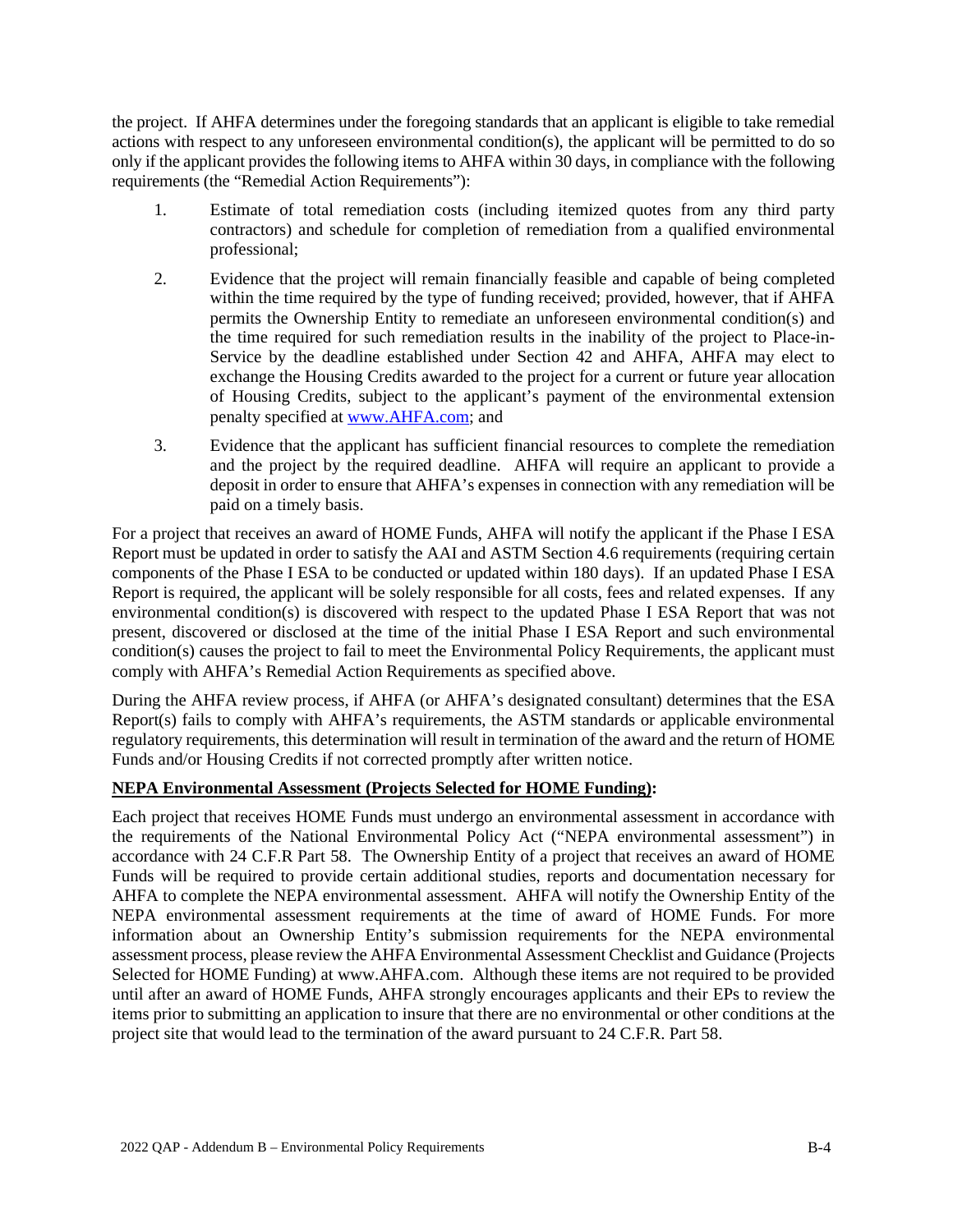# **"Choice-Limiting Activities" and Other Activities Prohibited:**

## *Applicants for HOME Funding*

NEPA requires that no "choice-limiting activities" occur relating to the proposed project or at the project site **from the time the applicant submits a HOME Program application to AHFA until the NEPA environmental assessment process is complete** (see 24 C.F.R. § 58.22). The applicant must take all actions necessary to ensure that no participant in the development process (including the applicant, Ownership Entity, all Development Team Members, contractors, subcontractors, current property owner(s) or any other person) commits non-HUD funds or undertakes an activity that would have an adverse environmental impact or limit the choice of reasonable alternatives relating to the proposed project or project site.

For projects applying for HOME Funds (regardless of whether any other form of funding is received), prohibited "choice-limiting activities" include, but are not limited to, acquiring, purchasing, rehabilitating, demolishing, converting, leasing or repairing all or any portion of the project as well as disturbing the ground or commencing any form of construction at the project site. All such choice-limiting activities are prohibited during the NEPA environmental assessment period that (a) begins with delivery of the application to AHFA and (b) ends with AHFA's issuance of the Notice to Proceed, which typically occurs at the pre-construction meeting conducted at AHFA's offices in Montgomery.

If choice-limiting activities occur at a proposed project or project-site seeking HOME Funds during the prohibited period, regardless of whether the applicant consented to the activity or had knowledge of it, the application will terminate and will not be considered for funding. AHFA reserves the right to inspect a project-site at any time after submittal of an application to confirm that no choice-limiting activities are taking place.

## *Applicants for Housing Credits*

AHFA also prohibits certain post-application activities on projects applying for low-income housing tax credits ("Housing Credits"). For projects applying for Housing Credits or a tax-exempt volume cap allocation (but do not receive HOME Funds), prohibited post-application activities include, but are not limited to, acquiring, changes in property ownership, rehabilitating or converting all or any portion of the proposed project or project-site as well as disturbing the ground (other than geotechnical soil borings upon advance notice to AHFA) or commencing any form of construction at the proposed project or project-site. All such post-application activities are prohibited during the review period that (a) begins with delivery of the application to AHFA and (b) ends with a written notification from AHFA that the environmental review process has been completed.

If the aforementioned prohibited activities occur at a proposed project or project-site seeking Housing Credits during the prohibited period, regardless of whether the applicant consented to the activity or had knowledge of it, the application will terminate and will not be considered for funding. AHFA reserves the right to inspect a project-site at any time after submittal of an application to confirm that no prohibited activities are taking place.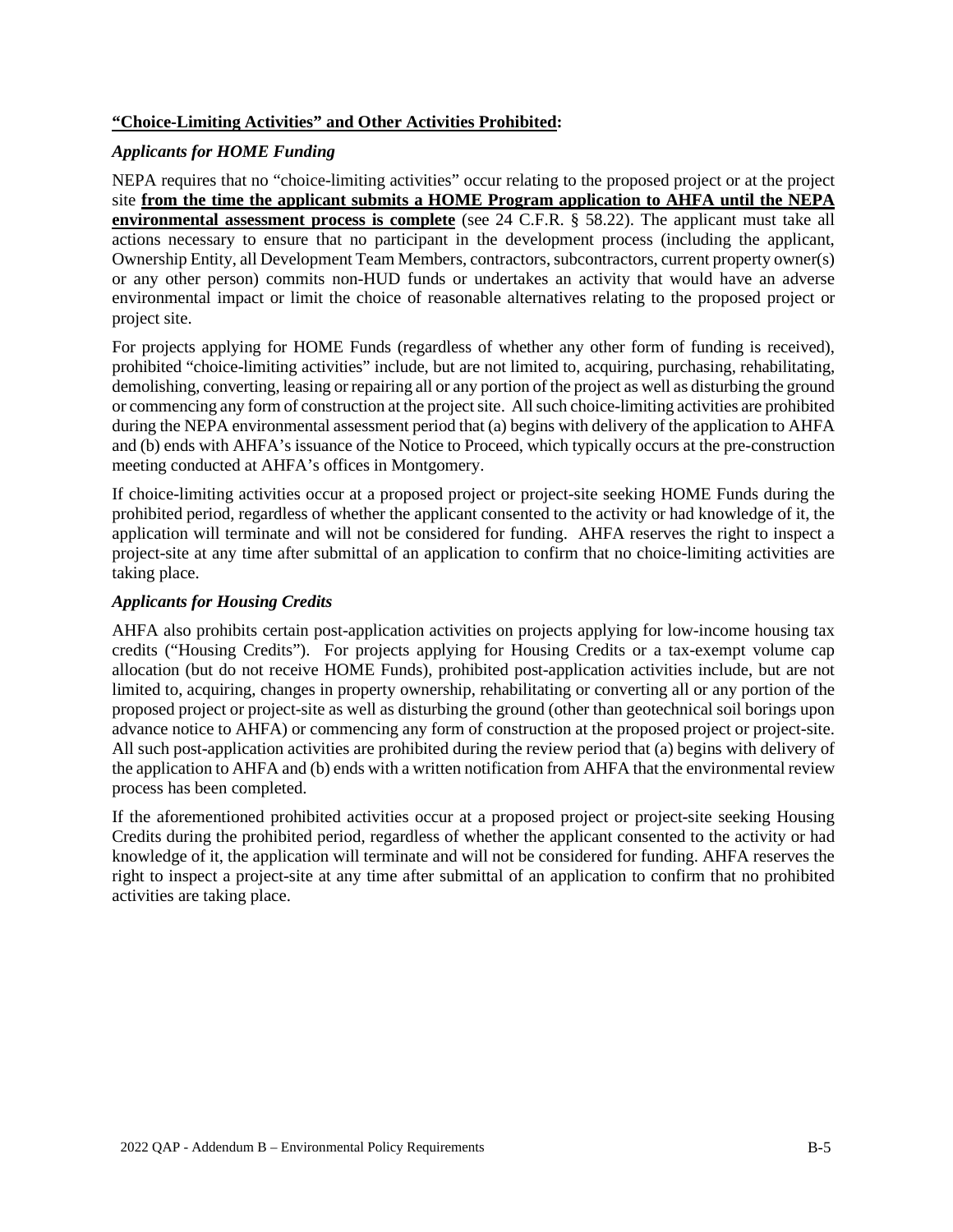#### **Addendum B-1**

#### **AHFA Requirements**

## **NOTE: ALL REQUIREMENTS BELOW MUST BE PRESENTED IN THE DESIGNATED SECTIONS AND APPENDICES OF THE PHASE I ESA REPORT.**

# **NOTE: THE LINKS TO GOVERNMENT AGENCY WEBSITES IN ADDENDUM B ARE PROVIDED SOLELY FOR CONVENIENCE. IT IS THE RESPONSIBILITY OF THE APPLICANT OR ITS EP TO VERIFY THAT THE WEBSITE CONTAINS THE CURRENT VERSION OF THE APPLICABLE STANDARDS CITED HEREIN.**

UNLESS OTHERWISE SPECIFIED BELOW, EVERY PHASE I ESA REPORT SUBMITTED TO AHFA MUST AT TIME OF APPLICATION:

- 1. As to content, comply in all respects with the current version of the "ASTM Standard Practice for Environmental Site Assessments: Phase I Environmental Site Assessment Process"[1](#page-46-0) as of the date the Phase I ESA is completed (the "ASTM Standard") and fully adhere to AHFA's Environmental Policy Requirements.
- 2. Include a complete legal description (e.g., metes and bounds) of the entire project-site and the exact project-site acreage. A tax map identifying the parcel that is the subject of the application must also be included in Appendix A of the Phase I ESA. If applicable, the Phase I ESA should state that the proposed project-site does not include the entire tax parcel, and in such instances, the outlines of the proposed project-site must be accurately illustrated on the tax map. **The projectsite boundaries must be clearly marked and** *consistent* **on all figures.**
- 3. Be completed and certified as to its accuracy, completeness and in conformance with the ASTM Standard and AHFA Policy Requirements by an "Environmental Professional" as defined the current ASTM Standard.
- 4. Include a statement that the report can be relied upon by AHFA.
- 5. Pursuant to Section 4.6 of the ASTM Standard and 40 CFR 312.20, the following components of every Phase I ESA must be updated if they are greater than 180 days old:
	- a. interviews with owners, operators, and occupants;
	- b. searches for recorded environmental cleanup liens;
	- c. reviews of federal, tribal, state, and local government records;
	- d. visual inspections of the property and of adjoining properties (include photographs taken during the visual inspection); and
	- e. declaration by the Environmental Professional (EP) responsible for the assessment or update.
- 6. Be in the AHFA Required Environmental Report Format (Addendum B-3).
- 7. Include a database search. IMPORTANT: The facilities required to be searched and the search distances for ASTs, USTs, delisted NPLs, historic auto facilities, and historic dry cleaners (as specified in Addendum B-3) required by AHFA are more stringent than the default search distances based on the ASTM Standard. The results and EP's analysis of the database search must be described in the text of the Phase I ESA report (detailing the total number of listed facilities within applicable search radii from the site boundary) and include a sufficiently detailed rationale for why

<span id="page-46-0"></span> $<sup>1</sup>$  At the time of publication, the current ASTM Standard is ASTM E1527-13. If ASTM updates the current ASTM</sup> Standard prior to the Phase I ESA is completed, the Phase I ESA must comply with the updated ASTM Standard.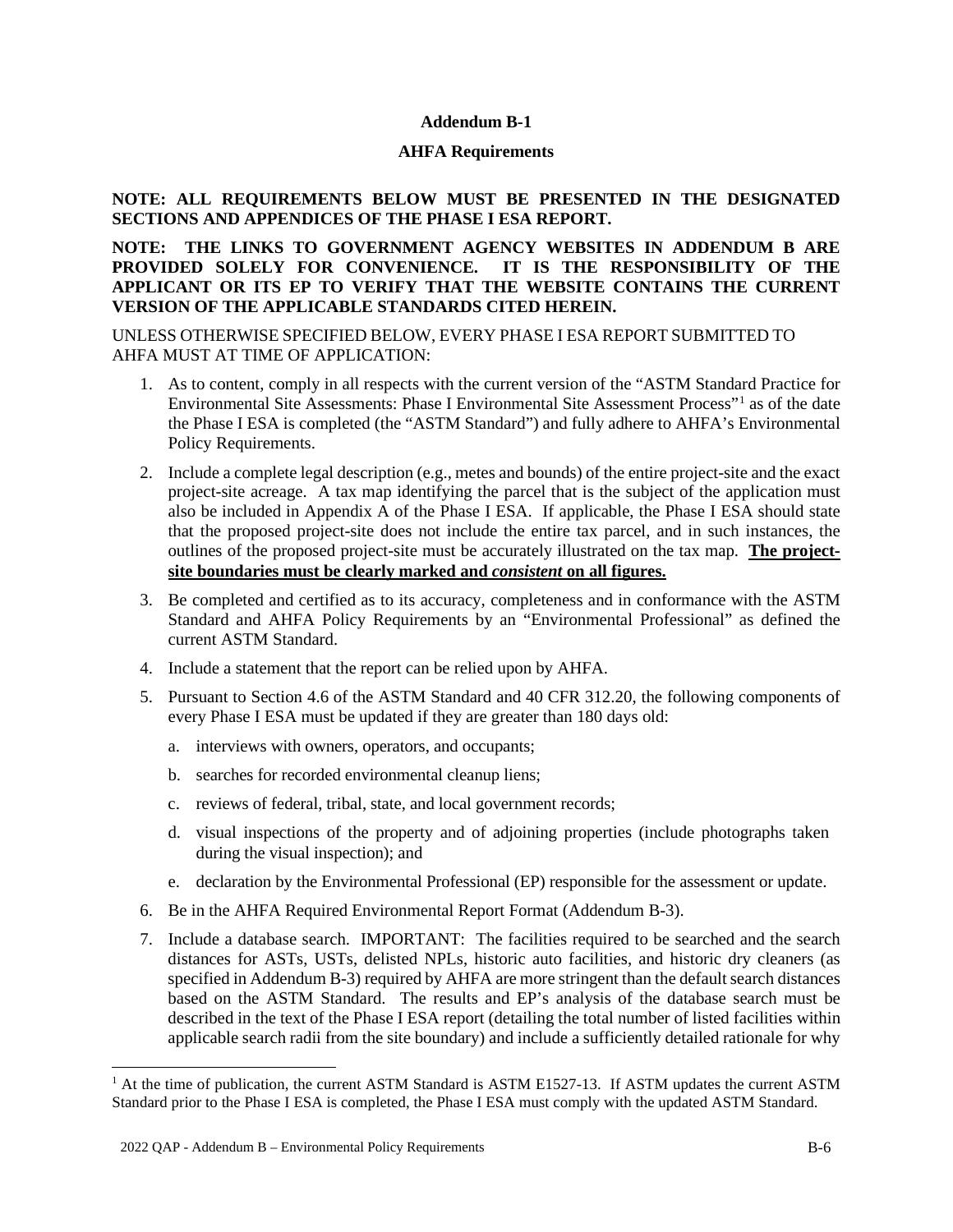each facility listed in the database search should or should not be identified as a REC. Facilities ruled out as RECs may be summarized as a group; however, the EPA must provide the basis for ruling out groups of facilities as RECs. AHFA reserves the right to reject summaries that do not sufficiently address any facilities listed in the database search results.

- 8. If the proposed project involves rehabilitation, removal, or demolition of any structures the following items must be addressed (with associated cost estimates for each and documentation within project budget to account for these costs):
	- a. Asbestos Testing: Asbestos testing must be performed to document the presence or absence of asbestos-containing materials ("ACMs") in every structure. Testing is to be conducted by Alabama licensed, accredited inspectors meeting the requirements set forth in Ala. Admin. Code r. 822-X-2 or as otherwise specified by the Alabama Safe-State Program. Asbestos testing results must follow the applicable inspection and sampling protocols set forth in the Asbestos Hazardous Emissions Response Act (AHERA) and regulations, EPA's National Emission Standards for Hazardous Air Pollutants (NESHAP) for Asbestos, Ala. Admin. Code r. 335-3-11, and all other applicable federal, state, or local regulations. All asbestos testing results must be included in the Phase I ESA at the time of application submittal. AHFA requires the Phase I ESA to include a statement that all friable and non-friable ACM in deteriorated condition will be completely abated. If funded, a plan for complete abatement by a qualified asbestos contractor of all friable and non-friable ACM in deteriorated condition in all structures will be required. An asbestos contractor's listing may be obtained from the Alabama Department of Environmental Management ("ADEM") at 334-271-7700 or at http://www.adem.alabama.gov. Non-friable ACMs may be managed in place if in an intact condition, and if any proposed rehabilitation activities will not disturb the non-friable ACMs. If funded, a site-specific Operations & Maintenance Plan will be required if non-friable intact ACMs (in good condition) are to be left in place.
	- b. Lead-Based Paint ("LBP") Testing: For all buildings built prior to 1978, a LBP testing report must be included in the Phase I ESA. AHFA requires the Phase I ESA include a statement that all LBP will be completely abated (eliminated) by a licensed LBP contractor. If funded, the plan for LBP abatement will be required. If any structures are planned to be demolished, in lieu of a LBP testing report, it is acceptable to provide a plan for abatement via demolition that includes the appropriate management and disposal of waste in accordance with applicable solid waste regulations and the preparation of any required post-demolition clearance report compliant with applicable state, federal, and local regulations. A list of licensed LBP contractors can be obtained from the Alabama Department of Public Health ("ADPH") at www.adph.org. See also Lead-Based Paint standards: US Department of HUD "Guidelines for the Evaluation and Control of Lead Paint Hazards in Housing": Chapter 7 of https://portal.hud.gov/hudportal/HUD?src=/program\_offices/healthy\_homes/lbp/hudguidelin es.
	- c. Mold: Visually check for the presence of mold and notate your findings. If mold is present or suspected to be present, the Phase I ESA shall provide recommendations for abatement and confirmation air sampling following removal.
- 9. All reports must include information on the following:
	- a. Radon: Report the Alabama Department of Public Health radon zone for the county in which the project is located.<sup>[2](#page-47-0)</sup> New Construction projects in all zones will require radon resistant new construction practices in all buildings pursuant to the radon requirements in the most recent

<span id="page-47-0"></span><sup>&</sup>lt;sup>2</sup> http://www.adph.org/radon/Default.asp?id=6413

<sup>2022</sup> QAP - Addendum B – Environmental Policy Requirements B-7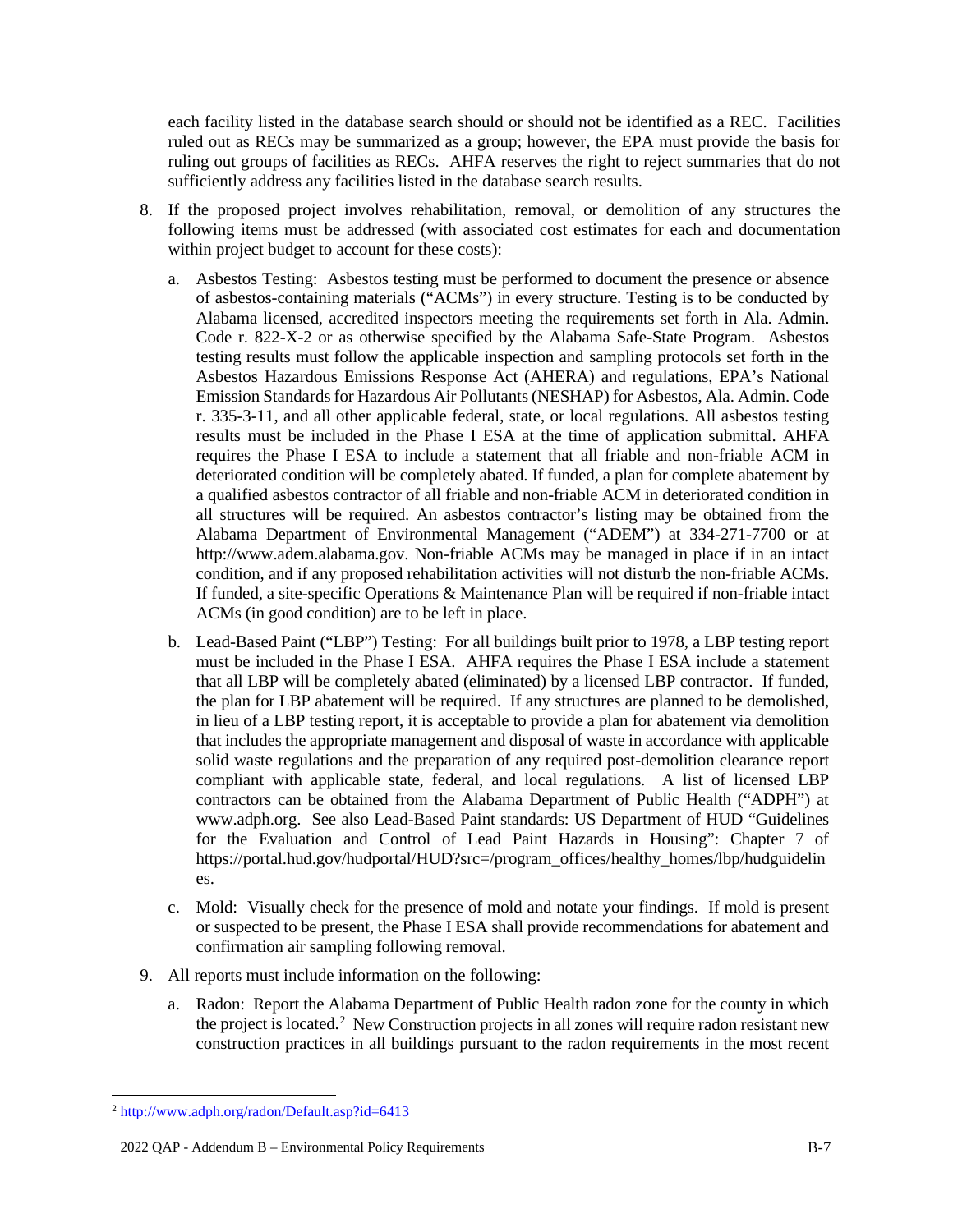version of HUD's Multifamily Accelerated Processing (MAP) Guide ("HUD MAP Guide").<sup>[3](#page-48-0)</sup> Radon testing results must be provided for all rehabilitation projects in zones 1 and 2 in strict accordance with the most recent version of HUD's MAP Guide, including without limitation the requirements regarding Radon Professionals and testing protocols.

- b. Wetlands: For purposes of the Phase I ESA Report, wetlands, streams, lakes, and other water bodies are defined according to the U.S. Army Corps of Engineers Wetlands Delineation Manual (1987) and related guidance documents. The Phase I ESA report must include a United States Fish & Wildlife Service ("USFWS") National Wetlands Inventory (NWI) Map with project-site boundaries clearly marked and consistent with the boundaries on all other figures. The EP must also field verify to confirm whether or not the project-site contains wetlands, streams, lakes or other water bodies, including both jurisdictional "waters of the United States" and non-jurisdictional waters and wetlands. If on any portion of the projectsite (including integral offsite development areas) evidence of any wetlands, streams, lakes or other water bodies are suspected to be present (based on the EP's field observations, aerial photographs, water bodies shown on the USGS topographic map, wetlands or other aquatic resources on the NWI map, or hydric soils<sup>[4](#page-48-1)</sup> on the soils map for the site), and a delineation report for the project-site is prepared by a qualified professional to demonstrate the absence of wetlands, streams, lakes, or other water bodies on the site, a Jurisdictional Determination (JD) from the U.S. Army Corps of Engineers will also be required to confirm the absence of wetlands, streams, lakes, or other water bodies. If the project-site is to be subdivided from or is a smaller tract of an existing tax parcel so as to remove all wetlands, streams, lakes, or other water bodies from the project site, a JD from the U.S. Army Corps of Engineers will also be required. Any delineation studies or assessment reports prepared for the project site or adjoining properties by the EP must be submitted with the application. To the extent a JD must be obtained for the project site or adjoining properties, a valid JD must be included with the Phase I ESA Report at the time of submission.
	- i. FOR ANY PROJECTS INVOLVING HOME FUNDS: No portion of the project-site may contain wetlands, streams, lakes, or other water bodies (which also includes waters of the United States) including any integral offsite development areas (e.g., offsite areas required for ingress, egress, or parking). If AHFA's review of the EP's field observations, aerial photographs, topographic map, NWI map, or soils map indicate the potential presence of wetlands, streams, lakes, or other water bodies at the site, and the presence of all such water bodies is not sufficiently ruled out in the Phase I ESA Report, AHFA reserves the right to terminate the application.
	- ii. FOR ANY PROJECTS INVOLVING HOUSING CREDITS ASSOCIATED WITH THE REHABILITATION OF EXISTING MULTIFAMILY RESIDENTIAL RENTAL HOUSING ONLY (BUT NOT NEW CONSTRUCTION PROJECTS INVOLVING HOME FUNDS OR HOUSING CREDITS): The project-site may contain wetlands, streams, lakes or other water bodies including any integral offsite development areas (e.g., offsite areas required for ingress, egress, or parking). HOWEVER, if on any portion of the project-site (including integral offsite development areas) evidence of any wetlands, streams, lakes or other water bodies are suspected to be present (based on the EP's field observations, aerial photographs, water bodies shown on the USGS topographic map, wetlands or other aquatic resources on the NWI map, or hydric soils or soils with hydric components on the soils map for the site), a JD from the U.S. Army Corps of Engineers must be submitted with the

<span id="page-48-1"></span><span id="page-48-0"></span><sup>&</sup>lt;sup>3</sup> https://www.hud.gov/sites/dfiles/OCHCO/documents/4430GHSGG.pdf<br><sup>4</sup> See https://www.nrcs.usda.gov/wps/portal/nrcs/main/soils/use/hydric/for list of soils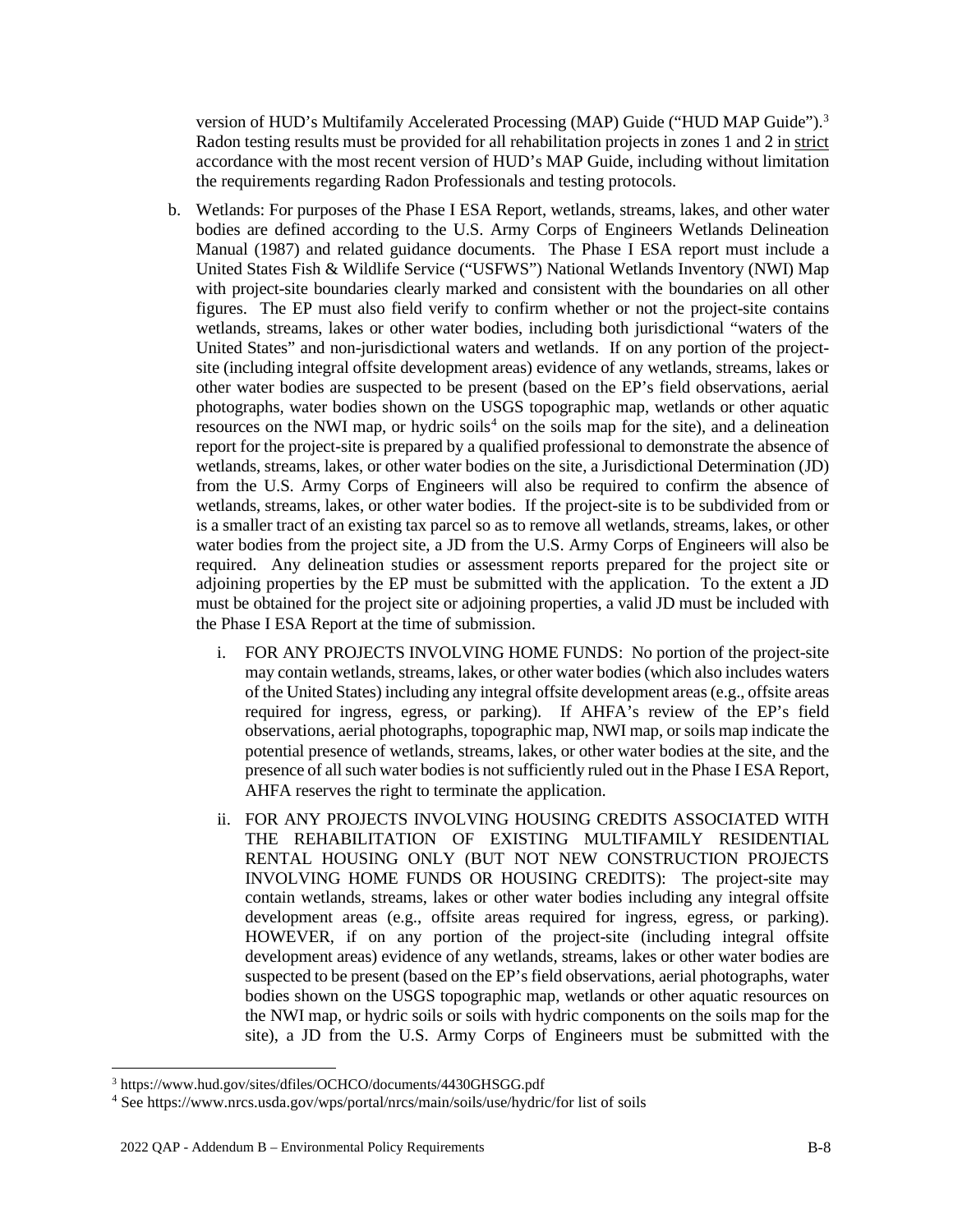application indicating that future activities conducted in connection with the projectsite (including without limitation demolition, construction, rehabilitation, and operation) will not impact any jurisdictional waters and will not require any permits administered by the U.S. Army Corps of Engineers.

- c. Floodplains (100 year (zones A or V), 500 year (zone B)): The Phase I ESA must include a FEMA Flood Insurance Rate Map (Firmette) with site boundaries clearly marked and consistent with the boundaries on all other figures. For Housing Credit Only projects, no buildings (residential or any other use) on the site can be located within the 100-year floodplain. AHFA will allow an existing acquisition/rehabilitation rental property to be located in a floodplain as long as acceptable evidence of flood insurance is provided at time of application. For any projects receiving HOME Funds, no portion of the site (including integral offsite development areas) can be located within the 100-year flood plain.
- d. Noise Abatement & Control: The Phase I ESA must include (1) a completed HUD "Noise (EA) - Partner Worksheet" found at:

https://www.hudexchange.info/programs/environmental-review/noise-abatement-andcontrol/; and (2) a completed HUD "Day/Night Noise Level Calculator" assessment found at: https://www.hudexchange.info/resource/2830/day-night-noise-level-assessment-tool/**.** 

The noise level assessment must identify whether:

- There is a civil airport within five miles of the site.
- There is a military airport within 15 miles.
- There is a major road within 1,000 feet of the site.
- There is a railroad track within 3,000 feet.

Anticipated noise levels must be measured from the project-site boundaries. All outside noise levels must be less than or equal to 65 dB and all interior noise levels must be less than or equal to 45 dB ("Acceptable Noise Levels"). Noise levels must be projected out to a period of 10 years beyond the date of the Phase I ESA. The Phase I ESA must include figures illustrating the location of the site boundary relative to the noise source (with distances included on each figure).

For all projects involving HOME Funds that exceed Acceptable Noise Levels, mitigating measures MUST be incorporated into the project to reduce anticipated noise levels below Acceptable Noise Levels utilizing HUD approved mitigation measures. See generally, https://www.hudexchange.info/programs/environmental-review/noise-abatement-andcontrol/.

For all projects involving Housing Credits (but not HOME Funds) that exceed Acceptable Noise Levels, mitigating measures should be incorporated into the project to the fullest extent practicable and in accordance with HUD environmental criteria and standards contained in Subpart B (Noise Abatement and Control) of 24 CFR Part 51 and related guidance.

If in accordance with the above, mitigation measures are proposed to reduce noise levels at the project site below Acceptable Noise Levels, a noise mitigation plan must be submitted with the Phase I ESA. The noise mitigation plan must include: (a) details regarding the specific plan and its compliance with all applicable HUD noise mitigation guidelines (b) estimated mitigation costs and (c) sound transmission classification tool (STraCAT) and/or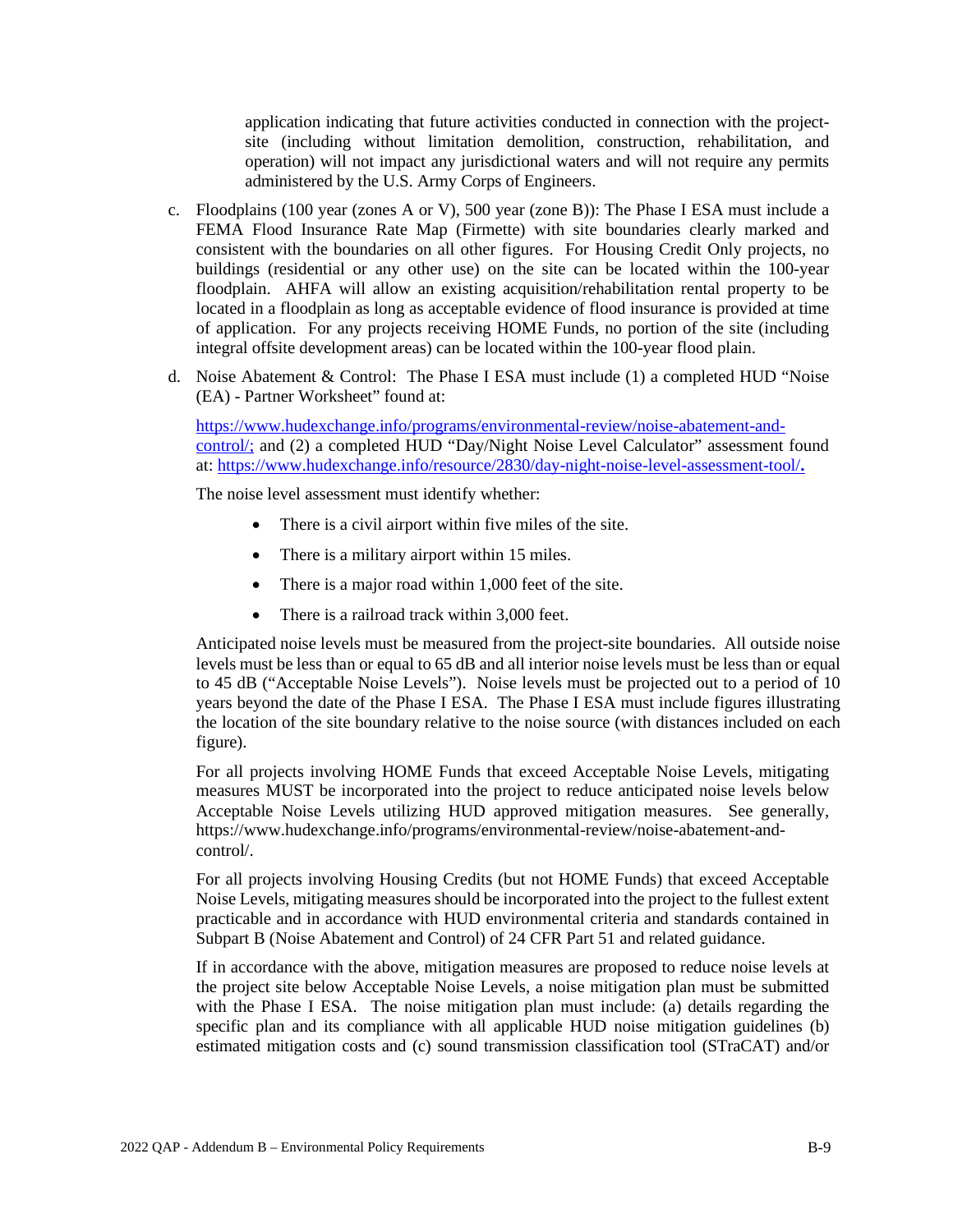barrier performance module; found at:

https://www.hudexchange.info/programs/environmental-review/noise-abatement-andcontrol/.

- e. Airport Clear Zones & Accident Potential Zones: The Phase I ESA must (1) include both a completed HUD "Airport Hazards - Partner Worksheet" and a completed HUD "Airport Runway Clear Zones – Partner Worksheet" found at: https://www.hudexchange.info/programs/environmental-review/airport-hazards, and (2) attach a map (e.g., Google Earth or Google Street map) indicating the location of the project site and any airport( $s$ ) in the vicinity of the project site. AHFA will not approve an application for HOME Funds if any part of the project site is located within the runway protection zone/clear zone of a civilian airport (RPZ/CZ) or accident potential zone of a military airport (APZ). Note: Civil clear zone is 2,500 feet (0.47 miles) from the end of the runway (RPZ/CZ); military clear zone is 15,000 feet (2.8 miles) from the end of the runway (APZ). The Phase I ESA must answer the following questions:
	- Is the project site located within an RPZ/CZ or APZ?
	- Is the site located within a flight path?
	- What is name of and distance to the airport nearest to the project site?
- 10. Aboveground Storage Tanks: **All** aboveground storage tanks (ASTs) containing 100 or more gallons of explosive or flammable liquid or gas within 1 mile of the project site must be identified in the Phase I ESA Report via database search AND field verification. The report should separately describe ASTs not listed on the database search but identified via field verification. The Phase I ESA Report must describe the contents, size, and distance of each AST to the nearest perimeter point of the project site. The EP must certify that the EP field-verified the distance of the ASTs to the nearest perimeter point of the project site. The Phase I ESA Report must also demonstrate that an acceptable separation distance ("ASD") between any ASTs and the perimeter of the project site will be met for people as well as buildings using the HUD-approved ASD calculations. If any ASTs are determined to be less than the HUD-approved ASD, the Phase I ESA must describe HUD-approved mitigation measures proposed to be installed and a cost estimate for any such measures.<sup>[5](#page-50-0)</sup>
- 11. The EP must obtain from the Applicant a completed User Questionnaire as required in the ASTM Standard to include with the Phase I ESA Report.
- 12. The EP must complete Addendum B-4 (The Letter of Reliance) on the EP's letterhead and submit as Appendix H.

<span id="page-50-0"></span><sup>5</sup> Attach the results of the HUD ASD Calculator tool found at:

https://www.hudexchange.info/programs/environmental-review/asd-calculator. Acceptable mitigation measures can be found at https://www.hudexchange.info/programs/environmental-review/explosiveand-flammable-facilities/

Complete and submit the HUD "Explosives - Partner Worksheet" found at: https://www.hudexchange.info/environmental-review/explosive-and-flammablefacilities/.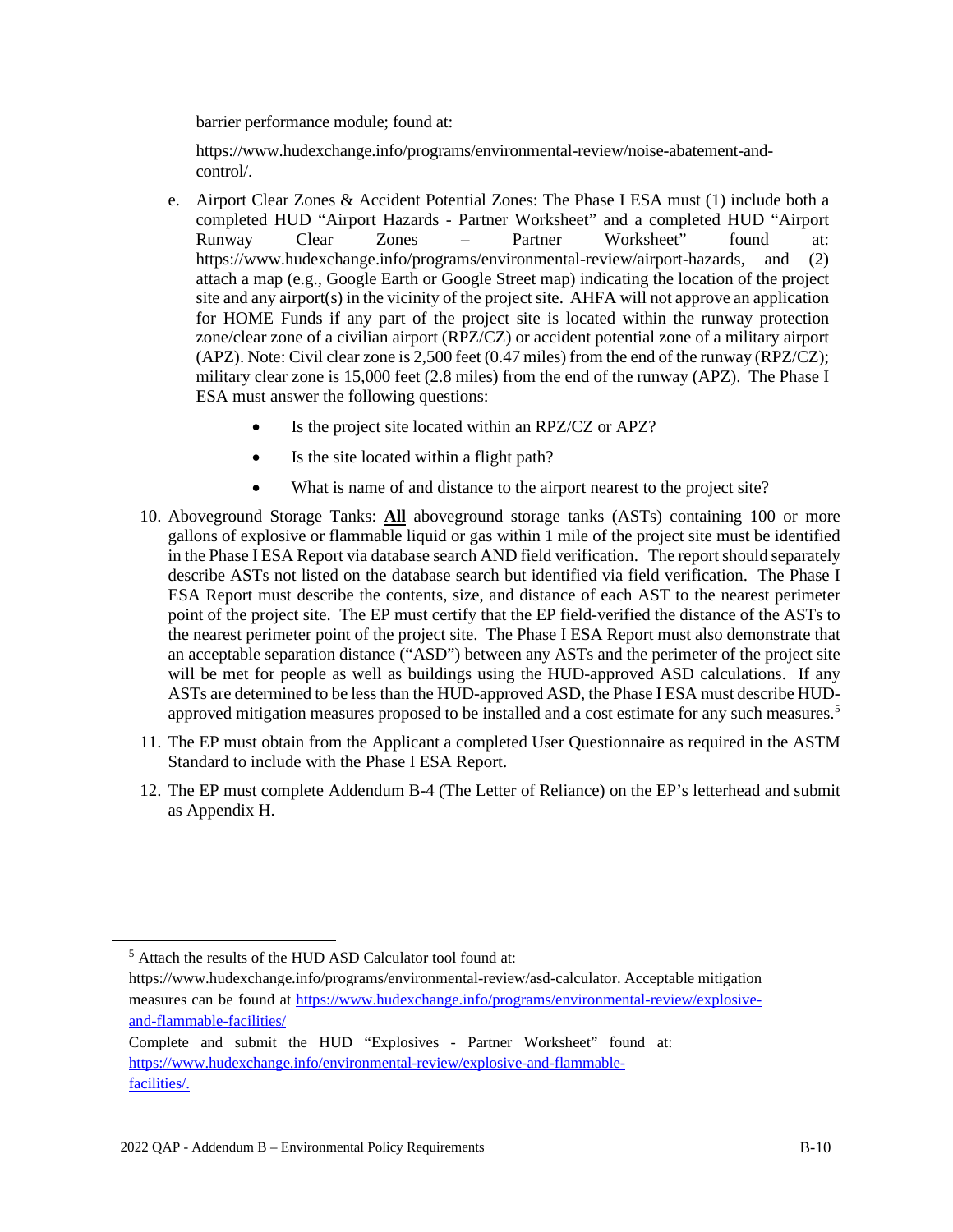#### REQUIREMENTS FOR EVERY PHASE II ESA SUBMITTED TO AHFA:

- 1. All Phase II ESA Reports must fully address all RECs identified in the Phase I ESA Report (including any RECs that AHFA determines should have been identified in the Phase I ESA but were not); must be completed in accordance with the most current versions of ASTM E1903-19, AEIRG, and the ARBCA guidance; and must demonstrate that all environmental conditions associated with the project are appropriate for unrestricted residential use (as defined by ADEM under Alabama Administrative Code regulation 335-15-1.02(ddd), other than the sole exceptions described on Page B-1 of this Addendum B.
- 2. All Phase II ESA Reports must also include all applicable investigation elements detailed in Section 2.3 of the AEIRG and provide the basis for the sampling strategy employed (see Section 2.3.7 of the AEIRG, February 2017).
- 3. If the EP believes or contends that any Chemicals of Concern ("COC") detected are consistent with or in line with "background conditions," the EP shall provide a basis for such an opinion. Methods for doing so include, but are not limited to, the U.S.G.S. studies for COCs in the same geographic region and sufficient background samples to be analyzed and evaluated under the current version of AEIRG.

#### REQUIREMENTS FOR EVERY REMEDIATION OR MITIGATION PLAN SUBMITTED TO AHFA:

- 1. Excepting only plans for radon resistant new construction, for all remediation or mitigation measures that have been or are recommended to be performed to resolve any environmental issue identified in a Phase I ESA or Phase II ESA, the following must be submitted at the time of application: (a) details regarding the specific remediation plan; (b) all applicable final regulatory authority approvals required for the implementation of the remediation plan; (c) a detailed line item summary of estimated costs with supporting quotes; (d) information regarding the expected source of funding for conducting the remediation activities; (e) a projected schedule for approved remediation activities; and (f) a copy of any proposed environmental covenants documenting any planned institutional or engineering controls.
- 2. To the extent there are conflicting or inconsistent guidelines or methods between regulatory agencies concerning the environmental matter at issue, the EP shall follow the most stringent standard and certify that this standard has been satisfied.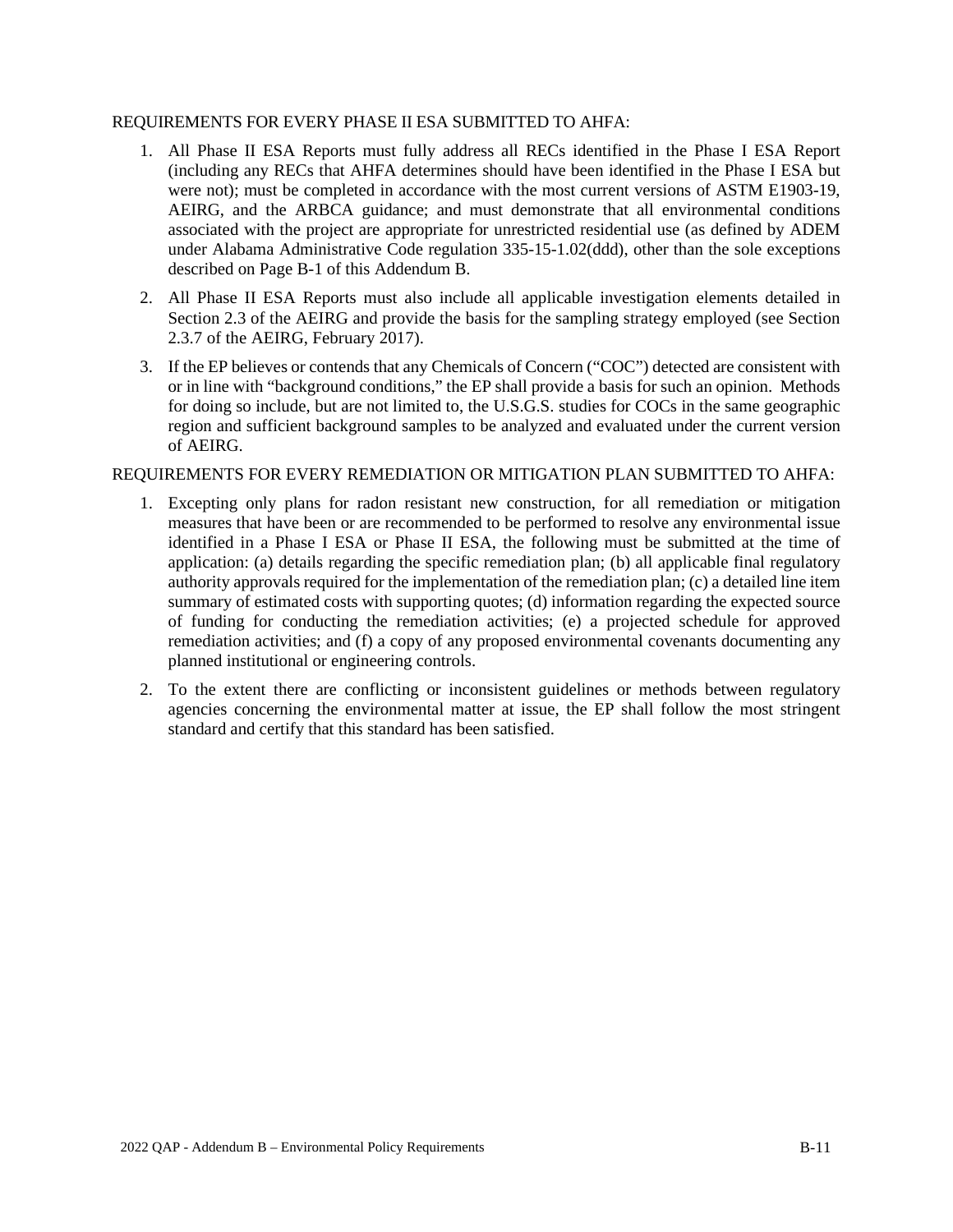### **(MUST BE ON ENVIRONMENTAL PROFESSIONAL'S LETTERHEAD)**

## **Addendum B-2**

#### **Engagement Letter**

Click here to enter a date. [Applicant]

## RE: Phase I ESA Report [or subsequent Environmental Reports] for:

#### Applicant

Development Name

Development Address

Dear [Applicant]:

Please accept this letter setting forth the terms of engagement ("Engagement Letter") under which our Firm will provide environmental consulting services to you and your company for purposes of conducting a Phase I ESA Report [or subsequent Environmental Reports] for the Development Project at the designated address set forth above.

It is our Firm's understanding that the nature and scope of the environmental professional services to be provided to you are as follows:

- 1. Our Firm has been engaged by [APPLICANT] to conduct a Phase I ESA at the Development location specified above in conformance with the scope and limitations of both the current ASTM Standard Practice for Environmental Site Assessments: Phase I Environmental Site Assessment Process and AHFA's Environmental Policy Requirements.
- 2. Our Firm certifies that the Phase I ESA Report will be conducted and completed by an Environmental Professional (as defined by 40 C.F.R. § 312.10(b)) and the Phase I ESA, once completed, will also be certified in this same manner.
- 3. Our Firm understands that the information contained in the Phase I ESA Report will be used by Alabama Housing Finance Authority ("AHFA") in considering proposed financing of residential development/rehabilitation of the property and, therefore, AHFA may rely upon the Phase I ESA Report in its entirety as if it were originally issued to AHFA. While AHFA will be entitled to rely upon the Phase I ESA Report in its entirety, the Applicant will be solely responsible for any and all fees and expenses associated with completing this scope of engagement.
- 4. Our Firm understands the AHFA Insurance Requirements that are required for this scope of work and these insurance requirements have been satisfied and addressed as follows:
	- a. The Firm has Professional Liability and/or Errors and Omissions insurance coverage in the minimum amounts of One Million Dollars (\$1,000,000.00) per event or occurrence;
	- b. The Firm has Worker's Compensation Insurance and Public Liability Insurance for bodily injury and property damage which may be suffered by third parties and members of the public in the minimum amounts of One Million Dollars ( $$1,000,000.00$ ) per event or occurrence; and<sup>7</sup>
	- c. The Firm has Comprehensive General Liability and Property Damage Insurance for bodily injury and property damage in the minimum amounts of One Million Dollars (\$1,000,000.00).

Our Firm understands that it shall provide a copy of its Insurance Certificate or Accord demonstrating that it satisfies the AHFA Insurance Requirements and listing or scheduling

<span id="page-52-0"></span><sup>&</sup>lt;sup>7</sup> Where applicable, it is acceptable for the following to be used instead: Per the attached documentation, the Firm has only [#] employees and is exempt from Alabama Workers' Compensation Laws.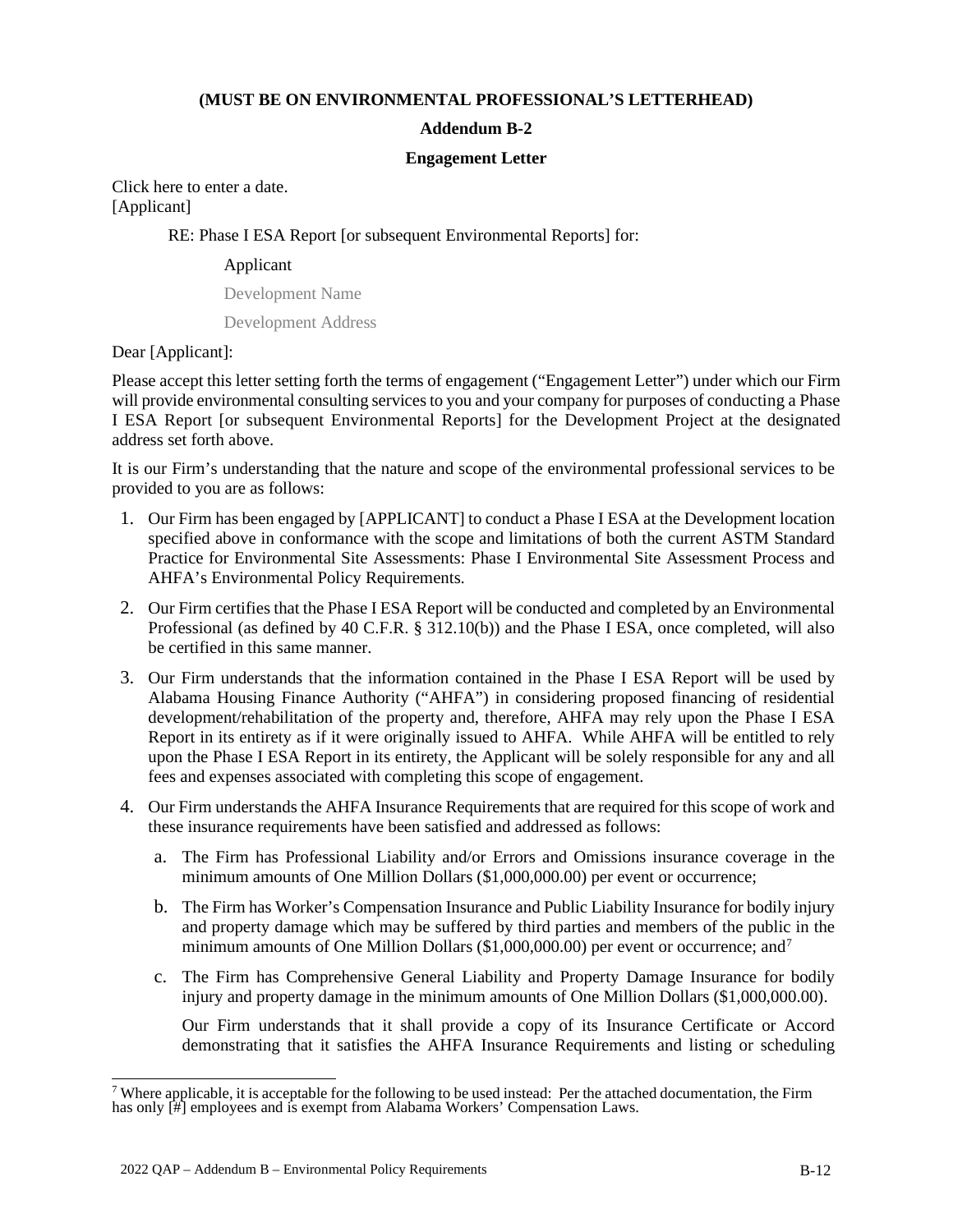AHFA as an additional insured for the Comprehensive General Liability and Property Damage insurance policies.

- 5. Our Firm understands that to the extent recommendations are being provided by the EP to the Applicant concerning Phase I ESA work to be performed, mitigation or abatement measures, or additional assessment ("Additional Work"), those recommendations for Additional Work shall be provided to AHFA at the time of Application. Further, our Firm understands that the Applicant shall not have the authority to authorize or instruct the EP or our Firm to implement such recommendations without AHFA's express written concurrence.
- 6. Our Firm also understands that once the Applicant submits its Application to AHFA, none of the Applicant, the EP (or our firm), the current property owner or any agent of said parties may undertake or conduct any Choice Limiting Activity at the Development project site. For avoidance of doubt, our Firm will seek written authorization for any Additional Work from AHFA before proceeding. In addition, our Firm understands that once the Applicant submits its Application to AHFA, our Firm shall not engage in communications with the Applicant and or any governmental or regulatory agencies concerning Additional Work and any related activities concerning the Development project site without first obtaining written authorization from AHFA (except when responding to any written request by AHFA to the Applicant for additional information regarding or clarification of the Phase I ESA). Our Firm appreciates the opportunity to work with the Applicant and AHFA in undertaking the Phase I ESA engagement and looks forward to working with you.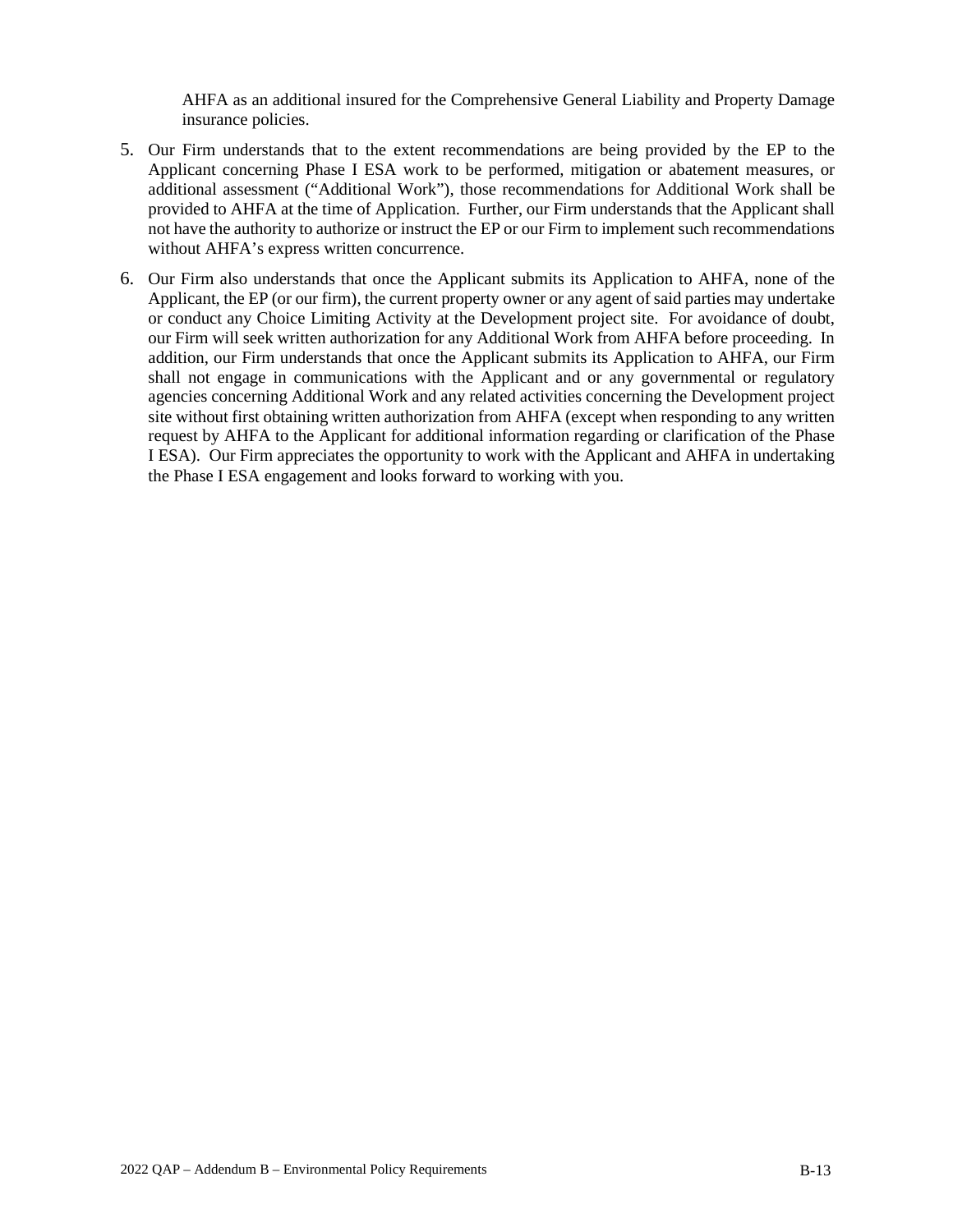## **Addendum B-3**

# **AHFA Required Environmental Report Format**

# **TABLE OF CONTENTS**

| 1.2 TIER 1 VAPOR ENCROACHMENT SCREENING (must include discussion of results)                                                                                                                         |
|------------------------------------------------------------------------------------------------------------------------------------------------------------------------------------------------------|
|                                                                                                                                                                                                      |
| 1.4 RECOMMENDATIONS (If there is a potential for contamination to be present on the site,<br>regardless of on-site or off-site sources of the contamination, recommendations for additional testing  |
|                                                                                                                                                                                                      |
| 2.1 PURPOSE OF SERVICES (MUST state EP understands that the purpose of the Phase I ESA is to<br>ascertain whether the property is environmentally suitable for construction/rehabilitation of multi- |
|                                                                                                                                                                                                      |
|                                                                                                                                                                                                      |
|                                                                                                                                                                                                      |
| 3.1 SITE LOCATION (latitude and longitude) AND LEGAL DESCRIPTION (metes and bounds)                                                                                                                  |
|                                                                                                                                                                                                      |
| 3.4 DESCRIPTIONS OF ROADS, STRUCTURES, AND OTHER IMPROVEMENTS ON THE                                                                                                                                 |
|                                                                                                                                                                                                      |
|                                                                                                                                                                                                      |
|                                                                                                                                                                                                      |
|                                                                                                                                                                                                      |
| 4.2 ENVIRONMENTAL LIENS OR ACTIVITY AND USE LIMITATIONS (EP accepts                                                                                                                                  |
| responsibility for and obtains search results as explained in Section 6.2 of ASTM Standard)<br>4.4 COMMONLY KNOWN OR REASONABLY ASCERTAINABLE INFORMATION                                            |
|                                                                                                                                                                                                      |
|                                                                                                                                                                                                      |
|                                                                                                                                                                                                      |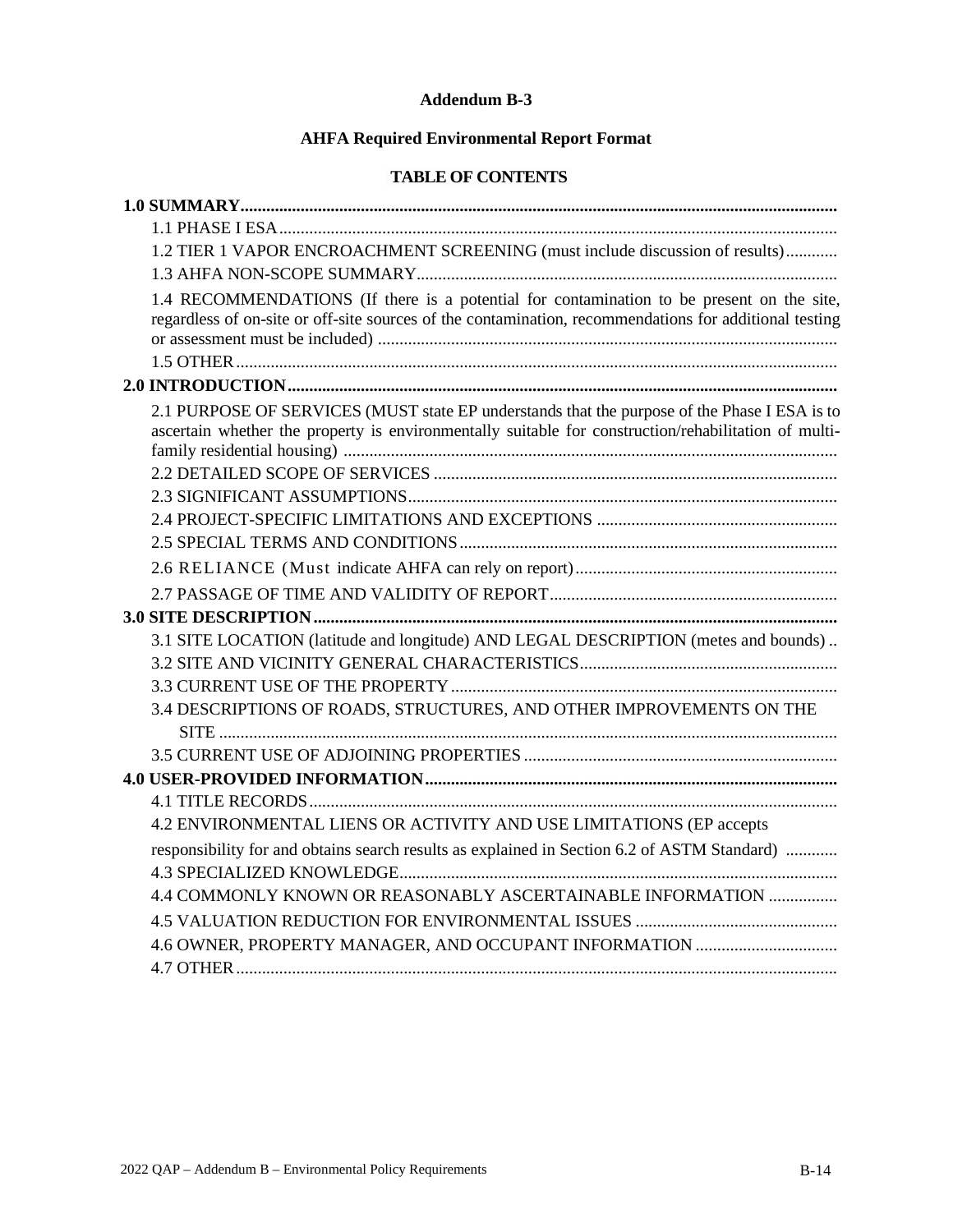| 5.1 DATABASE REPORT (Discuss all listed regulated facilities, other notable facilities, and orphan                                                                                             |  |
|------------------------------------------------------------------------------------------------------------------------------------------------------------------------------------------------|--|
|                                                                                                                                                                                                |  |
| 5.1.1 Search Distances - from latitude and longitude (ASTM distances plus Delisted NPL one<br>mile, AST one mile, UST 0.5 mile, LUST 0.5 mile, Historic Auto Facilities 0.5 mile, and Historic |  |
| 5.1.2 Mappable Sites (EP must field-verify the distance to any facilities identified)                                                                                                          |  |
|                                                                                                                                                                                                |  |
| 5.2 STANDARD ENVIRONMENTAL RECORD SOURCES (Check with local government, library,                                                                                                               |  |
|                                                                                                                                                                                                |  |
|                                                                                                                                                                                                |  |
|                                                                                                                                                                                                |  |
|                                                                                                                                                                                                |  |
|                                                                                                                                                                                                |  |
|                                                                                                                                                                                                |  |
| 5.5 HISTORICAL USE INFORMATION ON THE PROPERTY (include all documents in Appendix                                                                                                              |  |
|                                                                                                                                                                                                |  |
|                                                                                                                                                                                                |  |
| 5.5.3 City Directories (must include site and surrounding properties in all directions)                                                                                                        |  |
|                                                                                                                                                                                                |  |
|                                                                                                                                                                                                |  |
|                                                                                                                                                                                                |  |
|                                                                                                                                                                                                |  |
|                                                                                                                                                                                                |  |
|                                                                                                                                                                                                |  |
|                                                                                                                                                                                                |  |
|                                                                                                                                                                                                |  |
|                                                                                                                                                                                                |  |
|                                                                                                                                                                                                |  |
|                                                                                                                                                                                                |  |
|                                                                                                                                                                                                |  |
|                                                                                                                                                                                                |  |
| 6.6 RECOGNIZED ENVIRONMENTAL CONDITIONS IDENTIFIED DURING SITE                                                                                                                                 |  |
|                                                                                                                                                                                                |  |
|                                                                                                                                                                                                |  |
| 7.1 STATE AND LOCAL GOVERNMENT OFFICIALS (MAYOR, FIRE DEPARTMENT,                                                                                                                              |  |
| LOCAL HISTORICAL SOCIETY, ETC.) (Interviews will be conducted first in person, if unavailable                                                                                                  |  |
| then by phone, then via written communication. Verify which method used and include name, contact                                                                                              |  |
|                                                                                                                                                                                                |  |
|                                                                                                                                                                                                |  |
|                                                                                                                                                                                                |  |
|                                                                                                                                                                                                |  |
|                                                                                                                                                                                                |  |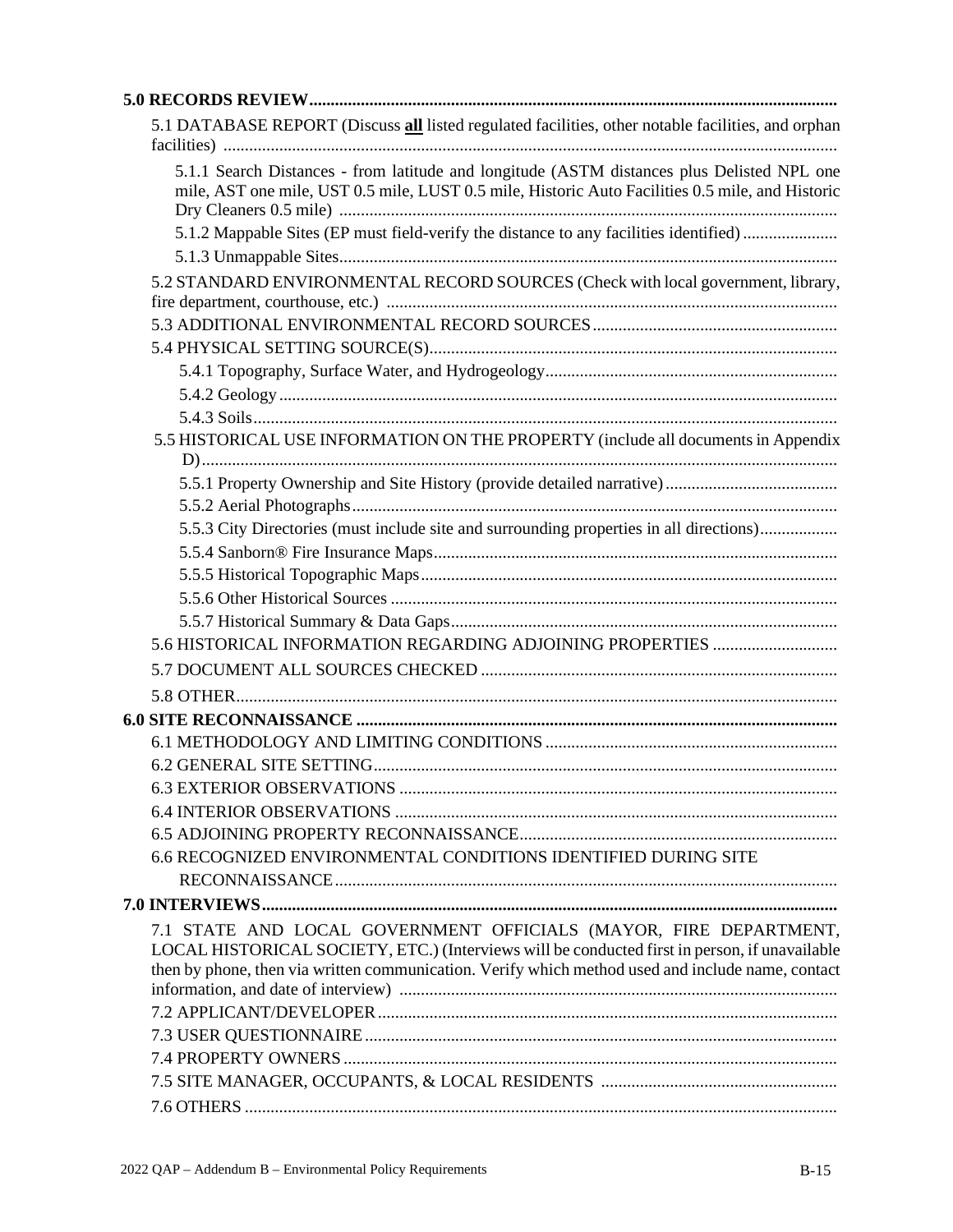| 8.2 ADDITIONAL INVESTIGATIONS, LIMITATIONS, EXCEPTIONS, DEVIATIONS, AND                                                                                                                                                                                                                     |
|---------------------------------------------------------------------------------------------------------------------------------------------------------------------------------------------------------------------------------------------------------------------------------------------|
|                                                                                                                                                                                                                                                                                             |
|                                                                                                                                                                                                                                                                                             |
| 8.4 CONCLUSIONS AND ASTM STATEMENT (Must certify EP conducted the Phase I ESA in<br>accordance with the current ASTM Standard and AHFA's Environmental Policy Requirements) (Must<br>state whether the property is suitable for or may satisfy the residential use standard based upon EP's |
|                                                                                                                                                                                                                                                                                             |
|                                                                                                                                                                                                                                                                                             |
|                                                                                                                                                                                                                                                                                             |
|                                                                                                                                                                                                                                                                                             |
|                                                                                                                                                                                                                                                                                             |
|                                                                                                                                                                                                                                                                                             |
|                                                                                                                                                                                                                                                                                             |
|                                                                                                                                                                                                                                                                                             |
|                                                                                                                                                                                                                                                                                             |
|                                                                                                                                                                                                                                                                                             |
|                                                                                                                                                                                                                                                                                             |
| 9.9 AIRPORT CLEAR ZONES & ACCIDENT POTENTIAL ZONES (Must provide detailed                                                                                                                                                                                                                   |
|                                                                                                                                                                                                                                                                                             |
|                                                                                                                                                                                                                                                                                             |
|                                                                                                                                                                                                                                                                                             |

## **APPENDICES**

# APPENDIX A FIGURES (SITE BOUNDARIES MUST BE CLEARLY MARKED AND CONSISTENT ON ALL FIGURES)

- i. GOOGLE EARTH MAP<br>ii. TAX MAP
- TAX MAP
- iii. SITE LOCATION MAP
- iv. SCHEMATIC SITE PLAN
- v. TOPOGRAPHIC MAP
- vi. NATIONAL WETLANDS INVENTORY MAP
- vii. FLOOD INSURANCE RATE MAP

NOTE: Items i., ii., and iii. must include:

- a). An area large enough to display the location of the site and adjoining properties including existing streets.
- b). Identification of environmental concerns, where applicable, including off-site sources or locations that have the potential to adversely impact the property.
- c). Boundaries of floodplains, wetlands, drainage features, jurisdictional waters, and/or potential waters of the State on or potentially impacted by proposed activities at the site.)
- d). A North arrow.

APPENDIX B PROPERTY RECORDS AND USER QUESTIONNAIRE APPENDIX C ENVIRONMENTAL LIEN/ACTIVITY USE LIMITATIONS RESEARCH APPENDIX D ENVIRONMENTAL DATABASE REPORT APPENDIX E HISTORICAL RECORDS DOCUMENTATION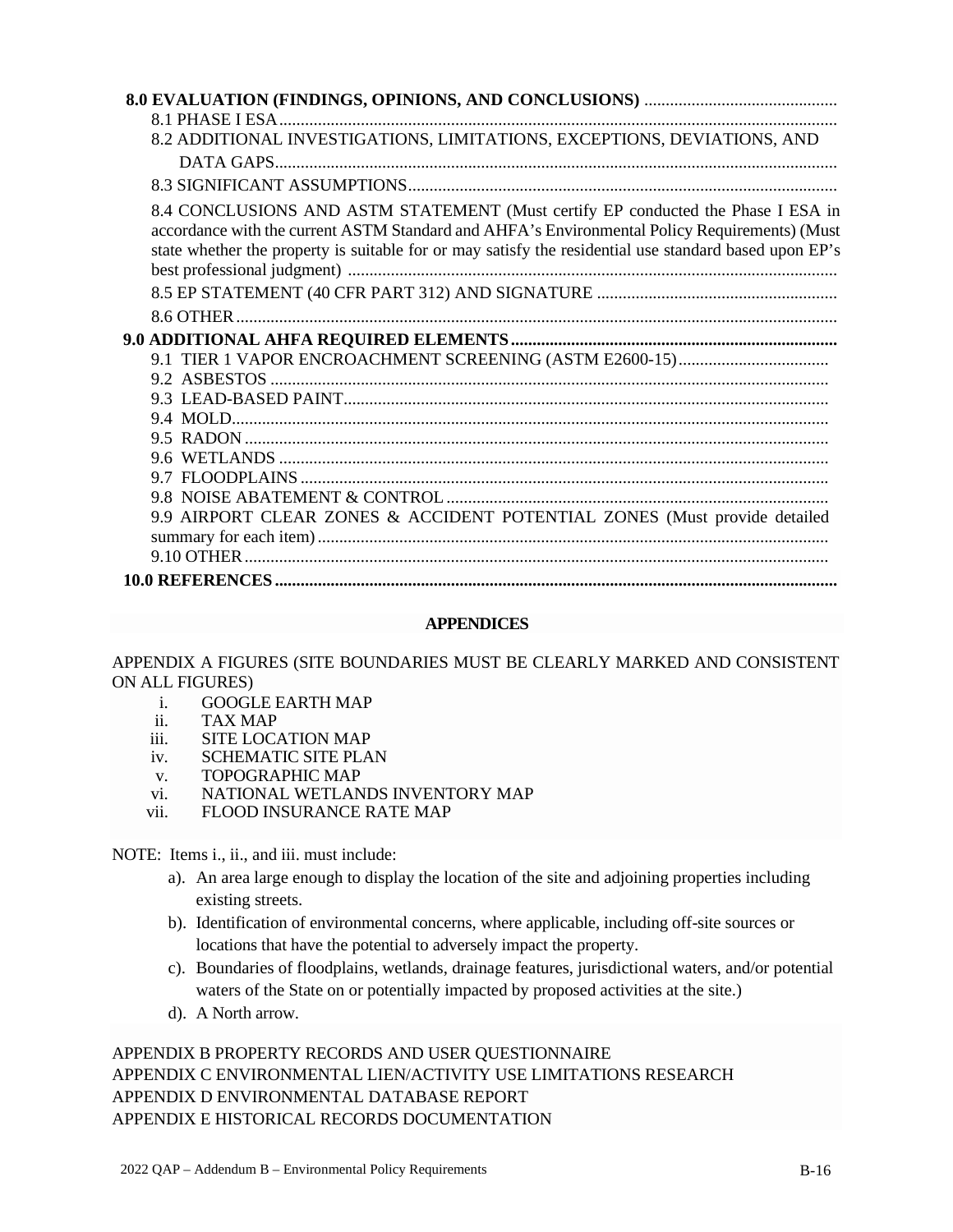# APPENDIX F SITE AND VICINITY PHOTOGRAPHS

APPENDIX G INTERVIEW DOCUMENTATION (Document the interviewee's contact information and date of interview)

APPENDIX H AHFA RELIANCE LETTER (Addendum B-4 on EP letterhead)

APPENDIX I ENGAGEMENT LETTER/CONTRACT (Addendum B-2 on EP letterhead)

APPENDIX J PROFESSIONAL RESUMES/PERSONNEL QUALIFICATIONS

APPENDIX K AHFA-REQUIRED ELEMENTS:

K.1 VAPOR ENCROACHMENT SCREENING DOCUMENTATION IN COMPLIANCE WITH ASTM E2600-15

K.2 PROOF OF INSURANCE – AHFA MINIMUMS OR ABOVE (AHFA must be listed as Insured)

K.3 SUPPLEMENTAL DOCUMENTATION

- K.3A ASD Calculator Sheets and figure illustrating location of all ASTs within 1 mile of the site and their distance from the site boundary
- K3B Asbestos Testing Results with laboratory analytical data reports
- K3C Lead-Based Paint Testing Results with laboratory analytical data reports
- K3D Radon Testing Results (must include sample location map, number of units tested, number of units on the site, and document completion by a certified Radon Professional)
- K3E Wetlands Delineation Report and Jurisdictional Determination (as applicable)
- K3F Floodplains documentation and evidence of flood insurance (as applicable)
- K3G Noise Evaluation (must include current HUD Partner Worksheets, DNL Calculator Sheets (to include a 10-year noise projection), figures clearly illustrating the site boundary and noise source (with distances to each source clearly indicated on the figures), and, if required, mitigation measures, cost estimate, and STraCAT and/or Barrier Performance Module.
- K3H Airport Hazards with all required Airport Hazard Worksheets, Runway Clear Zones, and a Google Earth (or equivalent) map illustrating the site location relative to each airport within the specified distances.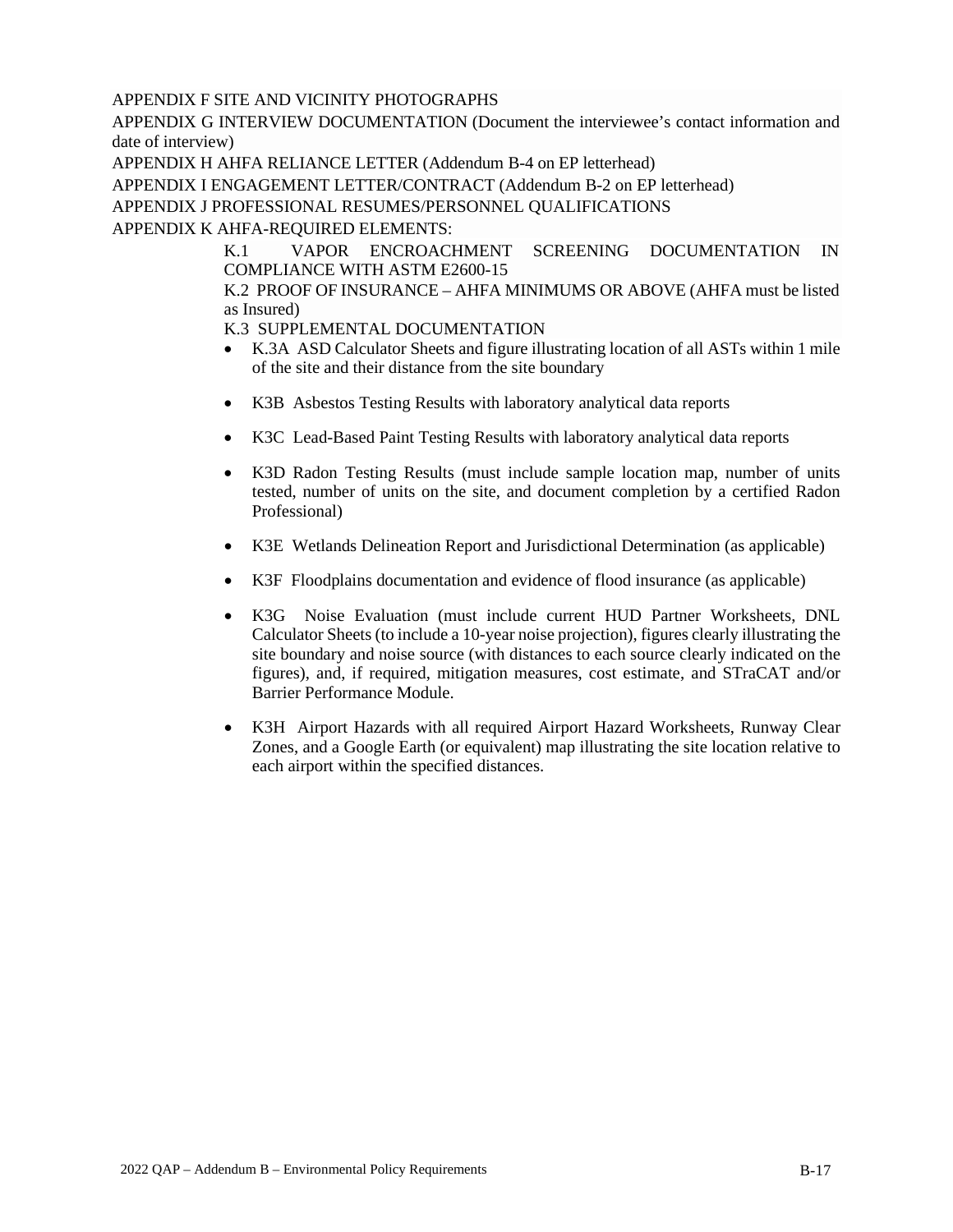#### **MUST BE ON ENVIRONMENTAL PROFESSIONAL'S LETTERHEAD**

## **Addendum B-4**

#### **Letter of Reliance**

Click here to enter a date.

Alabama Housing Finance Authority 7460 Halcyon Pointe Drive, Suite 200 Montgomery, AL 36117

RE: Phase I ESA Report [or subsequent Environmental Reports] for:

#### Development Name

Development Address

#### Development City, State Zip

Please find enclosed the Phase I Environmental Site Assessment (ESA) Report [or subsequent Environmental Reports] for the subject property dated [Click here to enter a date] to the Alabama Housing Finance Authority (AHFA).

It is my understanding that the information contained in the ESA Report(s) will be used by AHFA in considering proposed financing of residential development/rehabilitation of the property and, therefore, AHFA may rely upon the ESA Report in its entirety as if it were originally issued to AHFA.

I certify that the attached is a true, correct and complete copy of the ESA Report and that the report represents my professional opinion of the site as of this date. I also confirm the evaluation, recommendations, and conclusions contained in the ESA Report have been performed in conformance with the scope and limitations of both the current ASTM Standard Practice for Environmental Site Assessments: Phase I Environmental Site Assessment Process and AHFA's Environmental Policy Requirements.

Last, I also certify by my signature below that [INSERT NAME] meets the definition of an Environmental Professional as defined by 40 C.F.R. § 312.10(b) and has performed the environmental investigations described above.

Sincerely,

Environmental Professional Name

Environmental Professional Company Name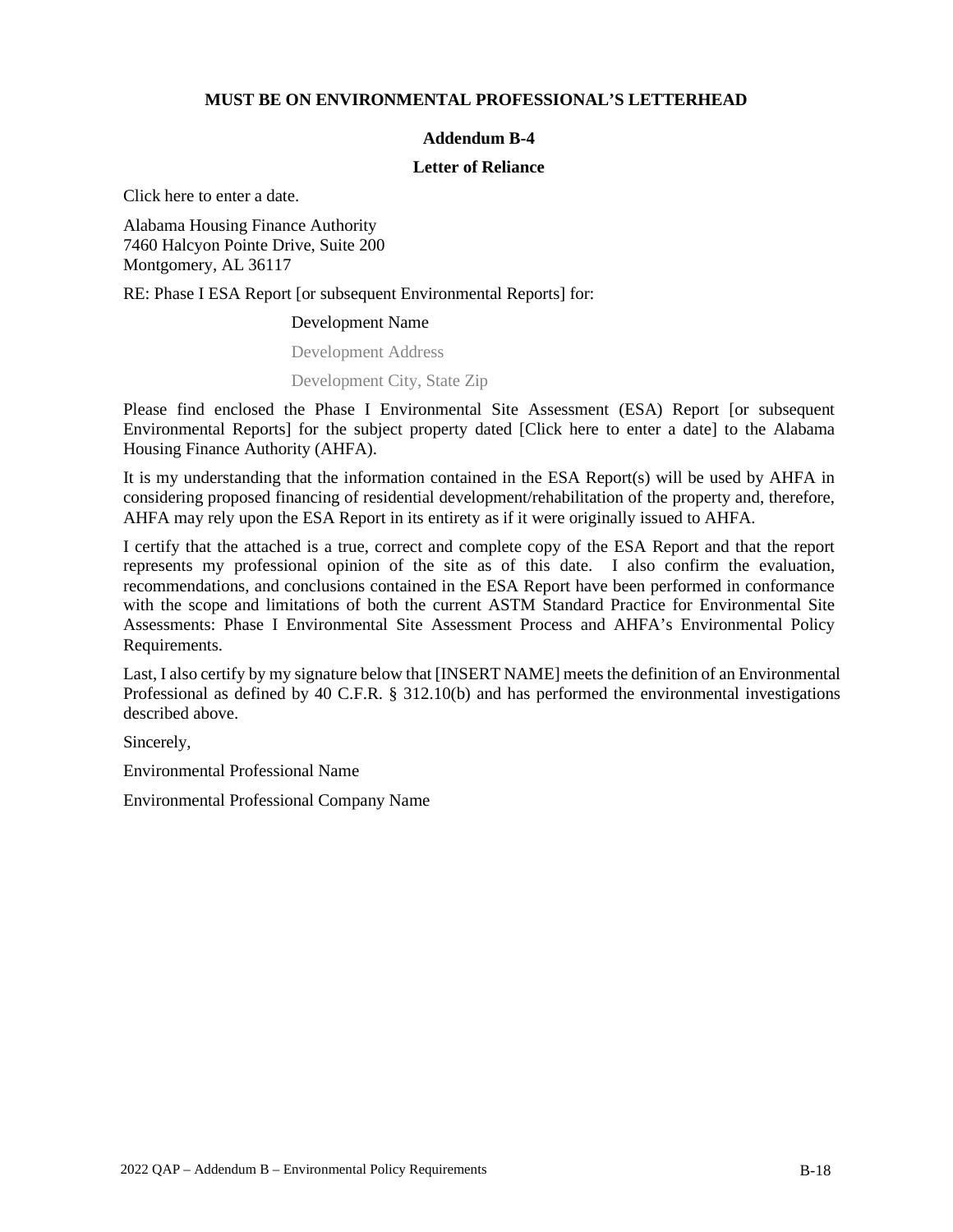**Addendum C**

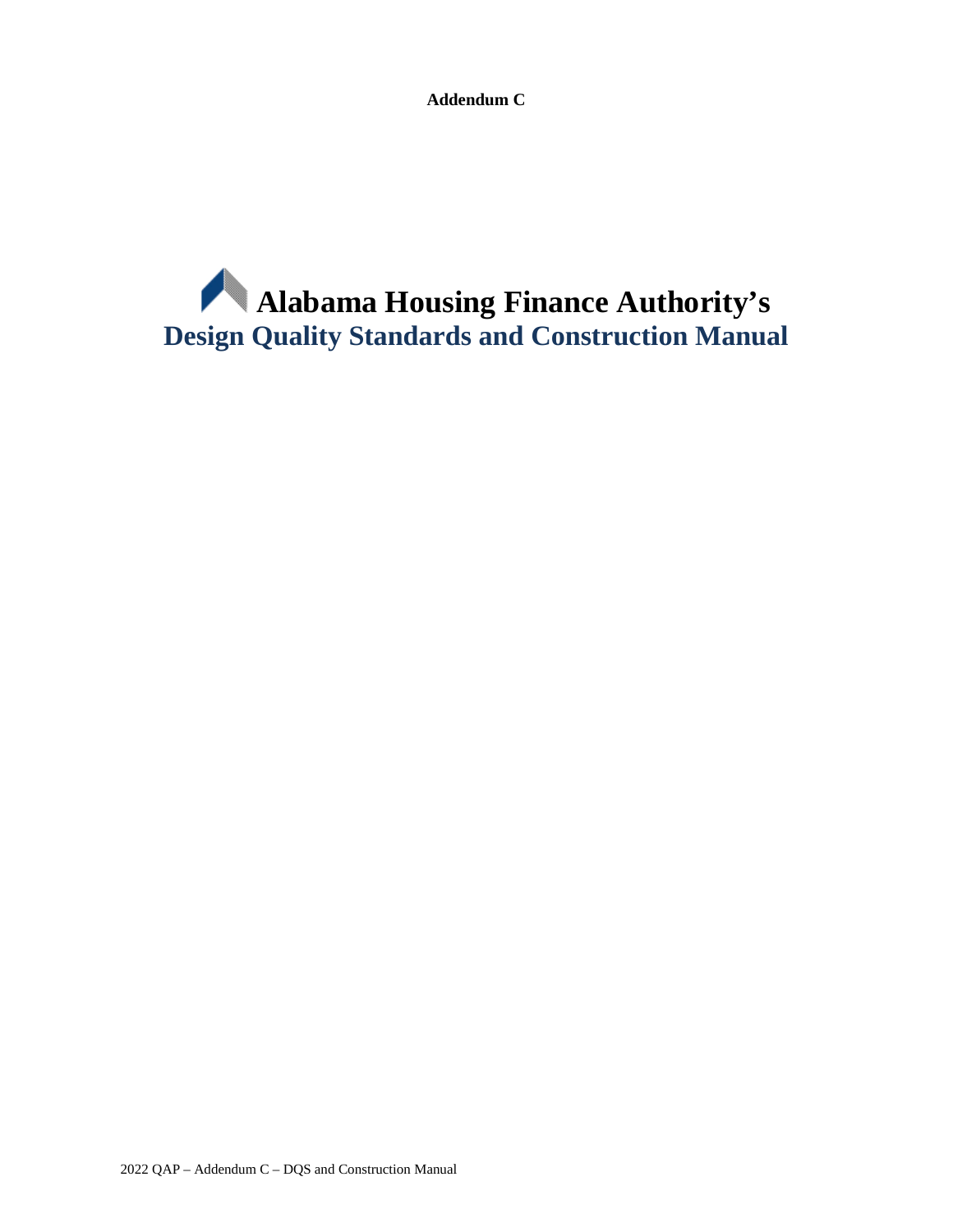# TABLE OF CONTENTS

- I. Introduction
- II. Requirements for All Approved Projects
- III. Attached New Construction Rental Units
- IV. New Construction Single-Family Rental Units
- V. Attached Rehabilitation of an Existing Building
- VI. Inspections and Reports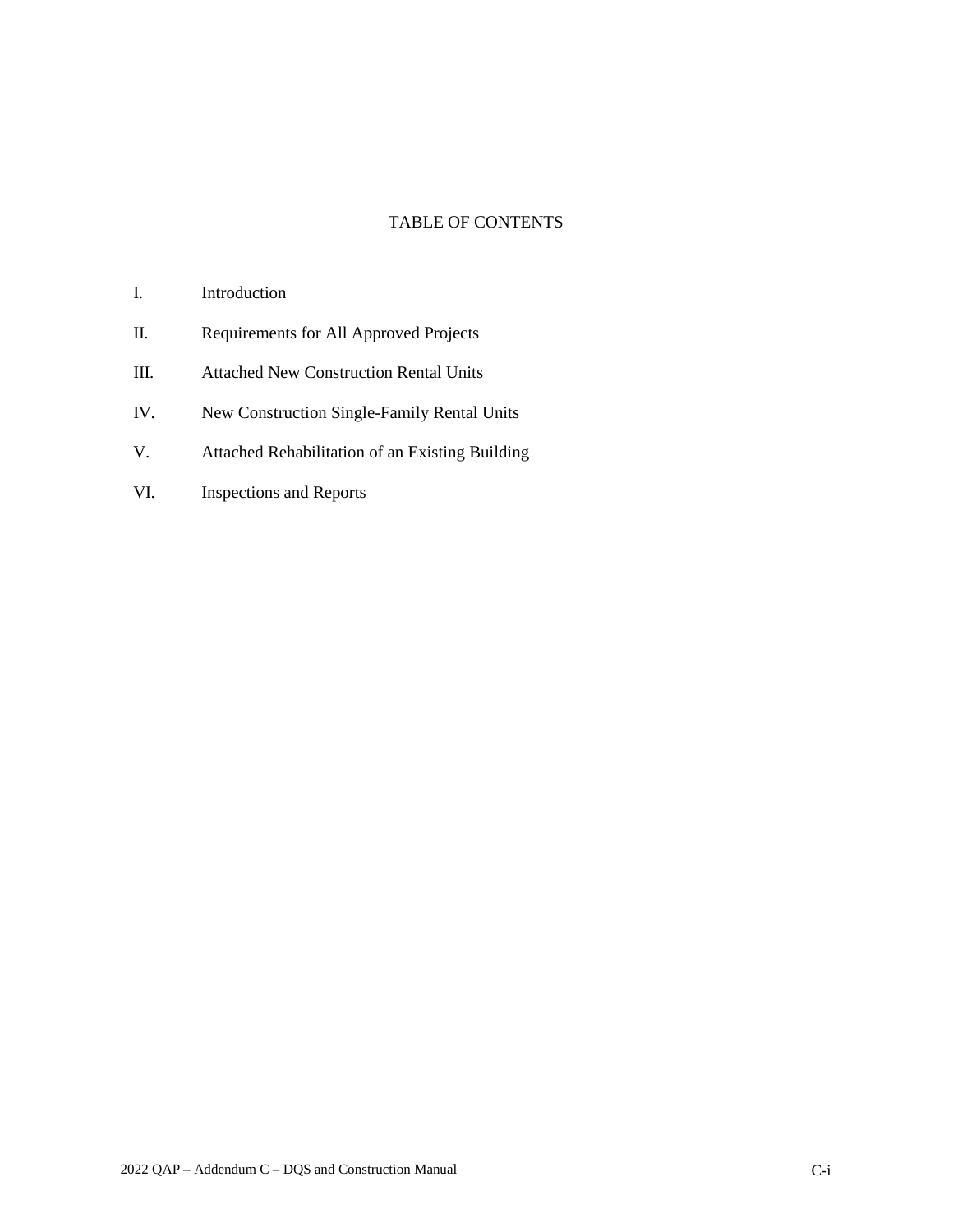**WITHOUT LIMITING ANY OTHER PROVISION OF THIS QAP, ALL DETERMINATIONS, CALCULATIONS, JUDGMENTS, ASSESSMENTS OR OTHER DECISIONS MADE BY AHFA UNDER THIS ADDENDUM, INCLUDING WITHOUT LIMITATION RELATED APPLICATION INSTRUCTIONS, AHFA FORMS AND THE QAP ITSELF, SHALL BE MADE IN AHFA'S SOLE AND ABSOLUTE DISCRETION.**

# **I. Introduction**

*All projects must be designed and constructed in accordance with the applicable requirements of the 2010 Americans with Disabilities Act Accessibility Guidelines, Section 504 of the Rehabilitation Act, Fair Housing Act, state and local disaster mitigation standards, 2009 or 2012 International Building Code- International Residential Code, 2009 International Energy Conservation Code for single-family homes, 2007American Society of Heating, Refrigerating and Air-conditioning Engineers 90.2 for multifamily buildings and any more restrictive local building code requirements.*

Any deviations from these standards must have the written approval of AHFA prior to submitting an application for funding. The request for approval, with all supporting documentation, must be submitted to AHFA at least 30 days prior to submitting a final application for funding. Once the project begins construction and through the end of construction of project, any deviation must have written approval before any work commences or any deviation is made on the construction site. Any deviation requested and approved will be charged the appropriate fee. A complete list of fees is located at www.AHFA.com.

# **II. Requirements for All Approved Projects**

# **A. Site Specific Criteria:**

- 1.) Per Addendum B, no portion of any HOME proposed sites can be located within a 100-year flood plain or contain any wetlands, streams, lakes, or other water bodies (which also includes waters of the United States) including any integral offsite development areas (e.g., offsite areas required for ingress, egress, or parking). Under certain conditions as specified in Addendum B, portions of Housing Credit proposed sites can be located within a 100-year flood plain or contain wetlands, streams, lakes, or other water bodies (which also includes waters of the United States).
- 2.) New Construction projects in all zones will require radon resistant new construction practices in all buildings pursuant to the radon requirements in the most recent version of HUD's Multifamily Accelerated Processing (MAP) Guide.<sup>[8](#page-61-0)</sup> Radon testing results must be provided for all rehabilitation projects in zones 1 and 2 in accordance with the most recent version of HUD's Multifamily Accelerated Processing (MAP) Guide. For the most current radon information see: *www.adph.org/radon.*
- 3.) New Construction Rental Units: All new construction developments must submit a complete site specific soils report, not more than one year old at the time of submission of final plans and specifications, bound within the project specifications. The soils report must reflect the results of laboratory tests conducted on a minimum of 1 soil boring per planned building location and a minimum of 2 soil borings at the planned paved areas of the development. A registered professional engineer or a certified testing agency with a current license to practice in the State of Alabama must prepare the report.

<span id="page-61-0"></span><sup>8</sup> https://www.hud.gov/sites/documents/4430GHSGG-BM.PDF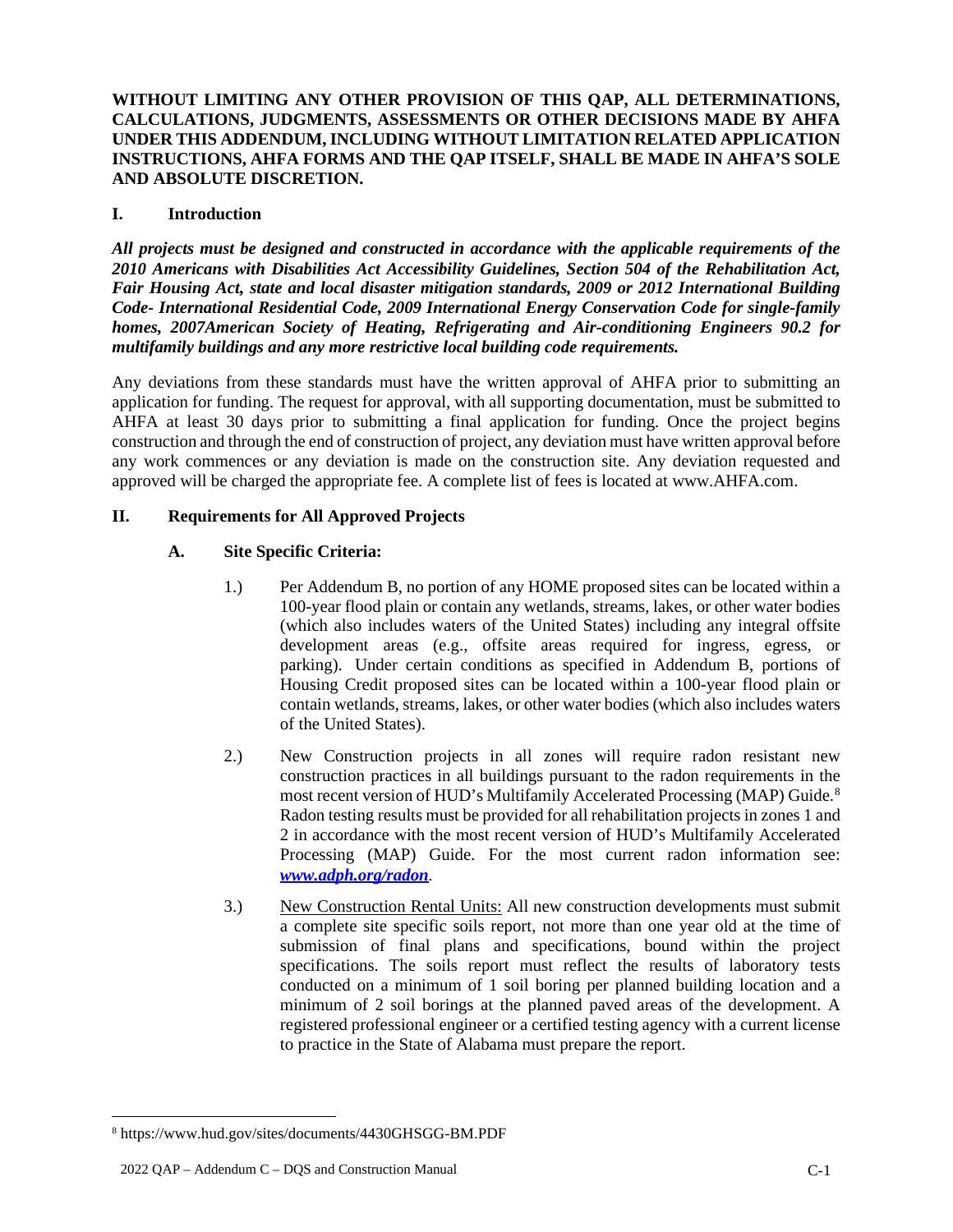- 4.) New Construction Single-Family Rental Homes: All developments must submit a complete site specific soils report, not more than one year old at the time of submission of final plans and specifications, bound within the project specifications. The soils report must reflect the results of laboratory tests conducted on a minimum of 1 soil boring for every 2 single family buildings and a minimum of 2 soil borings at the planned paved areas of the development. A registered professional engineer or a certified testing agency with a current license to practice in the State of Alabama must prepare the report.
- 5.) Rehabilitation of an Existing Building: Projects adding any new building foundations must submit a foundation specific soils report. The soils report must reflect the results of laboratory tests conducted on a minimum of one soil boring per planned building location and a minimum of 2 soil borings at the planned paved areas of the development. A registered professional engineer or a certified testing agency with a current license to practice in the State of Alabama must prepare the report.

# **B. Site Located Outside Municipal City Limits:**

- 1.) A proposed new construction site or existing project may be located outside a municipality's city limit but must be within the local police or sheriff jurisdiction.
- 2.) A proposed site or existing project that is located in the police jurisdiction of a local municipality must comply with applicable Zoning restrictions as if located within that municipality's city limit.
- 3.) Domestic water and fire water service must be provided to the development by the local utility service provider.

## **C. Project Standards:**

1.) Clubhouse/Community Building Standards:

The eligible square footage of the project's clubhouse/community building or space(s) is 3,000 square feet heated and cooled (inclusive of the office area, community laundry, community meeting room, restrooms, kitchens, etc.). The clubhouse/community building or space(s) may exceed  $3,000$  square feet heated and cooled but any square footage exceeding this amount will not be included in the Eligible Basis used to calculate the Housing Credit. The clubhouse/community building or space(s) is required to meet all applicable accessibility standards.

2.) Elderly Project Standards:

All 100% Elderly projects must be one-story structures. Exception: Projects may have more than one story, provided elevators are to be installed to service all upper level apartments. Design exceptions, or deviations, must be reviewed by AHFA on an individual basis.

3.) Required Unit Amenities:

All projects are required to have the following unit amenities for all units:

- Range
- Refrigerator with Ice Maker
- Dishwasher
- **Microwave**
- Washer and Dryer Connections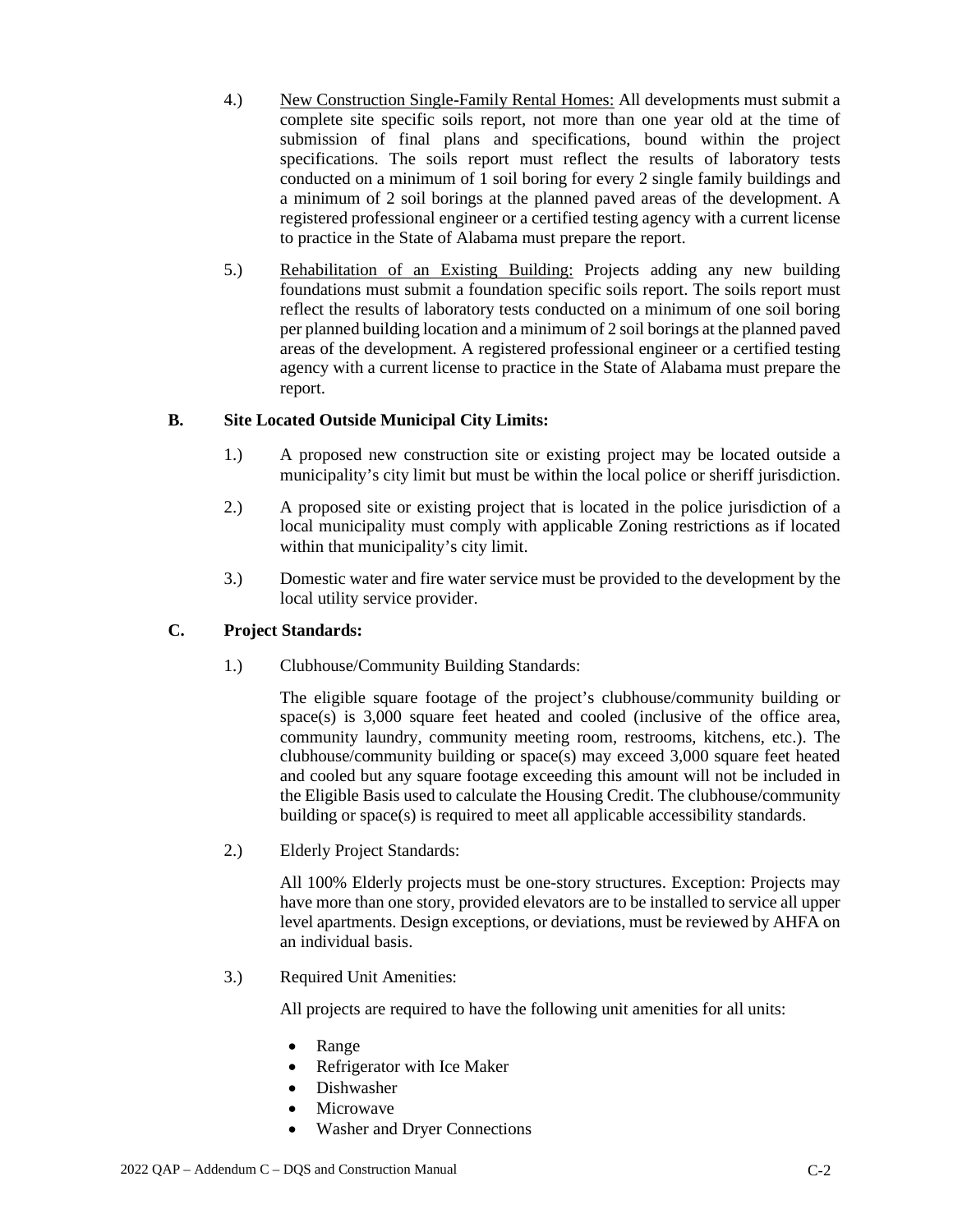- Heater
- Air Conditioner
- Ceiling Fans

All units must include an exterior storage closet with a minimum area of sixteen (16) square feet and either a single coated wire shelf that spans the length of the closet or a grouping of smaller coated wire shelves. Developments designed with all interior unit access must provide the additional required exterior storage for each unit in the interior of the building(s). It may be located inside the unit, on the tenants' floor, or in a common area. All exterior and interior storage must be lockable.

4.) Modular Construction:

Modular units are to be constructed in component sections and assembled by a manufacturer in a controlled environment. The component sections are to be assembled on a conventional permanent foundation at the project site. Finish work is to be completed on site. Modular units must be constructed to meet applicable building codes, AHFA's specifications and Design Quality Standards stated herein. A modular home manufacturer's warranty must be provided.

5.) Drawing Submission Criteria:

The following documents must be prepared by a registered architect, surveyor, or engineer licensed to practice in the State of Alabama.

- a. Site Plan: The following items must be shown.
	- i. Scale: 1 inch = 40 feet or larger for typical units.
	- ii. North arrow.
	- iii. Locations of existing buildings, utilities, roadways, parking areas if applicable.
	- iv. Existing site/Zoning restrictions including setbacks, rights of ways, boundary lines, wetlands, and flood plain.
	- v. All proposed changes and proposed buildings, parking, utilities, and landscaping.
	- vi. Existing and proposed topography of site.
	- vii. Finished floor height elevations and all new paving dimensions and elevations.
	- viii. Identification of all specialty apartment units, including, but not limited to, designated handicapped accessible and sensory impaired apartment units.
	- ix. Provide an accessible route site plan with applicable details.
- b. Floor Plans:
	- i. Scale:  $1/4$  inch = 1 foot or larger for typical units.
	- ii. Show room/space layout, identifying each room/space with name and indicate finished space size of all rooms on unit plans.
	- iii. Indicate the total gross square foot size, and the net square foot size for each typical unit.

For projects involving removal of asbestos and/or lead paint, identify location and procedures for removal.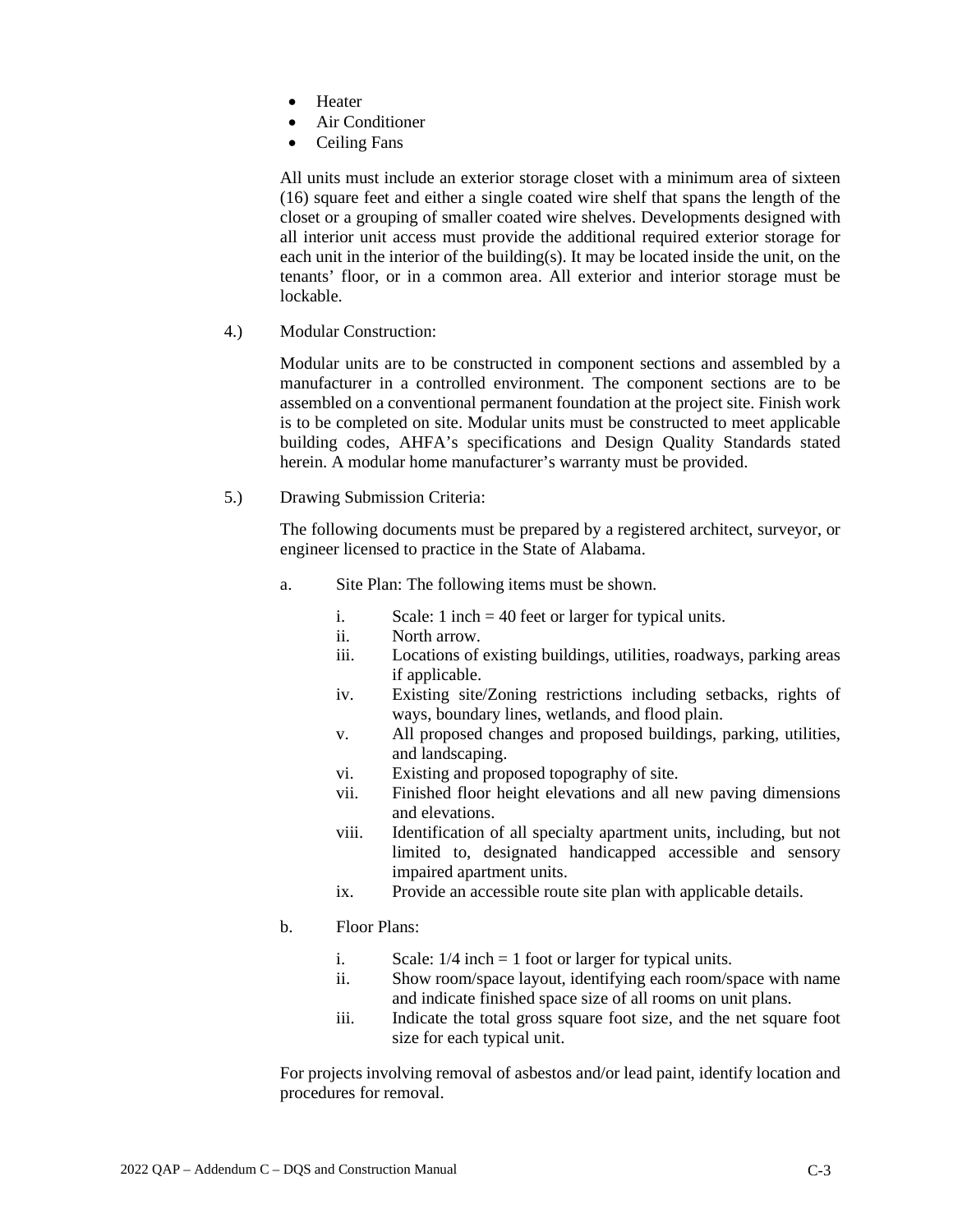- c. Elevations and sections:
	- i. Scale:  $1/8$  inch = 1 foot or larger.
	- ii. Identify all materials to be used on building exteriors and foundations.
- d. Title Sheet:

Indicate Building Codes and Accessibility Standards that are applicable for the project.

## **III. Attached New Construction Rental Units**

The following outline of minimum standards must be used in designing Housing Credit and HOME Funds projects of twelve or more attached units.

## **A. Minimum Building Standards:**

1.) Minimum Apartment Unit Net Area Requirements:

Net area is measured from the **interior finished face** of the exterior wall to the **interior finished face** of the common or tenant separation wall.

Minimum Bedroom Net Area is measured from the interior faces of all walls surrounding each bedroom, excluding closets, mechanical rooms, and storage rooms.

|                  | Number of        | <b>Minimum Unit Net</b> | <b>Min. Bedroom Net</b> |
|------------------|------------------|-------------------------|-------------------------|
| <b>Unit Type</b> | <b>Bathrooms</b> | Area*                   | Area                    |
| 1 Bedroom        |                  | $725$ s.f.              | 120 s.f.                |
| 2 Bedroom        |                  | $900$ s.f.              | 120 s.f.                |
| 2 Bedroom        | 1.5              | $925$ s.f.              | 120 s.f.                |
| 2 Bedroom        | 2                | $975$ s.f.              | 120 s.f.                |
| 3 Bedroom        | 2                | $1,200$ s.f.            | 120 s.f.                |
| 4 Bedroom        | 2                | $1,455$ s.f.            | $120$ s.f.              |

*\*Note 1: Net unit areas do not include outside storage, covered porches, patios, balconies, etc.* 

2.) Exceptions to the minimum area requirements:

Single-Room Occupancy ("SRO") projects

- 3.) Exterior Building Standards:
	- a. Exterior Finishing Materials:
		- i. Exterior building coverings: For new construction, very low maintenance materials are required. Acceptable materials include:
			- a) Brick;
			- b) High quality vinyl siding with a minimum thickness of .044 and a lifetime non-prorated limited warranty (50 year) transferable;
			- c) Cementitious siding and trim material; or
			- d) Engineered composite siding and trim material.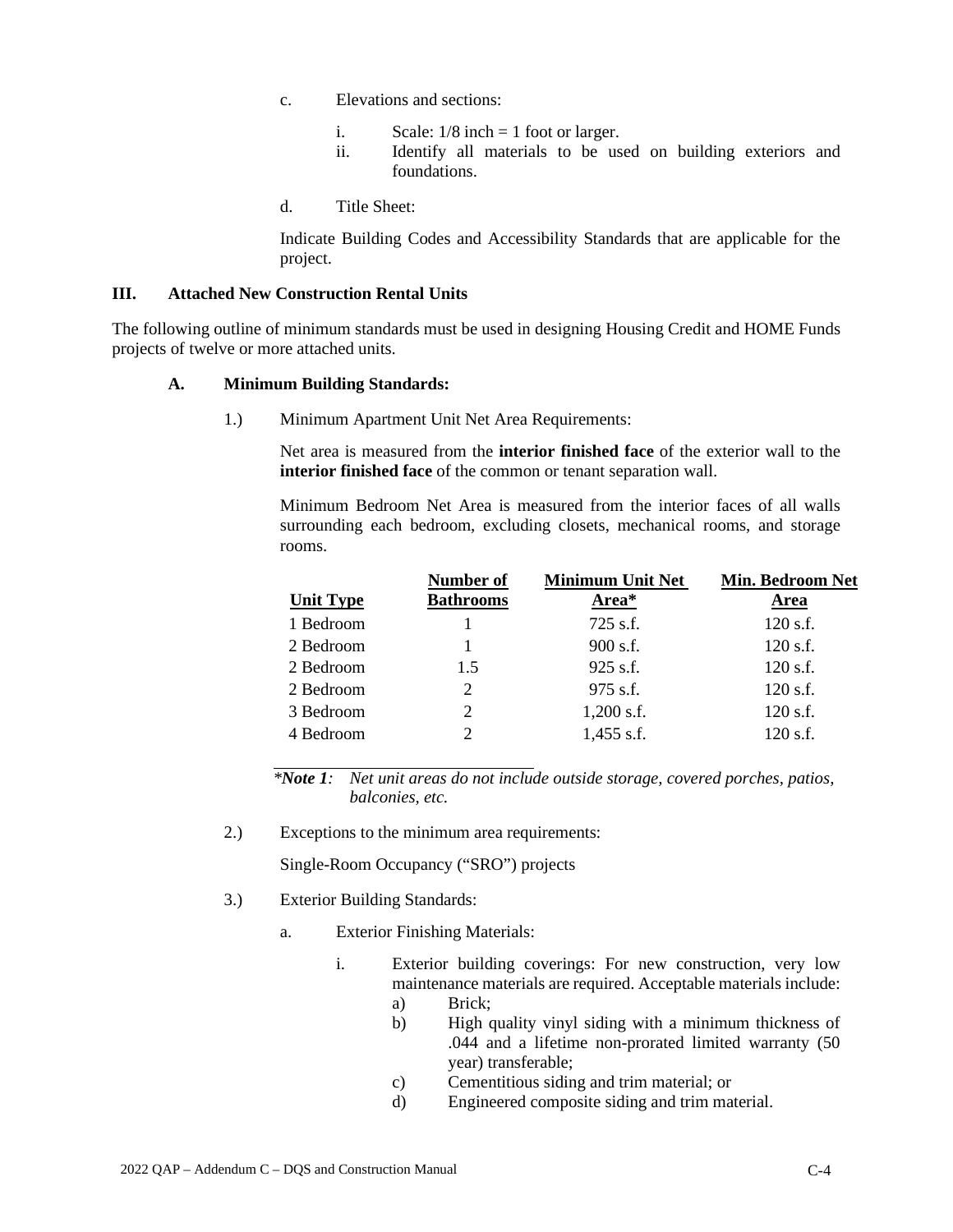All siding materials listed above are required to be 12 inches above the finished floor elevation of the building ground floor, with the exception of concrete patio and covered breezeway areas. Brick, decorative block or cultured stone must be used as an apron material.

- ii. Fascia and soffit: Must be prefinished vinyl, prefinished aluminum, cementitious trim or engineered composite trim. Material used for soffits must be perforated or vented.
- iii. Windows frames and sashes are to be constructed of vinyl-clad wood, solid extruded vinyl, fiberglass, or aluminum and all windows are required to have screens.
- iv. Materials for entry doors are to be metal-clad wood, fiberglass, or metal insulated construction. "Peepholes" and deadbolt locks are required in entry doors. Dead bolt locks on entry doors must have "thumb latch" on interior side. Double keyed dead bolt locks are prohibited. Minimum clear width of all exterior doors must be 34 inches.
- v. Roofing materials: Anti-fungal shingles or metal roof with 30 year warranty or better must be used.
- vi. Roof gable vents must be made of aluminum or vinyl materials.
- vii. All attics shall be vented.
- viii. All primary entries must be within a breezeway or have a minimum roof covering of 3-feet deep by 5-feet wide, and must be designed to divert water away from the entry door. Entry pads measuring 4 feet by 4 feet and made of impervious material with a slope that meets Fair Housing and ADA standards are required at each exterior entry.
- ix. All breezeways must be constructed of concrete floor/decking material.
- x. Exterior shutters are required on all 100% brick or vinyl siding buildings. The shutters must be on the front of the buildings visible from the parking areas.
- xi. Stairway components, such as stringers, treads, and risers must be constructed from steel or concrete. All project steps must include a kick plate in between each step beginning at the first step nearest to the ground and ending at the nearest step at the balcony or landing. Handrails and pickets must be constructed from steel or aluminum.
- xii. Patio and porch/balcony components used as part of the building must have concrete slabs or decks and must be constructed so that no wood is exposed. Concealment must be with materials such as aluminum, vinyl, cementitious materials trim or engineered composite trim. Structural wood columns must be at a minimum 6" x 6" pressure treated columns concealed as noted above or properly sized columns of steel, fiberglass, high density urethane or aluminum. Decorative rails and/or guard rail systems used at porches and patios must be code compliant systems of vinyl, fiberglass, steel or aluminum. Wooden support posts must be installed to prevent degradation (rotting) to ends of posts and to provide for structural and anchoring of post to slab. Wood railings are not allowed.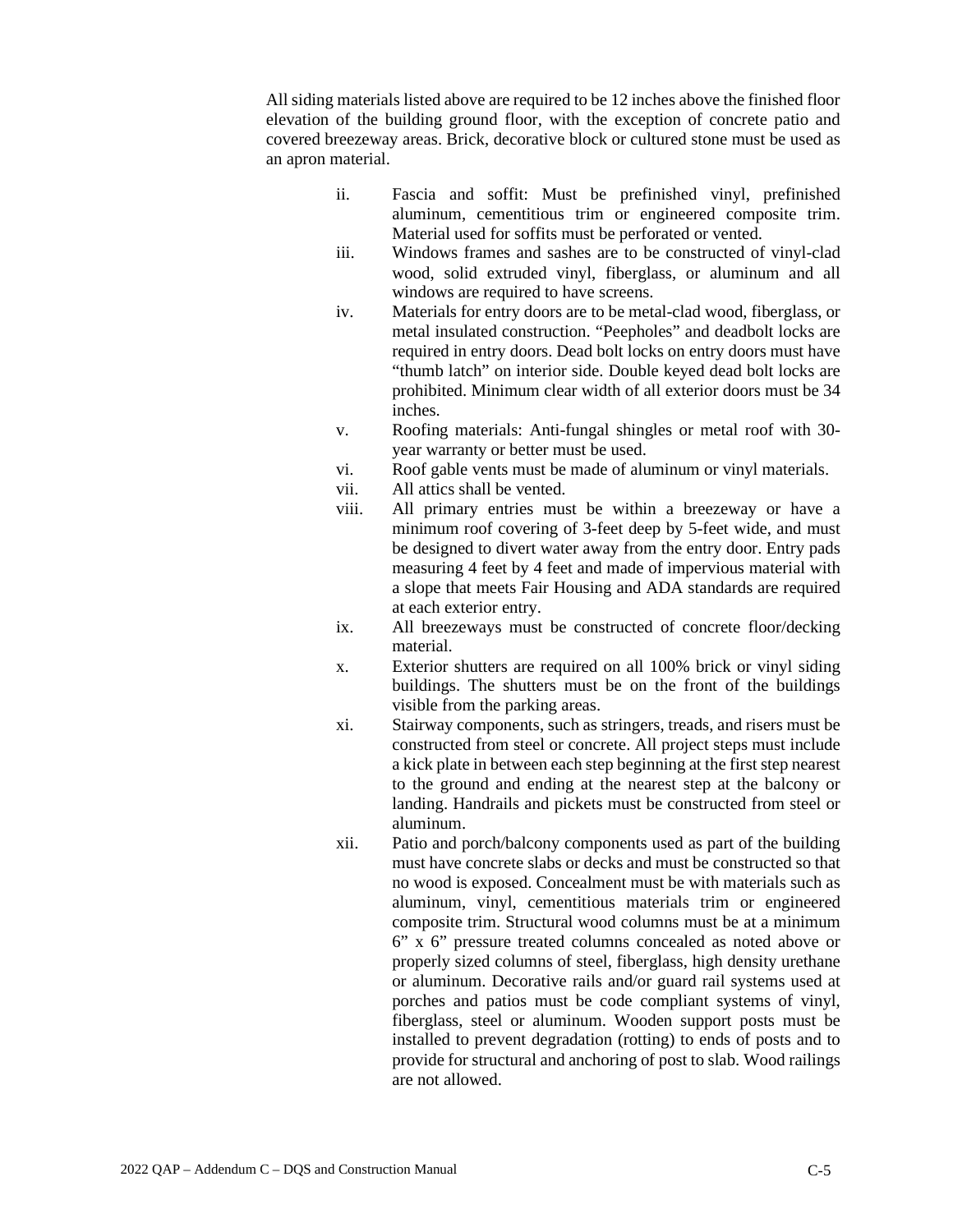- b. Other Exterior Standards:
	- i. Adequate exterior lighting is required in all covered exterior breezeways/walkways. Exterior lighting fixtures are required at all entry doors. The fixtures must be controlled from the interior of the unit. Exterior light fixtures at apartment unit entry doors in apartment buildings with enclosed, heated and cooled corridors are not required when the corridor lighting remains on all the time.
	- ii. Address numbers are to be clearly visible.
	- iii. One and one-half parking spaces per living unit required for family units, one space per unit for elderly units, two parking spaces for single family homes, and two parking spaces for each duplex, unless local code dictates otherwise, and no designated street parking allowed.
	- iv. Metal flashing or 20 mil polyethylene when used in conjunction with a self-adhering polyethylene laminate flashing, must be installed above all exterior door and window units.
	- v. A landscaping plan must be submitted indicating areas to be sodded and landscaped. Landscaping plan(s) must follow any applicable municipal landscape ordinance. At a minimum, 20 feet of solid sod must be provided (if ground space allows) from all sides of every building and between all buildings and paved areas. All disturbed areas must be seeded. Landscaping around and between the buildings is allowed. At a minimum, provide one 2" caliper tree per unit (minimum height (6') for qualifying multitrunk trees) and 6 1-gallon shrubs per unit.
	- vi. Concrete curbing is required along all paved areas throughout the development site, including parking areas. (Valley curbs are not allowed)
	- vii. Sidewalk access to all parking spaces must be provided. Where the accessible route on the site crosses a vehicular roadway, crosswalk lines are required. They shall not be less than 6 inches or greater than 24 inches in width.
	- viii. A lighted project sign including the Fair Housing logo is required. Depending on the placement as it relates to the access of the property from the public road, the project's sign may require the project's name and Fair Housing logo on both sides of the sign.
	- ix. A minimum of one trash dumpster or compactor enclosed on a minimum of 3 sides is required. The trash dumpster/compactor enclosure must be ADA accessible and have a concrete apron. If the dumpster itself is not accessible, trashcans must be placed within the enclosure for use by handicap tenants.
	- x. Continuous asphalt or concrete paved access road must be provided to the entrance of the development.
	- xi. All parking must be asphalt or concrete. An asphalt or concrete paving recommendation letter must be provided with the reservation items by a geotechnical engineer.
	- xii. All sidewalks and walkways must be concrete and at least 36 inches wide. All public buildings, clubhouse/community building and amenities must be connected to the dwelling units by a sidewalk or walkway.
	- xiii. Mailboxes, playground and all exterior project amenities must be on an accessible route as defined by the Fair Housing Guidelines.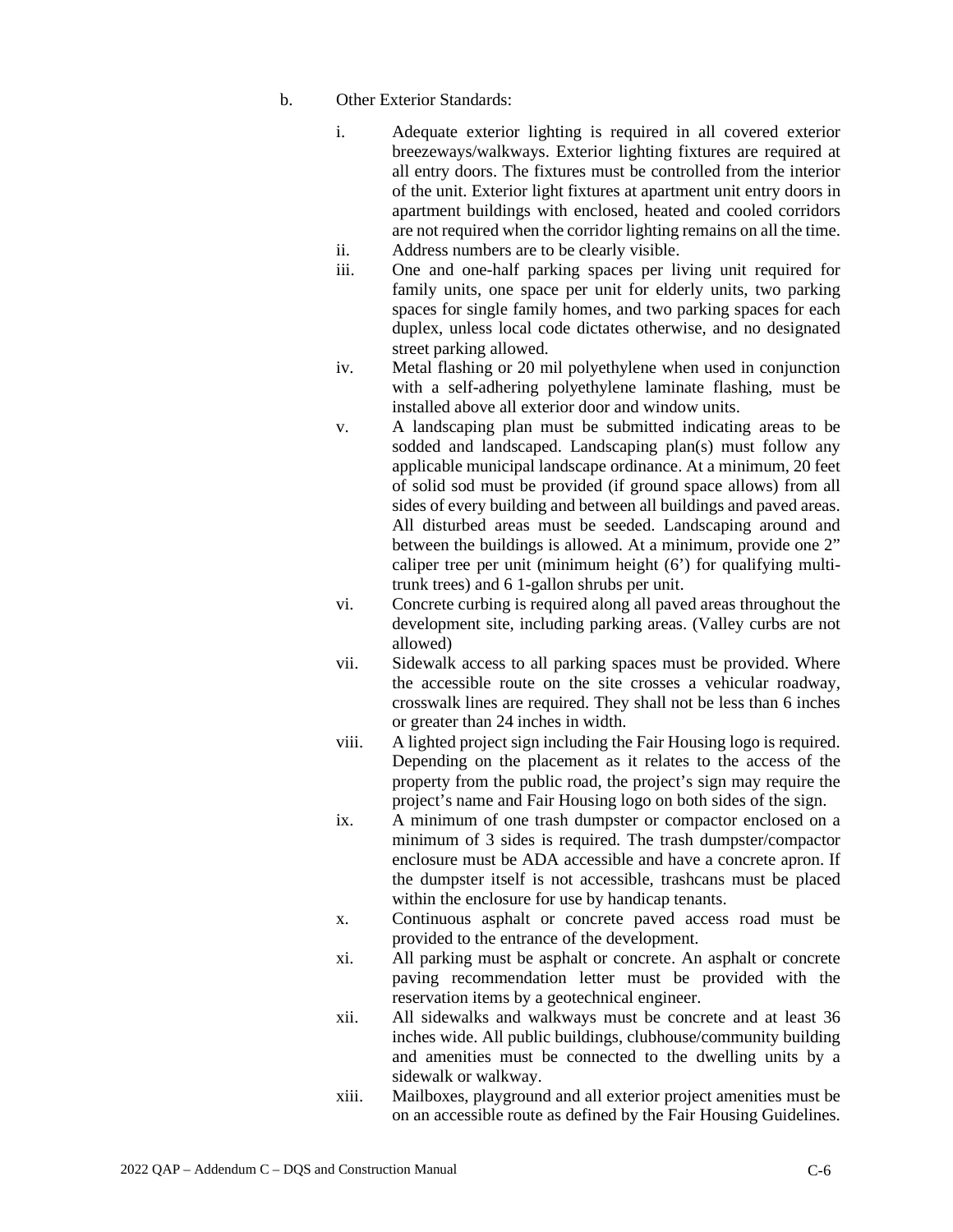All exterior project amenities that have exposed components used as part of the structure must be constructed so that no wood is exposed. Concealment shall be with materials such as aluminum or vinyl siding or cementitious materials. Decorative rails and/or guard rail systems used shall be code compliant systems of vinyl, fiberglass or metal. Wood railings are not allowed. Gazebos and picnic shelters shall have table(s) with attached bench seating.

- xiv. No above ground propane tanks allowed on the site.
- xv. All utilities located on site must be underground.
- xvi. Storm Water retention basins (existing, shared and/or newly constructed) must be located within the property and include fencing around the entire perimeter with a lockable maintenance gate. The retention area will be maintained and managed in a manner to provide safety to the tenants. Including preventing vermin, insect and reptile infestation, vegetation overgrowth, and must be kept free of all trash and debris.
- 4.) Interior Building and Space Standards:
	- a. Wall Framing:
		- i. Walls may be framed using metal studs in lieu of wood.
		- ii. Sound proofing or sound batt insulation is required between the stud framing in tenant separation walls. A sound rating of Sound Transmission Class (STC) 54 is required.
		- iii. Sound proofing between floors is required to achieve a rating of (STC) of not less than 50 and an Impact Insulation Class (IIC) of not less than 50.
	- b. Insulation Requirements:
		- i. Exterior wall insulation must have an overall R-13 minimum for the entire wall assembly.
		- ii. Roof or attic insulation must have an R-38 minimum.
		- iii. Vapor retarders must be installed if recommended by project architect.
	- c. Kitchen spaces:
		- i. A minimum 6 1/2-inch deep double bowl stainless steel sink is required in each unit.
		- ii. Each unit must be equipped with a 2.5 lb. ABC rated dry chemical fire extinguisher readily accessible in the kitchen and mounted to accommodate handicapped accessible height in accessible units. Each unit must also contain either fire protection canisters above the cooktop surface or temperature limiting plates on the cooktop surface.
		- iii. New cabinets must have dual sidetrack drawers and no laminate or particleboard fronts for doors or drawer fronts. Cabinets must meet the ANSI/KCMA A161.1 performance and construction standard for kitchen and vanity cabinets. Cabinets must bear the certification seal of KCMA (Kitchen Cabinet Manufacturers Association).
		- iv. A pantry closet or pantry cabinet is required in each unit. The pantry must be 1'6" x 1'6" deep and/or pre-manufactured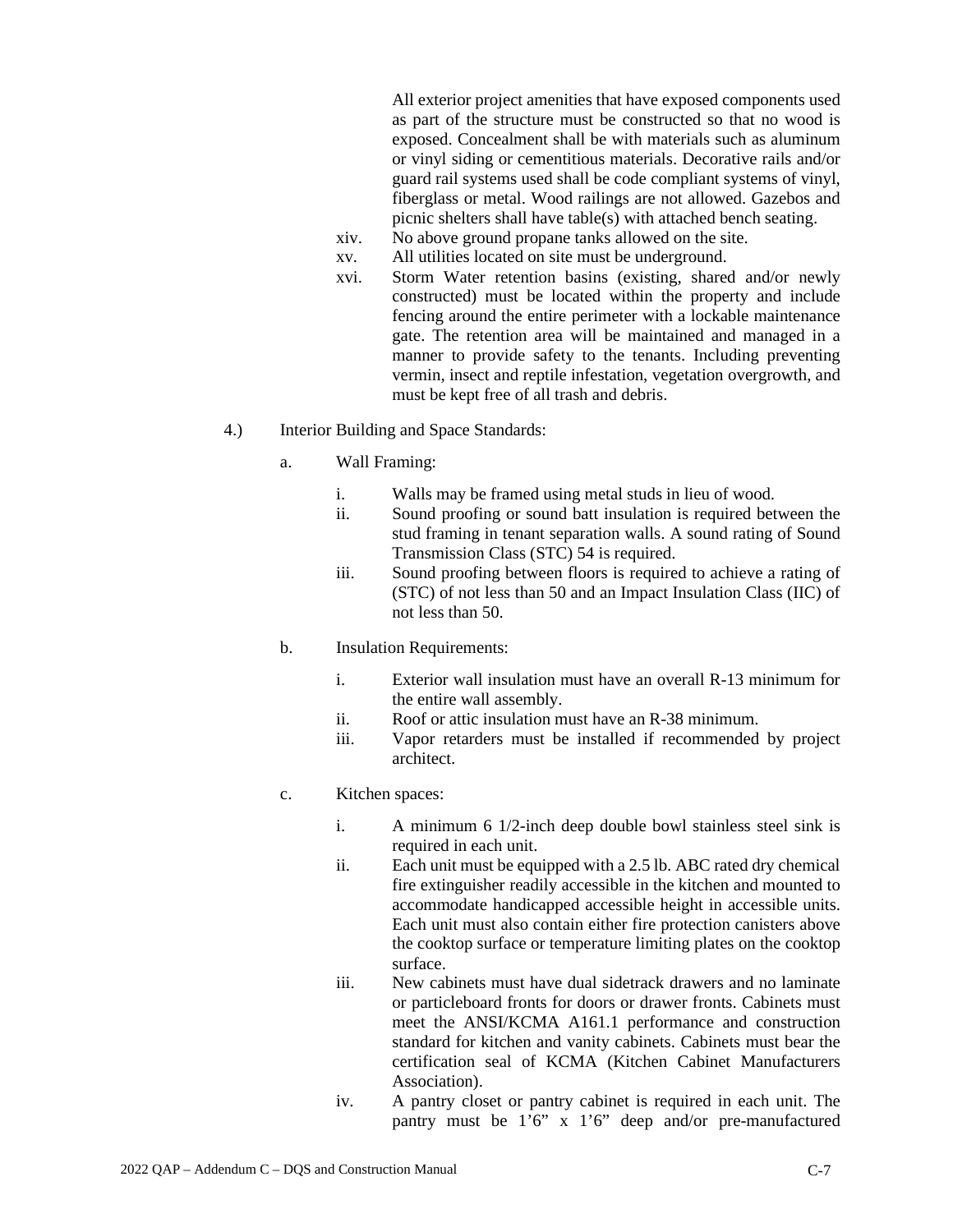millwork pantry cabinets that are 1'x 2'-6" deep with a minimum five shelves, located in or adjacent to the kitchen.

- v. An energy efficient light fixture (4 foot long fluorescent fixture or a LED light fixture) is required.
- vi. All appliances must be Energy Star rated.
- vii. A grease shield is required behind ranges on the wall.
- d. Bathroom Spaces:
	- i. Tub/shower units must have minimum dimensions of 30-inch width by 60- inch length and be equipped with anti-scald valves. Integral wood blocking in walls as per Fair Housing guidelines is required. All tubs in designated handicap accessible units must come complete with "factory- installed grab bars" where the tub surrounds are reinforced. Wood blocking in walls is still required with factory reinforced fiberglass surrounds. If the tub surrounds are not reinforced fiberglass, hard tile or cultured marble or composite materials; solid wood blocking must be installed to meet Fair Housing guidelines.
	- ii. Water closets must be installed to comply with applicable ANSI, UFAS and Fair Housing accessibility guidelines.
	- iii. Mirror length must extend to top of vanity backsplash with top of mirror a minimum of 6'-0" above finish floor. Framed decorative mirrors or medicine cabinets with mirrors are allowed with a minimum size of 14" x 24".
	- iv. Vanity cabinets with drawers or a vanity cabinet without drawers and a linen cabinet with drawers must be installed in all units. All cabinets in designated handicap accessible units must be installed in compliance with applicable ANSI or UFAS guidelines.
- e. Hallways must have a minimum clear width of 36 inches or greater as per applicable accessibility standards.
- f. All interior doors to habitable spaces in unit(s) subject to Fair Housing Guidelines must have a minimum clear width in compliance with the applicable Fair Housing design standards. All interior doors to habitable spaces in designated handicap accessible units must have a minimum width of 36 inches. All interior doors to habitable spaces in all other units must have a minimum clear width of 30 inches.
- g. Separately switched overhead lighting is required in each room. Energy Star ceiling fans with light kits are required in the living room and each bedroom where the ceilings are 9' or greater. Light kits for all ceiling fans must be furnished with Energy Star LED lamps.
- h. Window treatments are required for all windows.
- i. Sliding glass doors are prohibited.
- j. Floor Finishes:
	- i. Carpet materials must meet FHA minimum standards.
	- ii. Resilient flooring materials must meet FHA minimum standards.
- k. All smoke detectors must be hard-wired with battery back-up. The number of smoke detectors installed must meet the applicable building code based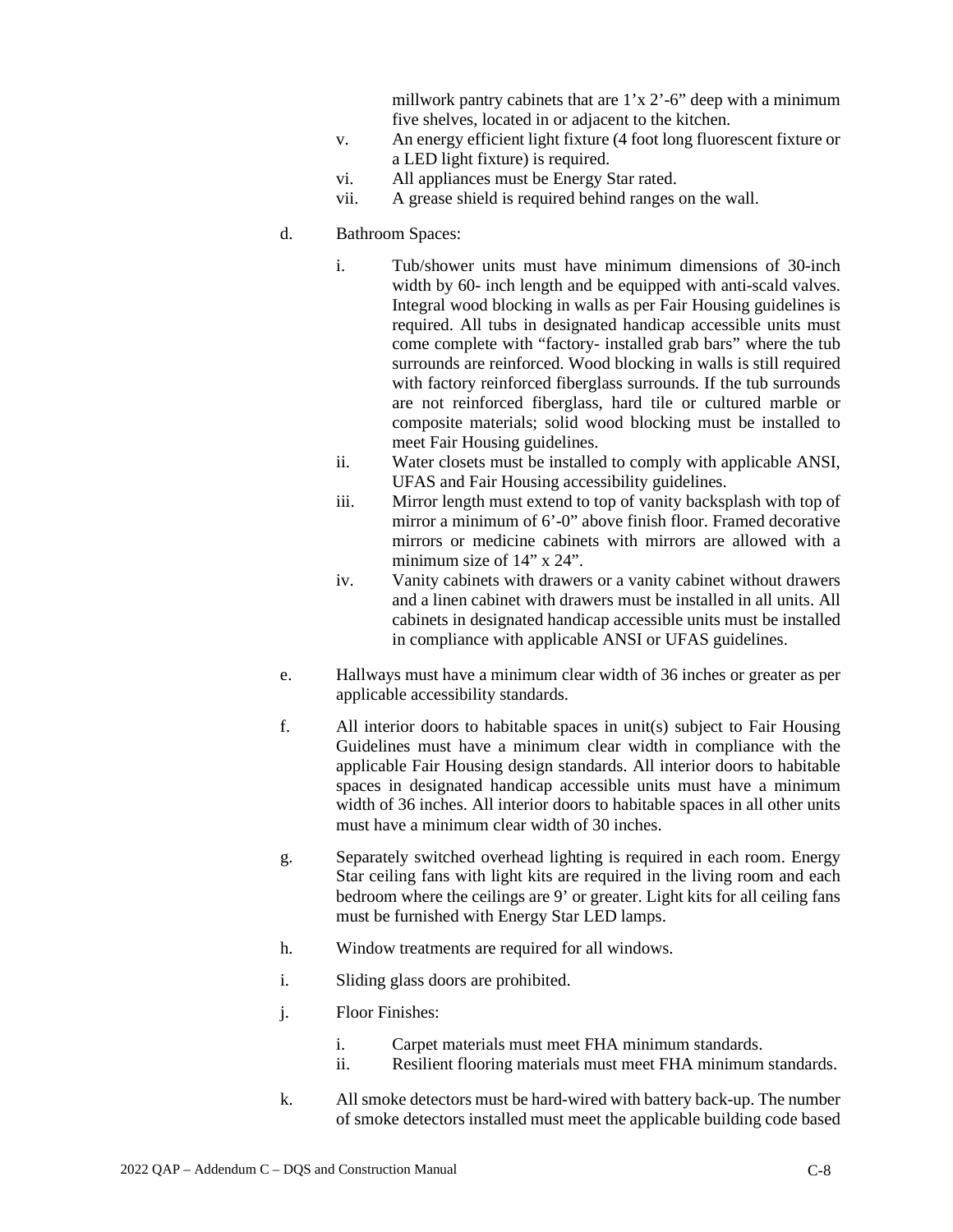on the project and unit design. Units with an attached garage must have a combo smoke/carbon monoxide detector installed.

- l. Buildings and/or units with gas mechanical systems or appliances must install carbon monoxide detectors. The number of carbon monoxide detectors installed must meet the applicable building code based on the project and unit design. Units with an attached garage must have a combo smoke/carbon monoxide detector installed.
- m. All units pre-wired for cable television hook-ups in the living room and 1 per bedroom.
- 5.) Plumbing and Mechanical Equipment:
	- a. Water heaters must be placed in drain pans with drain piping plumbed to the outside or to an indirect drain connected to the sanitary sewer system. Water heater T&P relief valve discharge must meet applicable building code requirements. Additionally:
		- i. Electric water heaters must be high efficiency with a minimum 0.93 Uniform Energy Factor (UEF) for a 30-gallon tank or minimum .92 UEF for a 40-gallon tank.
		- ii. Gas water heaters must be high efficiency with a minimum 0.60 Uniform Energy Factor (UEF) for a 30-gallon tank or minimum .58 UEF for a 40-gallon tank.
	- b. Through-wall HVAC units are not permitted in residential units except in efficiency units.
	- c. CPVC supply piping is not allowed for interior space in-wall or overhead services.
	- d. HVAC units and water heaters are not permitted in attic spaces. HVAC units must be installed in Mechanical Closets with insulated walls located within the living unit. Water heaters are to be located within the living unit.
	- e. HVAC refrigeration lines must be insulated.
	- f. HVAC 14 SEER or greater must be used.

# **IV. New Construction Single Family Rental Homes**

The following outline of minimum standards must be used in designing Housing Credit and HOME Program projects of twelve or more units and consist of single-family. All single-family homes must be new construction.

## **A. Minimum Building Standards:**

1.) Minimum Unit Net Area Requirements:

Minimum Bedroom Net Area is measured from the interior faces of all walls surrounding each bedroom, excluding closets, mechanical rooms, and storage rooms.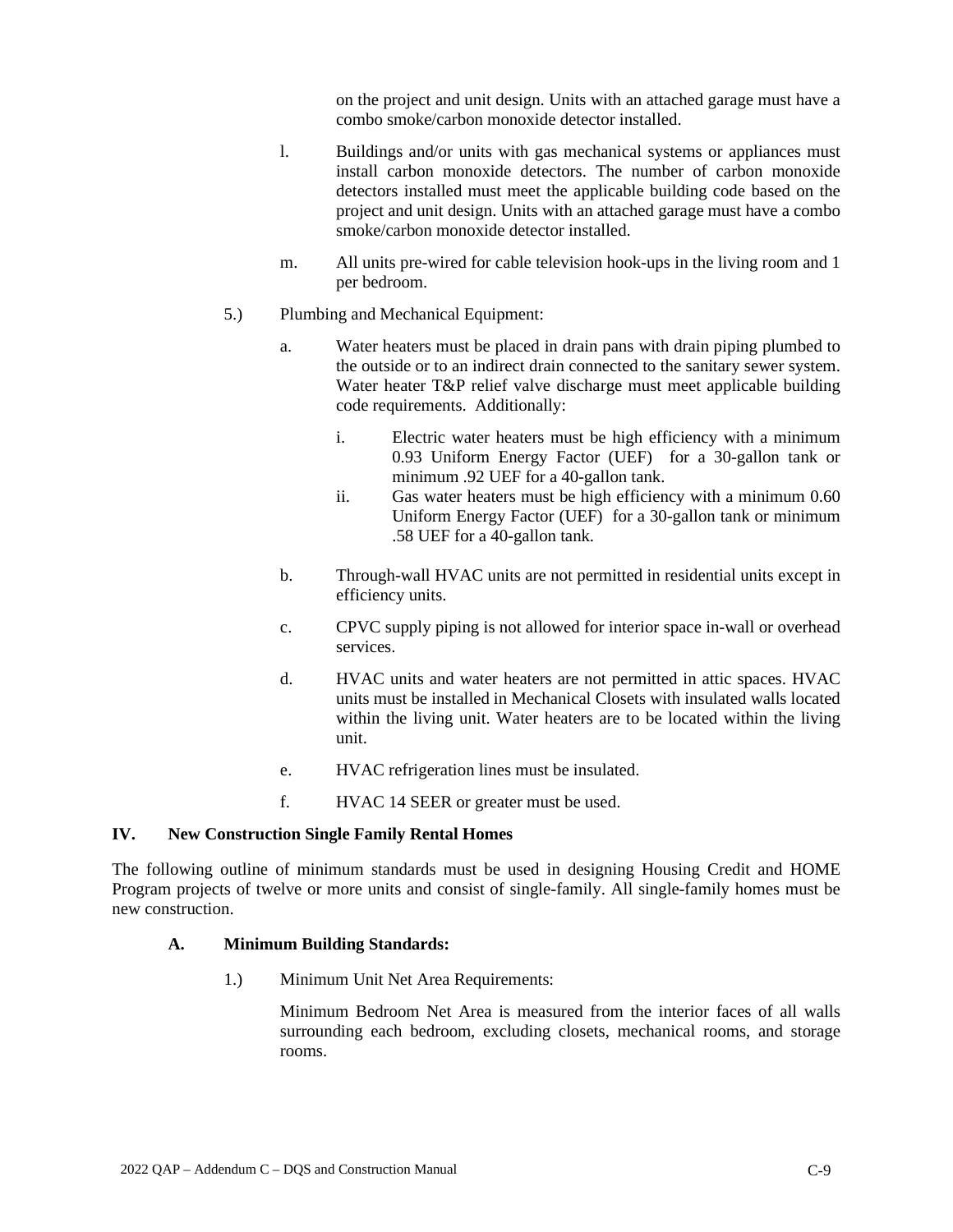|           | Number of        | Minimum Unit | <b>Minimum Bedroom</b> |
|-----------|------------------|--------------|------------------------|
| Unit Type | <b>Bathrooms</b> | Net Area*    | Net Area <sup>*</sup>  |
| 3 Bedroom |                  | $1.200$ s.f. | $120$ s. f.            |
| 4 Bedroom |                  | $1.455$ s.f. | $120$ s. f.            |

*\*Note 1:Unit areas do not include outside storage, covered porches, patios, balconies, etc.* 

- 2.) All single-family rental homes must have a minimum of 30 feet of building facing the front street. These 30 feet must be the sum of all front-facing dimensions adjacent to conditioned space and can include the "common" wall which is part of a front- facing garage as long as this wall is front-facing and conditioned on one side.
- 3.) All single-family rental homes must have a minimum of 30 feet front yard building set-back from the curb. Each home must have a minimum of 10 foot side yards. (Minimum width of lot shall be fifty (50) feet.) Both lot width and side yard setbacks can be modified with the following exception: A 10 foot side yard setback on one lot side and a "zero lot line" setback on the other (thus, a forty (40) foot minimum lot width) will be allowed with a front-facing garage.
- 4.) All single-family rental homes must have a minimum of 3 different front and rear elevation designs. No identical front elevations may be built next to each other.
- 5.) All single-family rental homes must have a minimum of 3 different color schemes.

#### **B. Exterior Building Standards:**

- 1.) Exterior Finishing Materials:
	- a. Exterior building coverings: Very low maintenance materials are required. Acceptable materials include:
		- i. Brick;
		- ii. High quality vinyl siding with a minimum thickness of .044 and a lifetime non-prorated limited warranty (50 year) transferable;
		- iii. Cementitious siding and trim material; or
		- iv. Engineered composite siding and trim material.

All siding materials listed above are required to be 12 inches above the finished floor elevation of the building ground floor, with the exception of concrete patio and covered breezeway areas. Brick decorative block or cultured stone must be used as an apron material.

- b. Fascia and soffit: Must be prefinished vinyl, prefinished aluminum, cementitious trim or engineered composite trim. Material used for soffits must be perforated or vented.
- c. Windows frames and sashes are to be constructed of vinyl-clad wood, solid extruded vinyl, fiberglass, or aluminum and all windows are required to have screens.
- d. Materials for entry doors are to be metal-clad wood, fiberglass, or metal insulated construction. "Peepholes" and deadbolt locks are required in entry doors. Dead bolt locks on entry doors must have "thumb latch" on interior side. Double keyed dead bolt locks are prohibited. Minimum clear width of all exterior doors must be 34 inches.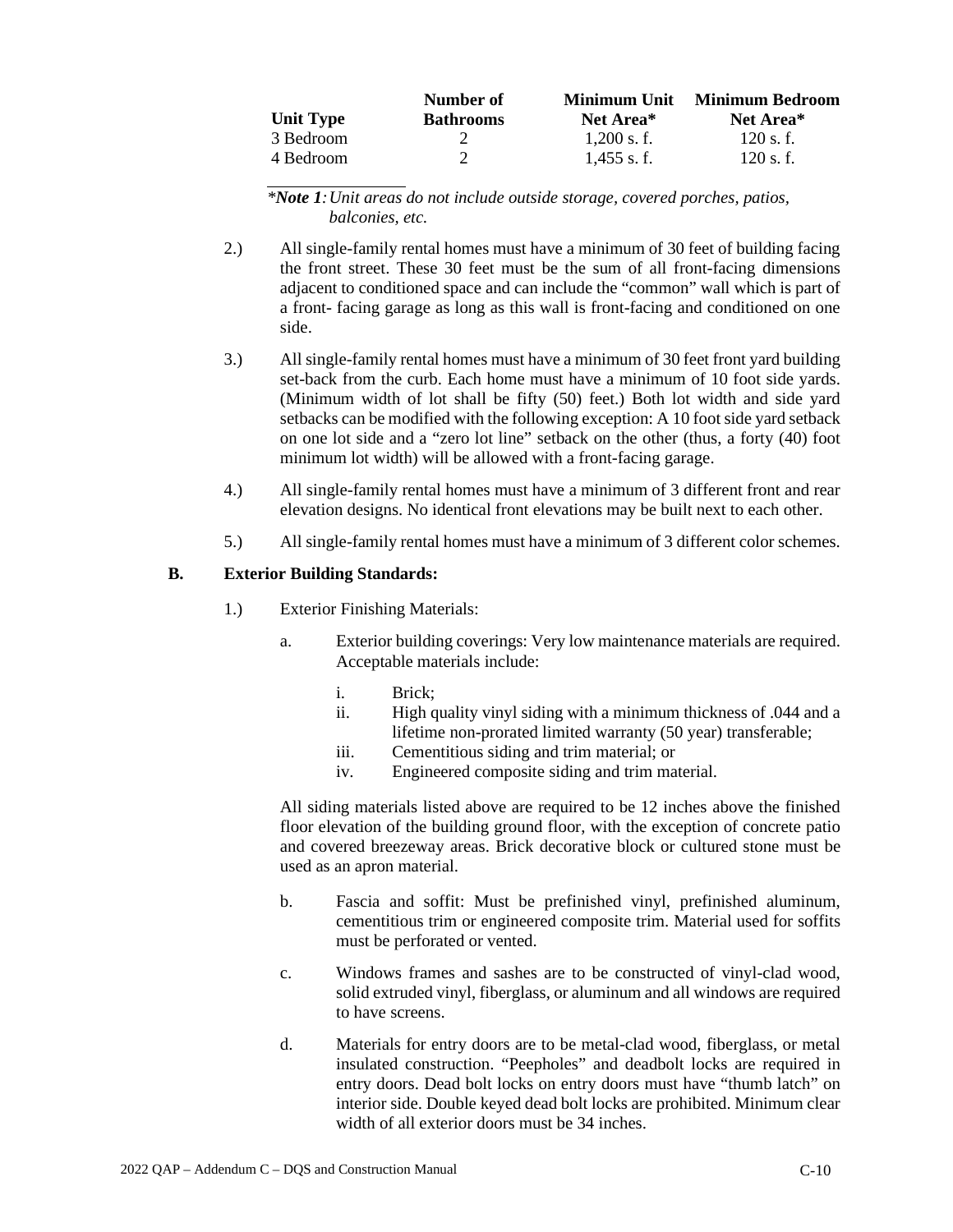- e. Roofing materials: Anti-fungal shingles or metal roof with 30-year warranty or better must be used.
- f. Roof gable vents must be made of aluminum or vinyl materials. All roof penetrations must be located on the rear most section of the roofline.
- g. All attics must be vented.
- h. Exterior shutters are required on all single-family homes.
- i. Units where a conventional wood frame foundation system is used, a nonwood "maintenance-free" composite decking material may be used at porches above a pressure treated wood framing system.
- 2.) Other Exterior Standards:
	- a. Exterior lighting is required at entry doors.
	- b. Address numbers are to be clearly visible.
	- c. 2 parking spaces for each home.
	- d. Metal flashing or 20 mil polyethylene when used in conjunction with selfadhering polyethylene laminate flashing, must be installed above all exterior door and window units.
	- e. A landscaping plan must be submitted indicating areas to be sodded and landscaped. Landscaping plan(s) must follow any applicable landscape municipal ordinance. At a minimum, 20 feet of solid sod must be provided (if ground space allows) from all sides of every building and between all buildings and paved areas. All disturbed areas must be seeded. At a minimum, provide one 2" caliper tree per unit (minimum height (6') for qualifying multi-trunk trees) and 6 1-gallon shrubs per unit.
	- f. Concrete curbing is required along all paved areas throughout the development site, including parking areas. 6 inch raised curbs and gutter design is required. No valley curbs allowed.
	- g. Sidewalk access to the front door and the driveway must be provided.
	- h. A lighted project sign including the Fair Housing logo is required. Depending on the placement as it relates to the access of the property from the public road, the project's sign may require the project's name and Fair Housing logo on both sides of the sign.
	- i. A minimum of 1 trash dumpster or compactor enclosed on a minimum of 3 sides is required. The trash dumpster/compactor enclosure must be ADA accessible and have a concrete apron. If the dumpster itself is not accessible, trashcans must be placed within the enclosure for use by handicap tenants. Individual trash receptacle at each home may be provided instead of a single trash dumpster.
	- j. Continuous asphalt or concrete paved access road must be provided to the entrance of the development.
	- k. All community parking must be asphalt or concrete. An asphalt or concrete paving recommendation letter must be provided with the reservation items by a geotechnical engineer.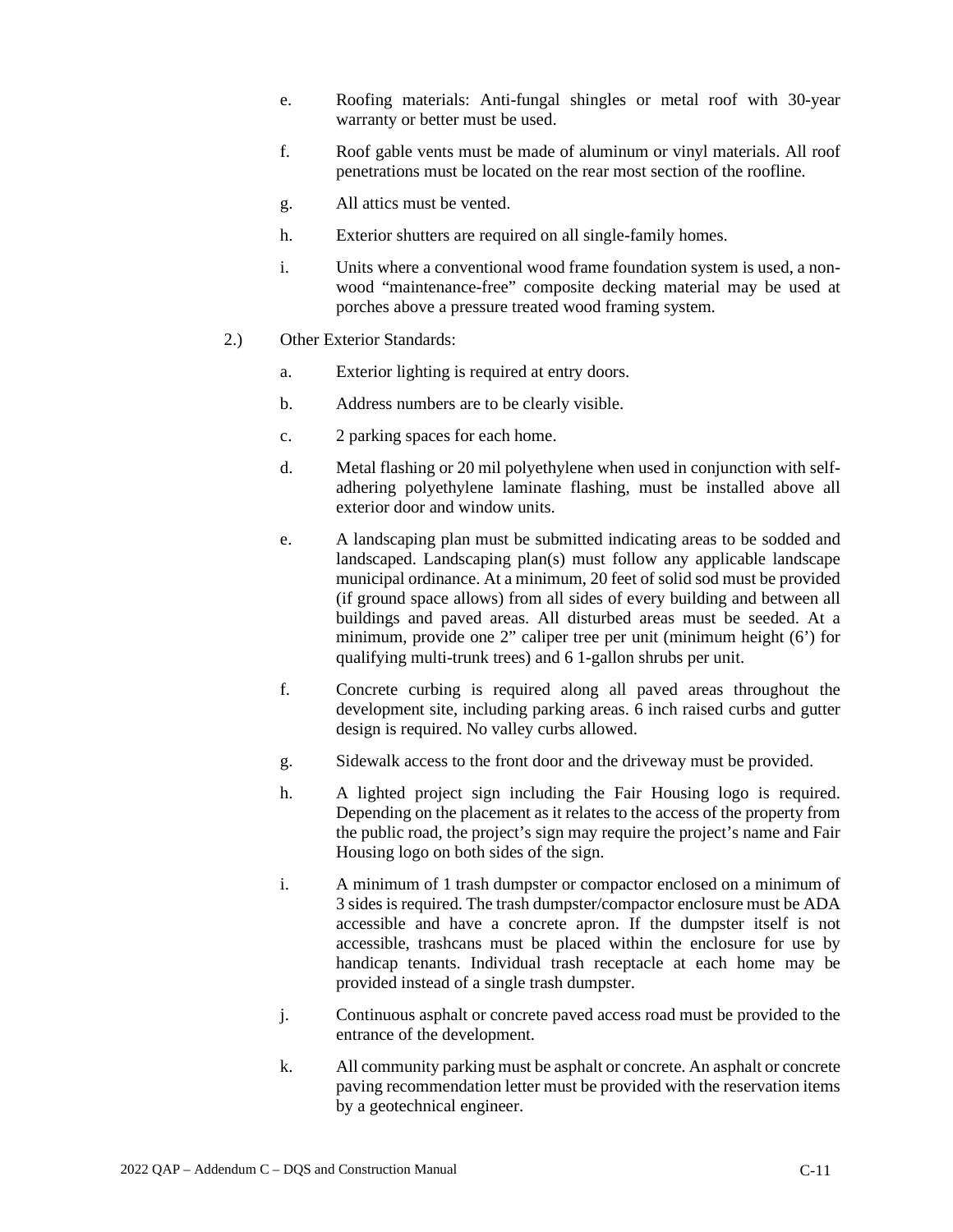- l. All sidewalks and walkways must be concrete and at least 36 inches wide. All public buildings, community building and amenities must be connected to the dwelling units by a sidewalk or walkway on one side of the street throughout the development.
- m. All driveways must be concrete.
- n. Mailboxes, playground and all exterior project amenities must be ADA accessible. All exterior project amenities that have exposed components used as part of the structure must be constructed so that no wood is exposed. Concealment shall be with materials such as aluminum or vinyl siding or cementitious materials. Decorative rails and/or guard rail systems used shall be code compliant systems of vinyl, fiberglass or metal. Wood railings are not allowed. Gazebos and picnic shelters shall have table(s) with attached bench seating.
- o. No above ground propane tanks allowed on the site.
- p. All onsite utilities must be underground.
- q. Storm Water retention basins (existing, shared and/or newly constructed) must be located within the property boundaries and include fencing around the perimeter with a lockable maintenance gate. The retention area will be maintained and managed in a manner to provide safety to the tenants. Including preventing vermin, insect and reptile infestation, vegetation overgrowth, and must be kept free of all trash and debris.

# **C. Interior Building and Space Standards:**

1.) Wall Framing:

Walls may be framed using metal studs in lieu of wood.

- 2.) Insulation Requirements:
	- a. Exterior wall insulation must have an overall R-13 minimum for the entire wall assembly.
	- b. Roof or attic insulation must have an R-38 minimum.
	- c. Vapor retarders must be installed if recommended by project architect.
- 3.) Kitchen spaces:
	- a. 6 1/2-inch deep double bowl stainless steel sink is required in each unit.
	- b. Each unit must be equipped with a 2.5 lb. ABC rated dry chemical fire extinguisher readily accessible in the kitchen and mounted to accommodate handicapped accessible height in accessible units. Each unit must also contain either fire protection canisters above the cooktop surface or temperature limiting plates on the cooktop surface.
	- c. New cabinets must have dual sidetrack drawers and no laminate or particleboard fronts for doors or drawer fronts. Cabinets shall meet the ANSI/KCMA A161.1 performance and construction standard for kitchen and vanity cabinets. Cabinets shall bear the certification seal of KCMA (Kitchen Cabinet Manufacturers Association).
	- d. A pantry closet or pantry cabinet is required in each unit. The pantry must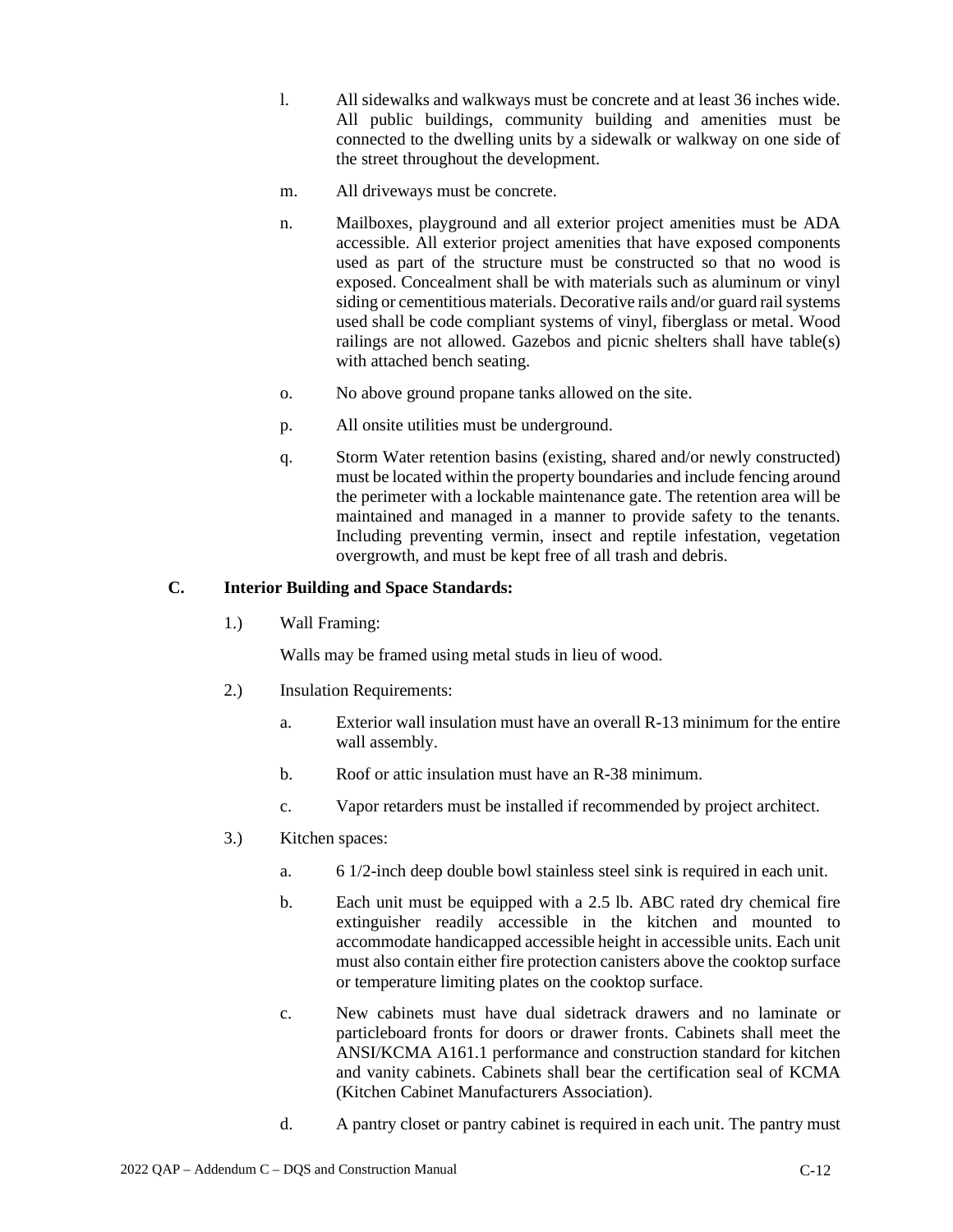be 1'6" x 1'6" deep with a minimum five shelves, located in or adjacent to the kitchen.

- e. An energy efficient light fixture (4 foot long fluorescent fixture or a LED light fixture) is required.
- f. All appliances must be Energy Star rated.
- g. A grease shield is required behind ranges on the wall.
- 4.) Bathroom Spaces:
	- a. Tub/shower units must have minimum dimensions of 30-inch width by 60 inch length and be equipped with anti-scald valves. Integral wood blocking in walls as per Fair Housing guidelines is required. All tubs in designated handicap accessible units must come complete with "factory-installed grab bars" where the tub surrounds are reinforced. Wood blocking in walls is still required with factory reinforced fiberglass surrounds. If the tub surrounds are not reinforced fiberglass, hard tile or cultured marble or composite materials; solid wood blocking must be installed to meet Fair Housing guidelines.
	- b. Water closets must be installed to comply with applicable ANSI, UFAS and Fair Housing accessibility guidelines.
	- c. Mirror length must extend to top of vanity backsplash with top of mirror a minimum of 6'-0" above finish floor. Framed decorative mirrors or medicine cabinets with mirrors are allowed with a minimum size of 14" x  $24$ ".
	- d. Vanity cabinets with drawers or a vanity cabinet without drawers and a linen cabinet with drawers must be installed in all units. All cabinets in designated handicap accessible units must be installed in compliance with applicable ANSI or UFAS guidelines.
- 5.) Floor Finishes:
	- a. Carpet materials must meet FHA minimum standards.
	- b. Resilient flooring materials must meet FHA minimum standards.
- 6.) Other Interior Standards:
	- a. Hallways must have a minimum clear width of 36 inches or greater as per applicable accessibility standards.
	- b. All interior doors to habitable spaces in unit(s) subject to Fair Housing Guidelines must have a minimum clear width in compliance with the applicable Fair Housing design standards. All interior doors to habitable spaces in designated handicap accessible units must have a minimum width of 36 inches. All interior doors to habitable spaces in all other units must have a minimum clear width of 30 inches.
	- c. Separately switched overhead lighting is required in each room. Energy Star ceiling fans with light kits are required in the living room and each bedroom where the ceilings are 9' or greater. Light kits for all ceiling fans must be furnished with Energy Star LED lamps.
	- d. Window treatments are required for all windows.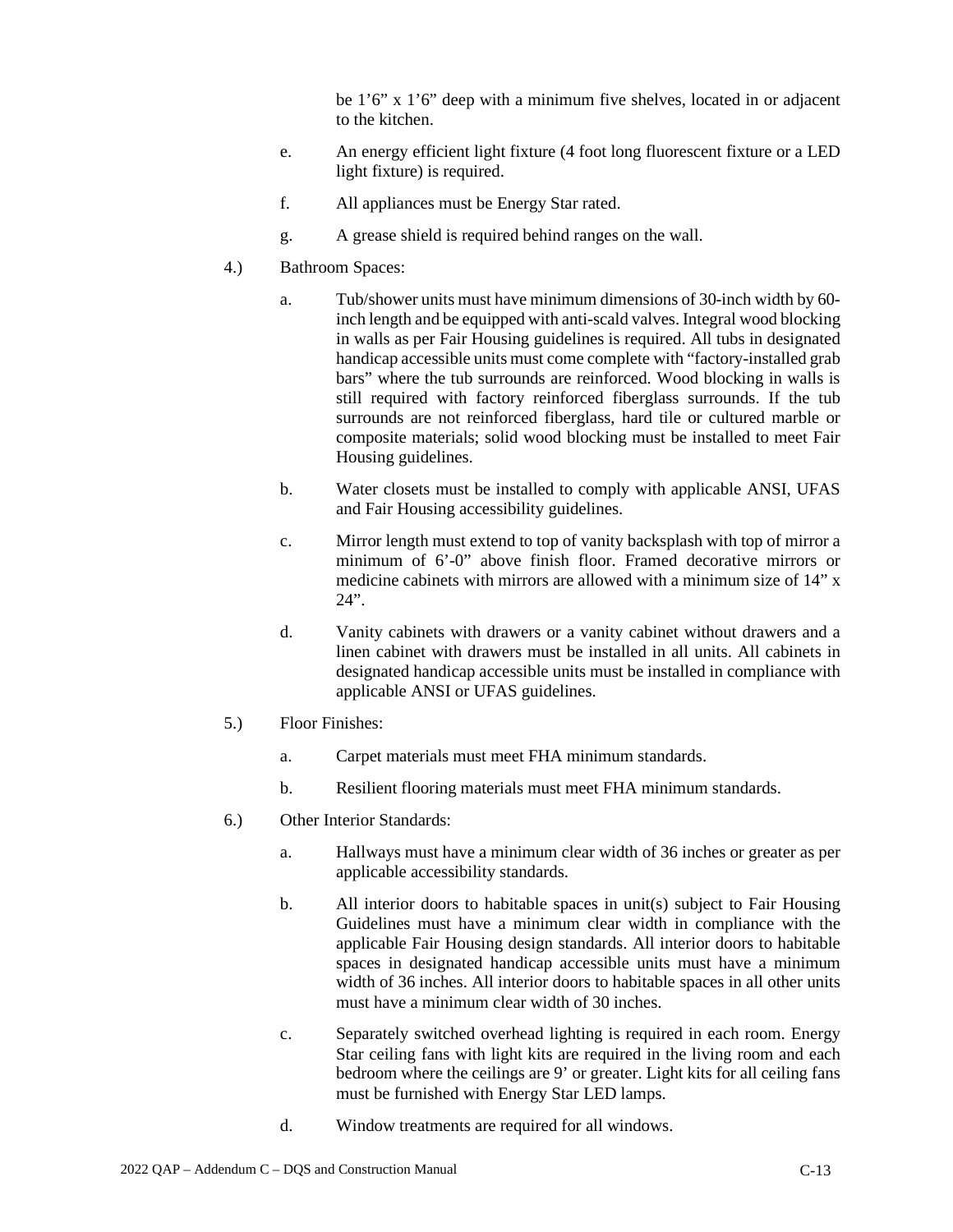- e. Sliding glass doors are prohibited.
- f. All smoke detectors must be hard-wired with battery back-up. The number of smoke detectors installed must meet the applicable building code based on the project and unit design. Units with an attached garage must have a combo smoke/carbon monoxide detector installed.
- g. Buildings and/or units with gas mechanical systems or appliances must install carbon monoxide detectors. The number of carbon monoxide detectors installed must meet the applicable building code based on the project and unit design. Units with an attached garage must have a combo smoke/carbon monoxide detector installed.
- 7.) Plumbing and Mechanical Equipment:
	- a. Electric water heaters must be high efficiency with a minimum 0.93 Uniform Energy Factor (UEF) for a 30-gallon tank or minimum .92 UEF for a 40-gallon tank.
	- b. Gas water heaters must be high efficiency with a minimum 0.60 Uniform Energy Factor (UEF) for a 30-gallon tank or minimum .58 UEF for a 40 gallon tank.
	- c. Through-wall HVAC units are not permitted in single-family homes.
	- d. CPVC supply piping is not allowed for interior space in-wall or overhead services.
	- e. HVAC refrigeration lines must be insulated.
	- f. HVAC 14 seer or greater must be used. HVAC equipment must be placed so that their operation does not interfere with the comfort of the adjacent dwellings.

# **V. For Attached Rehabilitation of an Existing Building**

The following outline of minimum standards must be used in designing Housing Credit (not applicable to projects with HOME Funds) projects of twelve or more units.

# **A. Minimum Building Standards:**

1.) Minimum Apartment Unit Net Area Requirements:

Net area is measured from the interior finished face of the exterior wall to the interior finished face of the common or tenant separation wall.

| 1 Bedroom Unit | $600$ s.f.   |
|----------------|--------------|
| 2 Bedroom Unit | $775$ s.f.   |
| 3 Bedroom Unit | $1,000$ s.f. |

Minimum Bedroom Net Area is measured from the interior faces of all walls surrounding each bedroom, excluding closets, mechanical rooms, and storage rooms.

No units may contain a bedroom of less than 90 square foot.

*\*Note 1: Net unit areas do not include outside storage, covered porches, patios, balconies, etc*.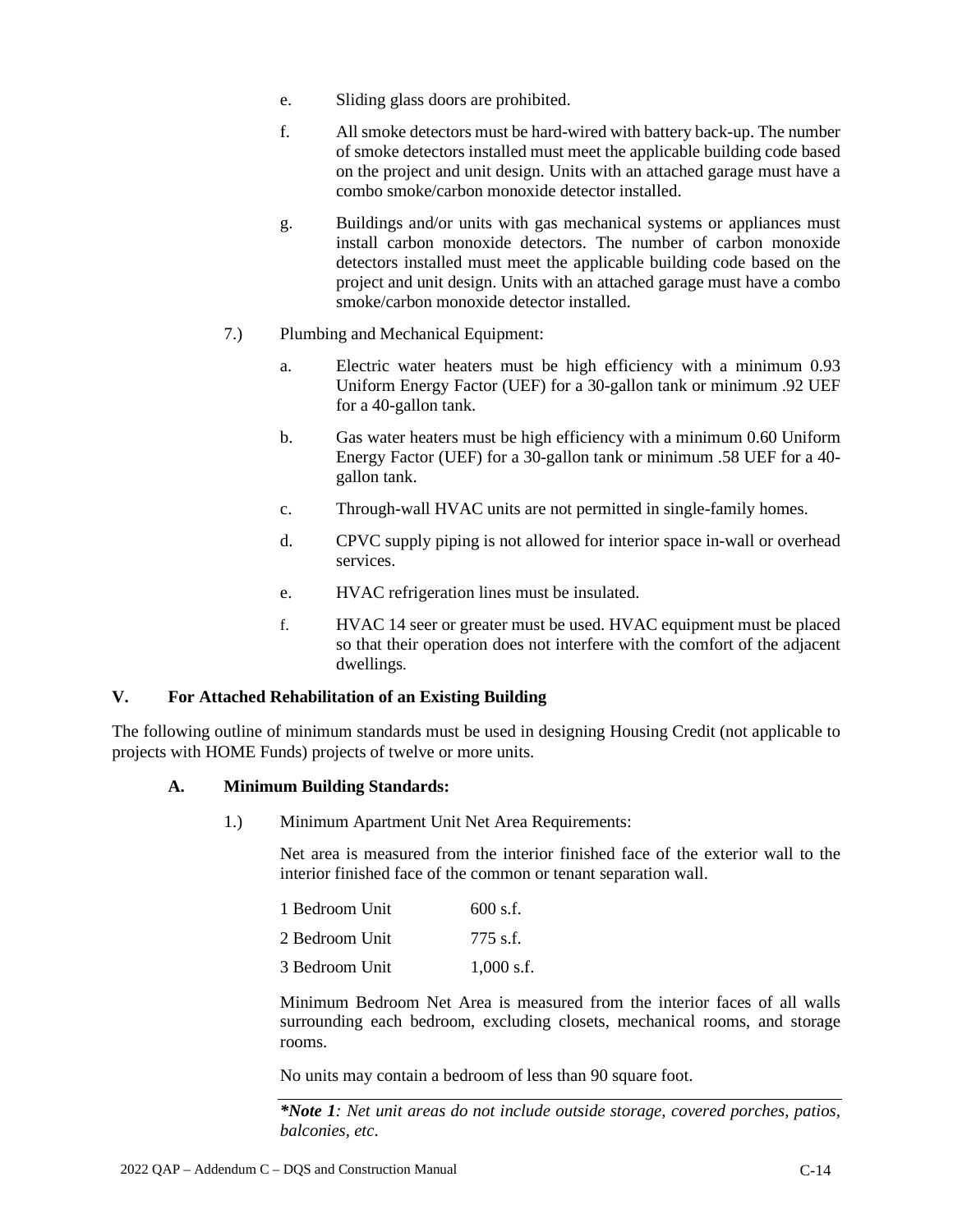## **B. Exterior Building Standards:**

- 1.) Exterior Finishing Materials:
	- a. Exterior building coverings: very low maintenance materials are required. Acceptable materials include:
		- i. Brick;
		- ii. High quality vinyl siding with a minimum thickness of .044 and a lifetime non- prorated limited warranty (50 year) transferable; or
		- iii. Cementitious siding and trim material.
		- iv. Engineered composite siding and trim material.

All siding materials listed above are required to be 12 inches above the finished floor elevation of the building ground floor, with the exception of concrete patio and covered breezeway areas. Brick, decorative block or cultured stone must be used as an apron material.

- b. Fascia and soffit: Must be prefinished vinyl, prefinished aluminum, cementitious trim or engineered composite trim. Material used for soffits must be perforated or vented.
- c. Windows frames and sashes are to be constructed of vinyl-clad wood, solid extruded vinyl, fiberglass, or aluminum and all windows are required to have screens.
- d. Materials for entry doors are to be metal-clad wood, fiberglass, or metal insulated construction. "Peepholes" and deadbolt locks are required in entry doors. Dead bolt locks on entry doors must have "thumb latch" on interior side. Double keyed dead bolt locks are prohibited. Minimum clear width of all exterior doors must be 34 inches.
- e. No Mansard Roofs are allowed. Roofing materials: Anti-fungal shingles or metal roof with 30-year warranty or better must be used.
- f. Roof gable vents must be made of aluminum or vinyl materials.
- g. All attics must be vented.
- h. Exterior shutters are required on all 100% brick or vinyl siding buildings. The shutters must be on the front of the buildings visible from the parking areas.
- i. Handrails and pickets must be constructed from steel or aluminum.
- j. Patio and porch/balcony components used as part of the building must have concrete slabs or decks and must be constructed so that no wood is exposed. Concealment must be with materials such as aluminum, vinyl, cementitious materials trim or engineered composite trim. Structural wood columns must be at a minimum 6" x 6 pressure treated columns concealed as noted above or properly sized columns of fiberglass, steel, high density urethane or aluminum. Decorative rails and/or guard rail systems used at porches and patios must be code compliant systems of vinyl, fiberglass, steel or aluminum. Wooden support posts must be installed to prevent degradation (rotting) to ends of posts and to provide for structural and anchoring of post to slab. Wood railings are not allowed.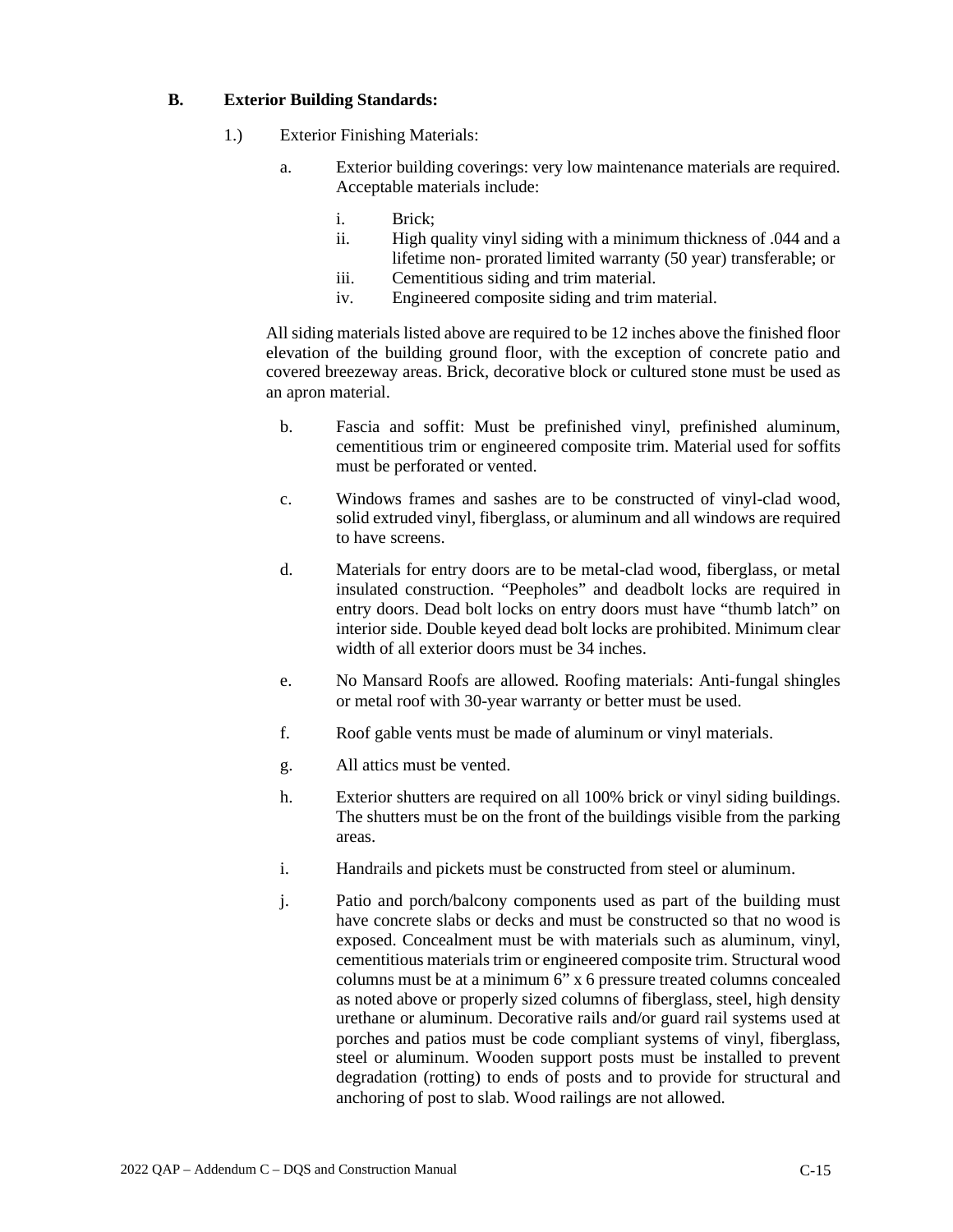- 2.) Other Exterior Standards:
	- a. Adequate exterior lighting is required at entry doors.
	- b. Address numbers are to be clearly visible.
	- c. Metal flashing or 20 mil polyethylene when used in conjunction with a self-adhering polyethylene laminate flashing, must be installed above all exterior door and window units.
	- d. A landscaping plan must be submitted indicating areas to be sodded and landscaped. Landscaping plan(s) must follow any applicable landscape municipal ordinance. At a minimum, 20 feet of solid sod must be provided (if ground space allows) from all sides of every building and between all buildings and paved areas. All disturbed areas must be seeded. If bare spots or erosion exist in current landscaping, the area must be sodded. Landscaping around and between the buildings is allowed. At a minimum, provide one 2" caliper tree per unit (minimum height (6') for qualifying multi-trunk trees) and 6 1-gallon shrubs per unit.
	- e. Sidewalk access to all parking spaces must be provided. Where the accessible route on the site crosses a vehicular roadway, crosswalk lines are required. They shall not be less than 6 inches or greater than 24 inches in width
	- f. A lighted project sign including the Fair Housing logo is required. Depending on the placement as it relates to the access of the property from the public road, the project's sign may require the project's name and Fair Housing logo on both sides of the sign.
	- g. A minimum of 1 enclosed on a minimum of 3 sides trash dumpster or compactor is required that is enclosed. The trash dumpster/compactor enclosure must be ADA accessible and have a concrete apron. If the dumpster itself is not accessible, trashcans must be placed within the enclosure for use by handicap tenants.
	- h. Continuous asphalt or concrete paved access road must be provided to the entrance of the development.
	- i. All parking must be asphalt or concrete. An asphalt or concrete paving recommendation letter must be provided with the application by a geotechnical engineer.
	- j. All sidewalks and walkways must be concrete and at least 36 inches wide. All public building, community building and amenities must be connected to the dwelling units by a sidewalk or walkway.
	- k. Mailboxes, playground and all exterior project amenities must be on an accessible route as defined by the applicable accessibility standard(s). All exterior project amenities that have exposed components used as part of the structure must be constructed so that no wood is exposed. Concealment shall be with materials such as aluminum or vinyl siding or cementitious materials. Decorative rails and/or guard rail systems used shall be code compliant systems of vinyl, fiberglass or metal. Wood railings are not allowed. Gazebos and picnic shelters shall have table(s) with attached bench seating.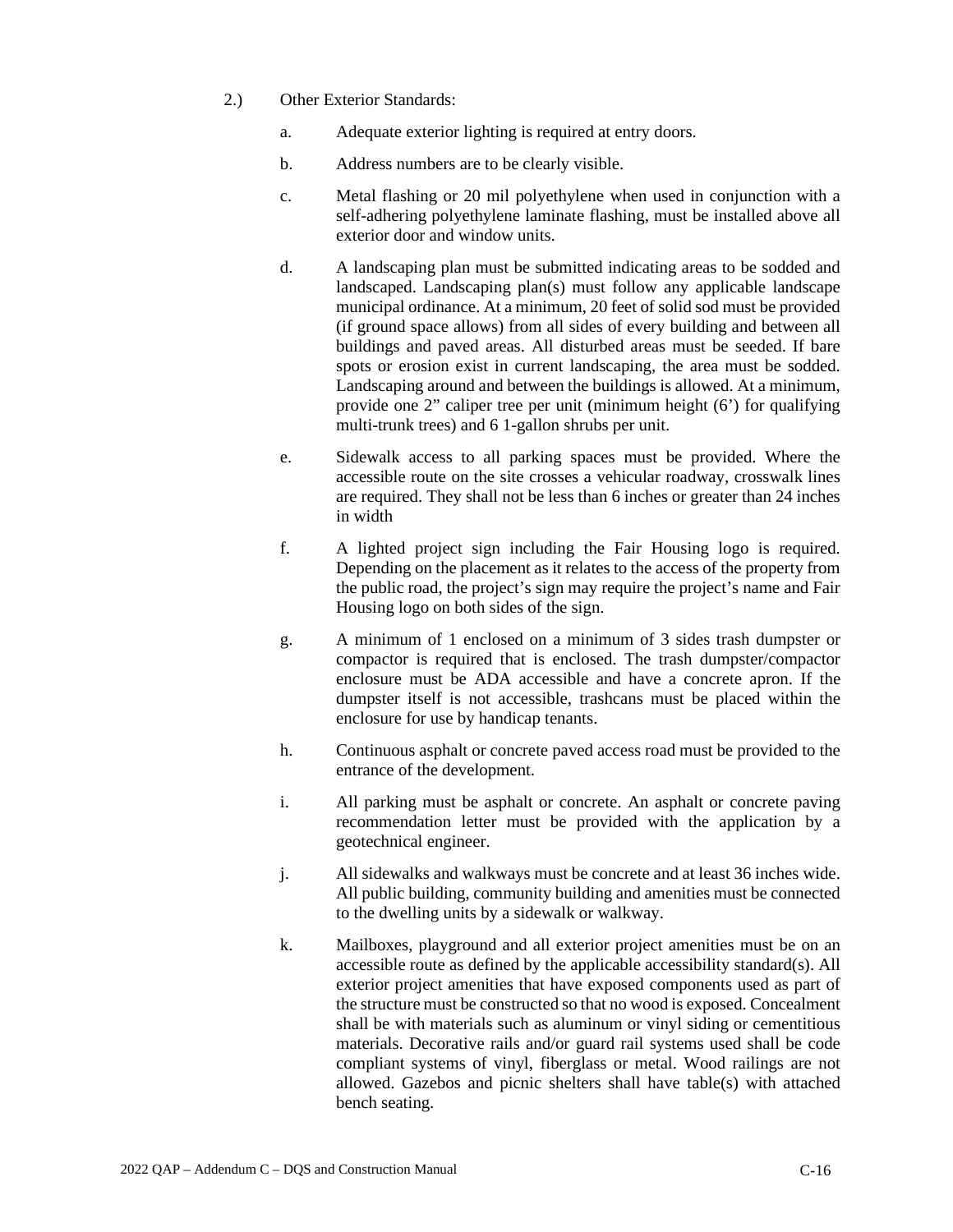- l. No above ground propane tanks allowed on the site.
- m. Storm Water retention basins (existing, shared and/or new construction) must be located within the property boundaries and include fencing around the entire perimeter with a lockable maintenance gate. The retention area will be maintained and managed in a manner to provide safety to the tenants. Including preventing vermin, insect and reptile infestation, vegetation overgrowth, and must be kept free of all trash and debris.
- 3.) Interior Building and Space Standards:
	- a. Insulation Requirements:

Roof or attic insulation must have an R-38 minimum.

- b. Kitchen spaces:
	- i. A minimum 6 1/2-inch deep double bowl stainless steel sink is required in each unit.
	- ii. Each unit must be equipped with a 2.5 lb. ABC rated dry chemical fire extinguisher readily accessible in the kitchen and mounted to accommodate handicapped accessible height in accessible units. Each unit must also contain either fire protection canisters above the cooktop surface or temperature limiting plates on the cooktop surface.
	- iii. New cabinets must have dual sidetrack drawers and no laminate or particleboard fronts for doors or drawer fronts. Cabinets must meet the ANSI/KCMA A161.1 performance and construction standard for kitchen and vanity cabinets. Cabinets must bear the certification seal of KCMA (Kitchen Cabinet Manufacturers Association).
	- iv. A pantry closet or pantry cabinet is required in each unit. The pantry must be 1'6" x 1'6" deep with a minimum five shelves, located in or adjacent to the kitchen.
	- v. An energy efficient light fixture (4 foot long fluorescent fixture or a LED light fixture) is required.
	- vi. All appliances must be Energy Star rated.
	- vii. A grease shield is required behind ranges on the wall.
- c. Bathroom Spaces:
	- i. Tub/shower units must have minimum dimensions of 30-inch width by 60-inch length and be equipped with anti-scald valves. Integral wood blocking in walls as per Fair Housing guidelines is required. All tubs in designated handicap accessible units must come complete with "factory-installed grab bars" where the tub surrounds are reinforced. Wood blocking in walls is still required with factory reinforced fiberglass surrounds. If the tub surrounds are not reinforced fiberglass, hard tile or cultured marble or composite materials; solid wood blocking must be installed to meet Fair Housing guidelines.
	- ii. Water closets must be installed to comply with applicable ANSI, UFAS and Fair Housing accessibility guidelines.
	- iii. Mirror length must extend to top of vanity backsplash with top of mirror a minimum of 6'- 0" above finish floor. Framed decorative mirrors or medicine cabinets with mirrors are allowed with a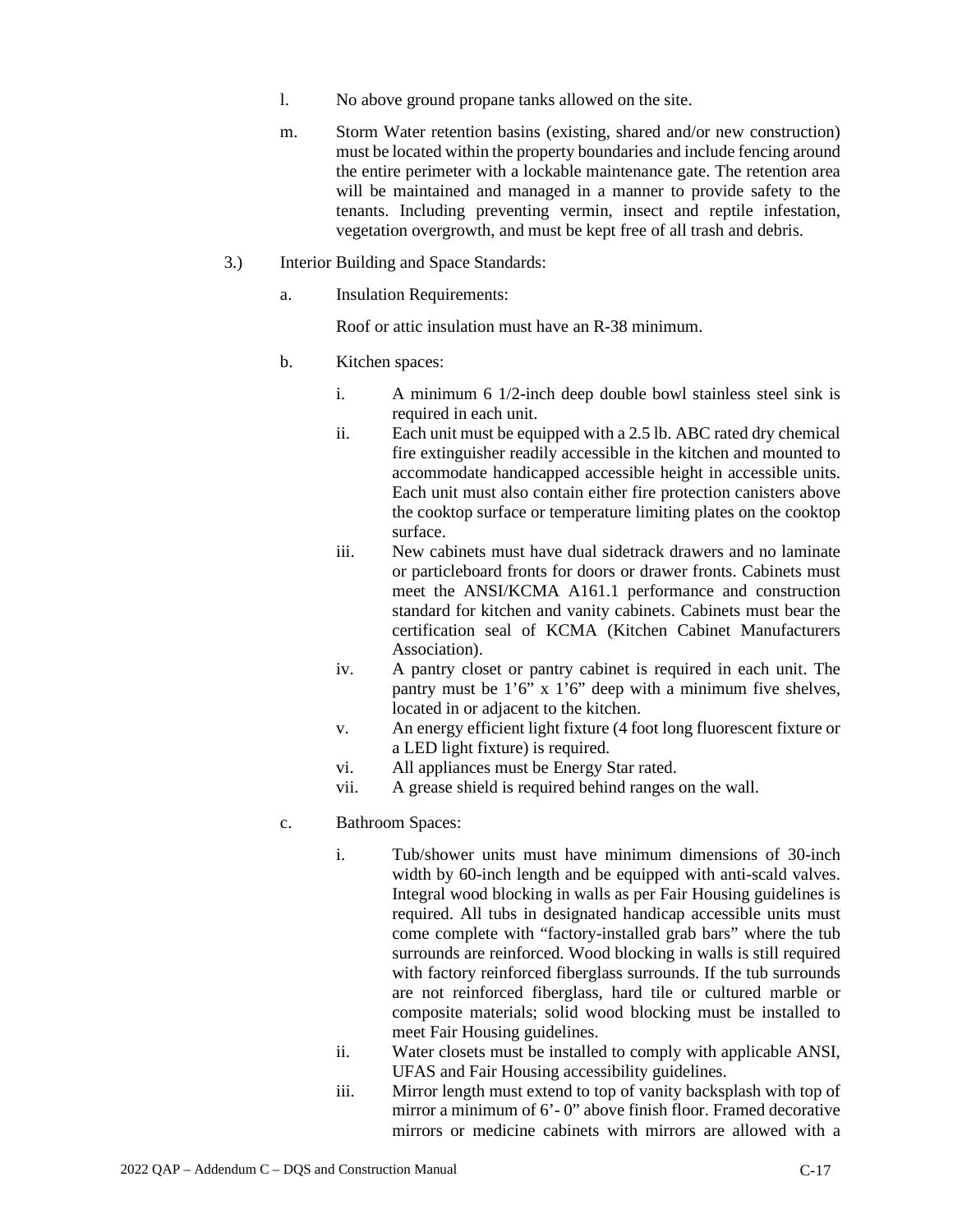minimum size of 14" x 24".

- iv. Vanity cabinets with drawers or a vanity cabinet without drawers and a linen cabinet with drawers must be installed in all units. All cabinets in designated handicap accessible units must be installed in compliance with applicable ANSI or UFAS guidelines.
- d. Hallways must have a minimum clear width of 36 inches or greater as per applicable accessibility standards.
- e. All interior doors to habitable spaces in unit(s) subject to Fair Housing Guidelines must have a minimum clear width in compliance with the applicable Fair Housing design standards. All interior doors to habitable spaces in designated handicap accessible units must have a minimum clear width of 36 inches. All interior doors to habitable spaces in all other units must have a minimum clear width of 30 inches.
- f. Separately switched overhead lighting is required in each room. Energy Star ceiling fans with light kits are required in the living room and each bedroom where the ceilings are 9' or greater. Light kits for all ceiling fans must be furnished with Energy Star LED lamps.
- g. Window treatments are required for all windows.
- h. Sliding glass doors are prohibited.
- i. Floor Finishes all flooring must be replaced:
	- i. Carpet materials must meet FHA minimum standards.
	- ii. Resilient flooring materials must meet FHA minimum standards.
- j. All smoke detectors must be hard-wired with battery back-up. The number of smoke detectors installed must meet the applicable building code based on the project and unit design. Units with an attached garage must have a combo smoke/carbon monoxide detector installed.
- k. Buildings and/or units with gas mechanical systems or appliances must install carbon monoxide detectors. The number of carbon monoxide detectors installed must meet the applicable building code based on the project and unit design. Units with an attached garage must have a combo smoke/carbon monoxide detector installed.
- l. All units pre-wired for cable television hook-ups in the living room and 1 per bedroom.
- 4.) Plumbing and Mechanical Equipment:
	- a. Electric water heaters must be high efficiency with a minimum 0.93 Uniform Energy Factor (UEF) for a 30-gallon tank or minimum .92 UEF for a 40-gallon tank.
	- b. Gas water heaters must be high efficiency with a minimum 0.60 Uniform Energy Factor (UEF) for a 30-gallon tank or minimum .58 UEF for a 40 gallon tank.
	- c. Through-wall HVAC units are not permitted in residential units except in efficiency units.
	- d. HVAC units and water heaters are not permitted in attic spaces. HVAC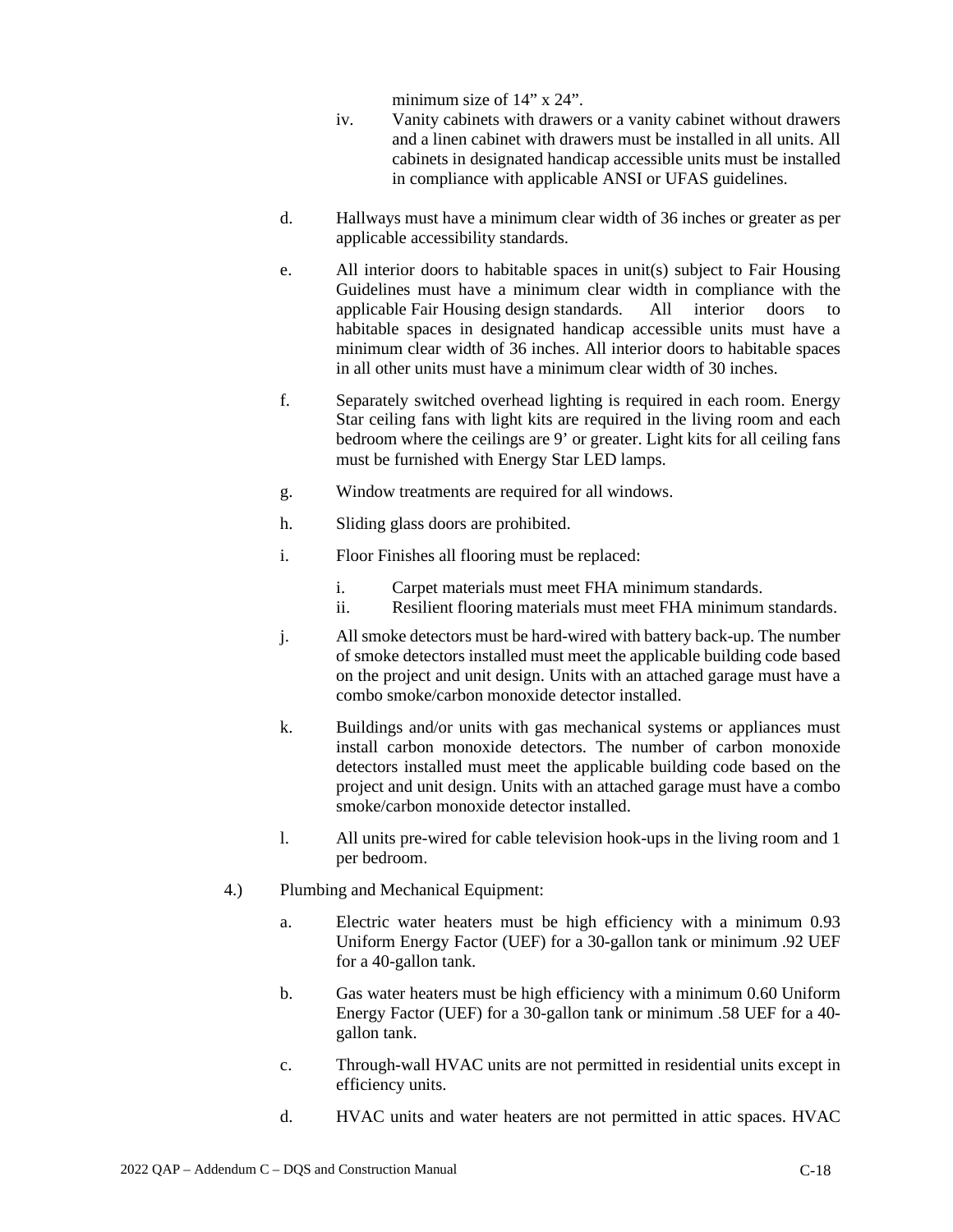units must be installed in Mechanical Closets located within the living unit. Water heaters are to be located within the living unit.

- e. HVAC refrigeration lines must be insulated.
- f. HVAC 14 seer or greater must be used. On single-family homes the HVAC equipment must be placed so that their operation does not interfere with the comfort of the adjacent dwellings.
- g. Units with existing washer/dryer connections must replace and install new water supply fixtures and valves.

# **VI. Inspections and Reports**

AHFA will engage a third-party construction consultant to review the final plans and specifications prior to construction for each approved project to ensure that it meets all applicable requirements of AHFA's Design Quality Standards and Construction Manual. The applicant/Ownership Entity, project architect and general contractor will certify that the project meets the federal Fair Housing Amendments Act, the Americans with Disabilities Act and all additional accessibility requirements at the time of the submittal of the final plans and specifications, the completion of the project and the issuance of the IRS Form 8609. In addition to the plans and specification review, AHFA has the right to inspect the project during the following phases of development:

- A. During construction;
- B. At the completion of construction and
- C. Prior to issuance of the IRS Form 8609.

The applicant will be responsible for the actual cost of work completed by AHFA designated consultants.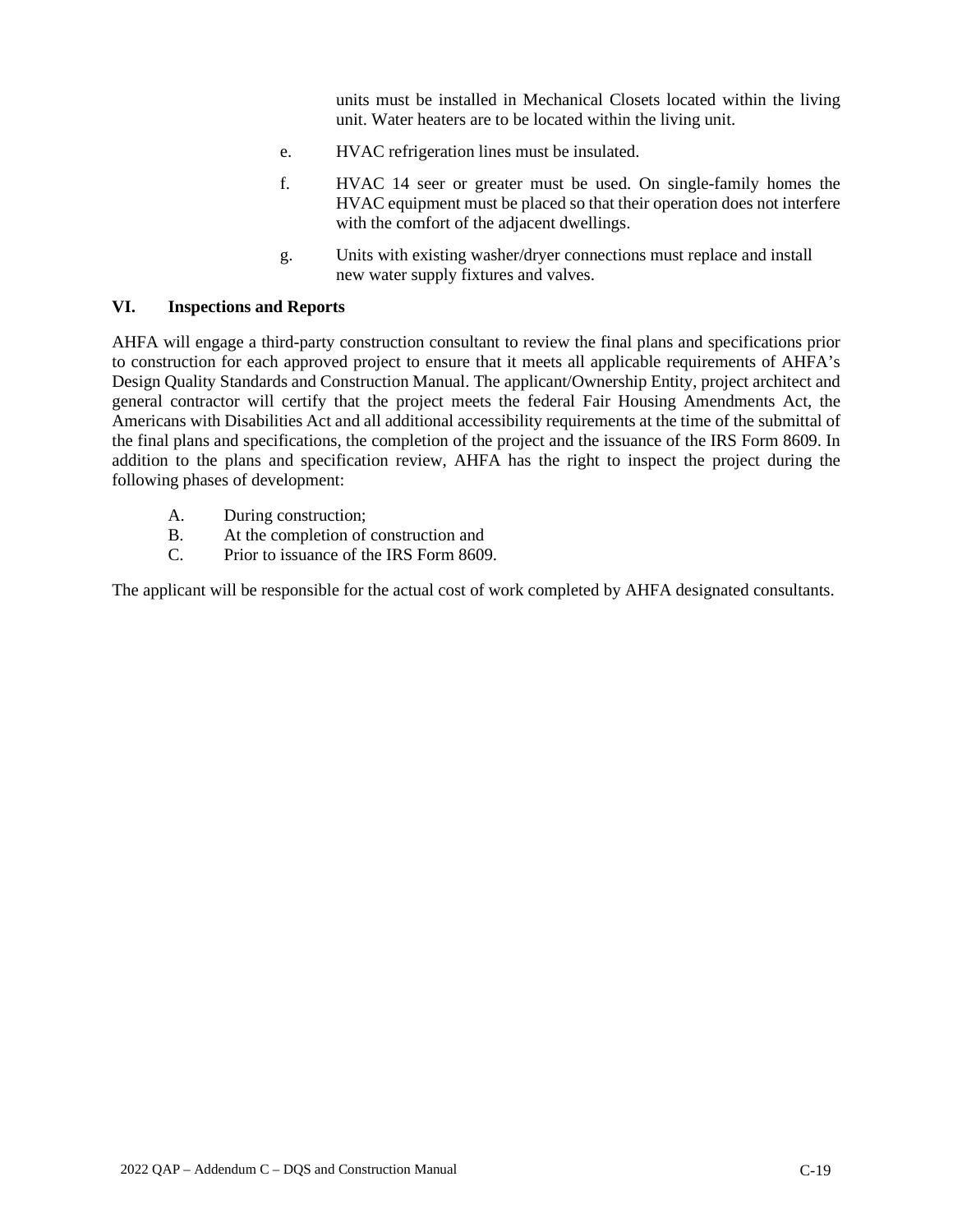# **Addendum D**

# **Alabama Housing Finance Authority's**

# **2022 Housing Credit Qualified Allocation Plan**

# **Compliance Monitoring Procedures, Requirements, Penalty and Suspension Criteria**

As referenced in Section III "Compliance Monitoring" of the 2022 Housing Credit Qualified Allocation Plan (QAP), the AHFA Compliance department will conduct monitoring procedures and requirements to ensure Ownership Entity and Project compliance with Section  $42 \text{ (m)}(1)(B)(iii)$  of the Internal Revenue Code and all requirements as specified in the QAP.

# **I. Compliance Monitoring Procedures, Requirements, and Fees:**

- A. AHFA will require each Responsible Owner of a Housing Credit Project to maintain records for each qualified Housing Credit building in the Project. These records must show, for each year in the compliance period, the information required by the record-keeping provisions contained in Section 1.42-5 (b) of the Treasury Regulations, incorporated herein by reference.
- B. By the  $15<sup>th</sup>$  day of each month, each Ownership Entity must enter all tenant events into the AHFA DMS Authority Online (AHFA DMS) for the prior month. If, at the time of inspection, the tenant events in AHFA DMS do not match the information in the household file inspected by AHFA both the Ownership Entity and the Management Company (including owners and managers of the Management Company) will be subject to the penalty criteria as defined in Section II I 4 f herein.

By the first business day of February each year, all tenant events from January 1st through December 31st of the previous year must be placed into AHFA DMS. A point deduction, as described in Section II E 1 of Addendum D, will be applied to the Ownership Entity and the Management Company of a Project for failing to enter all tenant events as required.

- C. By the first business day of March each year, AHFA must receive from each Responsible Owner of a Housing Credit Project an Annual Owner's Certification (AOC), under penalty of perjury, as provided in Section 1.42-5 (c)(1) of the Treasury Regulations. The AOC must be completed using AHFA DMS or other approved method as provided by AHFA's Compliance department. A point deduction as described in Section II E 2 of Addendum D will be applied if a Responsible Owner fails to submit an AOC by the first business day of March. AHFA will notify the IRS of an Ownership Entity's failure to submit an AOC no later than forty-five (45) days after the end of the timeframe allowed for correction of the failure to certify. AHFA will notify the IRS by filing Form 8823, Low-Income Housing Credit Agencies Report of Noncompliance for the 15-Year Compliance Period. Additionally, AHFA may notify HUD if deemed appropriate. Once the AOC is received, AHFA will review for compliance with the requirements of Section 42.
- D. Each Ownership Entity must submit to AHFA an annual financial statement and form Schedule A (filed with IRS Form 8609 for each year during the 15-Year Compliance Period) for each Project by the first business day of May of each year. All financial statements must be sent electronically by email, flash drive, thumb drive or memory stick. Failure to submit an annual financial statement of the Project and a copy of the Schedule A within 30 days after written notification of non-receipt by AHFA will result in a \$500 late fee.
- E. A copy of the IRS Form 8609 with Part II completed by the Ownership Entity must be submitted to AHFA the first year Housing Credits are claimed for a building. Failure to submit a copy of the IRS Form 8609 with Part II completed by the Ownership Entity to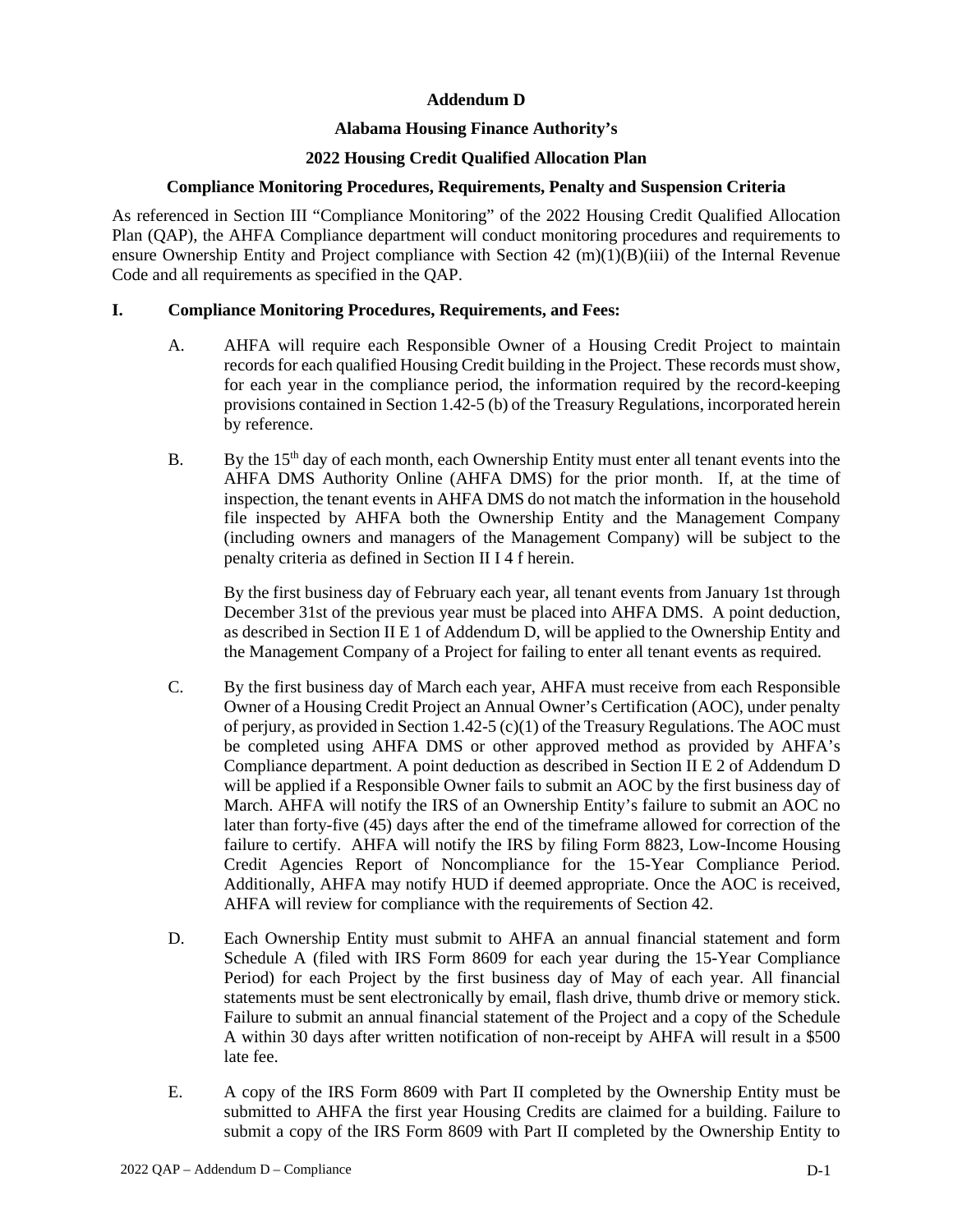AHFA within 60 days after written notification of nonreceipt by AHFA will result in a \$500 fee.

- F. AHFA will inspect each required Housing Credit Project in accordance with the AHFA Compliance Manual located at www.AHFA.com.
- G. Each Ownership Entity must allow AHFA or its designated representative to perform additional on-site inspections of any Housing Credit unit or building in a Project through the end of the applicable Extended Use Period. These inspections are in addition to any review of tenant files or units under Paragraph F. Inspections performed outside of Paragraph F will be at the expense of the Ownership Entity. Each unit or building inspection will be performed using the Uniform Physical Condition Standards (UPCS) guidelines established by HUD. The UPCS standards and related definitions provided by HUD (https://www.hud.gov/sites/documents/appendix2-finaldictionary.pdf) provide guidance for at least five hundred twenty (520) compliance protocols.
- H. AHFA will promptly notify the Ownership Entity in writing if AHFA is not permitted to inspect Housing Credit Project units or buildings as described in Paragraphs F and G. Fees as described in Chapter 1 Section 1.4 of the AHFA's Compliance Manual will apply if a Project's records are not available for review during the date and time for which AHFA established with the Ownership Entity and/or Management Company.
- I. AHFA will promptly notify the Ownership Entity in writing if the Project does not comply with Section 42. The Ownership Entity will be notified in writing of the stipulated period to supply missing documentation or to correct noncompliance commencing on the date of the notification letter. AHFA will notify the IRS of an Ownership Entity's noncompliance no later than forty-five (45) days after the end of the timeframe allowed for correction and no earlier than the end of the correction period, whether or not the noncompliance is corrected. AHFA will notify the IRS by filing Form 8823, Low-Income Housing Credit Agencies Report of Noncompliance for the 15-Year Compliance Period. Additionally, AHFA may notify HUD if deemed appropriate.
- J. AHFA will charge fees to cover the administrative expenses in monitoring compliance and the expenses incurred in carrying out its duties as the Housing Credit agency, including, but not limited to, reasonable fees for legal and professional services. (Reference Chapter 1 Section 1.4 of AHFA's Compliance Manual.)
- K. Compliance with the requirements of Section 42 is the responsibility of the Ownership Entity of the building for which the Housing Credits have been allocated. The Ownership Entity of each building for which the Housing Credits are allowed is also responsible for compliance with all the accessibility, adaptive design and construction requirements of the Fair Housing Act. Failure to comply with the requirements of Section 42 or the Fair Housing Act may result in the loss of Housing Credits pursuant to Section 1.42-9 of the Treasury Regulations.
- L. AHFA's monitoring of an Ownership Entity's compliance with the requirements of Section 42 and the Fair Housing Act does not make AHFA or the State of Alabama liable to any Ownership Entity or to any shareholder, officer, director, partner, member or manager of any Ownership Entity or of any entity comprising any Ownership Entity for an Ownership Entity's non-compliance therewith.
- M. It is the policy of AHFA to immediately report to the appropriate federal department and the cognizant inspector general of such department any indication of fraud, waste, abuse, or potentially criminal activity pertaining to federal funds.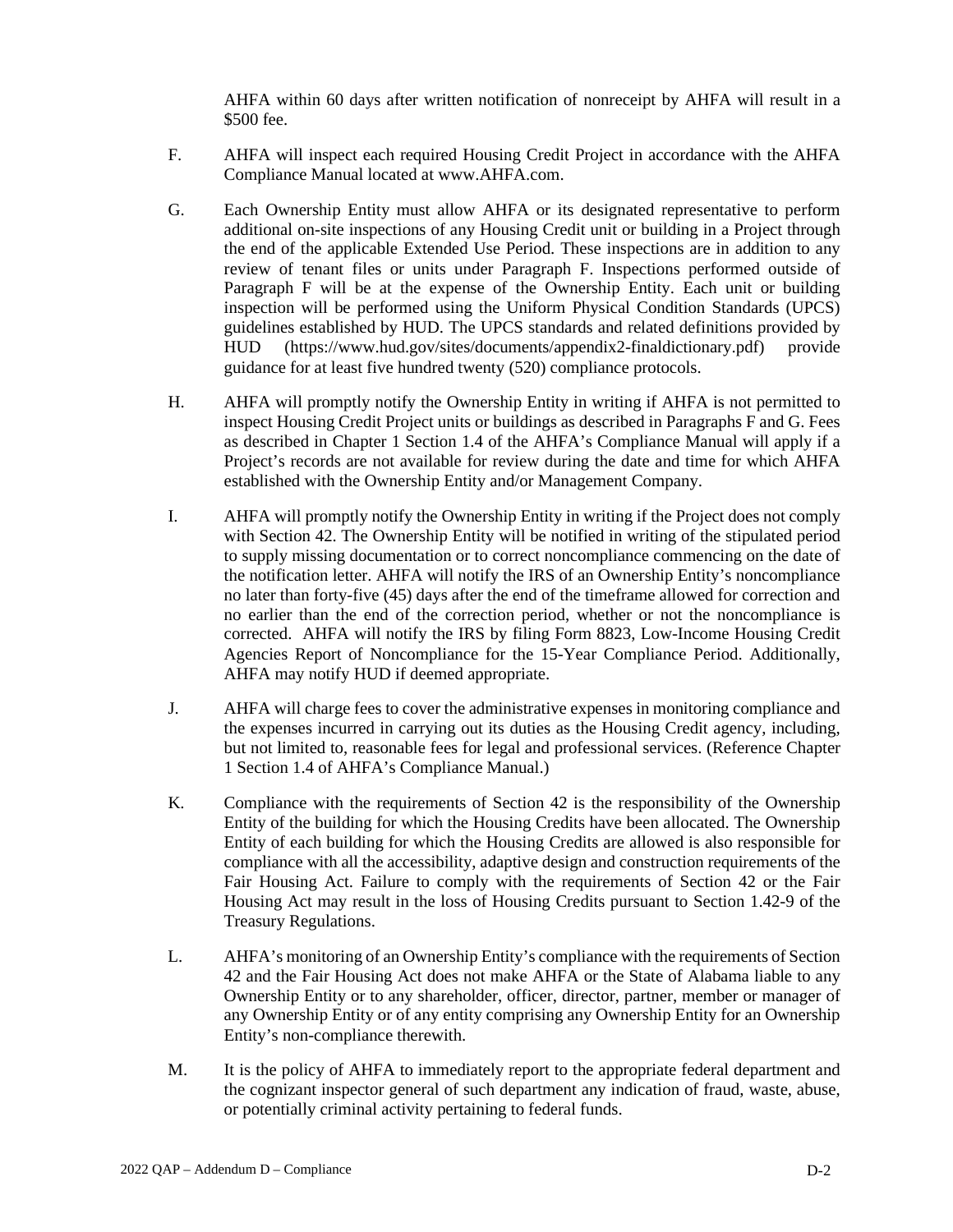- N. AHFA will report its compliance monitoring activities annually on IRS Form 8610.
- O. The Ownership Entity must submit a copy of any health, safety, or building code violation reports issued by any regulatory or third-party entity to AHFA's Compliance department. AHFA will apply applicable point deductions for items of noncompliance found in any third-party report in accordance with Section II I of this Addendum. If AHFA becomes aware of any health, safety, or building code violation reports issued by any regulatory or third-party entity which were not submitted to AHFA's Compliance department within 30 days of the date the Ownership Entity received the report, AHFA will charge the Ownership Entity a \$500 fee.
- P. If Ownership Entity/Responsible Owner or Management Company acquires a Project and discovers the Project will require extensive file corrections, building or unit repairs, it must submit a report to AHFA within 60 days of taking possession of the Project. The report, which must be in a form acceptable to AHFA, must include both sufficient details of the repairs to be completed and a deadline to complete the repairs. If the repairs are not completed by the deadline, the point deductions will be assessed as described in Section II of Addendum D.

# **II. Penalty Scoring and Suspension Criteria**

- A. According to the UPCS standards and related definitions provided by HUD (https://www.hud.gov/sites/documents//appendix2-finaldictionary.pdf), there are at least five hundred twenty (520) compliance protocols which, if noncompliance is found, are reportable noncompliance items to the IRS. AHFA has identified specific compliance protocols in Section II I of this Addendum as automatic penalty point deduction items, which for the rest of this document will be referred to as point deduction items, when noncompliance is discovered.
- B. AHFA expects, at a minimum, that each Ownership Entity and Management Company will develop a routine inspection process to ensure the items defined in Section II I are regularly inspected by their respective staff on an ongoing basis. The point deduction item categories address health and safety concerns, sanitary nature and habitable living conditions of each unit and project, and AHFA standards for minimal record-keeping practices. Since AHFA will generally provide up to a 3-day notice when scheduling compliance inspections, no cure period will be allowed for the point deduction items defined under Section II I.
- C. An Ownership Entity or Management Company is required to notify AHFA immediately upon the occurrence of a disruption/discontinuation of any service/amenity or upon the occurrence of any property damage to the Project. Such notification is required to be in a report, in a form acceptable to AHFA, which details the circumstances as well as the plan of corrective action. The plan of corrective action must include both sufficient details of how the issue will be resolved and a deadline for resolution acceptable to AHFA. If the report is submitted immediately upon occurrence, AHFA initially will not deduct points. However, point deductions will be assessed against the Ownership Entity and Management Company (inclusive of owners and managers) if AHFA determines said report was not submitted timely or if the issue is not resolved by the deadline. If AHFA determines that the disruption/discontinuation of any service/amenity or the property damage is a result of deferred maintenance or negligence, appropriate point deductions will be assessed.
- D. Inspections will be performed by AHFA, its designated representative, or other unrelated third party. At the conclusion of the onsite inspection, AHFA will provide a general verbal summary of the deficiencies identified during the inspection to the representatives of the Ownership entity and/or the Management Company who are present at that time. AHFA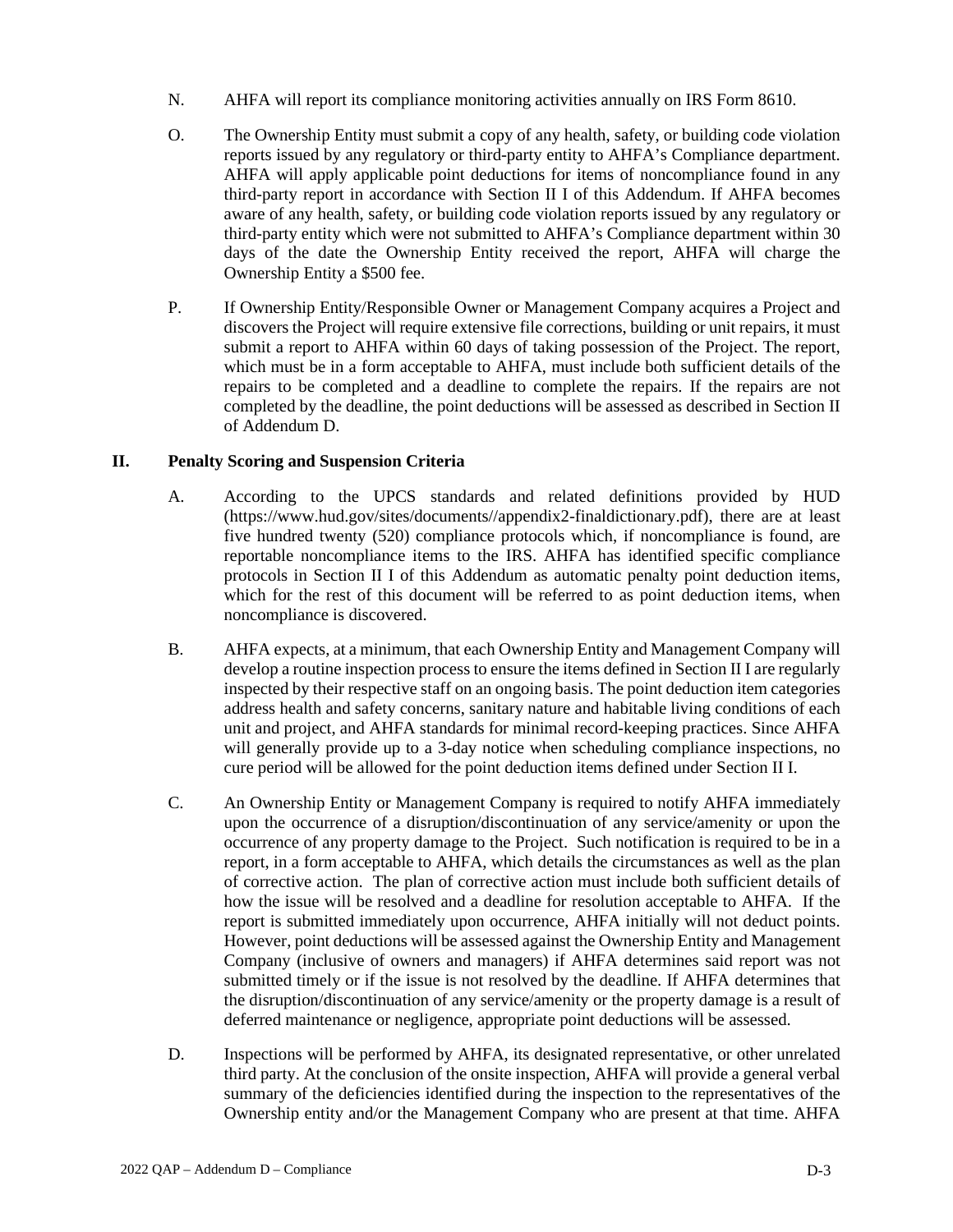will provide a formal written notice regarding all applicable deficiencies and will specify the timeframe(s) in which the Ownership Entity will be required to cure all deficiencies.

- E. Point deductions for late or nonsubmittal of tenant data or AOC will be assessed to the Ownership Entity and Management Company (inclusive of owners and managers) for the 2023 Competitive Application Cycle and Non-Competitive Application cycle as follows:
	- 1.) 1 point will be deducted for each Project for which the Responsible Owner or Management Company fails to enter required tenant data into AHFA DMS by 5:00 p.m. CST the first business day of February of each year.
	- 2.) 1 point will be deducted for each Project for which the Responsible Owner fails to submit a correct and complete AOC to AHFA's Compliance department by 5:00 p.m. CST the first business day of March of each year.
- F. Points will **not** be deducted from a 2022 applicant's score until the total of all point deductions accumulated during 2021 (January 1<sup>st</sup> through December 31<sup>st</sup>) exceeds 4 points. If an applicant's total of all point deductions is 5 points or more, then the total of **all** point deductions **will be** deducted from an applicant's score on their 2022 application(s).
- G. AHFA will review any third-party inspection reports received from any local, state, federal or financial entity/institution with an interest in the Project, which identify noncompliance issues as defined in the QAP. AHFA will assess applicable point deductions for items of noncompliance found in any third-party inspection report in accordance with Section II I of this Addendum.
- H. The following criteria will be applied to Ownership Entity and/or Management Company of record:
	- 1.) Should any of the negative actions listed in Section II D or Section II J 2 of the 2022 QAP (not Section II D of this Addendum) occur after a 2022 Application Package has been submitted and prior to approval by AHFA, AHFA has the right to terminate the Application Package.
	- 2.) If an Ownership Entity is assessed a cumulative total of 10 points or more for all AHFA projects audited and/or inspected from January 1, 2021 through December 31, 2021, the Ownership Entity/Responsible Owner will be **suspended immediately** from applying for any AHFA-funded program (Housing Credits, HOME Funds, Housing Trust Fund or Multifamily Housing Revenue Bonds) from the time the Ownership Entity is notified of the suspension through December 31, 2022.
	- 3.) If an Ownership Entity/Responsible Owner is suspended after a 2022 Application Package has been submitted but prior to approval by AHFA, any Application Package for which the Ownership Entity/Responsible Owner is included will be **terminated immediately**.
	- 4.) If a Management Company is assessed a cumulative total of 10 points or more for all AHFA projects audited and/or inspected from January 1, 2021 through December 31, 2021, the Management Company will be **suspended immediately**  from participating in any AHFA-funded program applications (Housing Credits, HOME Funds, Housing Trust Fund or Multifamily Housing Revenue Bonds) from the time the Management Company is notified of the suspension through December 31, 2022.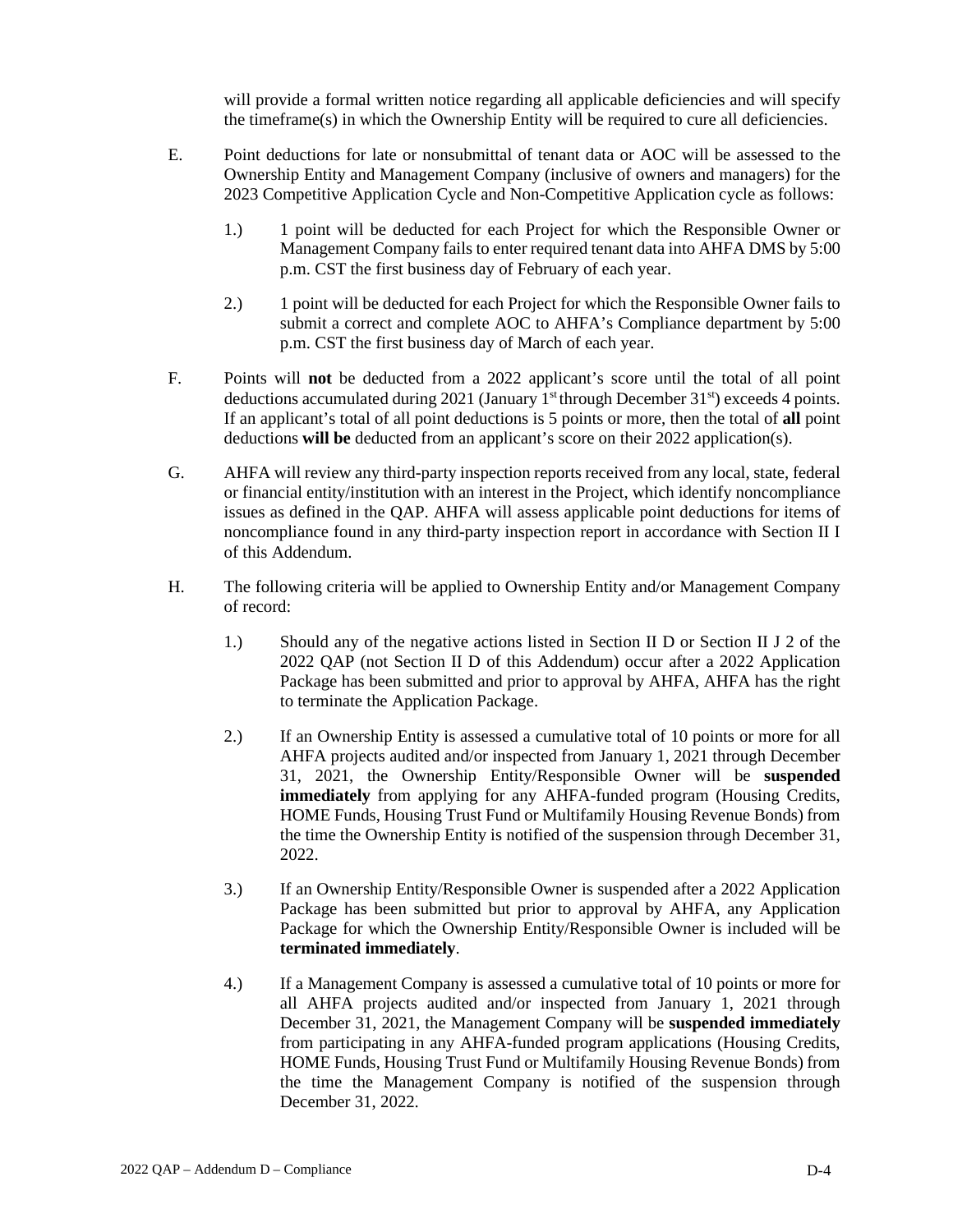- 5.) If a Management Company is suspended after a 2022 AHFA-funded program application has been submitted, and the application is later funded, the Ownership Entity for the newly-funded Project must replace the suspended Management Company with a Management Company which is **not** currently under suspension.
- 6.) If a Management Company is suspended, a representative of the Management Company **must** attend compliance training at the AHFA office at a mutually agreeable time. Any transfer of management requests which involve a suspended Management Company will be rejected until the suspended Management Company (inclusive of owners and managers) has completed a compliance audit/inspection year (January  $1<sup>st</sup>$  through December  $31<sup>st</sup>$ ) without a suspension and a representative of the Management Company has attended the required compliance training at the AHFA office.
- 7.) If an Ownership Entity or Management Company fails to correct any noncompliance issues related to inspections within the AHFA specified timeline and/or annual certifications, both will be immediately suspended until the noncompliance issues are corrected.
- 8.) If an Ownership Entity is prohibited from participating for 5 consecutive calendar years, the Ownership Entity will be permanently banned from applying for any AHFA-funded programs (Housing Credits, HOME Funds, Housing Trust Fund or Multifamily Housing Revenue Bonds).
- 9.) If a Management Company is prohibited from participating on any application for 5 consecutive calendar years, the Management Company will be permanently banned from participating on any program applications for any AHFA-funded programs (Housing Credits, HOME Funds, Housing Trust Fund or Multifamily Housing Revenue Bonds). Any transfer of management requests which involves a permanently banned Management Company (inclusive of owners and managers) will be rejected.
- I. The following point deduction items discussed in Subsections 1.), 2.), and 3.) below are not intended to supplant the UPCS standards and related definitions provided by HUD and/or applicable local or other building codes. Point deductions for funding applications in 2022 will be determined based upon audits and inspections conducted from January 1, 2021 to December 31, 2021 and will be based on the point deduction items listed in Addendum D of AHFA's 2021 QAP and HOME Action Plan.

The point deduction items listed below are applicable to audits and inspections conducted from January 1, 2022 to December 31, 2022 to the Ownership Entity and Management Company of record with AHFA at the time of the inspection.

Point deductions for this QAP will be based on the following methodology:

1.) Health and Safety Deficiencies - 1 point per occurrence (or collectively per Project audited if the same deficiency) will be assessed for health and safety deficiencies, if cited as a finding at the time of inspection. *Point deductions resulting from any deficiencies listed below will be assessed automatically upon discovery, regardless of whether the identified deficiencies have been cured. Furthermore, 2 additional points will be deducted if the Ownership Entity fails to cure the deficiencies within the timeframe specified in the deficiencies notice from AHFA. The deficiencies that will result in point deductions under this paragraph are as follows "Health and Safety Deficiencies":*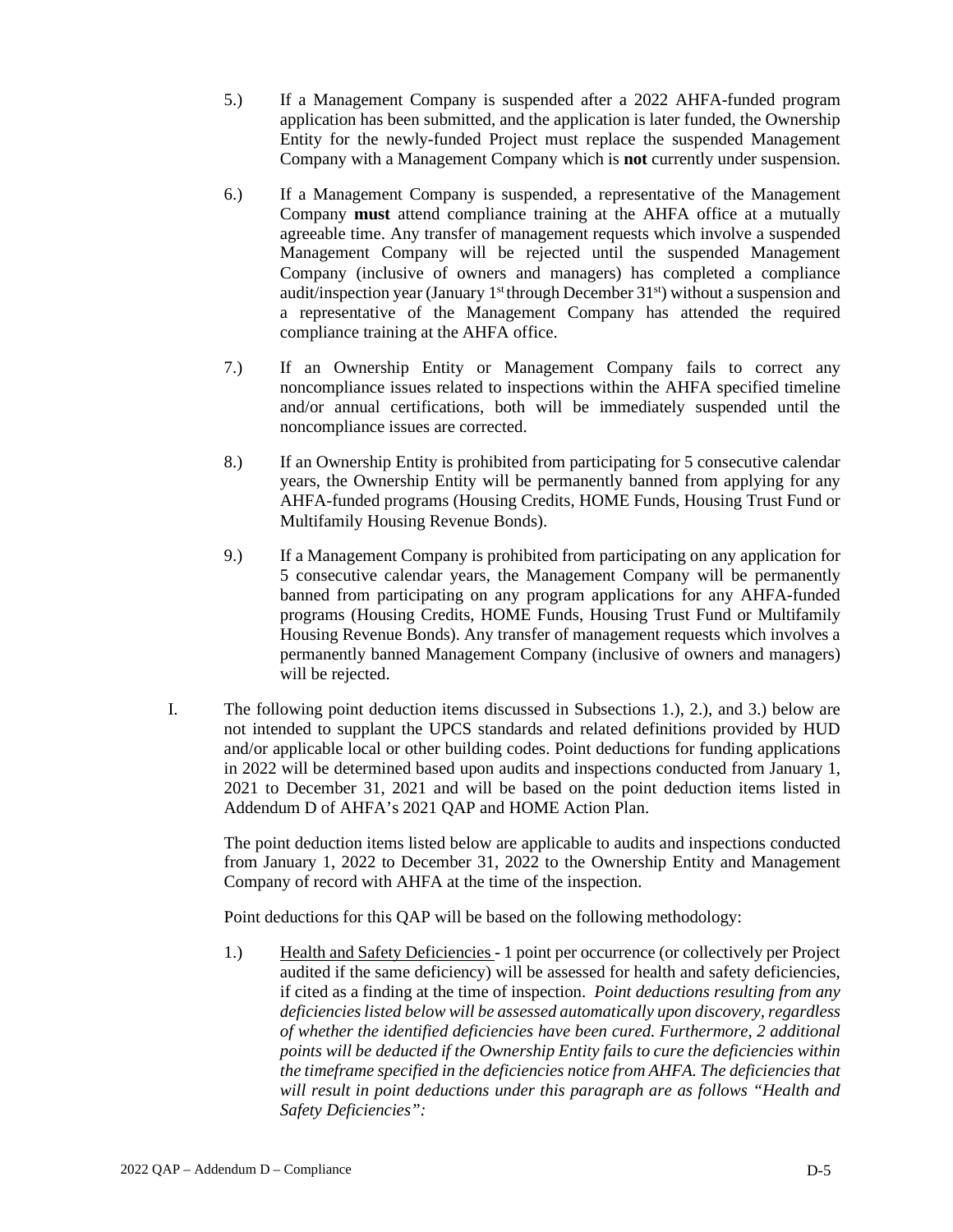#### (a) Project Site, Building Exterior and Common Areas

- (i) Exposed electrical wiring or electrical hazards in tenant accessible areas.
- (ii) Tripping hazards related to sidewalks, parking lots, or other accessible exterior routes.
- (iii) Missing, broken or loose handrails or steps.
- (iv) Boarded, broken or missing exterior windows or doors
- (b) Units
	- (i) Missing, non-charged or empty fire extinguishers (for Projects funded under the 1999 QAP and thereafter) for more than twentyfive percent  $(25%)$  of the total units inspected. Any findings related to this category that total twenty-five percent (25%) or less will be subject to the penalty criteria as defined in Section II I 5 herein.
	- (ii) Missing or non-working smoke detectors for more than twentyfive percent (25%) of the total units inspected. A missing or nonworking smoke detector is defined as not having at least 1 operable smoke detector per floor for each unit inspected. Any findings related to this category that total twenty-five percent (25%) or less will be subject to the penalty criteria as defined in Section II I 5 herein.
	- (iii) Missing fire canisters above the cooktop surface or temperature limiting plates on the cooktop surface (applies to Projects funded under the 2013 QAP and thereafter) for more than twenty-five percent (25%) of the total units inspected. Any findings related to this category that total twenty-five percent (25%) or less will be subject to the penalty criteria as defined in Section II I 5 herein.
	- (iv) Exposed electrical wiring or electrical hazards in tenant accessible areas for more than twenty-five percent (25%) of the total units inspected. Any findings related to this category which total twenty-five percent (25%) or less will be subject to the penalty criteria as defined in Section II I 5 herein.
	- (v) Insect infestation (based on visible presence, damage or reports) for more than twenty-five percent (25%) of the total units inspected. Any findings related to this category that total twentyfive percent (25%) or less will be subject to the penalty criteria as defined in Section II I 5 herein.
	- (vi) Failure to inform AHFA staff in advance of any inspection of any unit(s) of a Project which is currently infested and/or being treated for bed bugs or other similar infestation.
	- (vii) Mold or mildew in more than twenty-five percent (25%) of the total units inspected. Any findings related to this category that total twenty-five percent (25%) or less will be subject to the penalty criteria as defined in Section II I 5 herein.
	- (viii) Boarded, broken, or missing interior windows or doors in more than twenty-five percent (25%) of the total units inspected. Any findings related to this category that total twenty-five percent (25%) or less will be subject to the penalty criteria as defined in Section II I 5 herein.
	- (ix) Missing, broken or loose handrails or steps.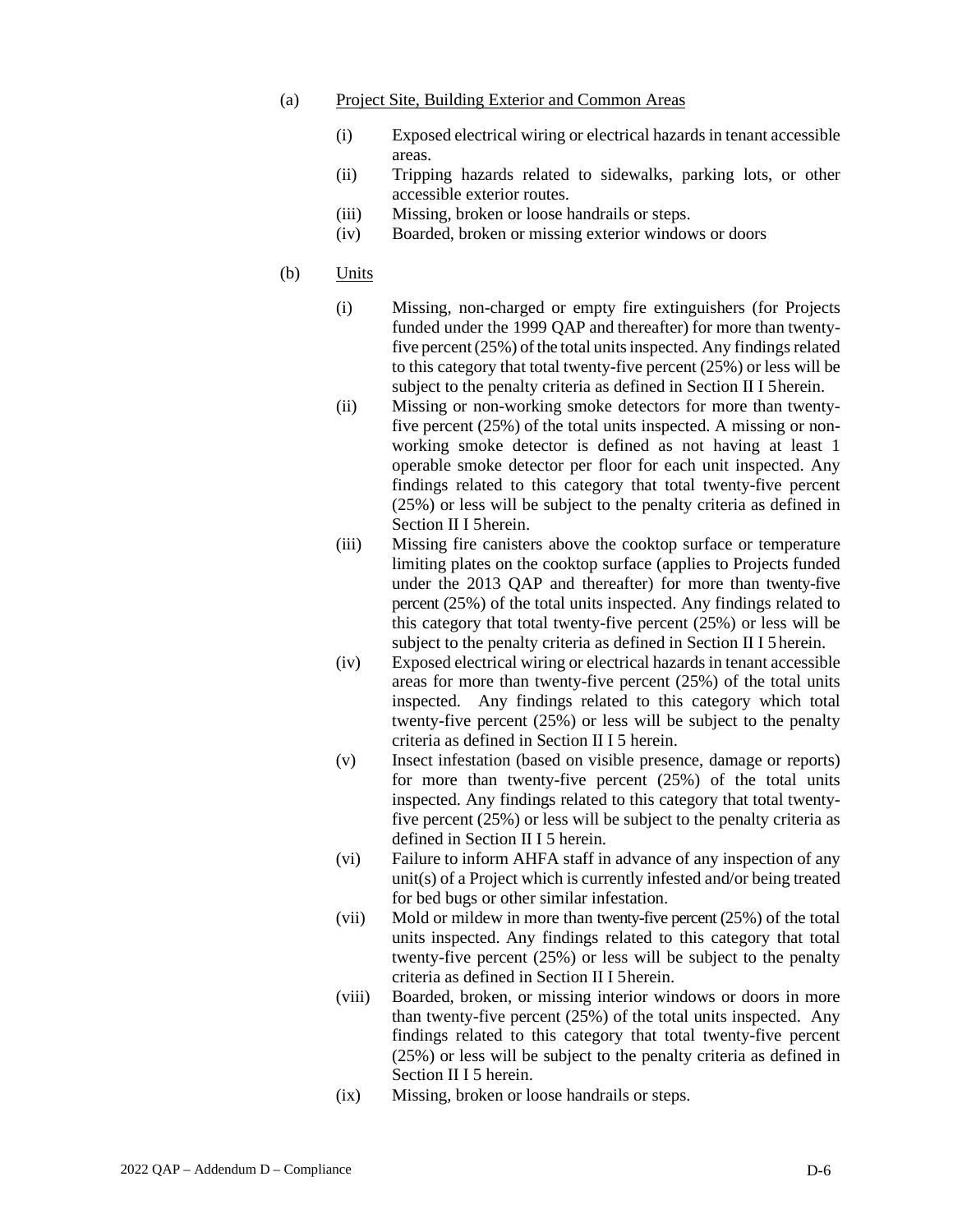- 2.) Project Deficiencies 1 point per occurrence (or collectively per Project audited if the same deficiency) will be assessed for each of the units inspected for any of the deficiencies listed below, if cited as a finding at the time of inspection. *Point deductions resulting from any deficiencies listed below will be assessed automatically upon discovery, regardless of whether the identified deficiencies have been cured. Furthermore, 2 additional points will be deducted if the Ownership Entity fails to cure the deficiencies within the timeframe specified in the deficiencies notice from AHFA. The deficiencies that will result in point deductions under this paragraph are as follows "Project Deficiencies":*
	- (a) A Project amenity listed in the Ownership Entity's application which is found to be missing or damaged without evidence of immediate notification to AHFA.
- 3.) Unit Deficiencies 1 point per occurrence (or collectively per Project audited if the same deficiency) will be assessed for the Project or unit amenity deficiencies listed below, if cited as a finding at the time of inspection. *Point deductions resulting from any deficiencies listed below will be assessed automatically upon discovery, regardless of whether the identified deficiencies have been cured. Furthermore, 2 additional points will be deducted if the Ownership Entity fails to cure the deficiencies within the timeframe specified in the deficiencies notice from AHFA. The deficiencies that will result in point deductions under this paragraph are as follows "Unit Deficiencies":*
	- (a) Missing or disconnected stoves, dishwashers, or refrigerators.
	- (b) A unit amenity listed in the Ownership Entity's application which is found to be missing or damaged in more than twenty-five percent (25%) of the total units inspected. Any findings related to this category that total twentyfive percent (25%) or less will be subject to the penalty criteria as defined in Section II I 5 herein.
	- (c) Missing, improperly installed, affixed, or damaged cabinetry.
	- (d) A missing or damaged drawer in more than twenty-five percent (25%) of the total units inspected. Any findings related to this category that total twenty-five percent (25%) or less will be subject to the penalty criteria as defined in Section II I 5 herein.
	- (e) Units which have been vacant for more than 30 days and are not immediately available for occupancy. A unit which is suitable for occupancy should at a minimum include removal of the previous household's items (furniture, clothing and trash), repairs completed to the walls and floors, cleaned carpets and walls and general maintenance completed to the unit which creates an overall market readiness.
	- (f) Noncompliance issues, that have not incurred an automatic point deduction, found in more than twenty-five percent (25%) of inspected units.
- 4.) Documentation or File Deficiencies 1 point per occurrence (or collectively per Project audited if the same deficiency) will be assessed for the documentation or file deficiencies listed below, if cited as a finding at the time of inspection. *Point deductions resulting from any deficiencies listed below will be assessed automatically upon discovery, regardless of whether the identified deficiencies*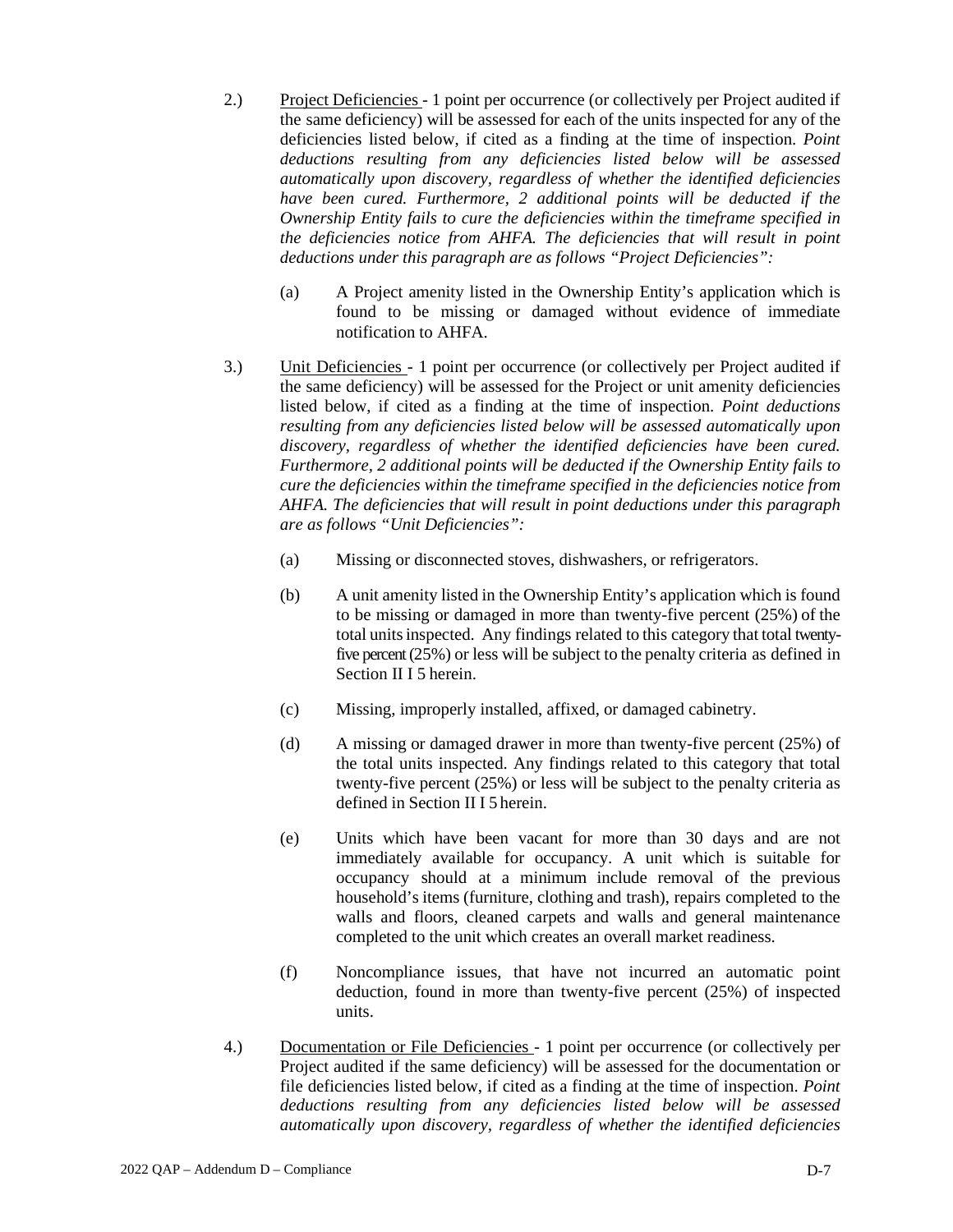*have been cured. Furthermore, 2 additional points will be deducted if the Ownership Entity fails to cure the deficiencies within the timeframe specified in the deficiencies notice from AHFA. The deficiencies that will result in point deductions under this paragraph are as follows "Documentation or File Deficiencies":*

- (a) The failure to obtain an updated utility allowance which results in a household's gross rent being in excess of the applicable gross rentlimit.
- (b) Over twenty-five percent (25%) of the households in a Project are over the applicable income limit. Any findings related to this category that total twenty-five percent (25%) or less will be subject to the penalty criteria as defined in Section II I 5 herein.
- (c) Over twenty-five percent (25%) of files selected for audit are missing. Any findings related to this category that is twenty-five percent (25%) or less will be subject to the penalty criteria as defined in Section II I 5 herein.
- (d) Over twenty-five percent (25%) of files selected for audit indicates that tenants are ineligible households due to student rule violations. Any findings related to this category that total twenty-five percent  $(25%)$  or less will be subject to the penalty criteria as defined in Section II I 5 herein.
- (e) Over twenty-five percent (25%) of the households in a Project were charged over the maximum applicable rents. Any findings related to this category that total twenty-five percent (25%) or less will be subject to the penalty criteria as defined in Section II I 5 herein.
- (f) If AHFA DMS Event Details are not updated by the  $15<sup>th</sup>$  day of each month for the prior month's tenant events for more than twenty-five percent (25%) of the household files inspected either a \$100 fee must be paid by the date specified by AHFA or a 1 point deduction will occur. Any findings related to this category that total twenty-five percent (25%) or less will be subject to the penalty criteria as defined in Section II I 5 herein.
- 5.) Other General Deficiencies 2 points per occurrence (or collectively per Project audited if the same deficiency is cited) will be assessed for other general deficiencies if cited as a finding at the time of inspection by AHFA, its designated representative or other unrelated third party and is uncured after the end of the written specified timeframe to cure the deficiencies. All timeframes for curing deficiencies will be submitted in writing. General deficiencies include all violations or deficiencies not listed in the preceding paragraphs that are cited as findings during the AHFA onsite audits.
- J. If an Ownership Entity/Responsible Owner with less than 3 Projects funded with AHFA Housing Credits or HOME Funds submits an application for funding, AHFA reserves the right to apply the penalty criteria as specified herein in Section II of Addendum D to non-AHFA funded Projects. Violations in reports provided by AHFA, its designated representative or other unrelated third-party reports will be subject to the penalty criteria as specified herein in Section II of Addendum D. The 4-point threshold in Section II F of Addendum D does not apply to non-AHFA funded Projects.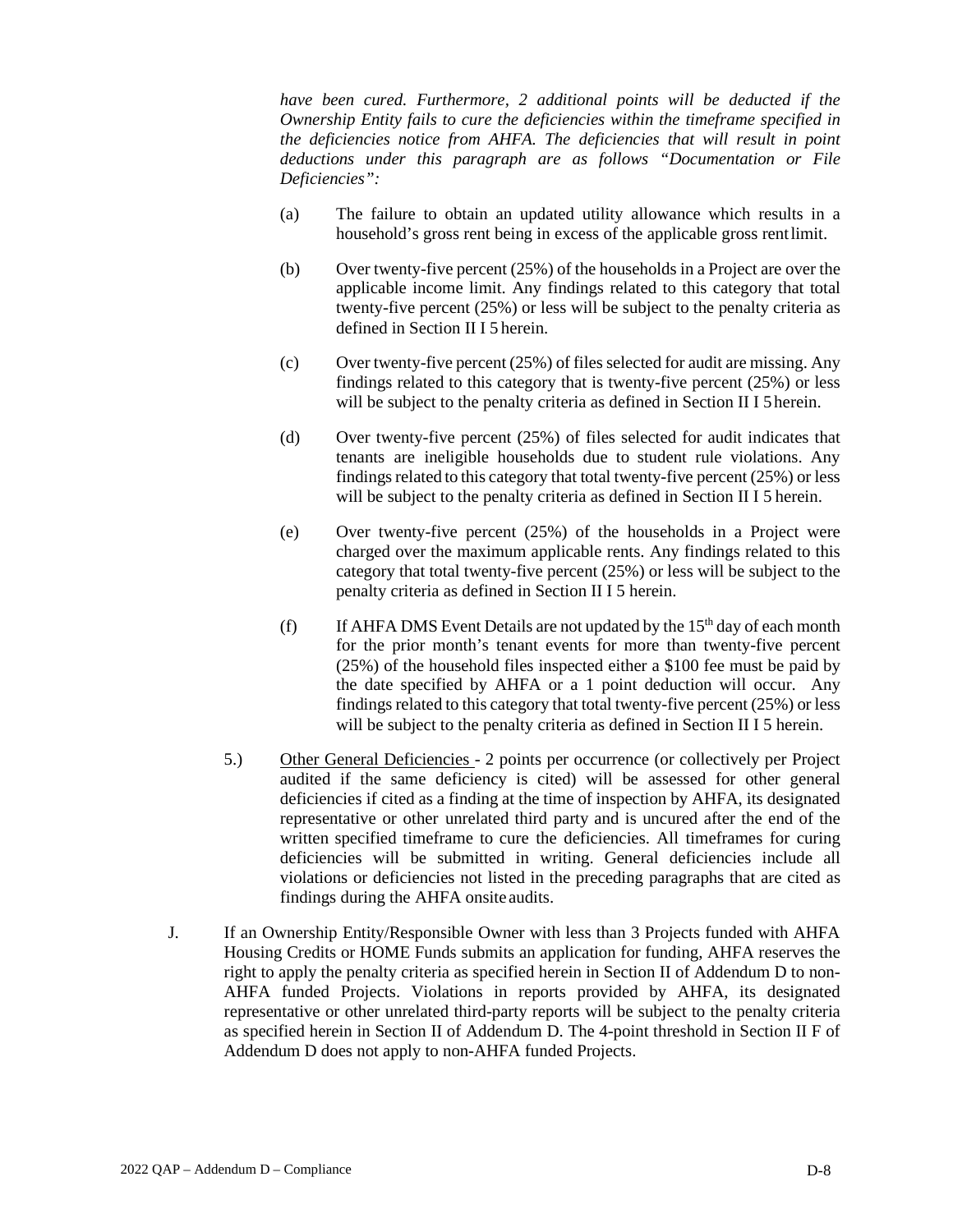#### **Addendum E**

# **Alabama Housing Finance Authority's**

## **2022 Housing Credit Qualified Allocation Plan**

#### **COVID-19 Pandemic Response for Projects that Received Housing Credit Allocations under AHFA's 2018, 2019 or 2020 Qualified Allocation Plan**

#### **I. PURPOSE AND SCOPE OF THIS ADDENDUM E**

Since 2019, local, national and global economies have been adversely affected by the worldwide pandemic arising from the virus commonly known as COVID-19. During the COVID-19 pandemic, developers of affordable housing have faced rising costs and shortages for both materials and labor. They have also faced supply chain disruptions for essential components, such as appliances. Throughout the affordable housing industry, these conditions have produced unpredictable cost overruns, funding shortfalls and construction delays.

In Alabama, these conditions have had the biggest impact on projects that received Housing Credits during AHFA's 2018, 2019 or 2020 application cycles and were under construction and/or working to be placed-in-service during the COVID-19 pandemic.

The purpose of this Addendum E ("this Addendum") is to help mitigate these challenges for affordable housing development in Alabama by allowing projects that received 2018, 2019 or 2020 Housing Credits to request an additional allocation of Housing Credits and/or an exchange of their current Housing Credits for 2022 Housing Credits. Because AHFA is permitted to allocate only the resources necessary to make a project financially feasible, AHFA cannot and should not be expected to fund the full amount requested by the applicant, especially in those cases where an applicant proposes to complete a higher than normal cost development, which far exceeds AHFA minimum Design Quality Standards and Construction Manual.

This Addendum applies only to the 2022 Housing Credit Qualified Allocation Plan (the "2022 QAP") and does not modify AHFA's qualified allocation plan for any prior year. To the extent any provision of this Addendum applies only to a specified period of time, that provision affects the 2022 QAP only for the period specified. Except to the extent expressly modified by this Addendum, all provisions of the 2022 QAP remain in full force effect.

#### **II. TEMPORARY COVID-19 PROVISIONS FOR 2022 QUALIFIED ALLOCATION PLAN**

1. Section I.B of the 2022 QAP under the heading "Establishment of Housing Priorities" is hereby modified to include the following paragraph at the end of the current language:

"In the current application cycle, this QAP will prioritize the completion and financial feasibility of projects that (i) received an allocation of Housing Credits in 2018, 2019 or 2020, (ii) were not Placed in Service prior to January 1, 2022, and (iii) are awarded an allocation of additional or exchanged 2022 Housing Credits in accordance with the requirements of Section II.N of this QAP. This priority may result in materially fewer Housing Credits being available for new applicants in the current application cycle."

2. The language in Section II.A. of the 2022 QAP under the heading "Application Cycle" beginning with "AHFA may allocate . . ." and ending with "considered for a Housing Credit allocation or additional allocation." is hereby modified to include the underlined language below: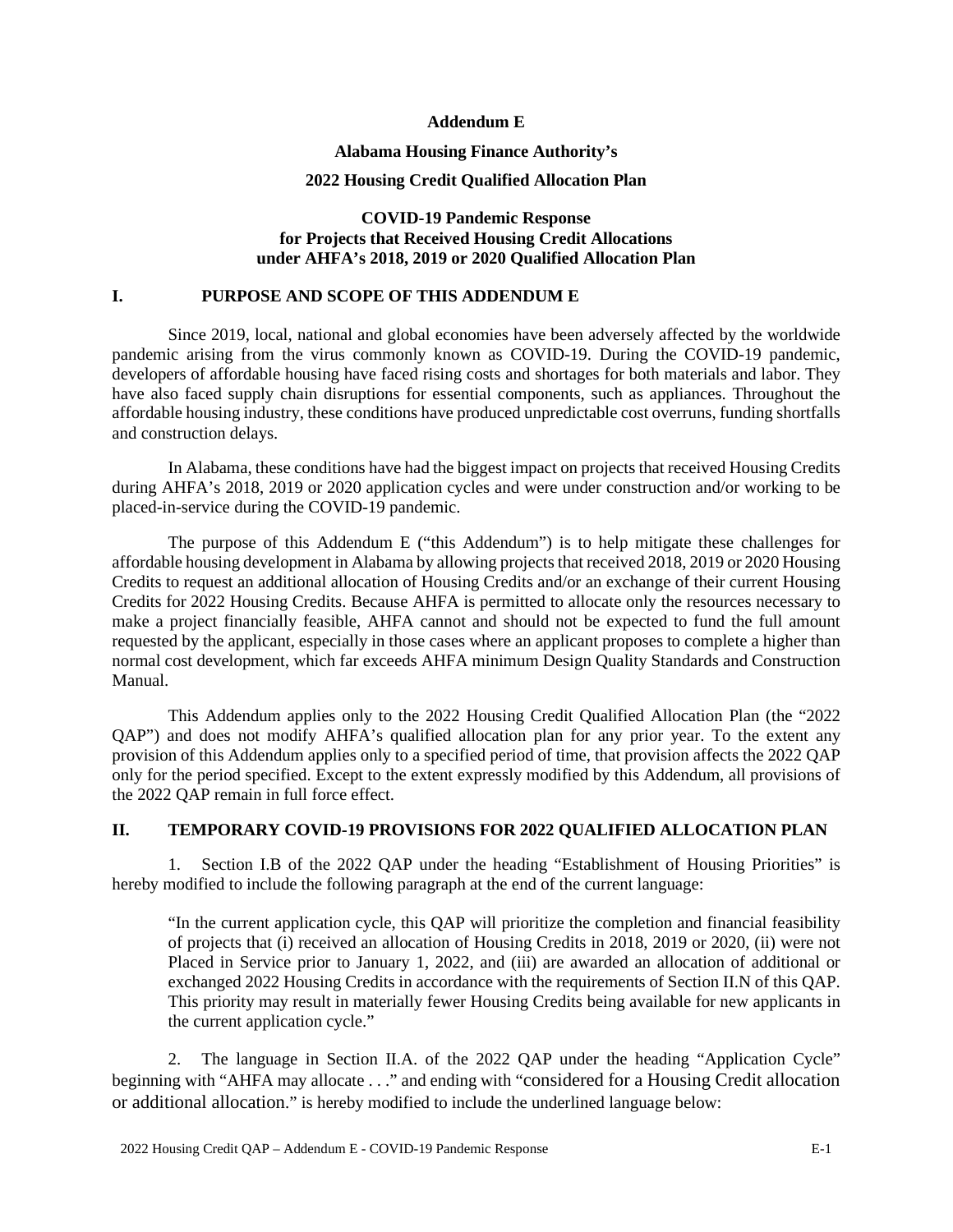"AHFA may allocate Housing Credits without the use of a Competitive Application Cycle or the Point Scoring System to:

- Any project(s) financed using Multifamily Housing Revenue Bonds as a single or pooled transaction.
- Any project Placed in Service that has already received a Housing Credit allocation, has an Actual Cost Certification as described herein that indicates the need for an additional allocation, and has been approved for additional Housing Credits by AHFA.
- Any project eligible for Housing Credits pursuant to any waiver, exception, program or other special action by the Internal Revenue Service.
- Any project that must be funded to meet the nonprofit set aside requirement as specified in Section 42(h)(5) of Internal Revenue Code or the CHDO set aside as specified in the Final HOME Rule.
- Any project that received Housing Credits under AHFA's 2018, 2019 or 2020 Housing Credit Qualified Allocation Plan, that was not Placed in Service prior to January 1, 2022, and that demonstrates the need for an additional allocation of Housing Credits, or for an exchange of its current Housing Credits for 2022 Housing Credits, in accordance with the requirements of Section II.N of this QAP.

However, Ownership Entities for the projects listed above may be required to submit a complete Application Package and be subject to AHFA's threshold items, underwriting and cost requirements, in order to be considered for a Housing Credit allocation or additional allocation."

- 3. The following Section II.N is hereby added to the 2022 QAP:
- "N. The Ownership Entities for projects that received Housing Credits from AHFA under its 2018, 2019 or 2020 Housing Credit Qualified Allocation Plan may submit a request to receive additional Housing Credits and/or to exchange 2018, 2019 or 2020 Housing Credits for 2022 Housing Credits in accordance with this Section II.N. Any such allocation or exchange shall be subject to the applicant's satisfaction of the following requirements:
	- 1) Each applicant must pay to AHFA, at the time of application, an application fee of \$2,500 for each project that applies for additional or exchanged Housing Credits. This fee will not be refunded in whole or in part, regardless of whether the applicant receives additional or exchanged Housing Credits.
	- 2) Each applicant will be required to specify the dollar amount of additional or exchanged Housing Credits requested for each project, describe how that dollar amount relates to specific cost overruns, funding shortfalls or construction delays incurred by the project, and demonstrate that such overruns, shortfalls or delays were caused by the COVID-19 pandemic and not otherwise reasonably foreseeable or avoidable by the Development Team Members.
	- 3) Each applicant must detail the efforts it has made (or will make) to increase or restructure existing loans or equity commitments and to secure additional sources of funding in order to address or offset the cost overruns. Any adjustments, increases or new sources of funding, and any planned or pending requests therefor, must be disclosed to AHFA in any application for additional or exchanged Housing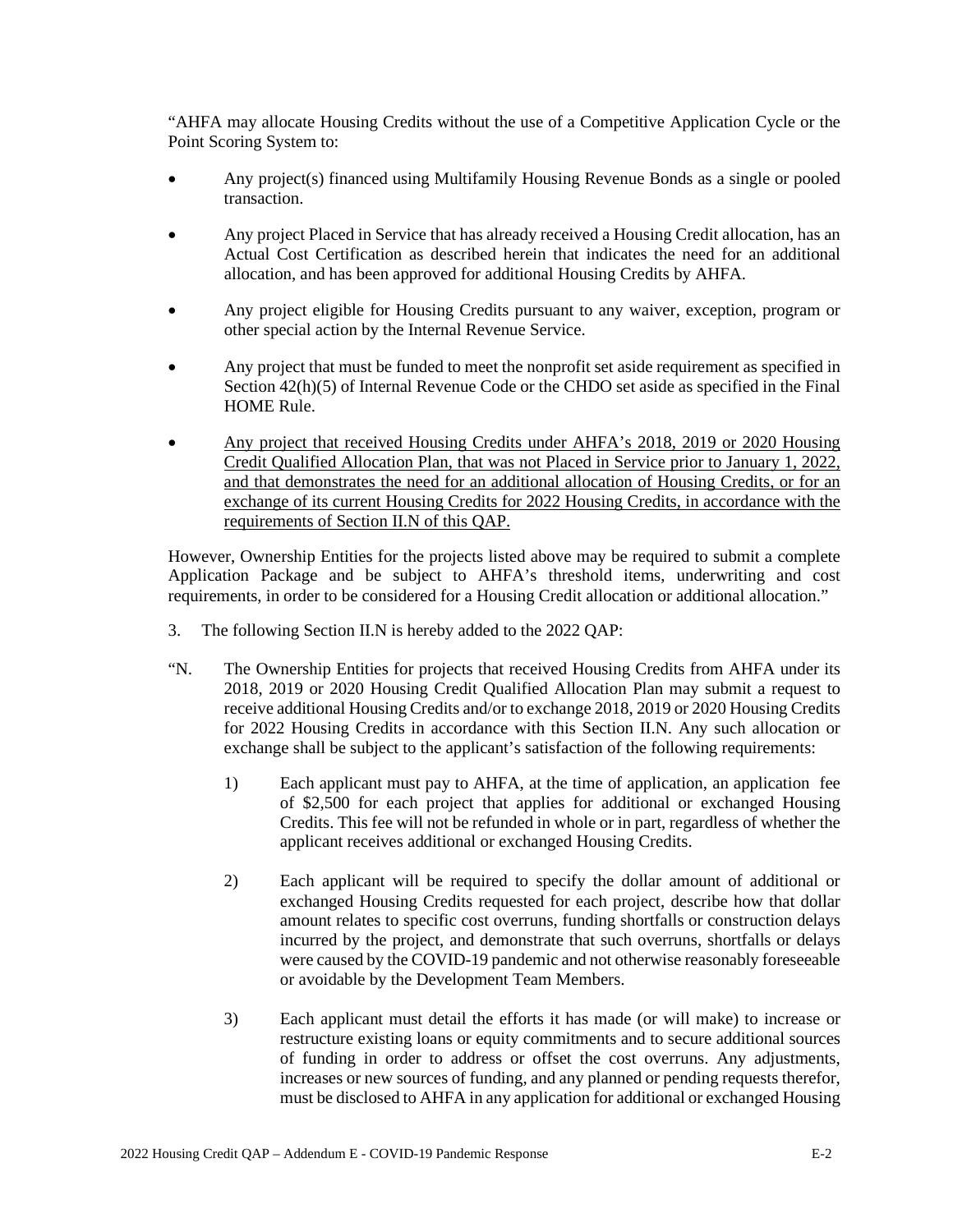Credits under this Section II.N. Failure to disclose any of the foregoing information to AHFA in an application, or failure to notify AHFA in writing of any adjustments, increases or new sources of funding that are received or requested by the applicant after the date of application to AHFA, may result in termination of any or all prior allocations or awards of funding for that project from AHFA.

- 4) AHFA will prioritize applications for additional or exchanged 2022 Housing Credits that include evidence satisfactory to AHFA that some or all of the following steps have been taken by the applicant to move forward with the project:
	- The applicant has secured additional sources of funding, not included in the initial application for Housing Credits, to offset cost overruns, funding shortfalls or construction delays incurred by the project as a result of the COVID-19 pandemic.
	- The applicant has secured increased amounts of funding from sources for which the applicant received points in the initial application for Housing Credits to offset cost overruns, funding shortfalls or construction delays incurred by the project as a result of the COVID-19 pandemic.
	- For projects that received HOME Funds from AHFA, the applicant completed a pre-construction conference with AHFA as of December 2, 2021.
	- The applicant closed the construction loan for the project as of December 2, 2021.
- 5) If AHFA elects to allocate additional or exchanged Housing Credits to a project, (i) the total amount of Housing Credits allocated to the project may exceed the amount allocated in 2018, 2019 and 2020, and (ii) the amount of 2022 Housing Credits allocated to a project will be exempt from the Housing Credit Cap; provided, however, that AHFA will not allocate additional or exchange Housing Credits in excess of the amount determined by AHFA to be necessary, taking into consideration the impact of the COVID-19 pandemic, to make a project financially feasible within the meaning of this QAP.
- 6) If a project receives a reservation letter from AHFA for additional or exchanged 2022 Housing Credits, the applicant must, within fifteen (15) days after the date of the reservation letter, execute and return the reservation letter and pay a reservation fee in an amount equal to 15% of the total increase in Housing Credits allocated to the project. If the reservation letter is not timely executed or the reservation fee is not timely paid, the reservation letter will be terminated and will have no force or effect.
- 7) The COVID-19 pandemic and its impact on the affordable housing industry are unprecedented events, and in its evaluation of applications for additional or exchanged 2022 Housing Credits, AHFA will likely be required to consider evolving impacts and circumstances not yet fully understood. Therefore, AHFA reserves the right to determine in its sole and absolute discretion (i) whether to allocate additional or exchanged Housing Credits to a project that received Housing Credits in 2018, 2019 or 2020, and (ii) if any such allocation is made, the amount of the allocation.